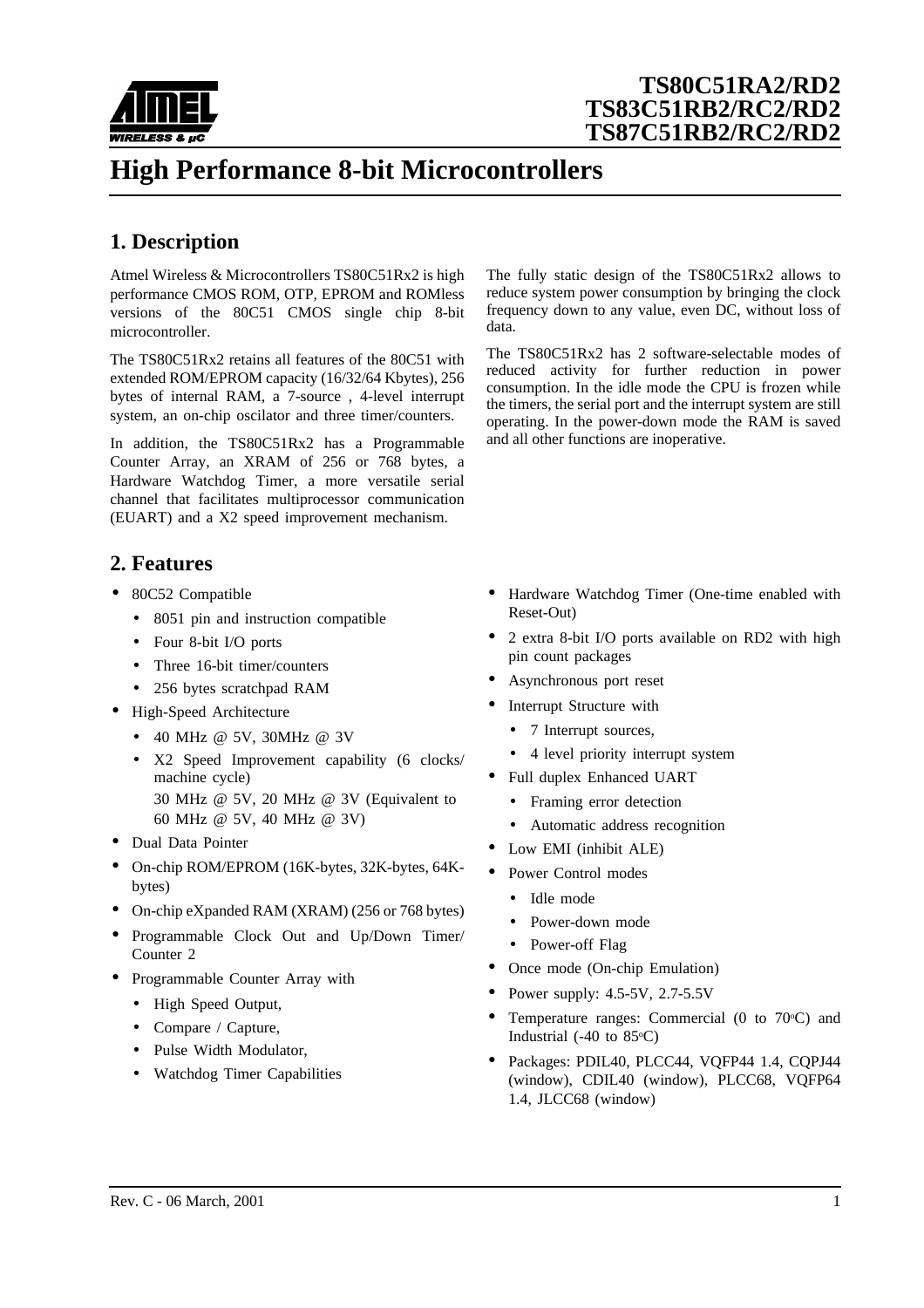

| PDIL <sub>40</sub><br>PLCC44<br><b>VQFP44 1.4</b> | <b>ROM</b> (bytes) | <b>EPROM</b> (bytes) | <b>XRAM</b> (bytes) | <b>TOTAL RAM</b><br>(bytes) | $\mathbf{I}/\mathbf{O}$ |
|---------------------------------------------------|--------------------|----------------------|---------------------|-----------------------------|-------------------------|
| <b>TS80C51RA2</b>                                 | $\Omega$           | $\Omega$             | 256                 | 512                         | 32                      |
| <b>TS80C51RD2</b>                                 | $\mathbf{0}$       | $\mathbf{0}$         | 768                 | 1024                        | 32                      |
| <b>TS83C51RB2</b>                                 | 16k                | $\theta$             | 256                 | 512                         | 32                      |
| <b>TS83C51RC2</b>                                 | 32k                | $\Omega$             | 256                 | 512                         | 32                      |
| <b>TS83C51RD2</b>                                 | 64k                | $\Omega$             | 768                 | 1024                        | 32                      |
| <b>TS87C51RB2</b>                                 | $\Omega$           | 16k                  | 256                 | 512                         | 32                      |
| <b>TS87C51RC2</b>                                 | $\mathbf{0}$       | 32k                  | 256                 | 512                         | 32                      |
| <b>TS87C51RD2</b>                                 | $\mathbf{0}$       | 64k                  | 768                 | 1024                        | 32                      |

| PLCC68<br><b>VOFP64 1.4</b> | <b>ROM</b> (bytes) | <b>EPROM</b> (bytes) | <b>XRAM</b> (bytes) | <b>TOTAL RAM</b><br>(bytes) | $U$ |
|-----------------------------|--------------------|----------------------|---------------------|-----------------------------|-----|
| <b>TS80C51RD2</b>           | $\theta$           |                      | 768                 | 1024                        | 48  |
| <b>TS83C51RD2</b>           | 64k                |                      | 768                 | 1024                        | 48  |
| <b>TS87C51RD2</b>           | 0                  | 64k                  | 768                 | 1024                        | 48  |

## **3. Block Diagram**

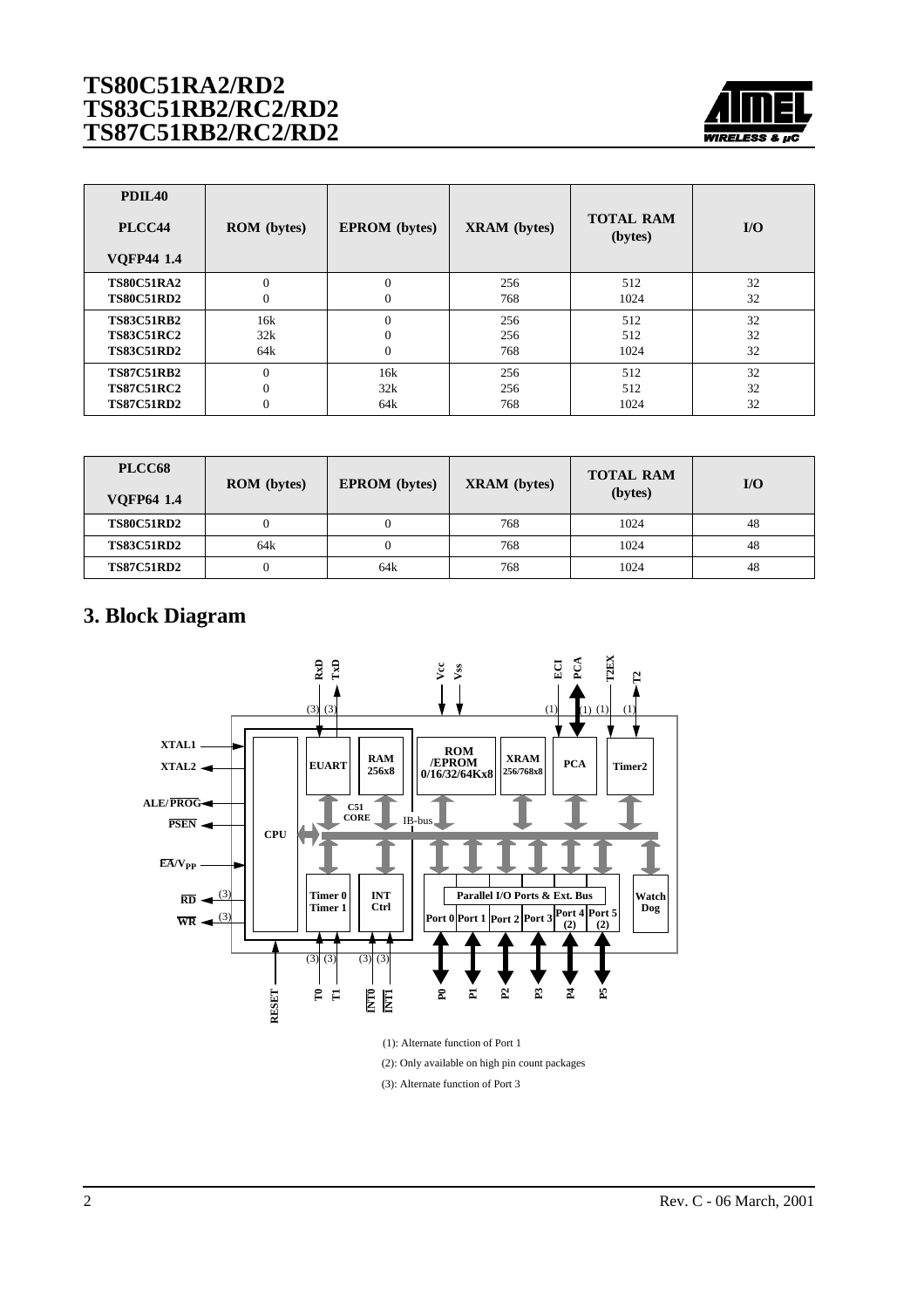

## **4. SFR Mapping**

The Special Function Registers (SFRs) of the TS80C51Rx2 fall into the following categories:

- C51 core registers: ACC, B, DPH, DPL, PSW, SP, AUXR1
- I/O port registers: P0, P1, P2, P3, P4, P5
- Timer registers: T2CON, T2MOD, TCON, TH0, TH1, TH2, TMOD, TL0, TL1, TL2, RCAP2L, RCAP2H
- Serial I/O port registers: SADDR, SADEN, SBUF, SCON
- Power and clock control registers: PCON
- HDW Watchdog Timer Reset: WDTRST, WDTPRG
- PCA registers: CL, CH, CCAPiL, CCAPiH, CCON, CMOD, CCAPMi
- Interrupt system registers: IE, IP, IPH
- Others: AUXR, CKCON

#### **Table 1. All SFRs with their address and their reset value**

|                  | <b>Bit</b><br>addressable          |                                 | Non Bit addressable          |                            |                              |                              |                             |                                     |            |  |  |  |
|------------------|------------------------------------|---------------------------------|------------------------------|----------------------------|------------------------------|------------------------------|-----------------------------|-------------------------------------|------------|--|--|--|
|                  | $0/8$                              | 1/9                             | 2/A                          | 3/B                        | 4/C                          | 5/D                          | 6/E                         | 7/F                                 |            |  |  |  |
| F8h              |                                    | <b>CH</b><br>0000 0000          | <b>CCAP0H</b><br>XXXX XXXX   | <b>CCAP1H</b><br>XXXX XXXX | <b>CCAPL2H</b><br>XXXX XXXX  | <b>CCAPL3H</b><br>XXXX XXXX  | <b>CCAPL4H</b><br>XXXX XXXX |                                     | FFh        |  |  |  |
| <b>F0h</b>       | $\bf{B}$<br>0000 0000              |                                 |                              |                            |                              |                              |                             |                                     | F7h        |  |  |  |
| E8h              | P5 bit<br>addressable<br>1111 1111 | CL<br>0000 0000                 | <b>CCAP0L</b><br>XXXX XXXX   | <b>CCAP1L</b><br>XXXX XXXX | CCAPL2L<br>XXXX XXXX         | CCAPL3L<br>XXXX XXXX         | CCAPL4L<br>XXXX XXXX        |                                     | EFh        |  |  |  |
| E0h              | <b>ACC</b><br>0000 0000            |                                 |                              |                            |                              |                              |                             |                                     | E7h        |  |  |  |
| D8h              | <b>CCON</b><br>00X0 0000           | CMOD<br>00XX X000               | <b>CCAPM0</b><br>X000 0000   | CCAPM1<br>X000 0000        | CCAPM2<br>X000 0000          | CCAPM3<br>X000 0000          | CCAPM4<br>X000 0000         |                                     | DFh        |  |  |  |
| D <sub>0</sub> h | <b>PSW</b><br>0000 0000            |                                 |                              |                            |                              |                              |                             |                                     | D7h        |  |  |  |
| C8h              | T <sub>2</sub> CON<br>0000 0000    | T <sub>2</sub> MOD<br>XXXX XX00 | RCAP2L<br>0000 0000          | RCAP2H<br>0000 0000        | TL <sub>2</sub><br>0000 0000 | TH <sub>2</sub><br>0000 0000 |                             |                                     | CFh        |  |  |  |
| C <sub>0</sub>   | P4 bit<br>addressable<br>1111 1111 |                                 |                              |                            |                              |                              |                             | P5 byte<br>addressable<br>1111 1111 | C7h        |  |  |  |
| B8h              | $_{\rm IP}$<br>X000 000            | <b>SADEN</b><br>0000 0000       |                              |                            |                              |                              |                             |                                     | <b>BFh</b> |  |  |  |
| <b>B</b> Oh      | P <sub>3</sub><br>1111 1111        |                                 |                              |                            |                              |                              |                             | IPH<br>X000 0000                    | B7h        |  |  |  |
| A8h              | $\overline{IE}$<br>0000 0000       | <b>SADDR</b><br>0000 0000       |                              |                            |                              |                              |                             |                                     | AFh        |  |  |  |
| $A0$ h           | $\overline{P2}$<br>1111 1111       |                                 | AUXR1<br>XXXX0XX0            |                            |                              |                              | <b>WDTRST</b><br>XXXX XXXX  | <b>WDTPRG</b><br>XXXX X000          | A7h        |  |  |  |
| 98h              | <b>SCON</b><br>0000 0000           | <b>SBUF</b><br>XXXX XXXX        |                              |                            |                              |                              |                             |                                     | 9Fh        |  |  |  |
| 90h              | P1<br>1111 1111                    |                                 |                              |                            |                              |                              |                             |                                     | 97h        |  |  |  |
| 88h              | <b>TCON</b><br>0000 0000           | <b>TMOD</b><br>0000 0000        | TL <sub>0</sub><br>0000 0000 | TL1<br>0000 0000           | TH <sub>0</sub><br>0000 0000 | TH1<br>0000 0000             | <b>AUXR</b><br>XXXXXX00     | <b>CKCON</b><br>XXXX XXX0           | 8Fh        |  |  |  |
| 80h              | P <sub>0</sub><br>1111 1111        | $\overline{SP}$<br>0000 0111    | <b>DPL</b><br>0000 0000      | <b>DPH</b><br>0000 0000    |                              |                              |                             | <b>PCON</b><br>00X1 0000            | 87h        |  |  |  |
|                  | 0/8                                | 1/9                             | 2/A                          | 3/B                        | 4/C                          | 5/D                          | 6/E                         | 7/F                                 |            |  |  |  |

reserved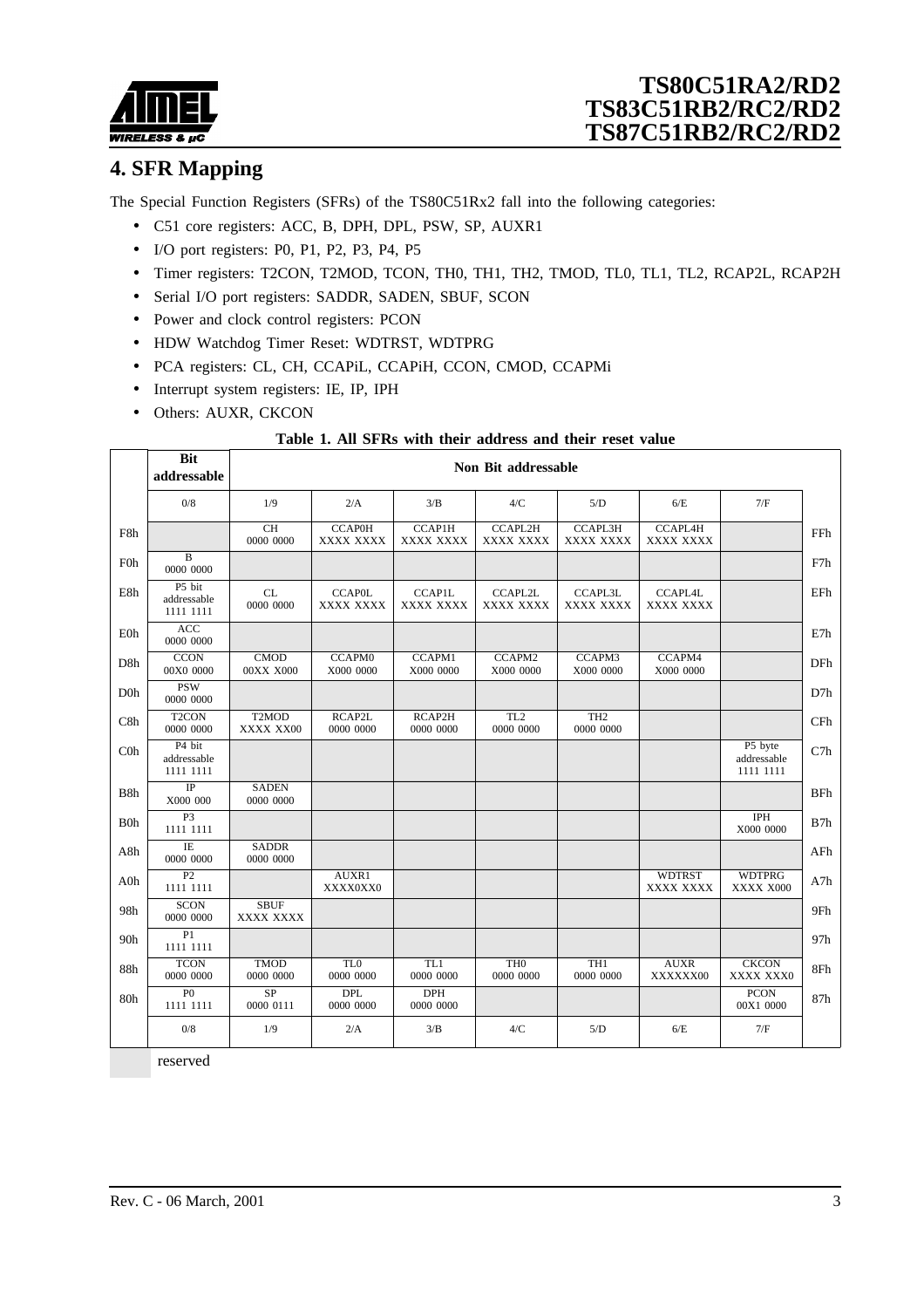

### **5. Pin Configuration**



\*NIC: No Internal Connection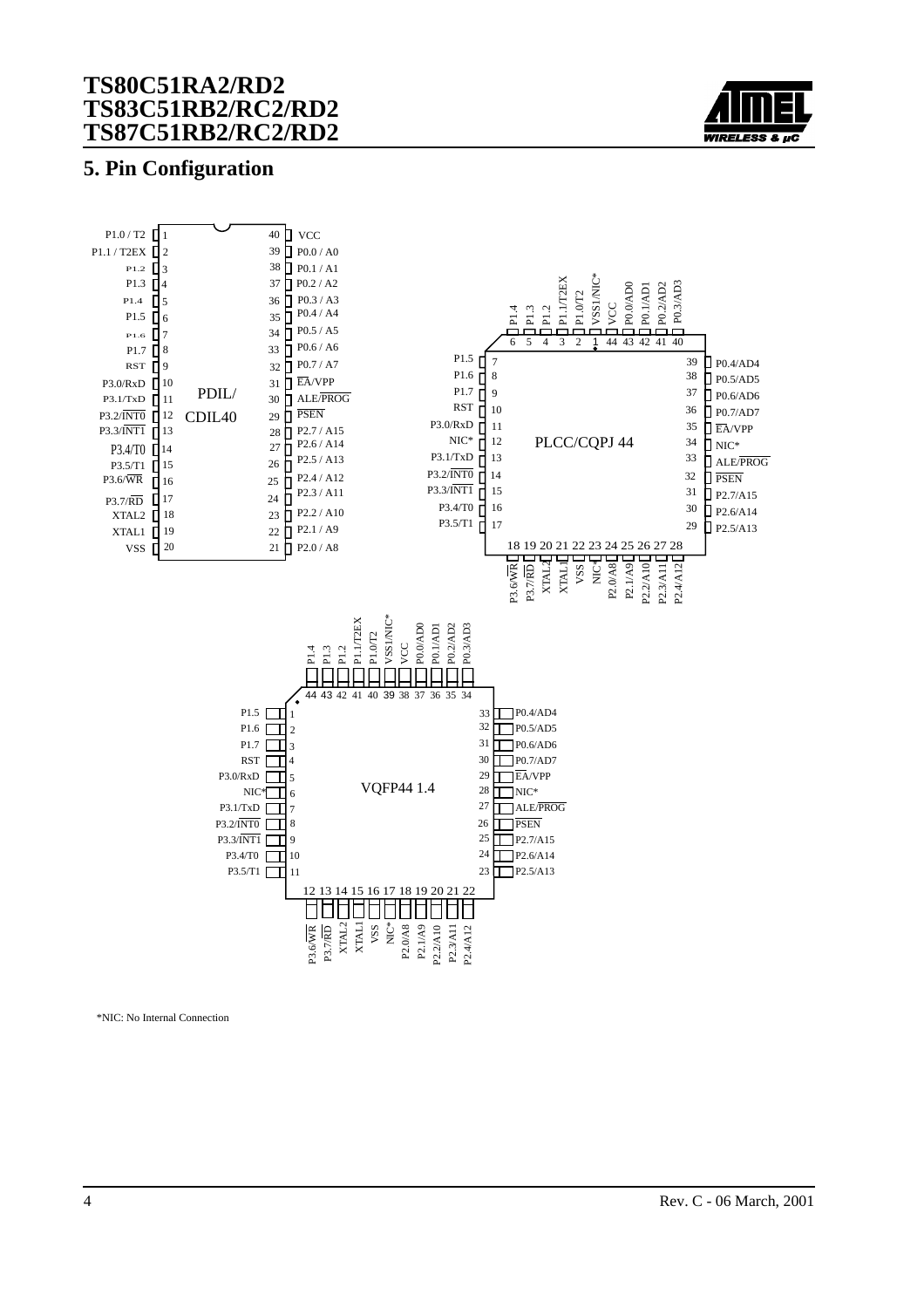

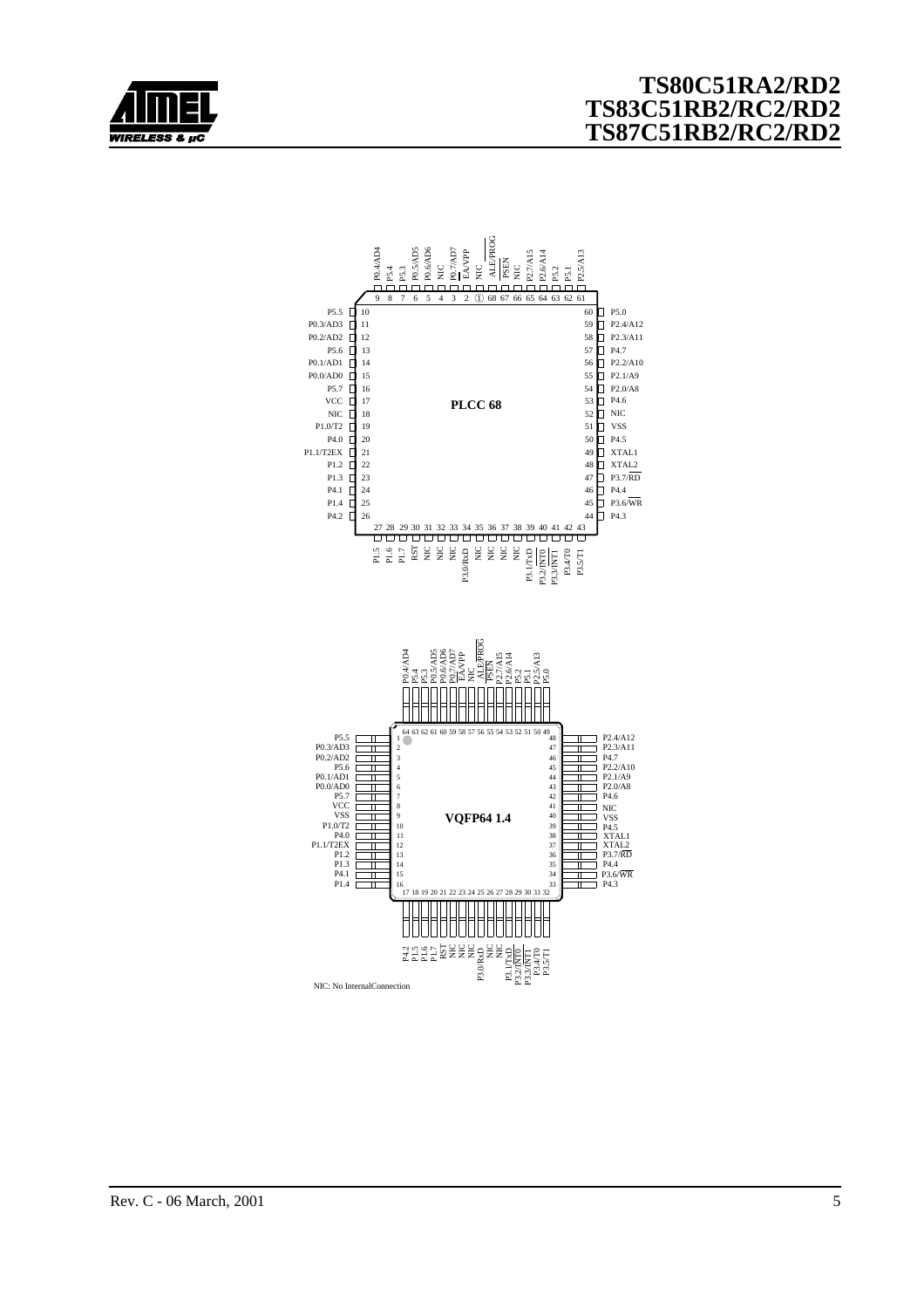

|                                    |                | <b>Pin Number</b> |                  |              |                                                                                                                                                                                                                                                                                                                                                                                                                                                                                                                                                                                                                                                                                                                                                                                                                |
|------------------------------------|----------------|-------------------|------------------|--------------|----------------------------------------------------------------------------------------------------------------------------------------------------------------------------------------------------------------------------------------------------------------------------------------------------------------------------------------------------------------------------------------------------------------------------------------------------------------------------------------------------------------------------------------------------------------------------------------------------------------------------------------------------------------------------------------------------------------------------------------------------------------------------------------------------------------|
| <b>Mnemonic</b>                    | <b>DIL</b>     | LCC               | <b>VQFP 1.4</b>  | <b>Type</b>  | <b>Name And Function</b>                                                                                                                                                                                                                                                                                                                                                                                                                                                                                                                                                                                                                                                                                                                                                                                       |
| $V_{SS}$                           | 20             | 22                | 16               | $\rm I$      | Ground: 0V reference                                                                                                                                                                                                                                                                                                                                                                                                                                                                                                                                                                                                                                                                                                                                                                                           |
| Vss1                               |                | $\mathbf{1}$      | 39               | $\bf{I}$     | Optional Ground: Contact the Sales Office for ground connection.                                                                                                                                                                                                                                                                                                                                                                                                                                                                                                                                                                                                                                                                                                                                               |
| $V_{CC}$                           | 40             | 44                | 38               | Ι            | <b>Power Supply:</b> This is the power supply voltage for normal, idle and power-<br>down operation                                                                                                                                                                                                                                                                                                                                                                                                                                                                                                                                                                                                                                                                                                            |
| P0.0-P0.7                          | 39-32          | 43-36             | 37-30            | I/O          | <b>Port 0</b> : Port 0 is an open-drain, bidirectional I/O port. Port 0 pins that have 1s<br>written to them float and can be used as high impedance inputs. Port 0 pins must<br>be polarized to Vcc or Vss in order to prevent any parasitic current consumption.<br>Port 0 is also the multiplexed low-order address and data bus during access to<br>external program and data memory. In this application, it uses strong internal<br>pull-up when emitting 1s. Port 0 also inputs the code bytes during EPROM<br>programming. External pull-ups are required during program verification during<br>which P0 outputs the code bytes.                                                                                                                                                                       |
| P1.0-P1.7                          | $1-8$          | $2-9$             | 40-44<br>$1 - 3$ | I/O          | Port 1: Port 1 is an 8-bit bidirectional I/O port with internal pull-ups. Port 1<br>pins that have 1s written to them are pulled high by the internal pull-ups and<br>can be used as inputs. As inputs, Port 1 pins that are externally pulled low will<br>source current because of the internal pull-ups. Port 1 also receives the low-order<br>address byte during memory programming and verification.<br>Alternate functions for Port 1 include:                                                                                                                                                                                                                                                                                                                                                          |
|                                    | $\mathbf{1}$   | 2                 | 40               | I/O          | T2 (P1.0): Timer/Counter 2 external count input/Clockout                                                                                                                                                                                                                                                                                                                                                                                                                                                                                                                                                                                                                                                                                                                                                       |
|                                    | $\mathfrak{2}$ | 3                 | 41               | $\bf{I}$     | T2EX (P1.1): Timer/Counter 2 Reload/Capture/Direction Control                                                                                                                                                                                                                                                                                                                                                                                                                                                                                                                                                                                                                                                                                                                                                  |
|                                    | 3              | 4                 | 42               | $\mathbf I$  | ECI (P1.2): External Clock for the PCA                                                                                                                                                                                                                                                                                                                                                                                                                                                                                                                                                                                                                                                                                                                                                                         |
|                                    | $\overline{4}$ | 5                 | 43               | I/O          | CEX0 (P1.3): Capture/Compare External I/O for PCA module 0                                                                                                                                                                                                                                                                                                                                                                                                                                                                                                                                                                                                                                                                                                                                                     |
|                                    | 5              | 6                 | 44               | I/O          | CEX1 (P1.4): Capture/Compare External I/O for PCA module 1                                                                                                                                                                                                                                                                                                                                                                                                                                                                                                                                                                                                                                                                                                                                                     |
|                                    | 6              | 7                 | 45               | I/O          | <b>CEX0 (P1.5):</b> Capture/Compare External I/O for PCA module 2                                                                                                                                                                                                                                                                                                                                                                                                                                                                                                                                                                                                                                                                                                                                              |
|                                    | 7              | 8                 | 46               | $\rm LO$     | CEX0 (P1.6): Capture/Compare External I/O for PCA module 3                                                                                                                                                                                                                                                                                                                                                                                                                                                                                                                                                                                                                                                                                                                                                     |
|                                    | 8              | 9                 | 47               | $\rm I/O$    | CEX0 (P1.7): Capture/Compare External I/O for PCA module 4                                                                                                                                                                                                                                                                                                                                                                                                                                                                                                                                                                                                                                                                                                                                                     |
| P <sub>2.0</sub> -P <sub>2.7</sub> | 21-28          | 24-31             | 18-25            | I/O          | Port 2: Port 2 is an 8-bit bidirectional I/O port with internal pull-ups. Port 2<br>pins that have 1s written to them are pulled high by the internal pull-ups and<br>can be used as inputs. As inputs, Port 2 pins that are externally pulled low will<br>source current because of the internal pull-ups. Port 2 emits the high-order address<br>byte during fetches from external program memory and during accesses to external<br>data memory that use 16-bit addresses (MOVX @DPTR). In this application, it<br>uses strong internal pull-ups emitting 1s. During accesses to external data memory<br>that use 8-bit addresses (MOVX @Ri), port 2 emits the contents of the P2 SFR.<br>Some Port 2 pins (P2.0 to P2.5) receive the high order address bits during<br>EPROM programming and verification: |
| P3.0-P3.7                          | $10-17$        | 11,<br>13-19      | 5,<br>7-13       | $\rm LO$     | Port 3: Port 3 is an 8-bit bidirectional I/O port with internal pull-ups. Port 3<br>pins that have 1s written to them are pulled high by the internal pull-ups and<br>can be used as inputs. As inputs, Port 3 pins that are externally pulled low will<br>source current because of the internal pull-ups. Some Port 3 pins (P3.4 to P3.5)<br>receive the high order address bits during EPROM programming and verification.<br>Port 3 also serves the special features of the 80C51 family, as listed below.                                                                                                                                                                                                                                                                                                 |
|                                    | 10             | 11                | 5                | Ι            | <b>RXD</b> (P3.0): Serial input port                                                                                                                                                                                                                                                                                                                                                                                                                                                                                                                                                                                                                                                                                                                                                                           |
|                                    | 11             | 13                | 7                | $\mathbf{O}$ | TXD (P3.1): Serial output port                                                                                                                                                                                                                                                                                                                                                                                                                                                                                                                                                                                                                                                                                                                                                                                 |
|                                    | 12             | 14                | 8                | I            | <b>INTO</b> (P3.2): External interrupt $0$                                                                                                                                                                                                                                                                                                                                                                                                                                                                                                                                                                                                                                                                                                                                                                     |
|                                    | 13             | 15                | 9                | I            | <b>INTI</b> (P3.3): External interrupt $1$                                                                                                                                                                                                                                                                                                                                                                                                                                                                                                                                                                                                                                                                                                                                                                     |
|                                    | 14             | 16                | 10               | I            | T0 (P3.4): Timer 0 external input                                                                                                                                                                                                                                                                                                                                                                                                                                                                                                                                                                                                                                                                                                                                                                              |
|                                    | 15             | 17                | 11               | Ι            | T1 (P3.5): Timer 1 external input                                                                                                                                                                                                                                                                                                                                                                                                                                                                                                                                                                                                                                                                                                                                                                              |
|                                    | 16             | 18                | 12               | O            | $\overline{\text{WR}}$ (P3.6): External data memory write strobe                                                                                                                                                                                                                                                                                                                                                                                                                                                                                                                                                                                                                                                                                                                                               |
|                                    | 17             | 19                | 13               | O            | RD (P3.7): External data memory read strobe                                                                                                                                                                                                                                                                                                                                                                                                                                                                                                                                                                                                                                                                                                                                                                    |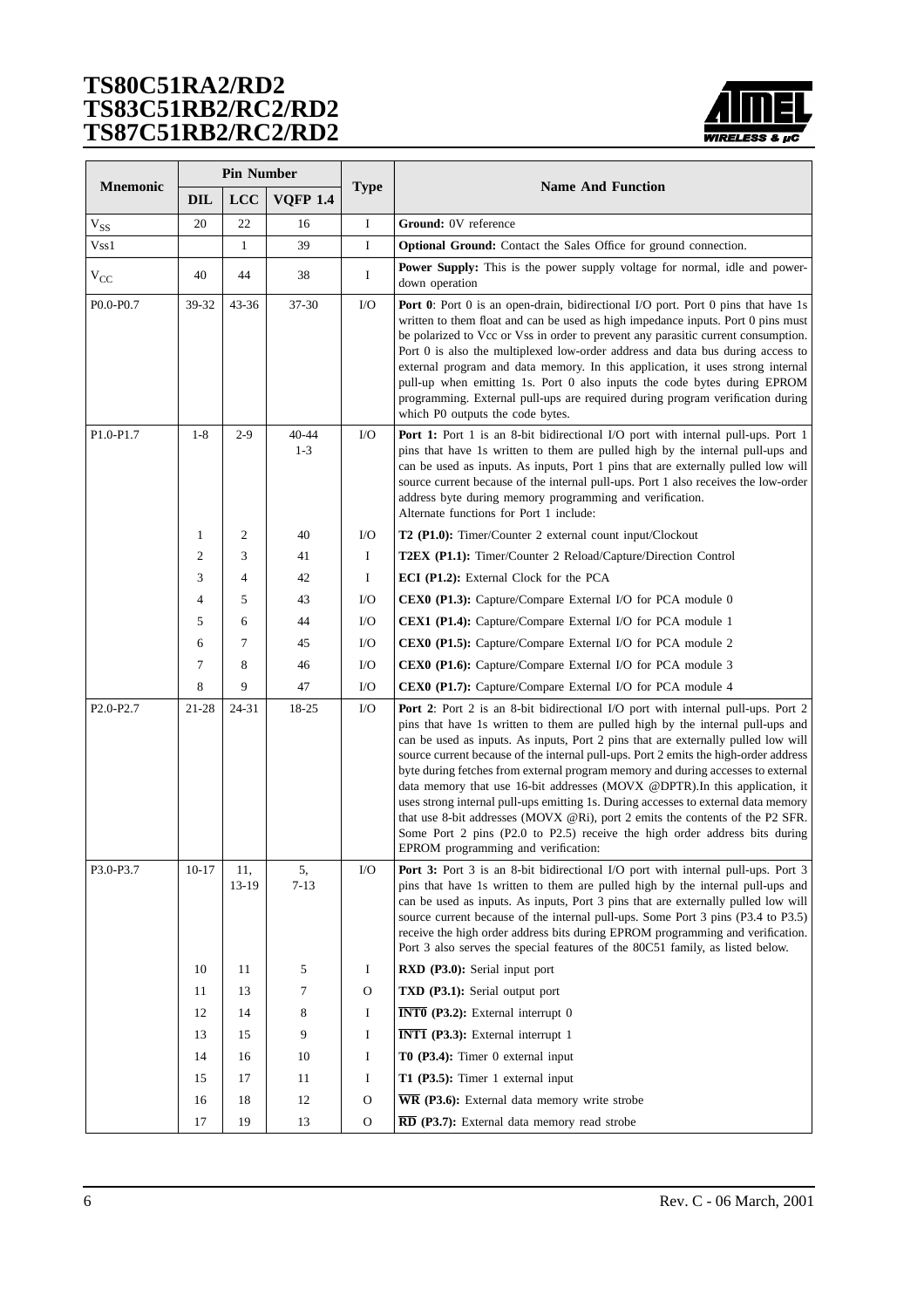

| Reset | 10 |  | <b>Reset:</b> A high on this pin for two machine cycles while the oscillator is running,                                                                                                                                                                                    |
|-------|----|--|-----------------------------------------------------------------------------------------------------------------------------------------------------------------------------------------------------------------------------------------------------------------------------|
|       |    |  | resets the device. An internal diffused resistor to $V_{SS}$ permits a power-on reset<br>using only an external capacitor to $V_{CC}$ If the hardware watchdog reaches its<br>time-out, the reset pin becomes an output during the time the internal reset is<br>activated. |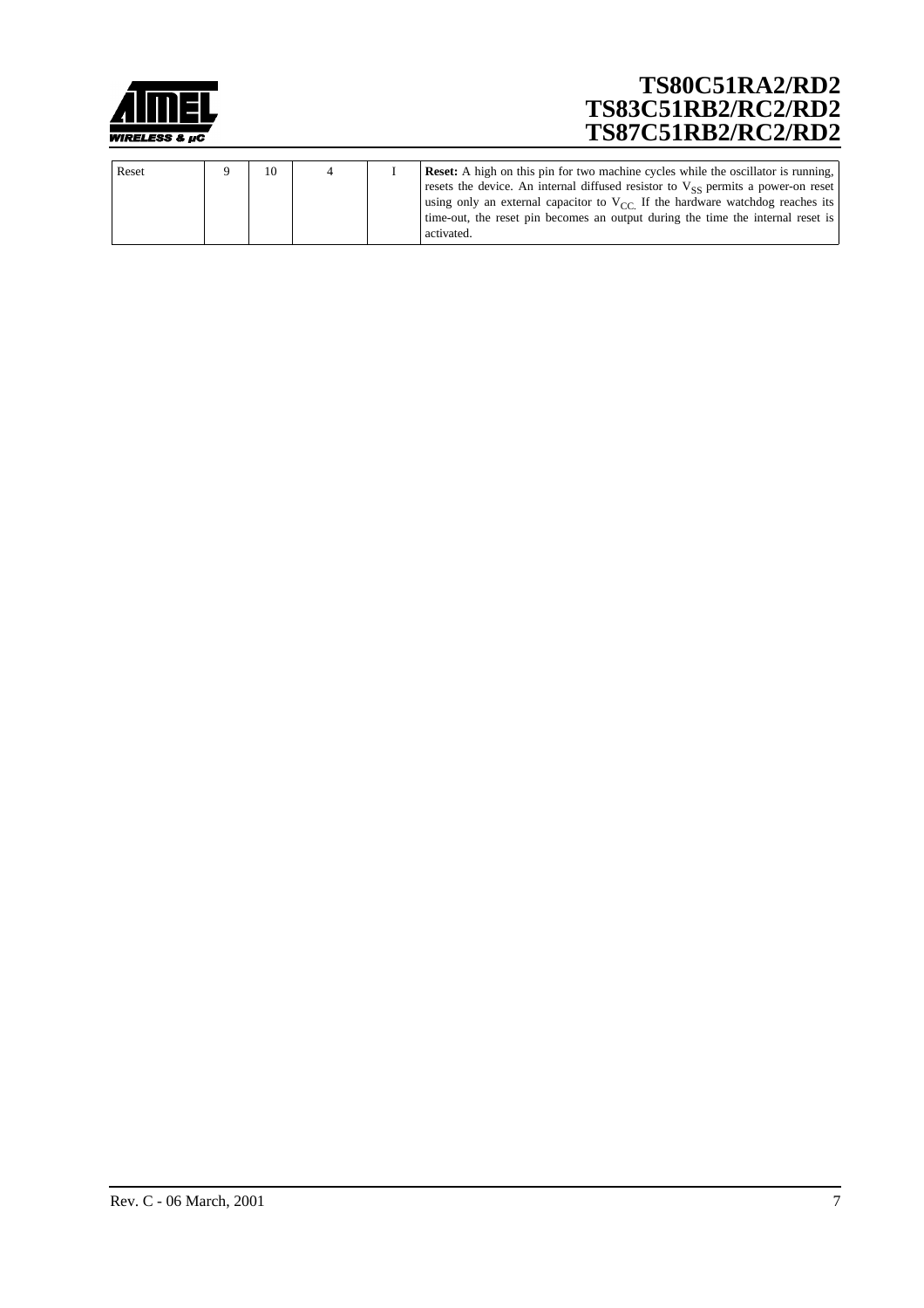

| <b>Mnemonic</b>        | <b>Pin Number</b> |    |    | <b>Type</b> | <b>Name And Function</b>                                                                                                                                                                                                                                                                                                                                                                                                                                                                                                                                                                                                                                    |
|------------------------|-------------------|----|----|-------------|-------------------------------------------------------------------------------------------------------------------------------------------------------------------------------------------------------------------------------------------------------------------------------------------------------------------------------------------------------------------------------------------------------------------------------------------------------------------------------------------------------------------------------------------------------------------------------------------------------------------------------------------------------------|
| ALE/PROG               | 30                | 33 | 27 | $O$ (I)     | <b>Address Latch Enable/Program Pulse:</b> Output pulse for latching the low byte<br>of the address during an access to external memory. In normal operation, ALE<br>is emitted at a constant rate of $1/6$ ( $1/3$ in X2 mode) the oscillator frequency,<br>and can be used for external timing or clocking. Note that one ALE pulse is<br>skipped during each access to external data memory. This pin is also the program<br>pulse input (PROG) during EPROM programming. ALE can be disabled by<br>setting SFR's AUXR.0 bit. With this bit set, ALE will be inactive during internal<br>fetches.                                                        |
| <b>PSEN</b>            | 29                | 32 | 26 | $\Omega$    | Program Store ENable: The read strobe to external program memory. When<br>executing code from the external program memory, PSEN is activated twice each<br>machine cycle, except that two PSEN activations are skipped during each access<br>to external data memory. PSEN is not activated during fetches from internal<br>program memory.                                                                                                                                                                                                                                                                                                                 |
| $E\overline{A}/V_{PP}$ | 31                | 35 | 29 | L           | <b>External Access Enable/Programming Supply Voltage: EA must be externally</b><br>held low to enable the device to fetch code from external program memory<br>locations 0000H and 3FFFH (RB) or 7FFFH (RC), or FFFFH (RD). If EA is<br>held high, the device executes from internal program memory unless the program<br>counter contains an address greater than 3FFFH (RB) or 7FFFH (RC) $\overline{EA}$ must<br>be held low for ROMless devices. This pin also receives the 12.75V programming<br>supply voltage $(V_{\text{pp}})$ during EPROM programming. If security level 1 is<br>programmed, $\overline{EA}$ will be internally latched on Reset. |
| XTAL1                  | 19                | 21 | 15 | I           | <b>Crystal 1:</b> Input to the inverting oscillator amplifier and input to the internal<br>clock generator circuits.                                                                                                                                                                                                                                                                                                                                                                                                                                                                                                                                        |
| XTAL <sub>2</sub>      | 18                | 20 | 14 | $\Omega$    | Crystal 2: Output from the inverting oscillator amplifier                                                                                                                                                                                                                                                                                                                                                                                                                                                                                                                                                                                                   |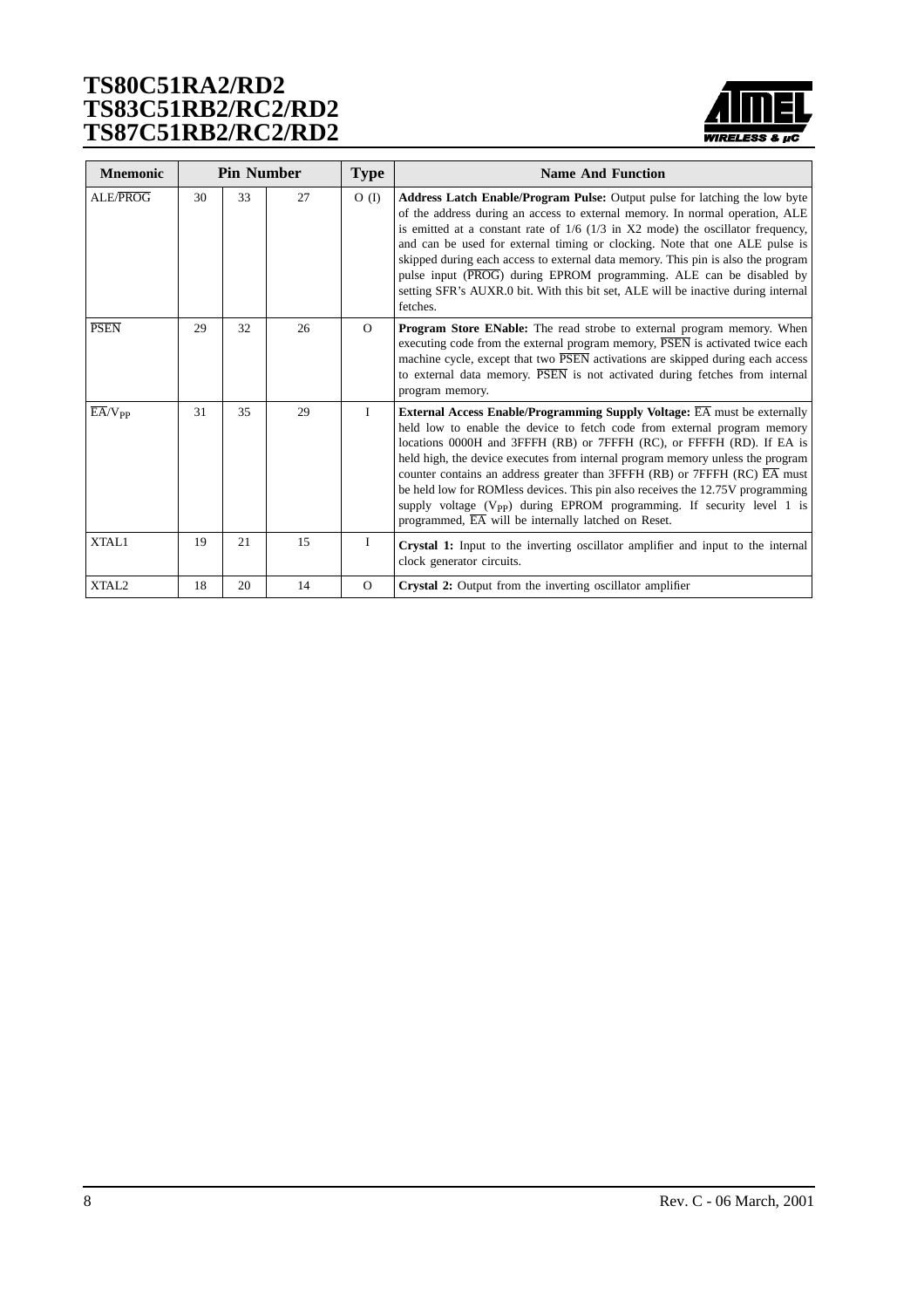

### **5.1. Pin Description for 64/68 pin Packages**

Port 4 and Port 5 are 8-bit bidirectional I/O ports with internal pull-ups. Pins that have 1 written to them are pulled high by the internal pull ups and can be used as inputs.

As inputs, pins that are externally pulled low will source current because of the internal pull-ups.

Refer to the previous pin description for other pins.

|                   | PLCC68          | <b>SQUARE VQFP64</b><br>1.4 |
|-------------------|-----------------|-----------------------------|
| <b>VSS</b>        | 51              | 9/40                        |
| $\overline{VCC}$  | $\overline{17}$ | $\overline{8}$              |
| P <sub>0.0</sub>  | 15              | 6                           |
| P <sub>0.1</sub>  | 14              | 5                           |
| P <sub>0.2</sub>  | 12              | $\overline{\overline{3}}$   |
| P <sub>0.3</sub>  | 11              | $\overline{2}$              |
| P <sub>0.4</sub>  | 9               | 64                          |
| P <sub>0.5</sub>  | $\overline{6}$  | 61                          |
| P <sub>0.6</sub>  | $\overline{5}$  | 60                          |
| P <sub>0.7</sub>  | $\overline{3}$  | 59                          |
| P1.0              | 19              | 10                          |
| P1.1              | $\overline{21}$ | 12                          |
| P1.2              | $\overline{22}$ | 13                          |
| P1.3              | 23              | 14                          |
| $\overline{P1.4}$ | $\overline{25}$ | 16                          |
| P1.5              | $\overline{27}$ | $\overline{18}$             |
| P1.6              | $\overline{28}$ | 19                          |
| P1.7              | 29              | 20                          |
| P2.0              | 54              | 43                          |
| P2.1              | $\overline{55}$ | 44                          |
| P2.2              | 56              | 45                          |
| P2.3              | 58              | $\overline{47}$             |
| P2.4              | 59              | 48                          |
| P2.5              | $\overline{61}$ | 50                          |
| P2.6              | 64              | 53                          |
| P2.7              | 65              | 54                          |
| P3.0              | $\overline{34}$ | $\overline{25}$             |
| P3.1              | 39              | 28                          |

|  |  |  |  |  | Table 2. 64/68 Pin Packages Configuration |
|--|--|--|--|--|-------------------------------------------|
|--|--|--|--|--|-------------------------------------------|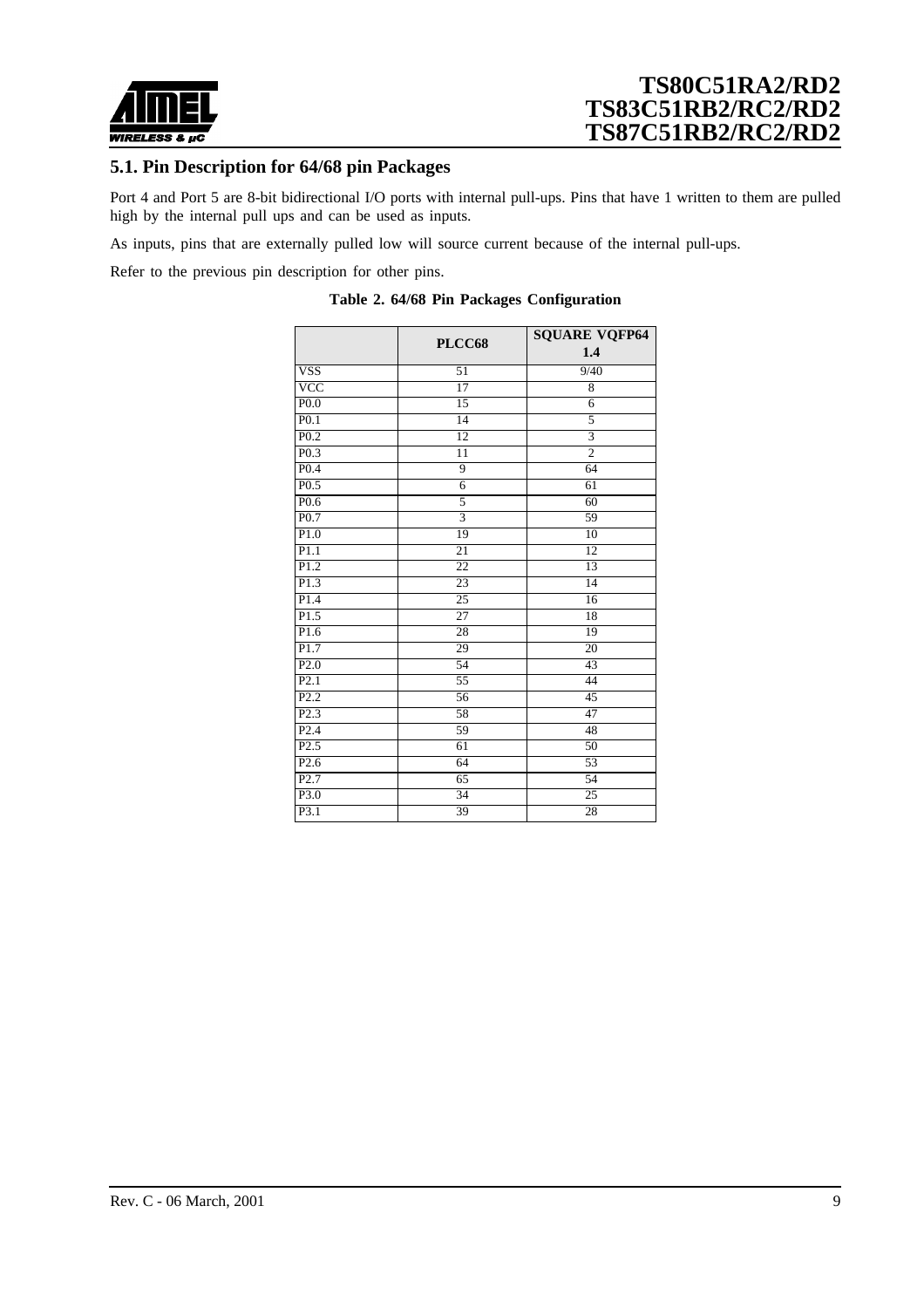

|                   | PLCC68          | <b>SQUARE VQFP64</b> |
|-------------------|-----------------|----------------------|
|                   |                 | 1.4                  |
| $\overline{P3.2}$ | 40              | 29                   |
| P3.3              | $\overline{41}$ | $\overline{30}$      |
| $\overline{P3.4}$ | 42              | $\overline{31}$      |
| P3.5              | $\overline{43}$ | $\overline{32}$      |
| $\overline{P3.6}$ | $\overline{45}$ | $\overline{34}$      |
| P3.7              | 47              | $\overline{36}$      |
| <b>RESET</b>      | $\overline{30}$ | $\overline{21}$      |
| ALE/PROG          | 68              | 56                   |
| <b>PSEN</b>       | $\overline{67}$ | $\overline{55}$      |
| EA/VPP            | $\overline{2}$  | $\overline{58}$      |
| <b>XTAL1</b>      | 49              | $\overline{38}$      |
| XTAL <sub>2</sub> | 48              | $\overline{37}$      |
| P4.0              | $\overline{20}$ | $\overline{11}$      |
| P4.1              | $\overline{24}$ | $\overline{15}$      |
| $\overline{P4.2}$ | $\overline{26}$ | $\overline{17}$      |
| P <sub>4.3</sub>  | 44              | 33                   |
| P4.4              | 46              | $\overline{35}$      |
| P4.5              | $\overline{50}$ | 39                   |
| P4.6              | $\overline{53}$ | 42                   |
| $\overline{P4.7}$ | $\overline{57}$ | 46                   |
| P5.0              | 60              | 49                   |
| P5.1              | 62              | $\overline{51}$      |
| P5.2              | 63              | $\overline{52}$      |
| $\overline{P5.3}$ | 7               | $\overline{62}$      |
| P <sub>5.4</sub>  | $\overline{8}$  | $\overline{63}$      |
| P5.5              | 10              | ī                    |
| P5.6              | 13              | $\overline{4}$       |
| $\overline{P5.7}$ | 16              | 7                    |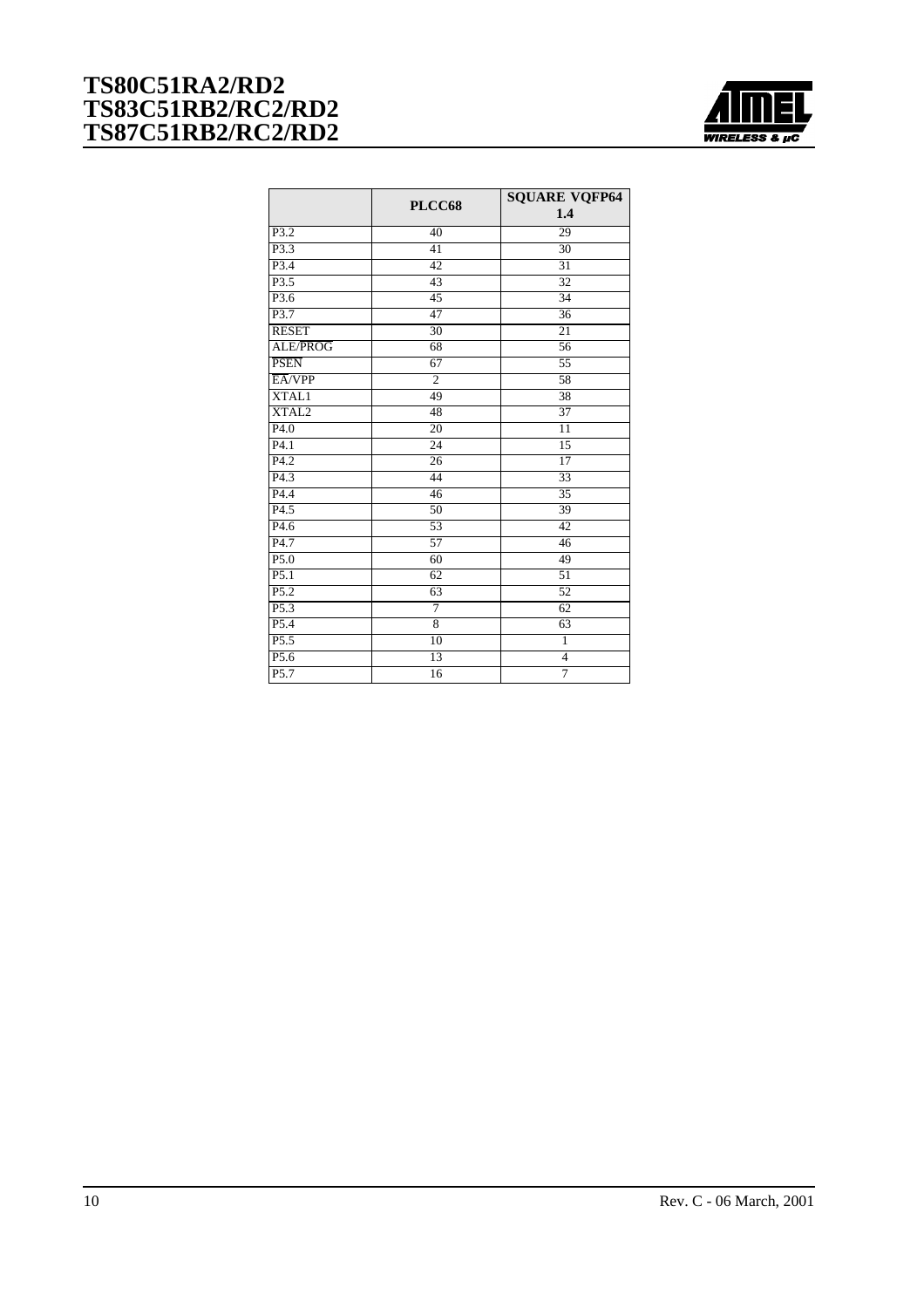

## **6. TS80C51Rx2 Enhanced Features**

In comparison to the original 80C52, the TS80C51Rx2 implements some new features, which are**:**

- The X2 option.
- The Dual Data Pointer.
- The extended RAM
- The Programmable Counter Array (PCA).
- The Watchdog.
- The 4 level interrupt priority system.
- The power-off flag.
- The ONCE mode.
- The ALE disabling.
- Some enhanced features are also located in the UART and the timer 2.

### **6.1. X2 Feature**

The TS80C51Rx2 core needs only 6 clock periods per machine cycle. This feature called "X2" provides the following advantages:

- Divide frequency crystals by 2 (cheaper crystals) while keeping same CPU power.
- Save power consumption while keeping same CPU power (oscillator power saving).
- Save power consumption by dividing dynamically operating frequency by 2 in operating and idle modes.
- Increase CPU power by 2 while keeping same crystal frequency.

In order to keep the original C51 compatibility, a divider by 2 is inserted between the XTAL1 signal and the main clock input of the core (phase generator). This divider may be disabled by software.

#### **6.1.1. Description**

The clock for the whole circuit and peripheral is first divided by two before being used by the CPU core and peripherals. This allows any cyclic ratio to be accepted on XTAL1 input. In X2 mode, as this divider is bypassed, the signals on XTAL1 must have a cyclic ratio between 40 to 60%. Figure 1. shows the clock generation block diagram. X2 bit is validated on XTAL1÷2 rising edge to avoid glitches when switching from X2 to STD mode. [Figure 2.](#page-11-0) shows the mode switching waveforms.



**Figure 1. Clock Generation Diagram**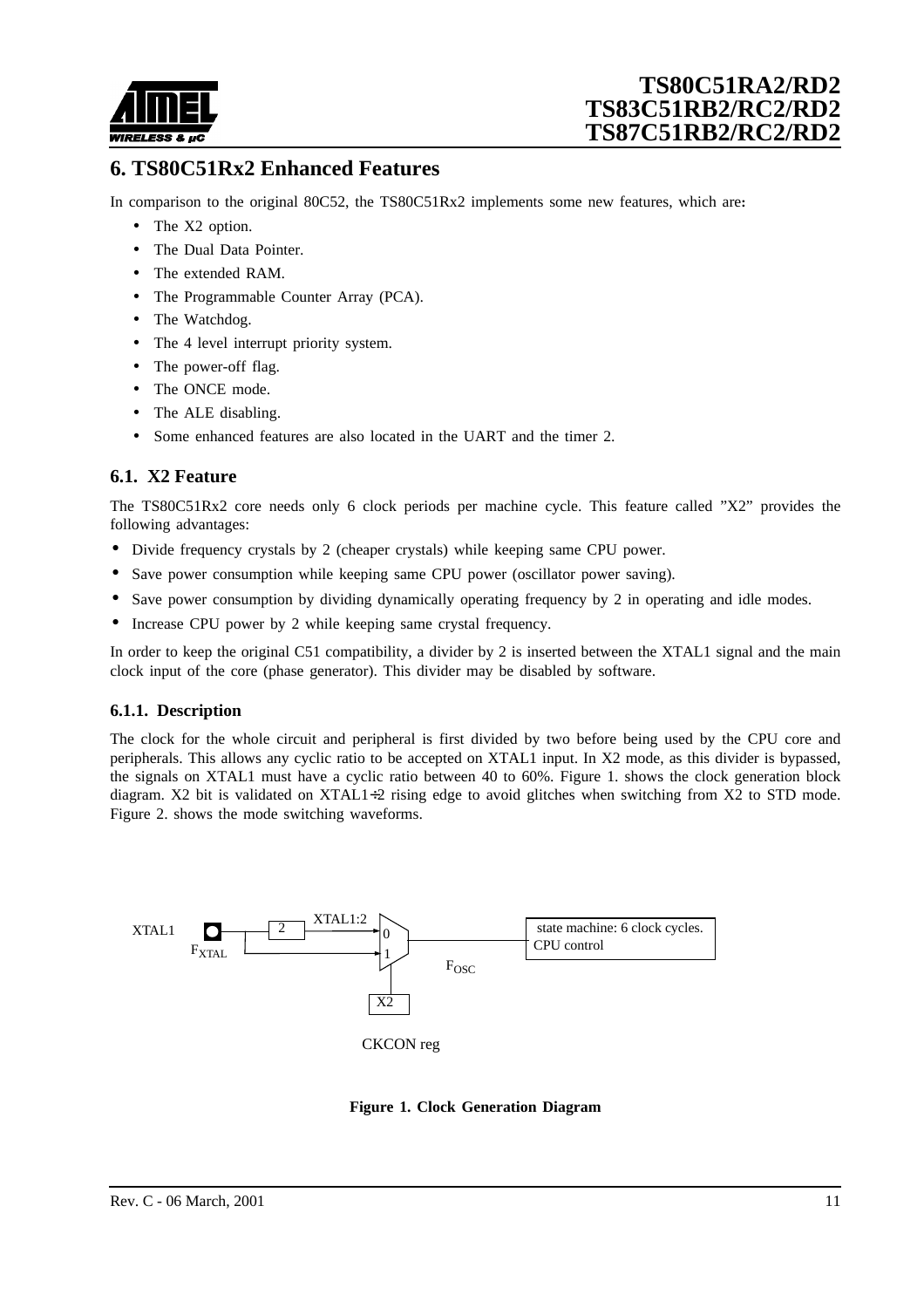

<span id="page-11-0"></span>



The X2 bit in the CKCON register ([See Table 3.](#page-12-0)) allows to switch from 12 clock cycles per instruction to 6 clock cycles and vice versa. At reset, the standard speed is activated (STD mode). Setting this bit activates the X2 feature (X2 mode).

#### **CAUTION**

In order to prevent any incorrect operation while operating in X2 mode, user must be aware that all peripherals using clock frequency as time reference (UART, timers, PCA...) will have their time reference divided by two. For example a free running timer generating an interrupt every 20 ms will then generate an interrupt every 10 ms. UART with 4800 baud rate will have 9600 baud rate.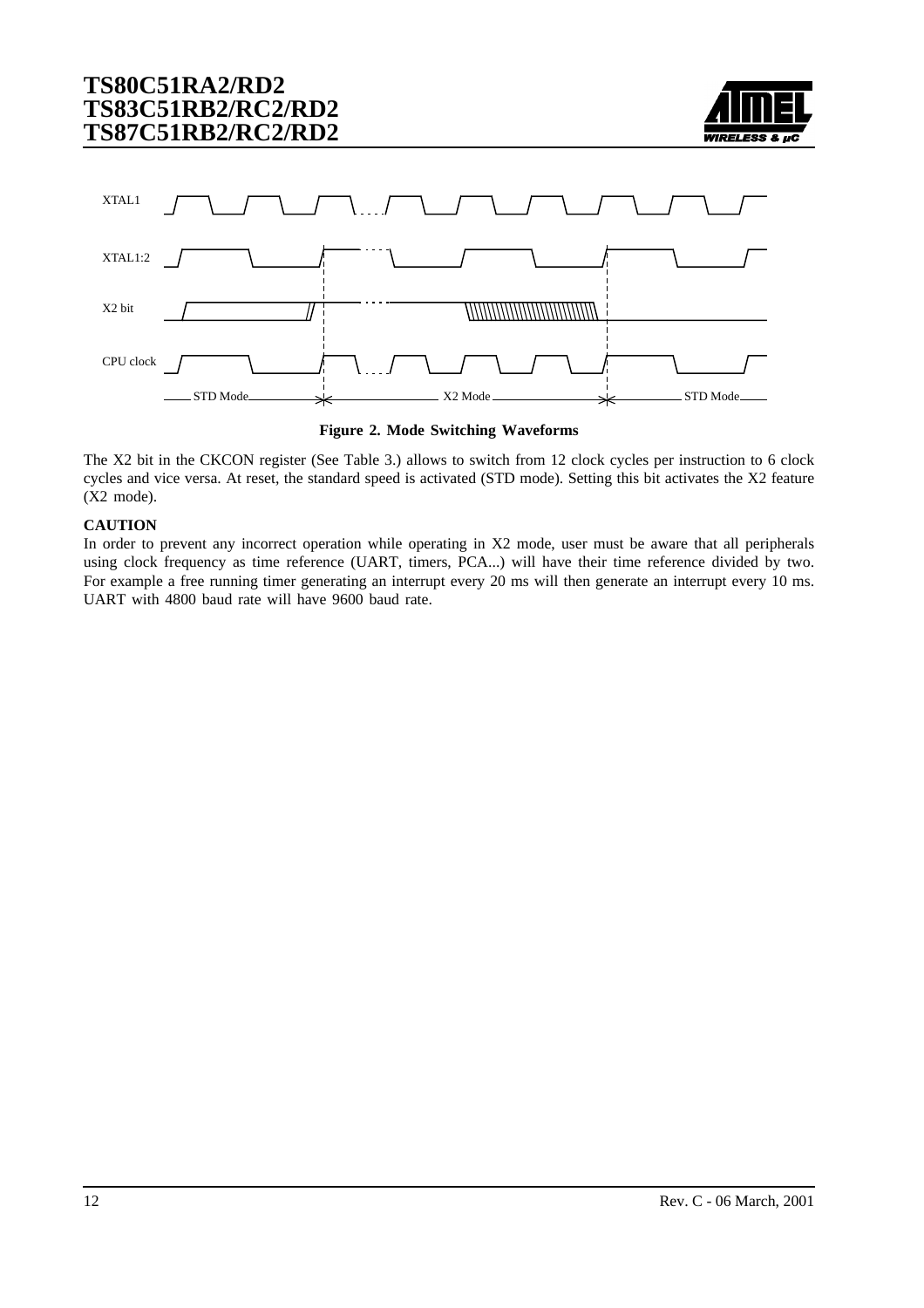<span id="page-12-0"></span>

#### **Table 3. CKCON Register**

#### **CKCON - Clock Control Register (8Fh)**

| ------ |  |  |  |  |  |  |  |  |  |  |  |  |
|--------|--|--|--|--|--|--|--|--|--|--|--|--|
|        |  |  |  |  |  |  |  |  |  |  |  |  |
|        |  |  |  |  |  |  |  |  |  |  |  |  |

| <b>Bit Number</b> | <b>Bit</b><br><b>Mnemonic</b> | <b>Description</b>                                                                                                                                                                                                                     |
|-------------------|-------------------------------|----------------------------------------------------------------------------------------------------------------------------------------------------------------------------------------------------------------------------------------|
| 7                 |                               | <b>Reserved</b><br>The value read from this bit is indeterminate. Do not set this bit.                                                                                                                                                 |
| 6                 |                               | <b>Reserved</b><br>The value read from this bit is indeterminate. Do not set this bit.                                                                                                                                                 |
| 5                 |                               | <b>Reserved</b><br>The value read from this bit is indeterminate. Do not set this bit.                                                                                                                                                 |
| $\overline{4}$    |                               | <b>Reserved</b><br>The value read from this bit is indeterminate. Do not set this bit.                                                                                                                                                 |
| 3                 |                               | <b>Reserved</b><br>The value read from this bit is indeterminate. Do not set this bit.                                                                                                                                                 |
| 2                 |                               | <b>Reserved</b><br>The value read from this bit is indeterminate. Do not set this bit.                                                                                                                                                 |
| 1                 |                               | <b>Reserved</b><br>The value read from this bit is indeterminate. Do not set this bit.                                                                                                                                                 |
| $\theta$          | X <sub>2</sub>                | CPU and peripheral clock bit<br>Clear to select 12 clock periods per machine cycle (STD mode, $F_{\text{OSC}}=F_{\text{XTAI}}/2$ ).<br>Set to select 6 clock periods per machine cycle (X2 mode, $F_{\text{OSC}} = F_{\text{XTAI}}$ ). |

Reset Value = XXXX XXX0b Not bit addressable

For further details on the X2 feature, please refer to ANM072 available on the web (http://www.atmel-wm.com)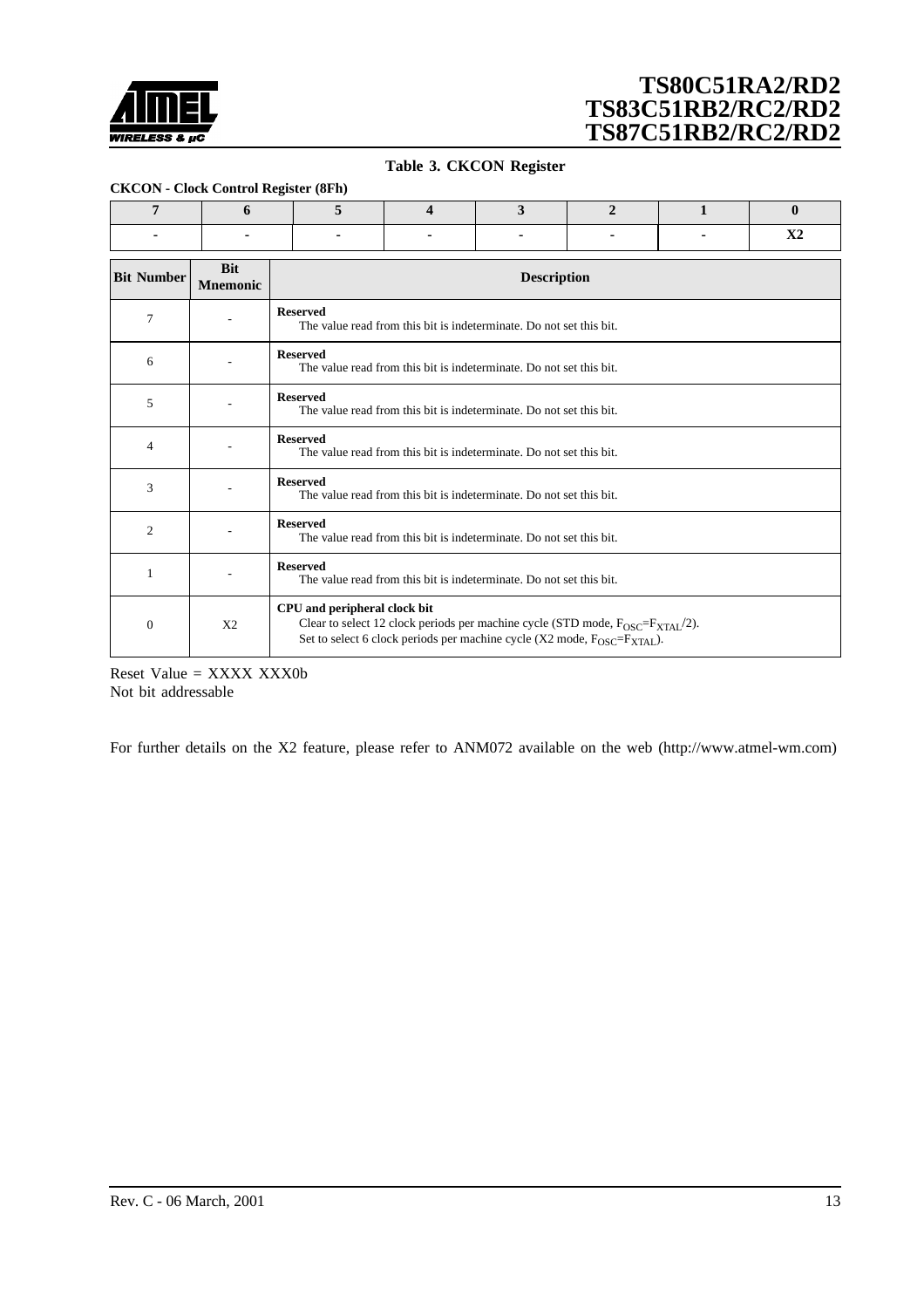

### **6.2. Dual Data Pointer Register Ddptr**

The additional data pointer can be used to speed up code execution and reduce code size in a number of ways.

The dual DPTR structure is a way by which the chip will specify the address of an external data memory location. There are two 16-bit DPTR registers that address the external memory, and a single bit called DPS = AUXR1/bit0 (See Table 4.) that allows the program code to switch between them (Refer to Figure 3).



**Figure 3. Use of Dual Pointer**

**Table 4. AUXR1: Auxiliary Register 1**

| <b>AUXR1</b><br><b>Address 0A2H</b> |             | $\blacksquare$ | . . |           |           | GF3 | $\blacksquare$ |           |  |
|-------------------------------------|-------------|----------------|-----|-----------|-----------|-----|----------------|-----------|--|
|                                     | Reset value | ∡⊾             |     | $\lambda$ | $\lambda$ |     | $\lambda$      | $\lambda$ |  |

| <b>Symbol</b> | <b>Function</b> |                                                        |  |  |  |  |  |  |  |
|---------------|-----------------|--------------------------------------------------------|--|--|--|--|--|--|--|
| ۰             |                 | Not implemented, reserved for future use. <sup>a</sup> |  |  |  |  |  |  |  |
| <b>DPS</b>    |                 | Data Pointer Selection.                                |  |  |  |  |  |  |  |
|               | <b>DPS</b>      | <b>Operating Mode</b>                                  |  |  |  |  |  |  |  |
|               | $\Omega$        | DPTR0 Selected                                         |  |  |  |  |  |  |  |
|               |                 | DPTR1 Selected                                         |  |  |  |  |  |  |  |
| GF3           |                 | This bit is a general purpose user flagb.              |  |  |  |  |  |  |  |

a. User software should not write 1s to reserved bits. These bits may be used in future 8051 family products to invoke new feature. In that case, the reset value of the new bit will be 0, and its active value will be 1. The value read from a reserved bit is indeterminate.

b. GF3 will not be available on first version of the RC devices.

#### **Application**

Software can take advantage of the additional data pointers to both increase speed and reduce code size, for example, block operations (copy, compare, search ...) are well served by using one data pointer as a 'source' pointer and the other one as a "destination" pointer.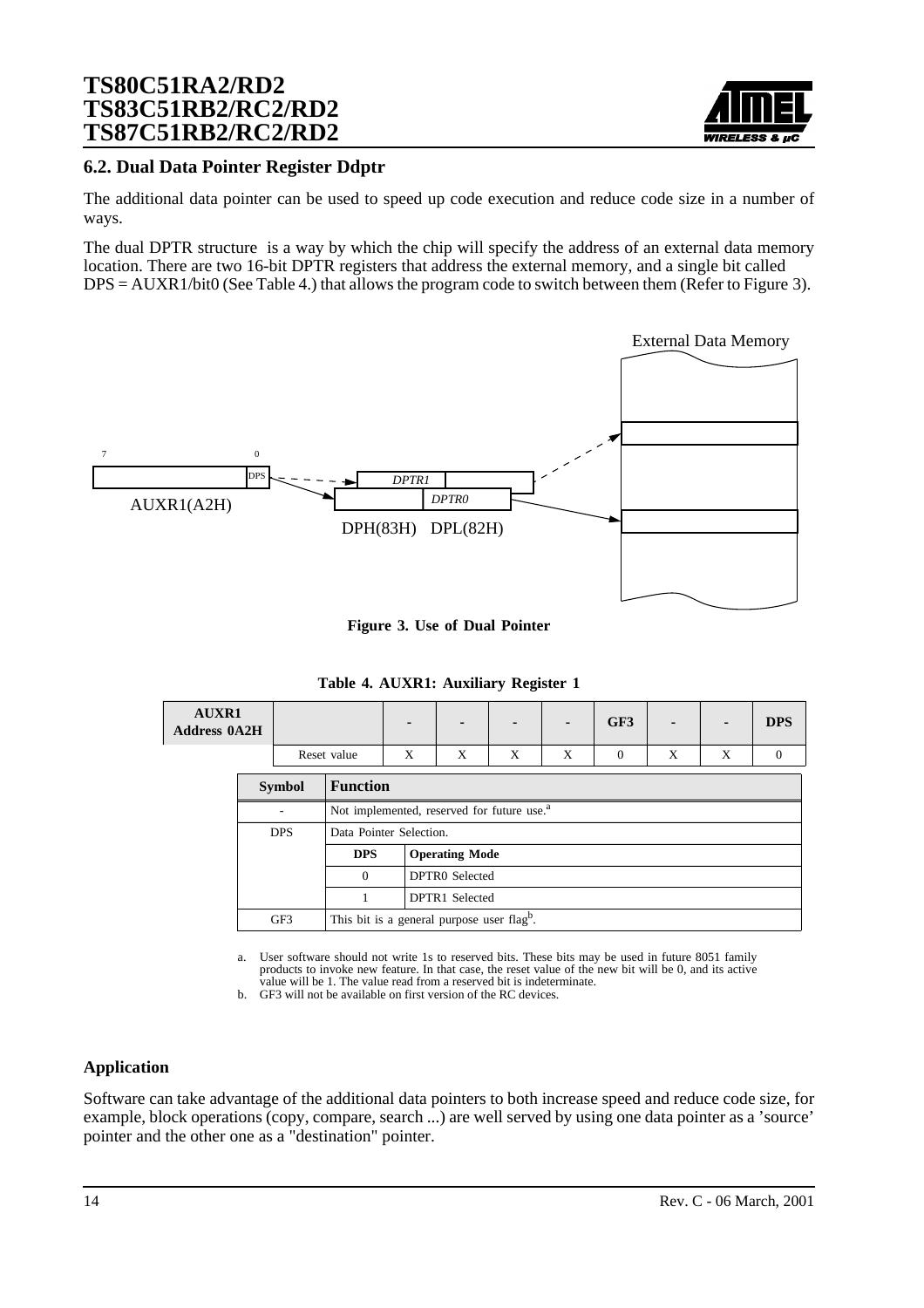

#### **ASSEMBLY LANGUAGE**

*; Block move using dual data pointers ; Destroys DPTR0, DPTR1, A and PSW ; note: DPS exits opposite of entry state ; unless an extra INC AUXR1 is added*

| $\cdot$     |                         |                             |
|-------------|-------------------------|-----------------------------|
| 00A2        | <b>AUXR1 EQU 0A2H</b>   |                             |
| $\bullet$   |                         |                             |
| 0000 909000 | <b>MOV DPTR,#SOURCE</b> | ; address of SOURCE         |
| 0003 05A2   | INC AUXR1               | ; switch data pointers      |
| 0005 90A000 | <b>MOV DPTR,#DEST</b>   | ; address of DEST           |
| 0008        | LOOP:                   |                             |
| 0008 05A2   | INC AUXR1               | ; switch data pointers      |
| 000A E0     | MOVX A, @DPTR           | ; get a byte from SOURCE    |
| 000B A3     | <b>INC</b> DPTR         | : increment SOURCE address  |
| 000C 05A2   | INC AUXR1               | ; switch data pointers      |
| OOOE FO     | <b>MOVX @DPTR,A</b>     | ; write the byte to DEST    |
| $000F$ A3   | <b>INC</b> DPTR         | : increment DEST address    |
| 0010 70F6   | JNZ LOOP                | ; check for 0 term in a tor |
| 0012 05A2   | INC AUXR1               | ; (optional) restore DPS    |
|             |                         |                             |

INC is a short (2 bytes) and fast (12 clocks) way to manipulate the DPS bit in the AUXR1 SFR. However, note that the INC instruction does not directly force the DPS bit to a particular state, but simply toggles it. In simple routines, such as the block move example, only the fact that DPS is toggled in the proper sequence matters, not its actual value. In other words, the block move routine works the same whether DPS is '0' or '1' on entry. Observe that without the last instruction (INC AUXR1), the routine will exit with DPS in the opposite state.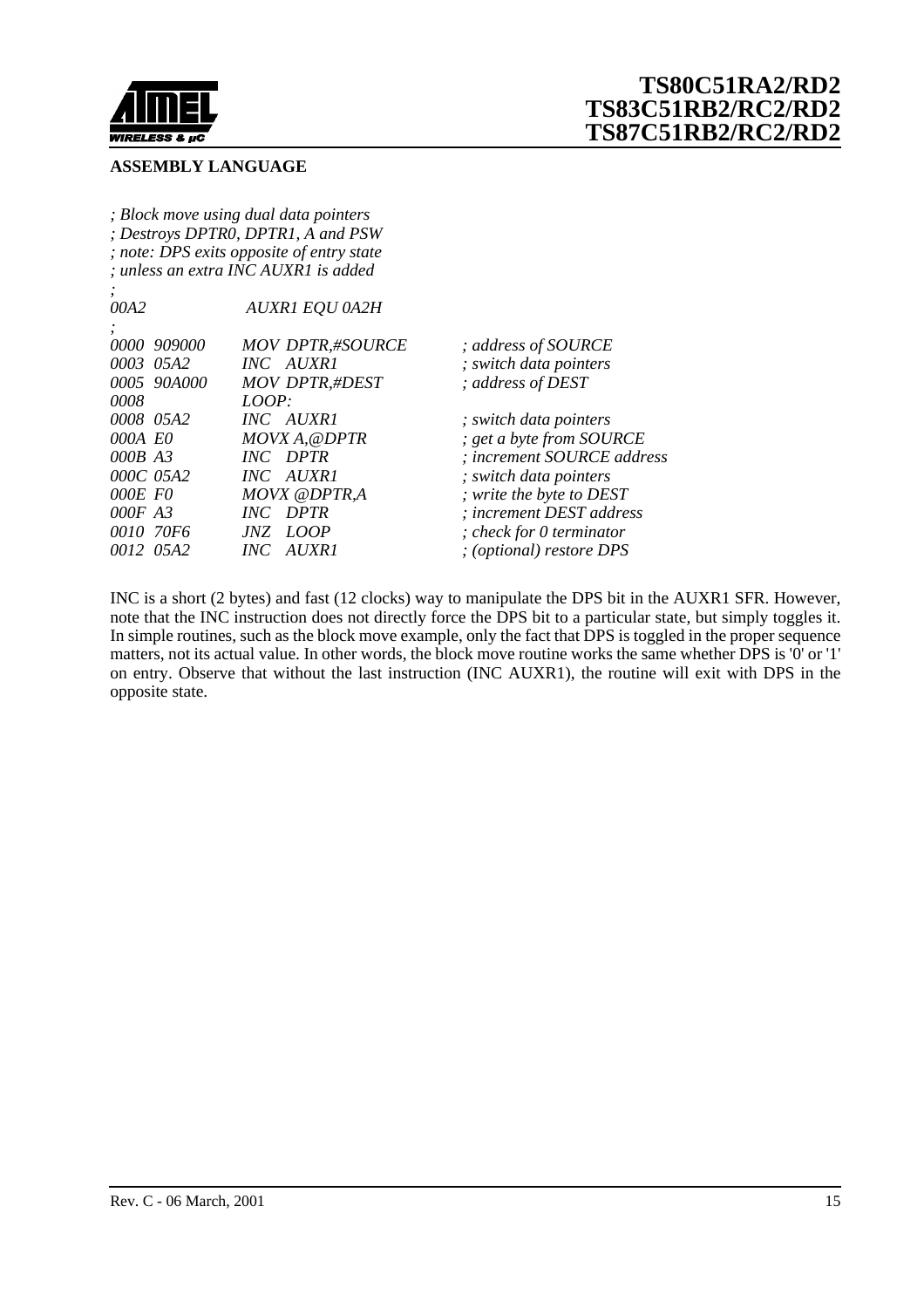

### **6.3. Expanded RAM (XRAM)**

The TS80C51Rx2 provide additional Bytes of ramdom access memory (RAM) space for increased data parameter handling and high level language usage.

RA2, RB2 and RC2 devices have 256 bytes of expanded RAM, from 00H to FFH in external data space; RD2 devices have 768 bytes of expanded RAM, from 00H to 2FFH in external data space.

The TS80C51Rx2 has internal data memory that is mapped into four separate segments.

The four segments are:

- 1. The Lower 128 bytes of RAM (addresses 00H to 7FH) are directly and indirectly addressable.
- 2. The Upper 128 bytes of RAM (addresses 80H to FFH) are indirectly addressable only.
- 3. The Special Function Registers, SFRs, (addresses 80H to FFH) are directly addressable only.
- 4. The expanded RAM bytes are indirectly accessed by MOVX instructions, and with the EXTRAM bit cleared in the AUXR register. (See T[able 5.\)](#page-16-0)

The Lower 128 bytes can be accessed by either direct or indirect addressing. The Upper 128 bytes can be accessed by indirect addressing only. The Upper 128 bytes occupy the same address space as the SFR. That means they have the same address, but are physically separate from SFR space.

When an instruction accesses an internal location above address 7FH, the CPU knows whether the access is to the upper 128 bytes of data RAM or to SFR space by the addressing mode used in the instruction.

- Instructions that use direct addressing access SFR space. **For example: MOV 0A0H, # data** ,accesses the SFR at location 0A0H (which is P2).
- Instructions that use indirect addressing access the Upper 128 bytes of data RAM. **For example: MOV @R0, # data** where R0 contains 0A0H, accesses the data byte at address 0A0H, rather than P2 (whose address is 0A0H).
- The 256 or 768 XRAM bytes can be accessed by indirect addressing, with EXTRAM bit cleared and MOVX instructions. This part of memory which is physically located on-chip, logically occupies the first 256 or 768 bytes of external data memory.
- With  $EXTRAN = 0$ , the XRAM is indirectly addressed, using the MOVX instruction in combination with any of the registers R0, R1 of the selected bank or DPTR. **An access to XRAM will not affect ports P0, P2, P3.6 (WR) and P3.7 (RD)**. **For example, with EXTRAM = 0, MOVX @R0, # data** where R0 contains 0A0H, accesses the XRAM at address 0A0H rather than external memory. An access to external data memory locations higher than FFH (i.e. 0100H to FFFFH) (higher than 2FFH (i.e. 0300H to FFFFH for RD devices) will be performed with the MOVX DPTR instructions in the same way as in the standard 80C51, so with P0 and P2 as data/address busses, and P3.6 and P3.7 as write and read timing signals. Refer to [Figure .](#page-16-0) For RD devices, accesses to expanded RAM from 100H to 2FFH can only be done thanks to the use of DPTR.
- With  $\overline{EXTRAM} = 1$ , MOVX @Ri and MOVX @DPTR will be similar to the standard 80C51. MOVX @ Ri will provide an eight-bit address multiplexed with data on Port0 and any output port pins can be used to output higher order address bits. This is to provide the external paging capability. MOVX @DPTR will generate a sixteen-bit address. Port2 outputs the high-order eight address bits (the contents of DPH) while Port0 multiplexes the low-order eight address bits (DPL) with data. MOVX @ Ri and MOVX @DPTR will generate either read or write signals on P3.6 ( $\overline{WR}$ ) and P3.7 ( $\overline{RD}$ ).

The stack pointer (SP) may be located anywhere in the 256 bytes RAM (lower and upper RAM) internal data memory. The stack may not be located in the XRAM.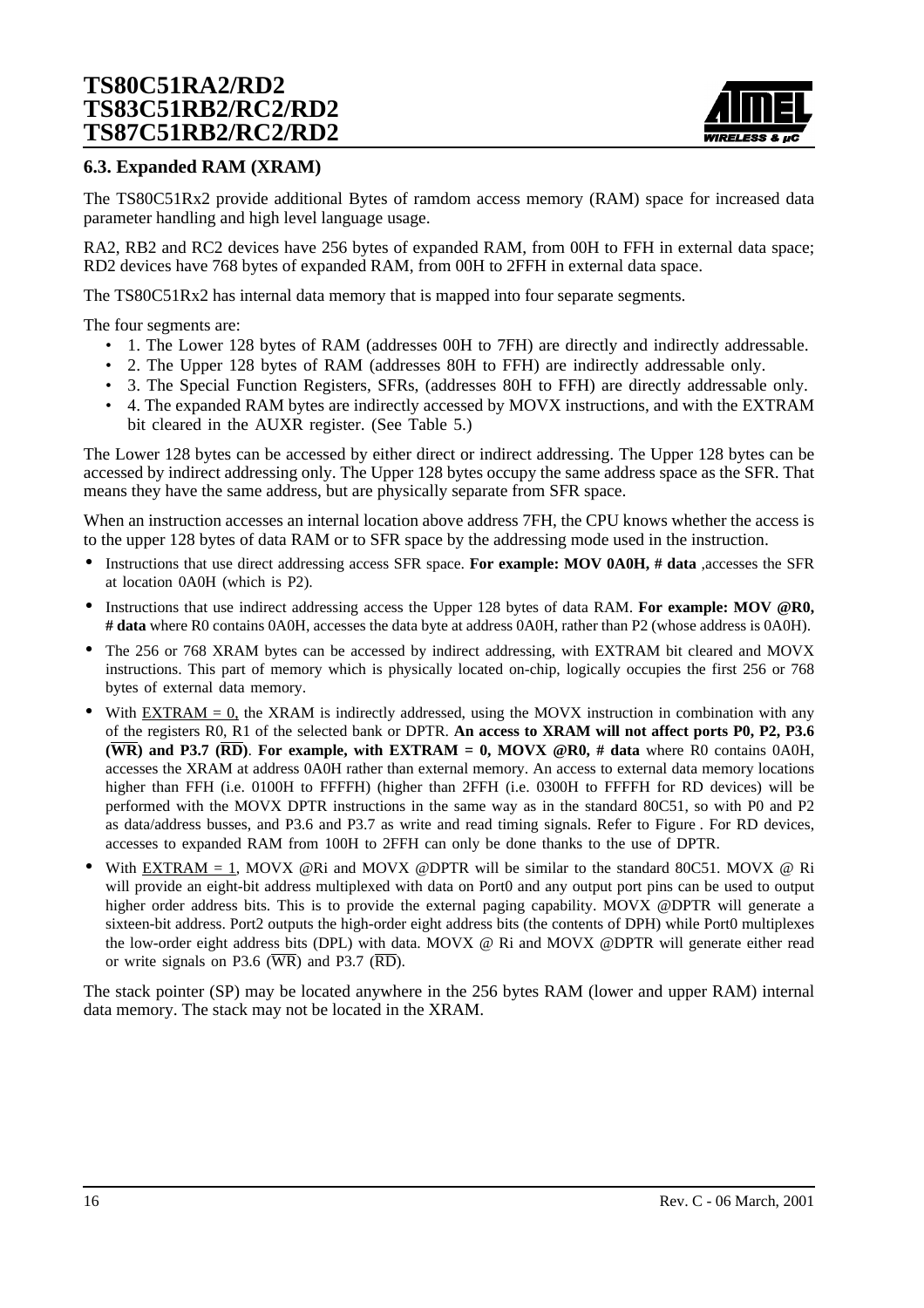<span id="page-16-0"></span>



**Figure 4. Internal and External Data Memory Address**

| <b>AUXR</b><br><b>Address 08EH</b> |                                        |                    |                                              |                                                        |                                                                |   |   | <b>EXTRA</b><br>M                                                                | AO.      |  |
|------------------------------------|----------------------------------------|--------------------|----------------------------------------------|--------------------------------------------------------|----------------------------------------------------------------|---|---|----------------------------------------------------------------------------------|----------|--|
| Reset value                        |                                        | X                  | X                                            | X                                                      | X                                                              | X | X | $\Omega$                                                                         | $\Omega$ |  |
| <b>Symbol</b>                      |                                        |                    |                                              | <b>Function</b>                                        |                                                                |   |   |                                                                                  |          |  |
|                                    |                                        |                    |                                              | Not implemented, reserved for future use. <sup>a</sup> |                                                                |   |   |                                                                                  |          |  |
| AO                                 |                                        | Disable/Enable ALE |                                              |                                                        |                                                                |   |   |                                                                                  |          |  |
|                                    | <b>Operating Mode</b><br>AO.           |                    |                                              |                                                        |                                                                |   |   |                                                                                  |          |  |
|                                    | $\overline{0}$                         |                    | X2 mode is used)                             |                                                        |                                                                |   |   | ALE is emitted at a constant rate of $1/6$ the oscillator frequency (or $1/3$ if |          |  |
|                                    | 1                                      |                    |                                              |                                                        | ALE is active only during a MOVX or MOVC instruction           |   |   |                                                                                  |          |  |
| <b>EXTRAM</b>                      |                                        |                    |                                              |                                                        | Internal/External RAM (00H-FFH) access using MOVX @ Ri/ @ DPTR |   |   |                                                                                  |          |  |
|                                    | <b>EXTRAM</b><br><b>Operating Mode</b> |                    |                                              |                                                        |                                                                |   |   |                                                                                  |          |  |
|                                    | $\Omega$                               |                    | Internal XRAM access using MOVX @ Ri/ @ DPTR |                                                        |                                                                |   |   |                                                                                  |          |  |
|                                    |                                        |                    | External data memory access                  |                                                        |                                                                |   |   |                                                                                  |          |  |

**Table 5. Auxiliary Register AUXR**

a. User software should not write 1s to reserved bits. These bits may be used in future 8051 family products to invoke new features. In that case, the reset or inactive value of the new bit will be 0, and its active value will be 1. The value read from a reserved bit is indeterminate.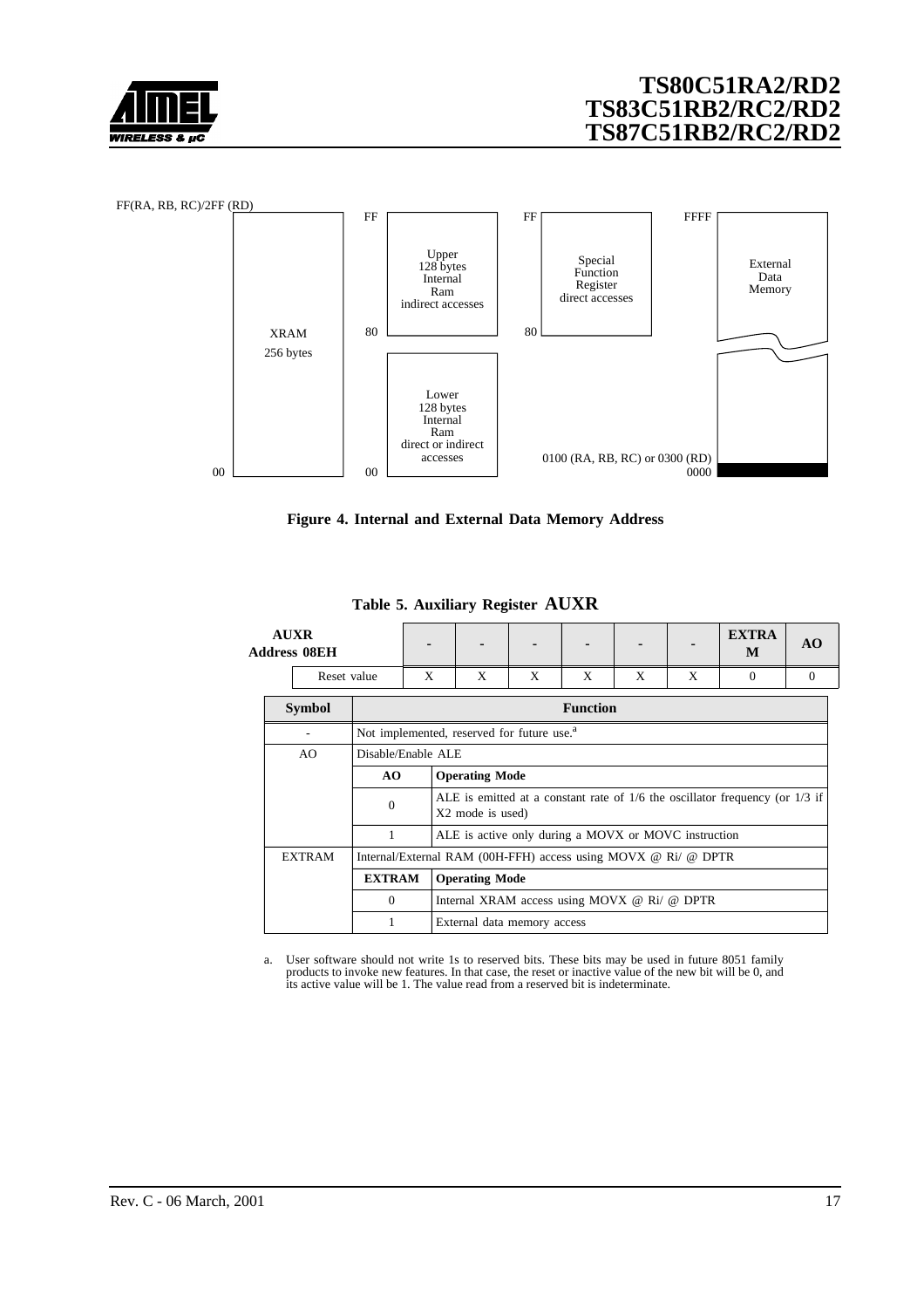

### **6.4. Timer 2**

The timer 2 in the TS80C51RX2 is compatible with the timer 2 in the 80C52.

It is a 16-bit timer/counter: the count is maintained by two eight-bit timer registers, TH2 and TL2, connected in cascade. It is controlled by T2CON register (See [Table 6\)](#page-20-0) and T2MOD register (See [Table 7](#page-21-0)). Timer 2 operation is similar to Timer 0 and Timer 1. C/T2 selects  $F_{OSC}/12$  (timer operation) or external pin T2 (counter operation) as the timer clock input. Setting TR2 allows TL2 to be incremented by the selected input.

Timer 2 has 3 operating modes: capture, autoreload and Baud Rate Generator. These modes are selected by the combination of RCLK, TCLK and CP/RL2 (T2CON), as described in the Atmel Wireless & Microcontrollers 8 bit Microcontroller Hardware description.

Refer to the Atmel Wireless & Microcontrollers 8-bit Microcontroller Hardware description for the description of Capture and Baud Rate Generator Modes.

In TS80C51RX2 Timer 2 includes the following enhancements:

- Auto-reload mode with up or down counter
- Programmable clock-output

#### **6.4.1. Auto-Reload Mode**

The auto-reload mode configures timer 2 as a 16-bit timer or event counter with automatic reload. If DCEN bit in T2MOD is cleared, timer 2 behaves as in 80C52 (refer to the Atmel Wireless & Microcontrollers 8-bit Microcontroller Hardware description). If DCEN bit is set, timer 2 acts as an Up/down timer/counter as shown in [Figure 5.](#page-18-0) In this mode the T2EX pin controls the direction of count.

When T2EX is high, timer 2 counts up. Timer overflow occurs at FFFFh which sets the TF2 flag and generates an interrupt request. The overflow also causes the 16-bit value in RCAP2H and RCAP2L registers to be loaded into the timer registers TH2 and TL2.

When T2EX is low, timer 2 counts down. Timer underflow occurs when the count in the timer registers TH2 and TL2 equals the value stored in RCAP2H and RCAP2L registers. The underflow sets TF2 flag and reloads FFFFh into the timer registers.

The EXF2 bit toggles when timer 2 overflows or underflows according to the the direction of the count. EXF2 does not generate any interrupt. This bit can be used to provide 17-bit resolution.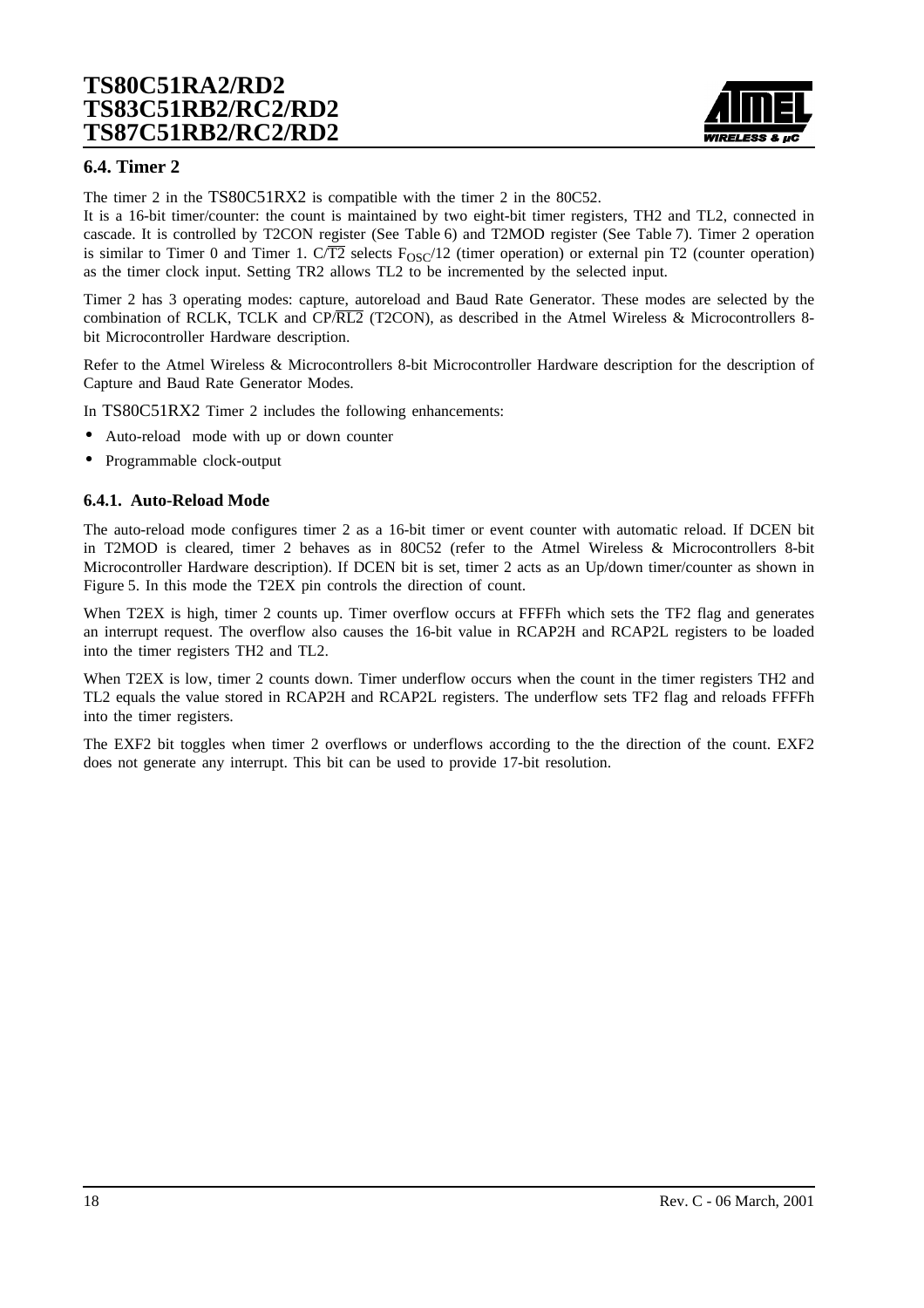<span id="page-18-0"></span>



**Figure 5. Auto-Reload Mode Up/Down Counter (DCEN = 1)**

#### **6.4.2. Programmable Clock-Output**

In the clock-out mode, timer 2 operates as a 50%-duty-cycle, programmable clock generator (See [Figure 6\)](#page-19-0) . The input clock increments TL2 at frequency  $F_{OSC}/2$ . The timer repeatedly counts to overflow from a loaded value. At overflow, the contents of RCAP2H and RCAP2L registers are loaded into TH2 and TL2. In this mode, timer 2 overflows do not generate interrupts. The formula gives the clock-out frequency as a function of the system oscillator frequency and the value in the RCAP2H and RCAP2L registers :

$$
Clock-OutFrequency = \frac{F_{osc}}{4 \times (65536 - RCAP2H/RCAP2L)}
$$

For a 16 MHz system clock, timer 2 has a programmable frequency range of 61 Hz  $(F<sub>OSC</sub>/2<sup>16</sup>)$  to 4 MHz ( $F<sub>OSC</sub>/4$ ). The generated clock signal is brought out to T2 pin (P1.0).

Timer 2 is programmed for the clock-out mode as follows:

- Set T2OE bit in T2MOD register.
- Clear  $C/T2$  bit in T2CON register.
- Determine the 16-bit reload value from the formula and enter it in RCAP2H/RCAP2L registers.
- Enter a 16-bit initial value in timer registers TH2/TL2. It can be the same as the reload value or a different one depending on the application.
- To start the timer, set TR2 run control bit in T2CON register.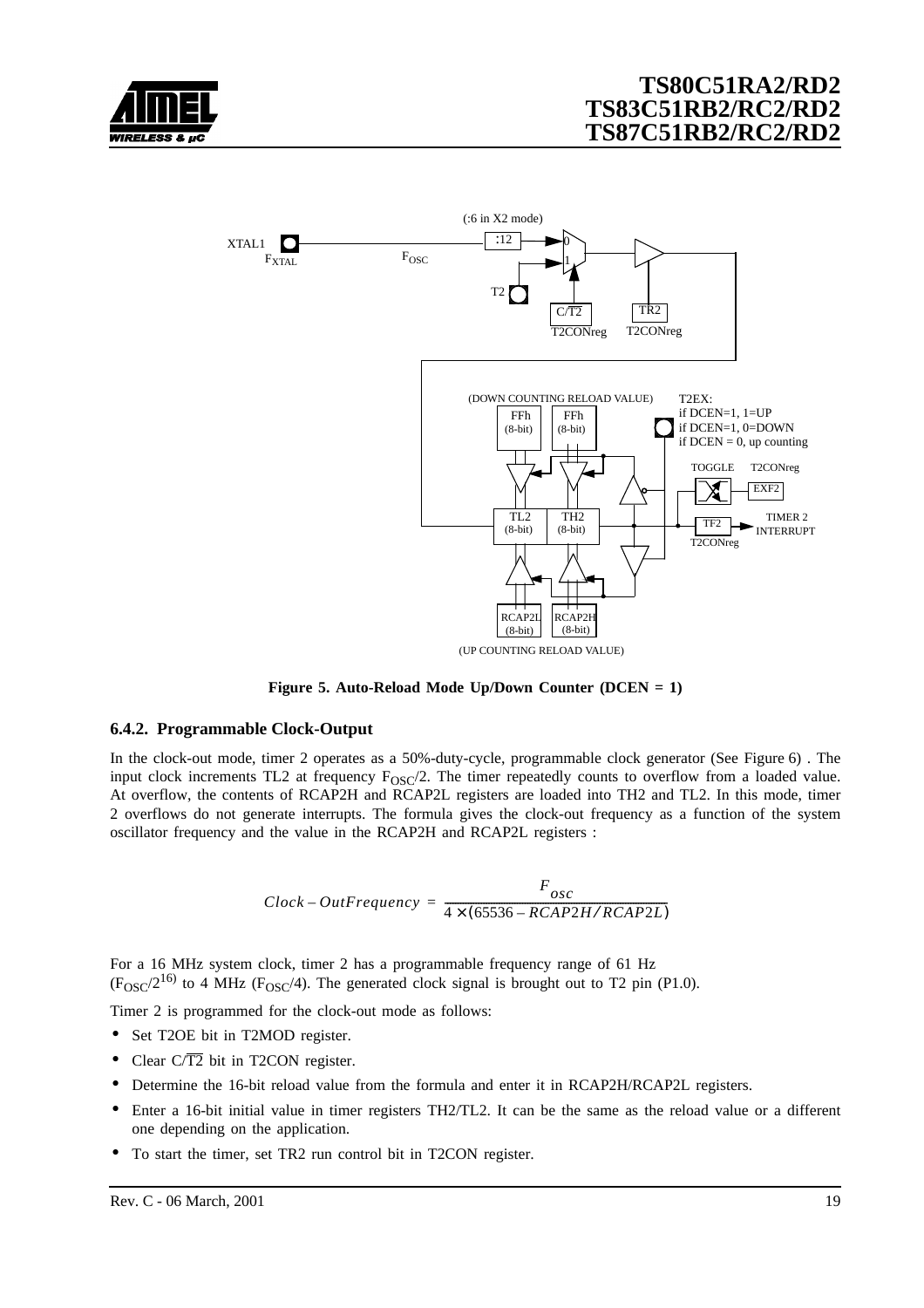

<span id="page-19-0"></span>It is possible to use timer 2 as a baud rate generator and a clock generator simultaneously. For this configuration, the baud rates and clock frequencies are not independent since both functions use the values in the RCAP2H and RCAP2L registers.



**Figure 6. Clock-Out Mode C/** $\overline{T2} = 0$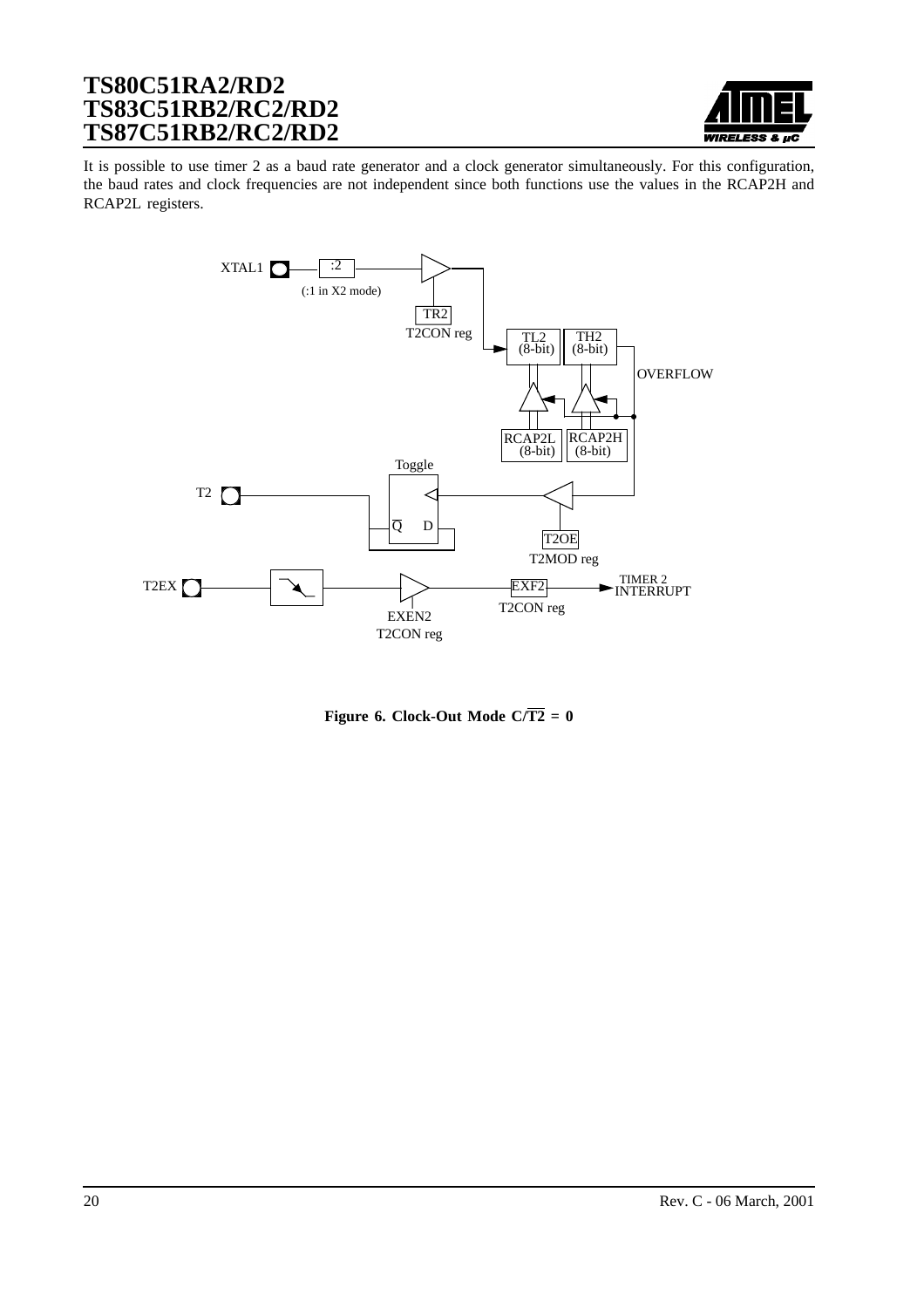<span id="page-20-0"></span>

#### **Table 6. T2CON Register**

#### **T2CON - Timer 2 Control Register (C8h)**

| $\overline{7}$                                                                                                                                              | 6                             | 5                                                                                       | $\boldsymbol{\Delta}$                                                                                                                                                                                                                                                                              | 3                                                                         | $\mathbf{2}$    | 1                                                                                                                                                                                              | $\bf{0}$ |  |  |  |  |
|-------------------------------------------------------------------------------------------------------------------------------------------------------------|-------------------------------|-----------------------------------------------------------------------------------------|----------------------------------------------------------------------------------------------------------------------------------------------------------------------------------------------------------------------------------------------------------------------------------------------------|---------------------------------------------------------------------------|-----------------|------------------------------------------------------------------------------------------------------------------------------------------------------------------------------------------------|----------|--|--|--|--|
| TF <sub>2</sub>                                                                                                                                             | EXF <sub>2</sub>              | <b>RCLK</b>                                                                             | <b>TCLK</b>                                                                                                                                                                                                                                                                                        | EXEN2                                                                     | TR <sub>2</sub> | C/T2#                                                                                                                                                                                          | CP/RL2#  |  |  |  |  |
| <b>Bit Number</b>                                                                                                                                           | <b>Bit</b><br><b>Mnemonic</b> |                                                                                         |                                                                                                                                                                                                                                                                                                    | <b>Description</b>                                                        |                 |                                                                                                                                                                                                |          |  |  |  |  |
| <b>Timer 2 overflow Flag</b><br>TF <sub>2</sub><br>Must be cleared by software.<br>7<br>Set by hardware on timer 2 overflow, if $RCLK = 0$ and $TCLK = 0$ . |                               |                                                                                         |                                                                                                                                                                                                                                                                                                    |                                                                           |                 |                                                                                                                                                                                                |          |  |  |  |  |
| 6                                                                                                                                                           | EXF <sub>2</sub>              | <b>Timer 2 External Flag</b>                                                            | Set when a capture or a reload is caused by a negative transition on T2EX pin if EXEN2=1.<br>When set, causes the CPU to vector to timer 2 interrupt routine when timer 2 interrupt is enabled.<br>Must be cleared by software. EXF2 doesn't cause an interrupt in Up/down counter mode (DCEN = 1) |                                                                           |                 |                                                                                                                                                                                                |          |  |  |  |  |
| 5                                                                                                                                                           | <b>RCLK</b>                   | <b>Receive Clock bit</b>                                                                | Clear to use timer 1 overflow as receive clock for serial port in mode 1 or 3.<br>Set to use timer 2 overflow as receive clock for serial port in mode 1 or 3.                                                                                                                                     |                                                                           |                 |                                                                                                                                                                                                |          |  |  |  |  |
| 4                                                                                                                                                           | <b>TCLK</b>                   | <b>Transmit Clock bit</b>                                                               | Clear to use timer 1 overflow as transmit clock for serial port in mode 1 or 3.<br>Set to use timer 2 overflow as transmit clock for serial port in mode 1 or 3.                                                                                                                                   |                                                                           |                 |                                                                                                                                                                                                |          |  |  |  |  |
| 3                                                                                                                                                           | EXEN2                         | Timer 2 External Enable bit<br>clock the serial port.                                   |                                                                                                                                                                                                                                                                                                    | Clear to ignore events on T2EX pin for timer 2 operation.                 |                 | Set to cause a capture or reload when a negative transition on T2EX pin is detected, if timer 2 is not used to                                                                                 |          |  |  |  |  |
| 2                                                                                                                                                           | TR <sub>2</sub>               | <b>Timer 2 Run control bit</b><br>Clear to turn off timer 2.<br>Set to turn on timer 2. |                                                                                                                                                                                                                                                                                                    |                                                                           |                 |                                                                                                                                                                                                |          |  |  |  |  |
| 1                                                                                                                                                           | C/T2#                         | Timer/Counter 2 select bit                                                              |                                                                                                                                                                                                                                                                                                    | Clear for timer operation (input from internal clock system: $F_{OSC}$ ). |                 | Set for counter operation (input from T2 input pin, falling edge trigger). Must be 0 for clock out mode.                                                                                       |          |  |  |  |  |
| $\theta$                                                                                                                                                    | CP/RL2#                       | <b>Timer 2 Capture/Reload bit</b>                                                       |                                                                                                                                                                                                                                                                                                    | Set to capture on negative transitions on T2EX pin if EXEN2=1.            |                 | If RCLK=1 or TCLK=1, $CP/RL2#$ is ignored and timer is forced to auto-reload on timer 2 overflow.<br>Clear to auto-reload on timer 2 overflows or negative transitions on T2EX pin if EXEN2=1. |          |  |  |  |  |

Reset Value  $= 0000 0000$ Bit addressable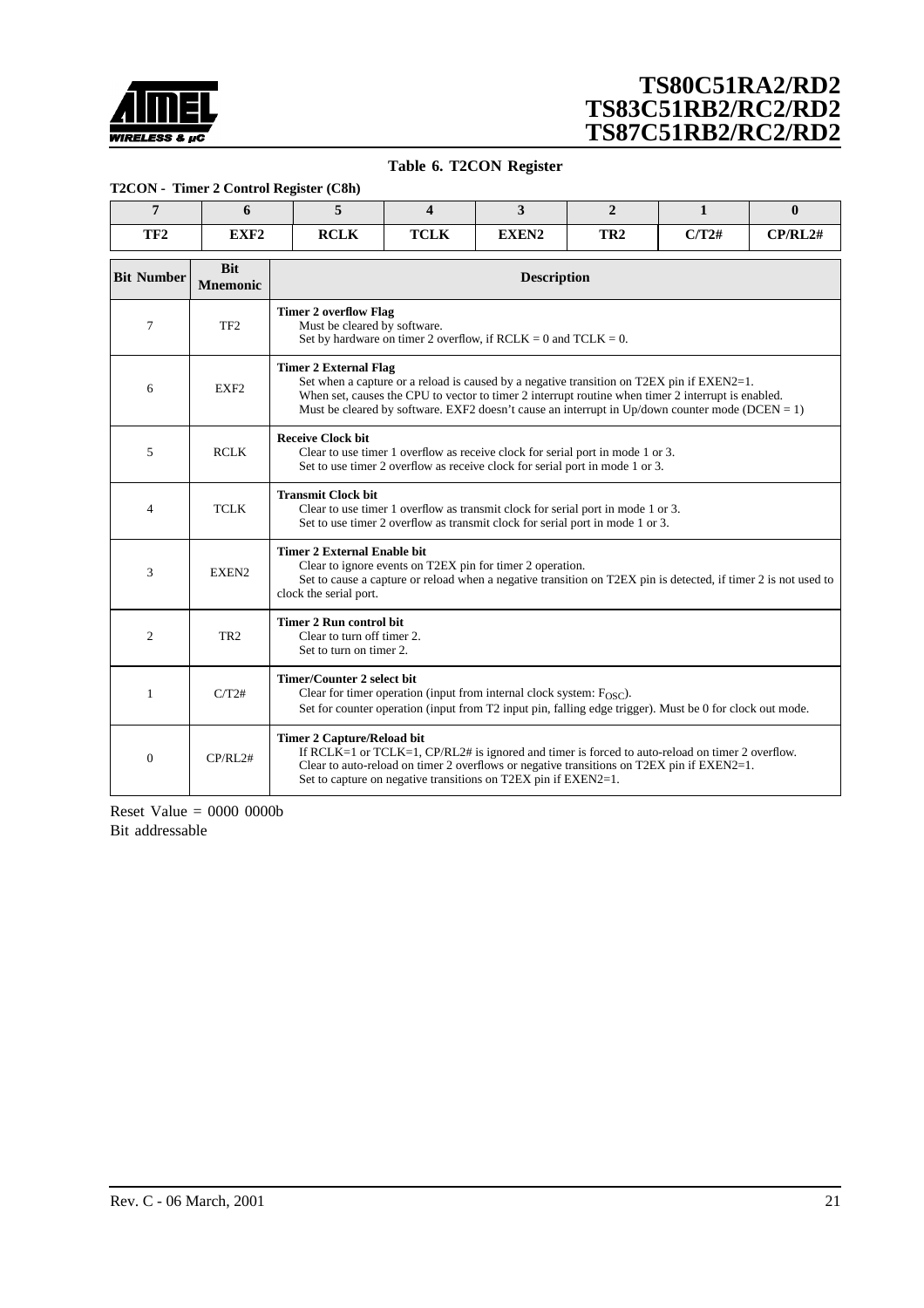

#### **Table 7. T2MOD Register**

<span id="page-21-0"></span>**T2MOD - Timer 2 Mode Control Register (C9h)**

|  | $\sim$ |  |                   |             |
|--|--------|--|-------------------|-------------|
|  |        |  |                   |             |
|  |        |  | T <sub>2</sub> OE | <b>DCEN</b> |

| <b>Bit Number</b> | <b>Bit</b><br><b>Mnemonic</b> | <b>Description</b>                                                                                                                  |
|-------------------|-------------------------------|-------------------------------------------------------------------------------------------------------------------------------------|
| 7                 |                               | <b>Reserved</b><br>The value read from this bit is indeterminate. Do not set this bit.                                              |
| 6                 |                               | <b>Reserved</b><br>The value read from this bit is indeterminate. Do not set this bit.                                              |
| 5                 |                               | <b>Reserved</b><br>The value read from this bit is indeterminate. Do not set this bit.                                              |
| $\overline{4}$    |                               | <b>Reserved</b><br>The value read from this bit is indeterminate. Do not set this bit.                                              |
| 3                 |                               | <b>Reserved</b><br>The value read from this bit is indeterminate. Do not set this bit.                                              |
| $\overline{2}$    |                               | <b>Reserved</b><br>The value read from this bit is indeterminate. Do not set this bit.                                              |
|                   | T <sub>2</sub> OE             | <b>Timer 2 Output Enable bit</b><br>Clear to program P1.0/T2 as clock input or I/O port.<br>Set to program P1.0/T2 as clock output. |
| $\theta$          | <b>DCEN</b>                   | Down Counter Enable bit<br>Clear to disable timer 2 as up/down counter.<br>Set to enable timer 2 as up/down counter.                |

Reset Value = XXXX XX00b Not bit addressable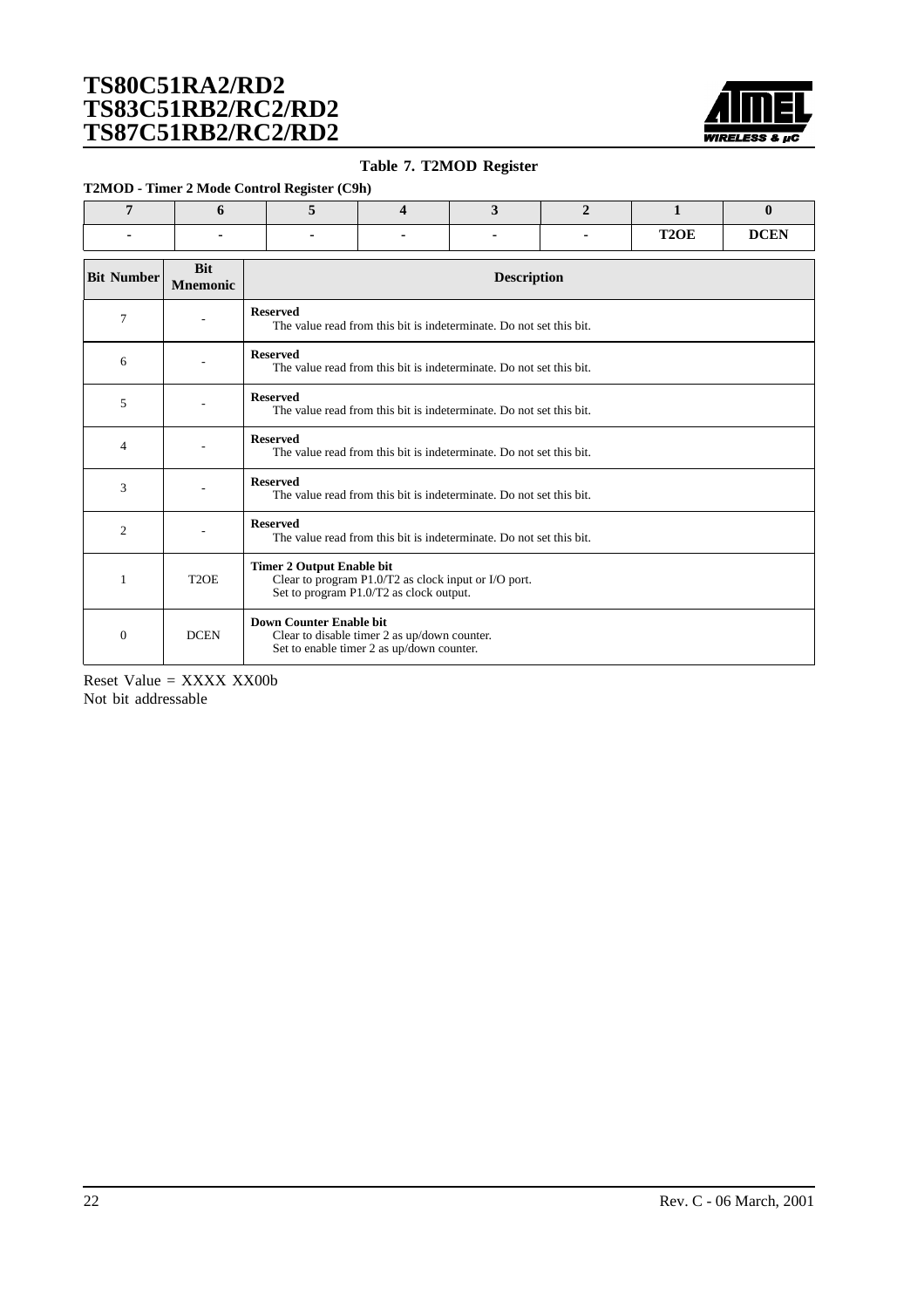

### **6.5. Programmable Counter Array PCA**

The PCA provides more timing capabilities with less CPU intervention than the standard timer/counters. Its advantages include reduced software overhead and improved accuracy. The PCA consists of a dedicated timer/counter which serves as the time base for an array of five compare/ capture modules. Its clock input can be programmed to count any one of the following signals:

- Oscillator frequency  $\div$  12 ( $\div$  6 in X2 mode)
- Oscillator frequency  $\div$  4 ( $\div$  2 in X2 mode)
- Timer 0 overflow
- External input on ECI (P1.2)

Each compare/capture modules can be programmed in any one of the following modes:

- rising and/or falling edge capture,
- software timer.
- high-speed output, or
- pulse width modulator.

Module 4 can also be programmed as a watchdog timer (See S[ection "PCA Watchdog Timer", page 33\).](#page-32-0)

When the compare/capture modules are programmed in the capture mode, software timer, or high speed output mode, an interrupt can be generated when the module executes its function. All five modules plus the PCA timer overflow share one interrupt vector.

The PCA timer/counter and compare/capture modules share Port 1 for external I/O. These pins are listed below. If the port is not used for the PCA, it can still be used for standard I/O.

| <b>PCA</b> component | <b>External I/O Pin</b>                        |
|----------------------|------------------------------------------------|
| 16-bit Counter       | P1.2 / ECI                                     |
| 16-bit Module 0      | P <sub>1.3</sub> / CEX <sub>0</sub>            |
| 16-bit Module 1      | P <sub>1.4</sub> / C <sub>EX<sub>1</sub></sub> |
| 16-bit Module 2      | P1.5 / CEX2                                    |
| 16-bit Module 3      | P <sub>1.6</sub> / CEX <sub>3</sub>            |
| 16-bit Module 4      | P <sub>1.7</sub> / CEX <sub>4</sub>            |

**The PCA timer** is a common time base for all five modules (See [Figure 7](#page-23-0)). The timer count source is determined from the CPS1 and CPS0 bits in the **CMOD SFR** (Se[e Table 8](#page-23-0)) and can be programmed to run at:

- 1/12 the oscillator frequency. (Or 1/6 in X2 Mode)
- $1/4$  the oscillator frequency. (Or  $1/2$  in X2 Mode)
- The Timer 0 overflow
- The input on the ECI pin (P1.2)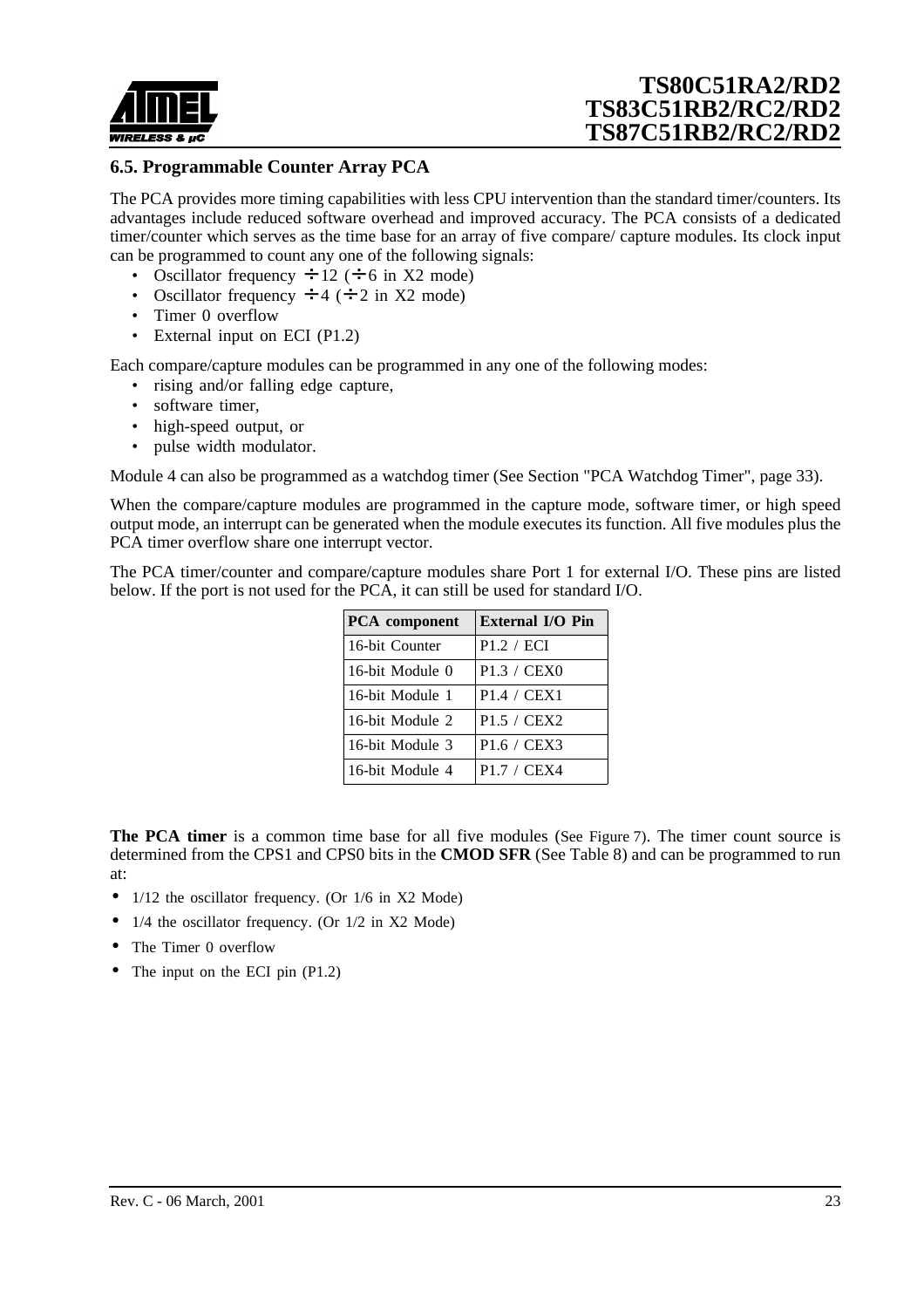

<span id="page-23-0"></span>

**Figure 7. PCA Timer/Counter**

|  |  |  | Table 8. CMOD: PCA Counter Mode Register |
|--|--|--|------------------------------------------|
|  |  |  |                                          |

|                  | <b>CMOD</b><br><b>Address 0D9H</b> |                 |                                                                                                             | <b>CIDL</b>      | <b>WDTE</b>                                                                                                                                                |   |   |   | CPS1     | <b>CPS0</b> | ECF      |
|------------------|------------------------------------|-----------------|-------------------------------------------------------------------------------------------------------------|------------------|------------------------------------------------------------------------------------------------------------------------------------------------------------|---|---|---|----------|-------------|----------|
|                  |                                    | Reset value     |                                                                                                             | $\Omega$         | $\Omega$                                                                                                                                                   | X | X | X | $\Omega$ | $\Omega$    | $\Omega$ |
|                  | <b>Symbol</b>                      | <b>Function</b> |                                                                                                             |                  |                                                                                                                                                            |   |   |   |          |             |          |
| <b>CIDL</b>      |                                    |                 |                                                                                                             |                  | Counter Idle control: CIDL = $0$ programs the PCA Counter to continue functioning during<br>idle Mode. CIDL $= 1$ programs it to be gated off during idle. |   |   |   |          |             |          |
| <b>WDTE</b>      |                                    |                 | Watchdog Timer Enable: WDTE = 0 disables Watchdog Timer function on PCA Module 4.<br>$WDTE = 1$ enables it. |                  |                                                                                                                                                            |   |   |   |          |             |          |
|                  |                                    |                 | Not implemented, reserved for future use. <sup>a</sup>                                                      |                  |                                                                                                                                                            |   |   |   |          |             |          |
| CPS <sub>1</sub> |                                    |                 |                                                                                                             |                  | PCA Count Pulse Select bit 1.                                                                                                                              |   |   |   |          |             |          |
| CPS <sub>0</sub> |                                    |                 |                                                                                                             |                  | PCA Count Pulse Select bit 0.                                                                                                                              |   |   |   |          |             |          |
|                  |                                    | CPS1            | CPS0                                                                                                        |                  | Selected PCA input. <sup>b</sup>                                                                                                                           |   |   |   |          |             |          |
|                  |                                    | $\Omega$        | $\Omega$                                                                                                    |                  | Internal clock $f_{\rm osc}/12$ ( Or $f_{\rm osc}/6$ in X2 Mode).                                                                                          |   |   |   |          |             |          |
|                  |                                    | $\Omega$        | $\mathbf{1}$                                                                                                |                  | Internal clock $f_{osc}/4$ ( Or $f_{osc}/2$ in X2 Mode).                                                                                                   |   |   |   |          |             |          |
|                  |                                    | 1               | $\Omega$                                                                                                    | Timer 0 Overflow |                                                                                                                                                            |   |   |   |          |             |          |
|                  |                                    | 1               | 1                                                                                                           |                  | External clock at ECI/P1.2 pin (max rate = $f_{osc}$ / 8)                                                                                                  |   |   |   |          |             |          |
| <b>ECF</b>       |                                    |                 |                                                                                                             |                  | PCA Enable Counter Overflow interrupt: $ECF = 1$ enables CF bit in CCON to generate an<br>interrupt. $ECF = 0$ disables that function of CF.               |   |   |   |          |             |          |

a. User software should not write 1s to reserved bits. These bits may be used in future 8051 family products to invoke new features. In that case, the reset or inactive value of the new bit will be 0, and its active value will be 1. The value read from a reserved bit is indeterminate.

**The CMOD SFR** includes three additional bits associated with the PCA (See Figure 7 and Table 8).

- The CIDL bit which allows the PCA to stop during idle mode.
- The WDTE bit which enables or disables the watchdog function on module 4.

b.  $f_{\text{osc}} =$  oscillator frequency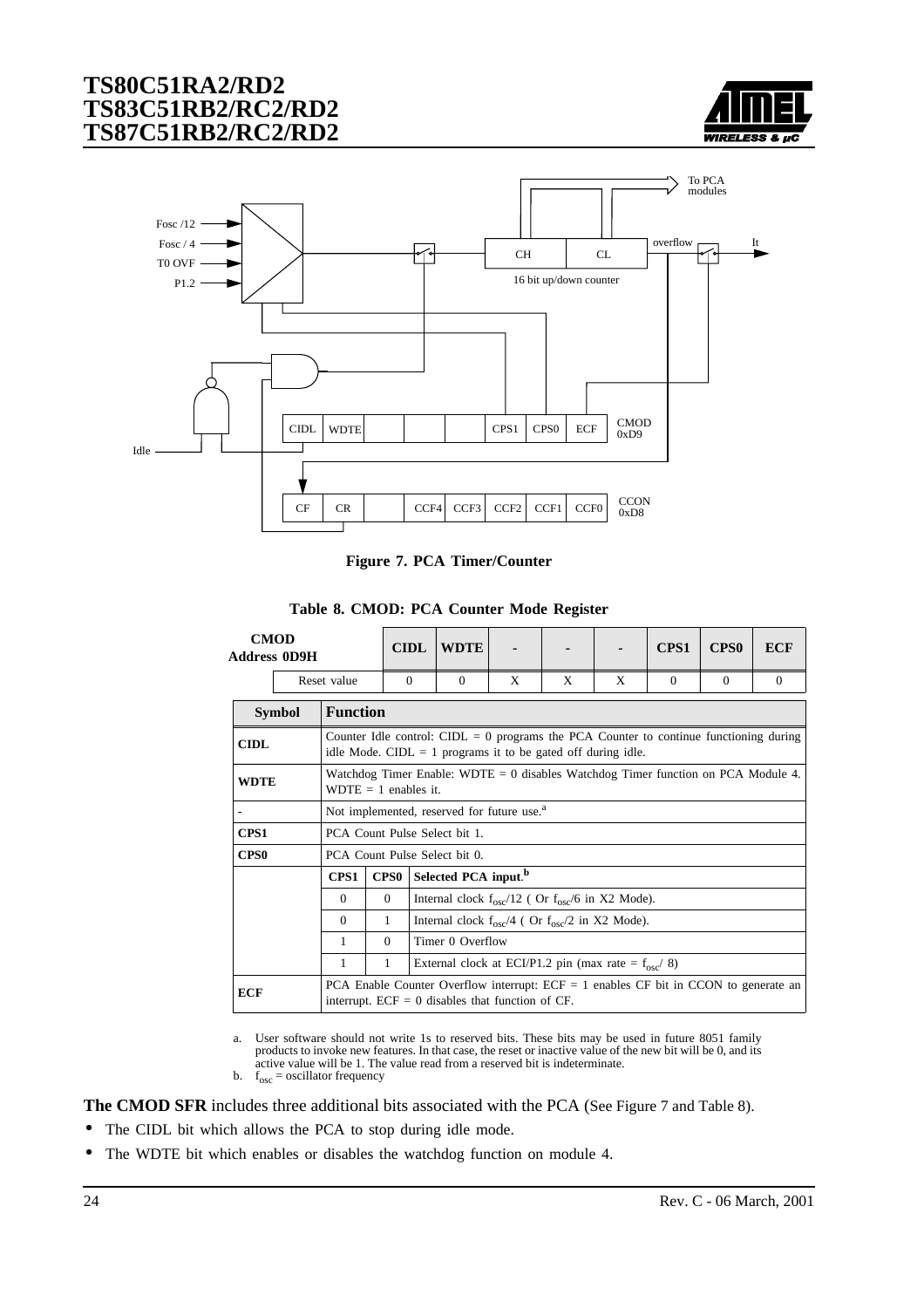

• The ECF bit which when set causes an interrupt and the PCA overflow flag CF (in the CCON SFR) to be set when the PCA timer overflows.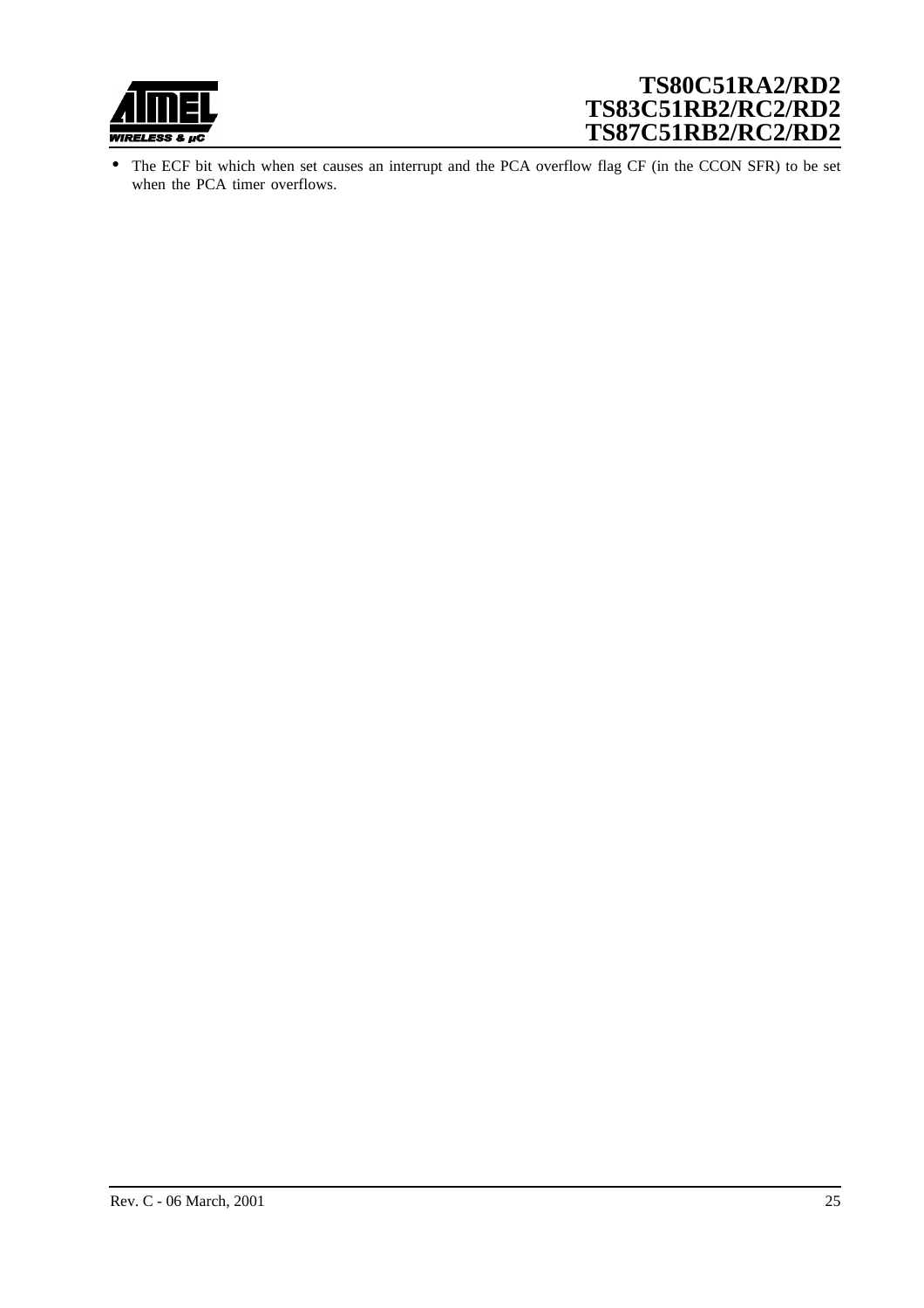

**The CCON SFR** contains the run control bit for the PCA and the flags for the PCA timer (CF) and each module (Refer to Table 9).

- Bit CR (CCON.6) must be set by software to run the PCA. The PCA is shut off by clearing this bit.
- Bit CF: The CF bit (CCON.7) is set when the PCA counter overflows and an interrupt will be generated if the ECF bit in the CMOD register is set. The CF bit can only be cleared by software.
- Bits 0 through 4 are the flags for the modules (bit 0 for module 0, bit 1 for module 1, etc.) and are set by hardware when either a match or a capture occurs. These flags also can only be cleared by software.

| <b>CCON</b><br><b>Address 0D8H</b> |               | CF                                                                                                                                   | CR                                                                                                                                                                                                               |          | CCF4 | CCF3     | CCF2     | CCF1     | <b>CCF0</b> |          |  |  |
|------------------------------------|---------------|--------------------------------------------------------------------------------------------------------------------------------------|------------------------------------------------------------------------------------------------------------------------------------------------------------------------------------------------------------------|----------|------|----------|----------|----------|-------------|----------|--|--|
|                                    |               | Reset value                                                                                                                          | $\Omega$                                                                                                                                                                                                         | $\Omega$ | X    | $\Omega$ | $\Omega$ | $\Omega$ | $\Omega$    | $\Omega$ |  |  |
|                                    | <b>Symbol</b> | <b>Function</b>                                                                                                                      |                                                                                                                                                                                                                  |          |      |          |          |          |             |          |  |  |
| CF                                 |               |                                                                                                                                      | PCA Counter Overflow flag. Set by hardware when the counter rolls over. CF flags<br>an interrupt if bit ECF in CMOD is set. CF may be set by either hardware or software but<br>can only be cleared by software. |          |      |          |          |          |             |          |  |  |
| CR                                 |               | PCA Counter Run control bit. Set by software to turn the PCA counter on. Must be cleared<br>by software to turn the PCA counter off. |                                                                                                                                                                                                                  |          |      |          |          |          |             |          |  |  |
|                                    |               | Not implemented, reserved for future use. <sup>a</sup>                                                                               |                                                                                                                                                                                                                  |          |      |          |          |          |             |          |  |  |
| CCF4                               |               | PCA Module 4 interrupt flag. Set by hardware when a match or capture occurs. Must be<br>cleared by software.                         |                                                                                                                                                                                                                  |          |      |          |          |          |             |          |  |  |
| CCF3                               |               | PCA Module 3 interrupt flag. Set by hardware when a match or capture occurs. Must be<br>cleared by software.                         |                                                                                                                                                                                                                  |          |      |          |          |          |             |          |  |  |
| CCF2                               |               | PCA Module 2 interrupt flag. Set by hardware when a match or capture occurs. Must be<br>cleared by software.                         |                                                                                                                                                                                                                  |          |      |          |          |          |             |          |  |  |
| CCF1                               |               | PCA Module 1 interrupt flag. Set by hardware when a match or capture occurs. Must be<br>cleared by software.                         |                                                                                                                                                                                                                  |          |      |          |          |          |             |          |  |  |
| <b>CCF0</b>                        |               | PCA Module 0 interrupt flag. Set by hardware when a match or capture occurs. Must be<br>cleared by software.                         |                                                                                                                                                                                                                  |          |      |          |          |          |             |          |  |  |

**Table 9. CCON: PCA Counter Control Register**

a. User software should not write 1s to reserved bits. These bits may be used in future 8051 family products to invoke new features. In that case, the reset or inactive value of the new bit will be 0, and its active value will be 1. The value read from a reserved bit is indeterminate.

**The watchdog timer** function is implemented in module 4 (See Fi[gure 10\).](#page-30-0)

**The PCA interrupt** system is shown in [Figure 8](#page-26-0)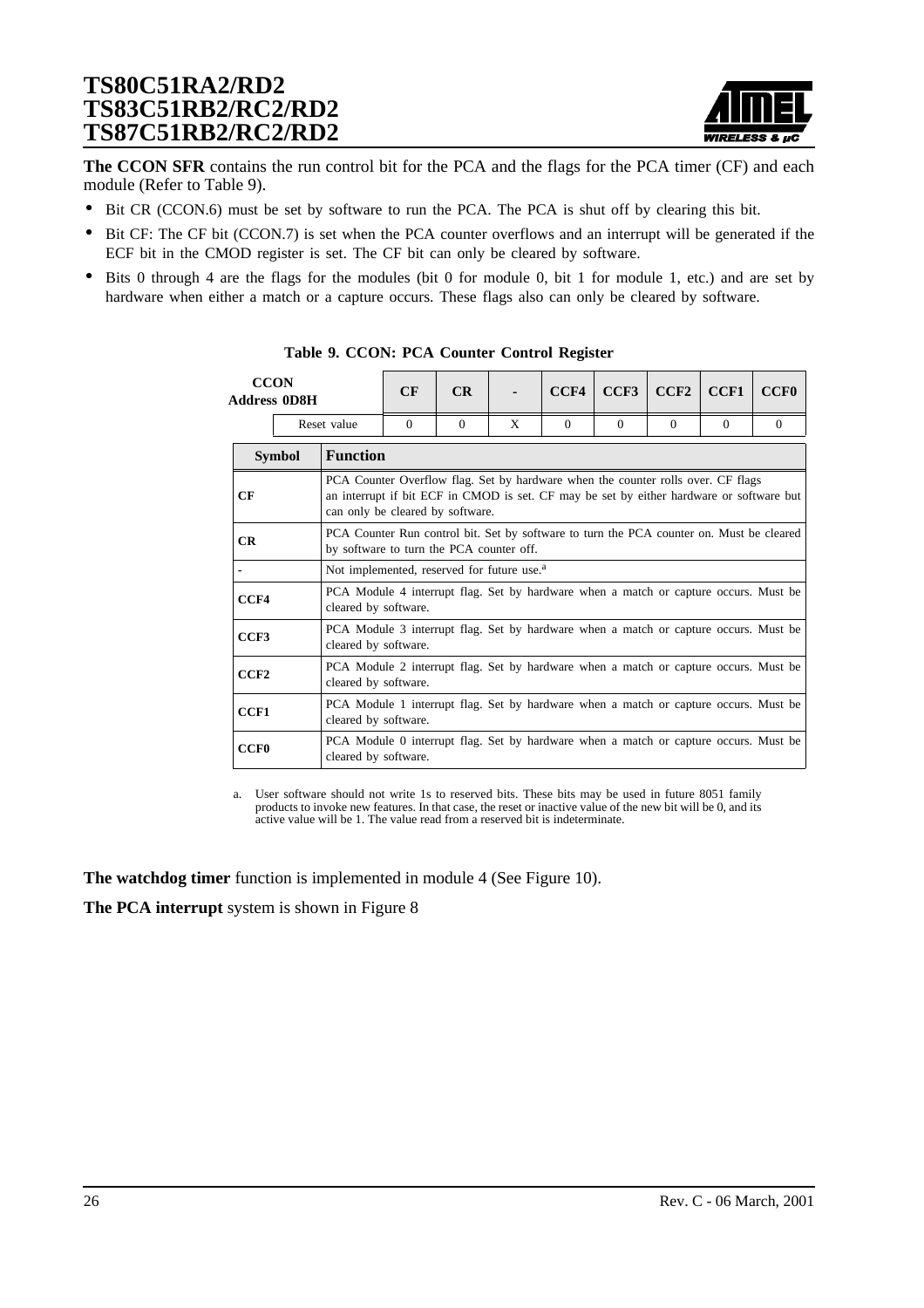<span id="page-26-0"></span>



#### **Figure 8. PCA Interrupt System**

**PCA Modules:** each one of the five compare/capture modules has six possible functions. It can perform:

- 16-bit Capture, positive-edge triggered,
- 16-bit Capture, negative-edge triggered,
- 16-bit Capture, both positive and negative-edge triggered,
- 16-bit Software Timer.
- 16-bit High Speed Output,
- 8-bit Pulse Width Modulator.

In addition, module 4 can be used as a Watchdog Timer.

Each module in the PCA has a special function register associated with it. These registers are: CCAPM0 for module 0, CCAPM1 for module 1, etc. (See [Table 10\)](#page-27-0). The registers contain the bits that control the mode that each module will operate in.

- The ECCF bit (CCAPMn.0 where  $n=0, 1, 2, 3$ , or 4 depending on the module) enables the CCF flag in the CCON SFR to generate an interrupt when a match or compare occurs in the associated module.
- PWM (CCAPMn.1) enables the pulse width modulation mode.
- The TOG bit (CCAPMn.2) when set causes the CEX output associated with the module to toggle when there is a match between the PCA counter and the module's capture/compare register.
- The match bit MAT (CCAPMn.3) when set will cause the CCFn bit in the CCON register to be set when there is a match between the PCA counter and the module's capture/compare register.
- The next two bits CAPN (CCAPMn.4) and CAPP (CCAPMn.5) determine the edge that a capture input will be active on. The CAPN bit enables the negative edge, and the CAPP bit enables the positive edge. If both bits are set both edges will be enabled and a capture will occur for either transition.
- The last bit in the register ECOM (CCAPMn.6) when set enables the comparator function.

[Table 11](#page-27-0) shows the CCAPMn settings for the various PCA functions.

.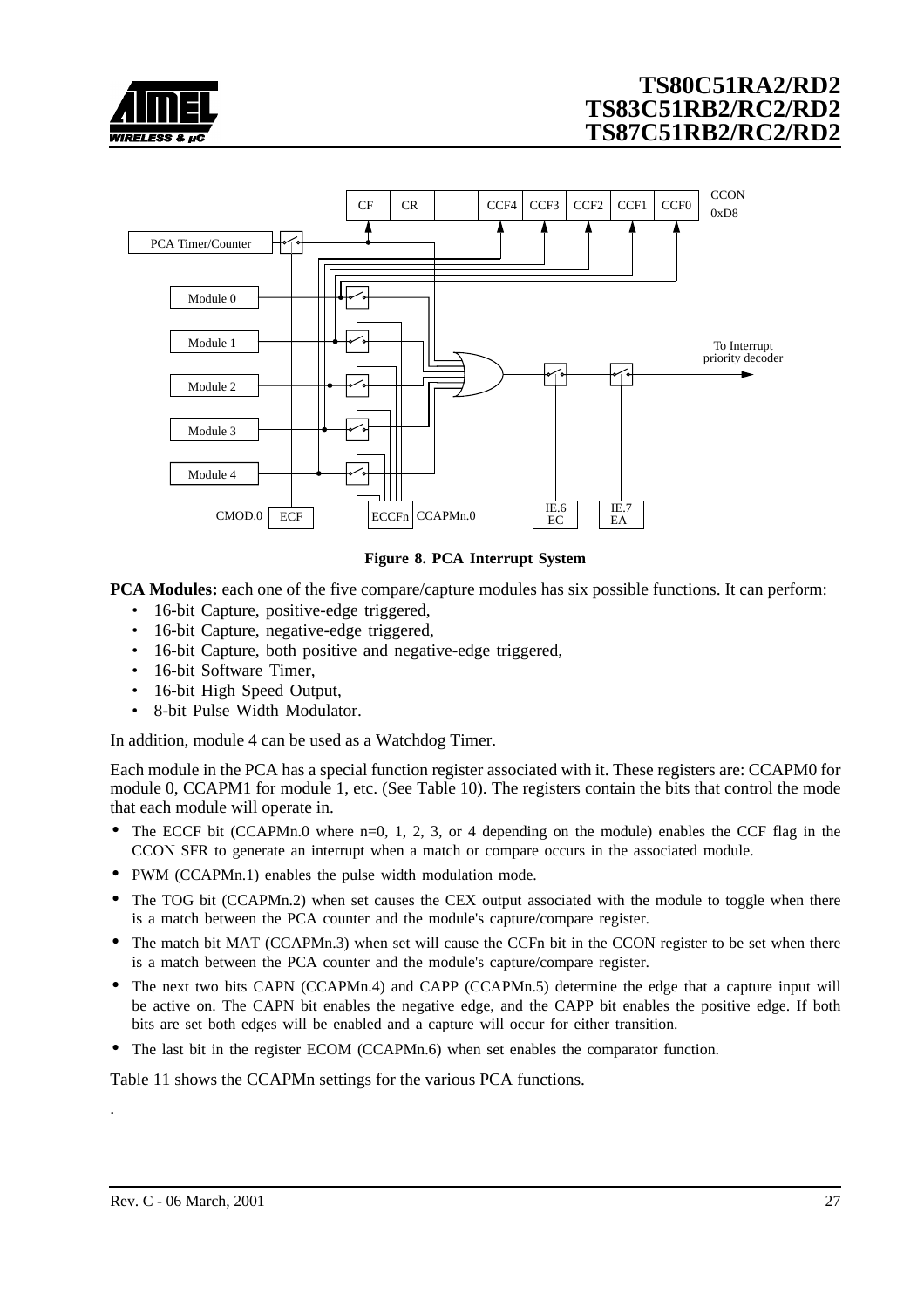

|  |  |  |  | Table 10. CCAPMn: PCA Modules Compare/Capture Control Registers |  |  |  |
|--|--|--|--|-----------------------------------------------------------------|--|--|--|
|--|--|--|--|-----------------------------------------------------------------|--|--|--|

<span id="page-27-0"></span>

| <b>CCAPMn Address</b><br>$n = 0 - 4$ |                                  |  | $CCAPM0=0DAH$<br>$CCAPM1 = 0DBH$<br><b>CCAPM2=0DCH</b><br><b>CCAPM3=0DDH</b><br><b>CCAPM4=0DEH</b> |                                                                                                                                                                  |          |              |                  |             |             |             |              |
|--------------------------------------|----------------------------------|--|----------------------------------------------------------------------------------------------------|------------------------------------------------------------------------------------------------------------------------------------------------------------------|----------|--------------|------------------|-------------|-------------|-------------|--------------|
|                                      |                                  |  |                                                                                                    | $\blacksquare$                                                                                                                                                   | ECOMn    | <b>CAPPn</b> | $\mathbf{CAPNn}$ | <b>MATn</b> | <b>TOGn</b> | <b>PWMm</b> | <b>ECCFn</b> |
|                                      |                                  |  | Reset value                                                                                        | X                                                                                                                                                                | $\Omega$ | $\Omega$     | $\Omega$         | $\Omega$    | $\Omega$    | $\Omega$    | $\mathbf{0}$ |
|                                      | <b>Function</b><br><b>Symbol</b> |  |                                                                                                    |                                                                                                                                                                  |          |              |                  |             |             |             |              |
|                                      |                                  |  | Not implemented, reserved for future use. <sup>a</sup>                                             |                                                                                                                                                                  |          |              |                  |             |             |             |              |
|                                      | <b>ECOMn</b>                     |  |                                                                                                    | Enable Comparator. ECOM $n = 1$ enables the comparator function.                                                                                                 |          |              |                  |             |             |             |              |
|                                      | <b>CAPPn</b>                     |  |                                                                                                    | Capture Positive, CAPP $n = 1$ enables positive edge capture.                                                                                                    |          |              |                  |             |             |             |              |
|                                      | <b>CAPNn</b>                     |  |                                                                                                    | Capture Negative, CAPN $n = 1$ enables negative edge capture.                                                                                                    |          |              |                  |             |             |             |              |
|                                      | <b>MATn</b>                      |  |                                                                                                    | Match. When $MATn = 1$ , a match of the PCA counter with this module's compare/capture<br>register causes the CCFn bit in CCON to be set, flagging an interrupt. |          |              |                  |             |             |             |              |
|                                      | <b>TOGn</b>                      |  |                                                                                                    | Toggle. When $TOGn = 1$ , a match of the PCA counter with this module's compare/capture<br>register causes the CEXn pin to toggle.                               |          |              |                  |             |             |             |              |
| <b>PWMn</b>                          |                                  |  |                                                                                                    | Pulse Width Modulation Mode. $PWMn = 1$ enables the CEXn pin to be used as a pulse width<br>modulated output.                                                    |          |              |                  |             |             |             |              |
|                                      | <b>ECCFn</b>                     |  |                                                                                                    | Enable CCF interrupt. Enables compare/capture flag CCFn in the CCON register to generate<br>an interrupt.                                                        |          |              |                  |             |             |             |              |

a. User software should not write 1s to reserved bits. These bits may be used in future 8051 family products to invoke new features. In that case, the reset or inactive value of the new bit will be 0, and its active value will be 1. The value read from a reserved bit is indeterminate.

| ECOMn    | <b>CAPPn</b> | <b>CAPNn</b> | <b>MATn</b> | <b>TOGn</b> | <b>PWMm</b> | <b>ECCFn</b> | <b>Module Function</b>                               |
|----------|--------------|--------------|-------------|-------------|-------------|--------------|------------------------------------------------------|
| $\Omega$ | $\Omega$     | $\Omega$     | $\Omega$    | $\Omega$    | $\Omega$    | $\Omega$     | No Operation                                         |
| X        |              | $\Omega$     | $\Omega$    | $\Omega$    | $\Omega$    | X            | 16-bit capture by a positive-edge trigger<br>on CEXn |
| X        | $\Omega$     |              | $\Omega$    | $\Omega$    | $\Omega$    | X            | 16-bit capture by a negative trigger on<br>CEXn      |
| X        |              |              | $\Omega$    | $\Omega$    | $\Omega$    | X            | 16-bit capture by a transition on CEXn               |
|          | $\Omega$     | $\Omega$     |             | $\Omega$    | $\Omega$    | X            | 16-bit Software Timer / Compare mode.                |
|          | $\Omega$     | $\Omega$     |             |             | $\Omega$    | X            | 16-bit High Speed Output                             |
|          | $\Omega$     | $\Omega$     | $\Omega$    | $\Omega$    |             | $\Omega$     | 8-bit PWM                                            |
|          | $\Omega$     | $\Omega$     |             | X           | $\Omega$    | X            | Watchdog Timer (module 4 only)                       |

**Table 11. PCA Module Modes (CCAPMn Registers)**

There are two additional registers associated with each of the PCA modules. They are CCAPnH and CCAPnL and these are the registers that store the 16-bit count when a capture occurs or a compare should occur. When a module is used in the PWM mode these registers are used to control the duty cycle of the output (See [Table 12 &](#page-28-0) [Table 13\)](#page-28-0)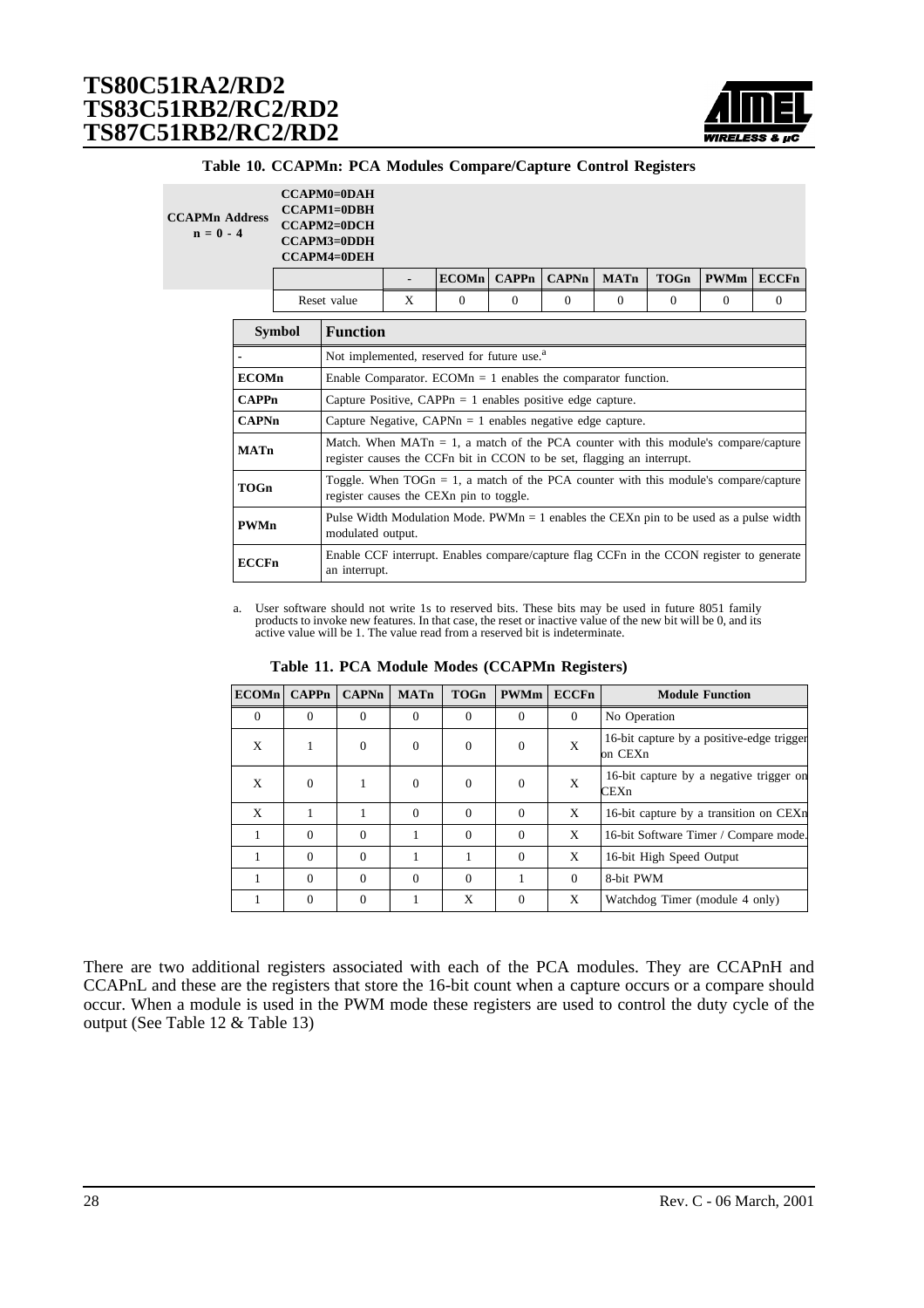<span id="page-28-0"></span>

|  |  | Table 12. CCAPnH: PCA Modules Capture/Compare Registers High |  |
|--|--|--------------------------------------------------------------|--|
|  |  |                                                              |  |

| <b>CCAPnH Address</b><br>$n = 0 - 4$ | <b>CCAP0H=0FAH</b><br><b>CCAP1H=0FBH</b><br><b>CCAP2H=0FCH</b><br><b>CCAP3H=0FDH</b><br><b>CCAP4H=0FEH</b> |   |  |  |  |
|--------------------------------------|------------------------------------------------------------------------------------------------------------|---|--|--|--|
|                                      |                                                                                                            | n |  |  |  |
|                                      | Reset value                                                                                                |   |  |  |  |

#### **Table 13. CCAPnL: PCA Modules Capture/Compare Registers Low**

| <b>CCAPnL Address</b><br>$n = 0 - 4$ | $CCAP0L=0EAH$<br><b>CCAP1L=0EBH</b><br><b>CCAP2L=0ECH</b><br><b>CCAP3L=0EDH</b><br><b>CCAP4L=0EEH</b> |   |   |   |          |   |          |  |
|--------------------------------------|-------------------------------------------------------------------------------------------------------|---|---|---|----------|---|----------|--|
|                                      |                                                                                                       |   | n | 5 | $\Delta$ | ◠ |          |  |
|                                      | Reset value                                                                                           | 0 | 0 |   |          |   | $\Omega$ |  |

#### **Table 14. CH: PCA Counter High**

| <b>CH</b><br>Address 0F9H |             |  |  |  |  |
|---------------------------|-------------|--|--|--|--|
|                           |             |  |  |  |  |
|                           | Reset value |  |  |  |  |

#### **Table 15. CL: PCA Counter Low**

| CL<br><b>Address 0E9H</b> |             |  |  |  |  |
|---------------------------|-------------|--|--|--|--|
|                           |             |  |  |  |  |
|                           | Reset value |  |  |  |  |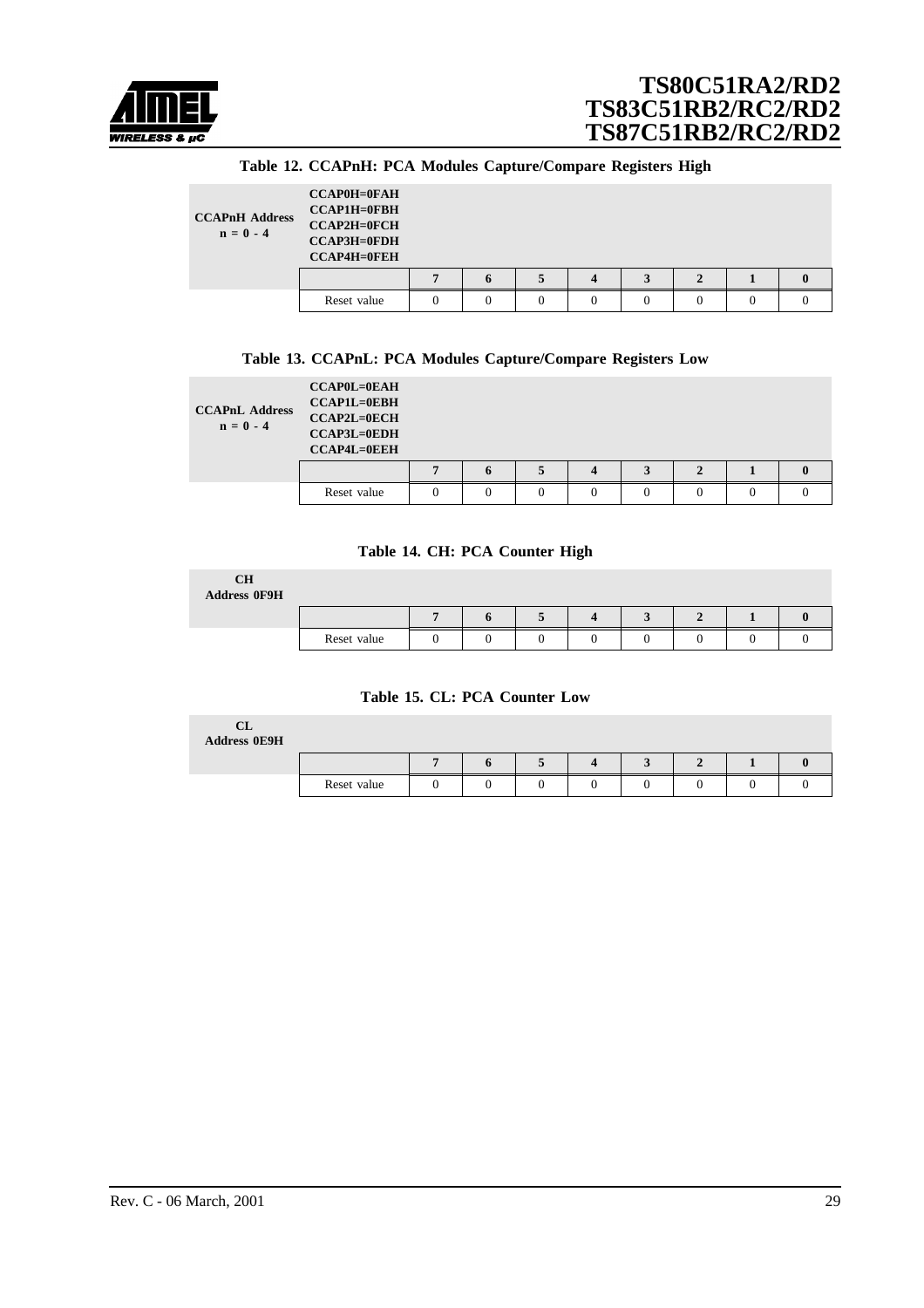

### **6.5.1. PCA Capture Mode**

To use one of the PCA modules in the capture mode either one or both of the CCAPM bits CAPN and CAPP for that module must be set. The external CEX input for the module (on port 1) is sampled for a transition. When a valid transition occurs the PCA hardware loads the value of the PCA counter registers (CH and CL) into the module's capture registers (CCAPnL and CCAPnH). If the CCFn bit for the module in the CCON SFR and the ECCFn bit in the CCAPMn SFR are set then an interrupt will be generated (Refer to Figure 9).



**Figure 9. PCA Capture Mode**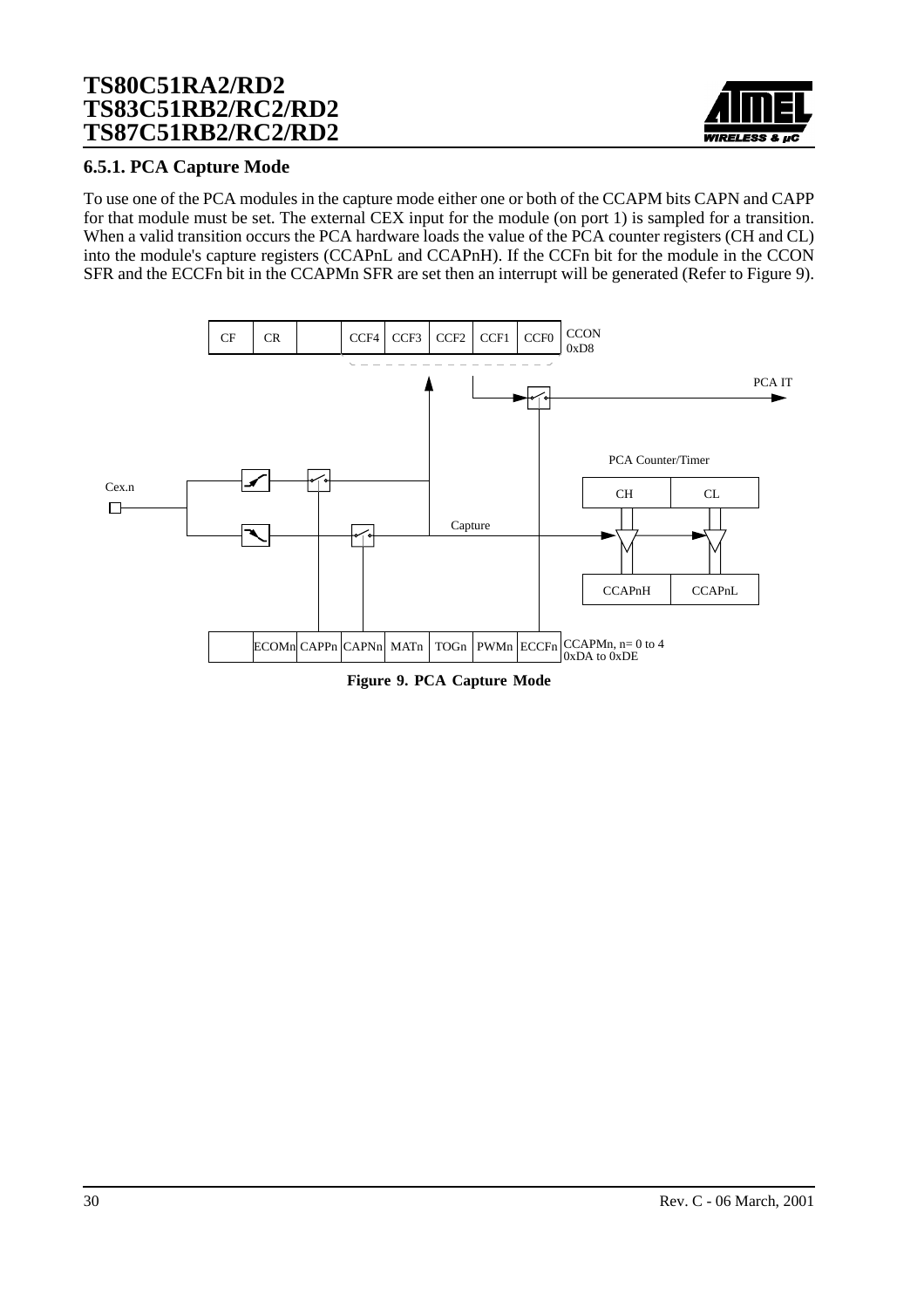<span id="page-30-0"></span>

### **6.5.2. 16-bit Software Timer / Compare Mode**

The PCA modules can be used as software timers by setting both the ECOM and MAT bits in the modules CCAPMn register. The PCA timer will be compared to the module's capture registers and when a match occurs an interrupt will occur if the CCFn (CCON SFR) and the ECCFn (CCAPMn SFR) bits for the module are both set (See Figure 10).



*\** Only for Module 4

#### **Figure 10. PCA Compare Mode and PCA Watchdog Timer**

Before enabling ECOM bit, CCAPnL and CCAPnH should be set with a non zero value, otherwise an unwanted match could happen. Writing to CCAPnH will set the ECOM bit.

Once ECOM set, writing CCAPnL will clear ECOM so that an unwanted match doesn't occur while modifying the compare value. Writing to CCAPnH will set ECOM. For this reason, user software should write CCAPnL first, and then CCAPnH. Of course, the ECOM bit can still be controlled by accessing to CCAPMn register.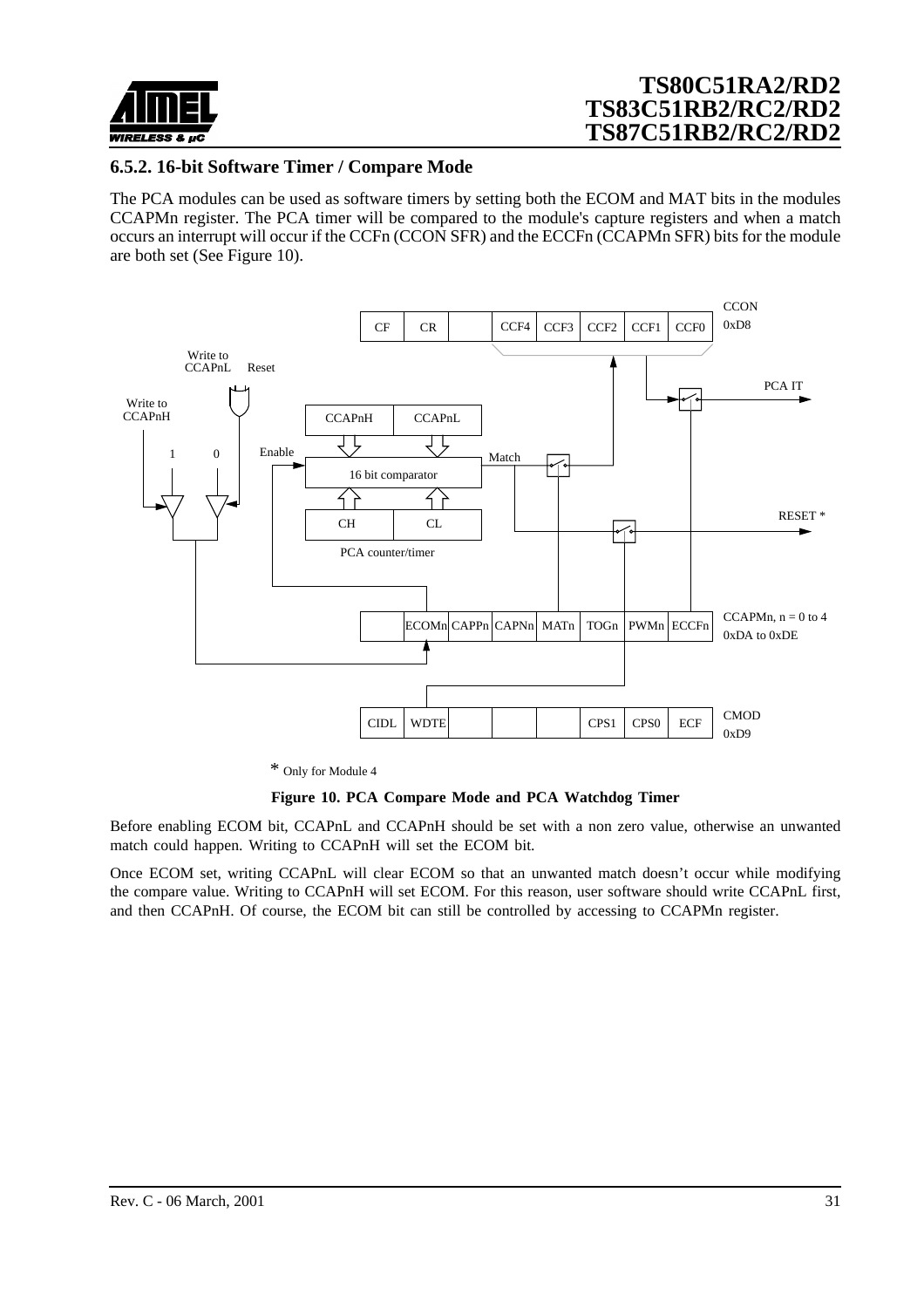

### **6.5.3. High Speed Output Mode**

In this mode the CEX output (on port 1) associated with the PCA module will toggle each time a match occurs between the PCA counter and the module's capture registers. To activate this mode the TOG, MAT, and ECOM bits in the module's CCAPMn SFR must be set (See Figure 11).

A prior write must be done to CCAPnL and CCAPnH before writing the ECOMn bit.



**Figure 11. PCA High Speed Output Mode**

Before enabling ECOM bit, CCAPnL and CCAPnH should be set with a non zero value, otherwise an unwanted match could happen.

Once ECOM set, writing CCAPnL will clear ECOM so that an unwanted match doesn't occur while modifying the compare value. Writing to CCAPnH will set ECOM. For this reason, user software should write CCAPnL first, and then CCAPnH. Of course, the ECOM bit can still be controlled by accessing to CCAPMn register.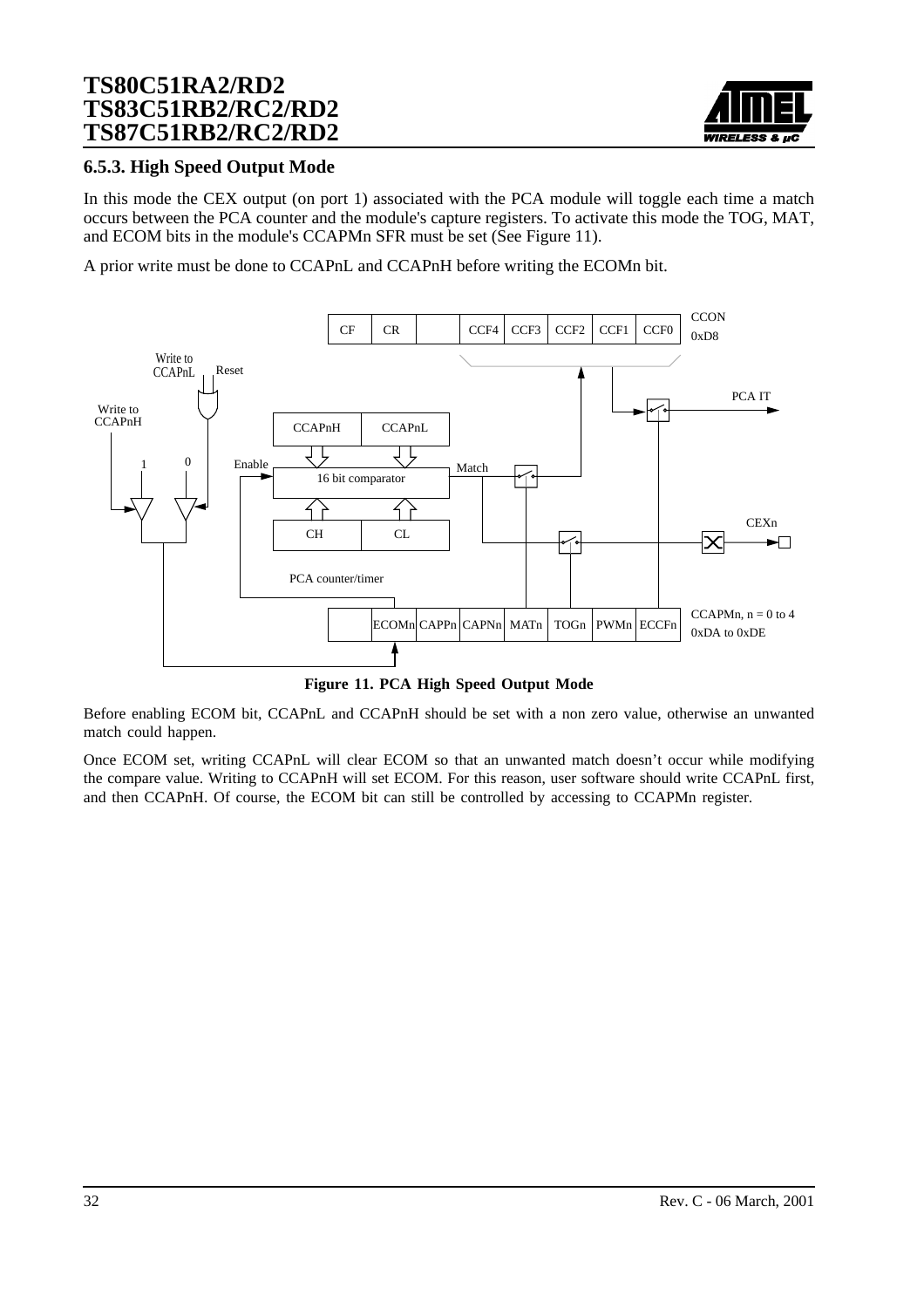<span id="page-32-0"></span>

### **6.5.4. Pulse Width Modulator Mode**

All of the PCA modules can be used as PWM outputs. Figure 12 shows the PWM function. The frequency of the output depends on the source for the PCA timer. All of the modules will have the same frequency of output because they all share the PCA timer. The duty cycle of each module is independently variable using the module's capture register CCAPLn. When the value of the PCA CL SFR is less than the value in the module's CCAPLn SFR the output will be low, when it is equal to or greater than the output will be high. When CL overflows from FF to 00, CCAPLn is reloaded with the value in CCAPHn. This allows updating the PWM without glitches. The PWM and ECOM bits in the module's CCAPMn register must be set to enable the PWM mode.



**Figure 12. PCA PWM Mode**

### **6.5.5. PCA Watchdog Timer**

An on-board watchdog timer is available with the PCA to improve the reliability of the system without increasing chip count. Watchdog timers are useful for systems that are susceptible to noise, power glitches, or electrostatic discharge. Module 4 is the only PCA module that can be programmed as a watchdog. However, this module can still be used for other modes if the watchdog is not needed. [Figure 10](#page-30-0) shows a diagram of how the watchdog works. The user pre-loads a 16-bit value in the compare registers. Just like the other compare modes, this 16-bit value is compared to the PCA timer value. If a match is allowed to occur, an internal reset will be generated. This will not cause the RST pin to be driven high.

In order to hold off the reset, the user has three options:

- 1. periodically change the compare value so it will never match the PCA timer,
- 2. periodically change the PCA timer value so it will never match the compare values, or
- 3. disable the watchdog by clearing the WDTE bit before a match occurs and then re-enable it.

The first two options are more reliable because the watchdog timer is never disabled as in option #3. If the program counter ever goes astray, a match will eventually occur and cause an internal reset. The second option is also not recommended if other PCA modules are being used. Remember, the PCA timer is the time base for all modules; changing the time base for other modules would not be a good idea. Thus, in most applications the first solution is the best option.

This watchdog timer won't generate a reset out on the reset pin.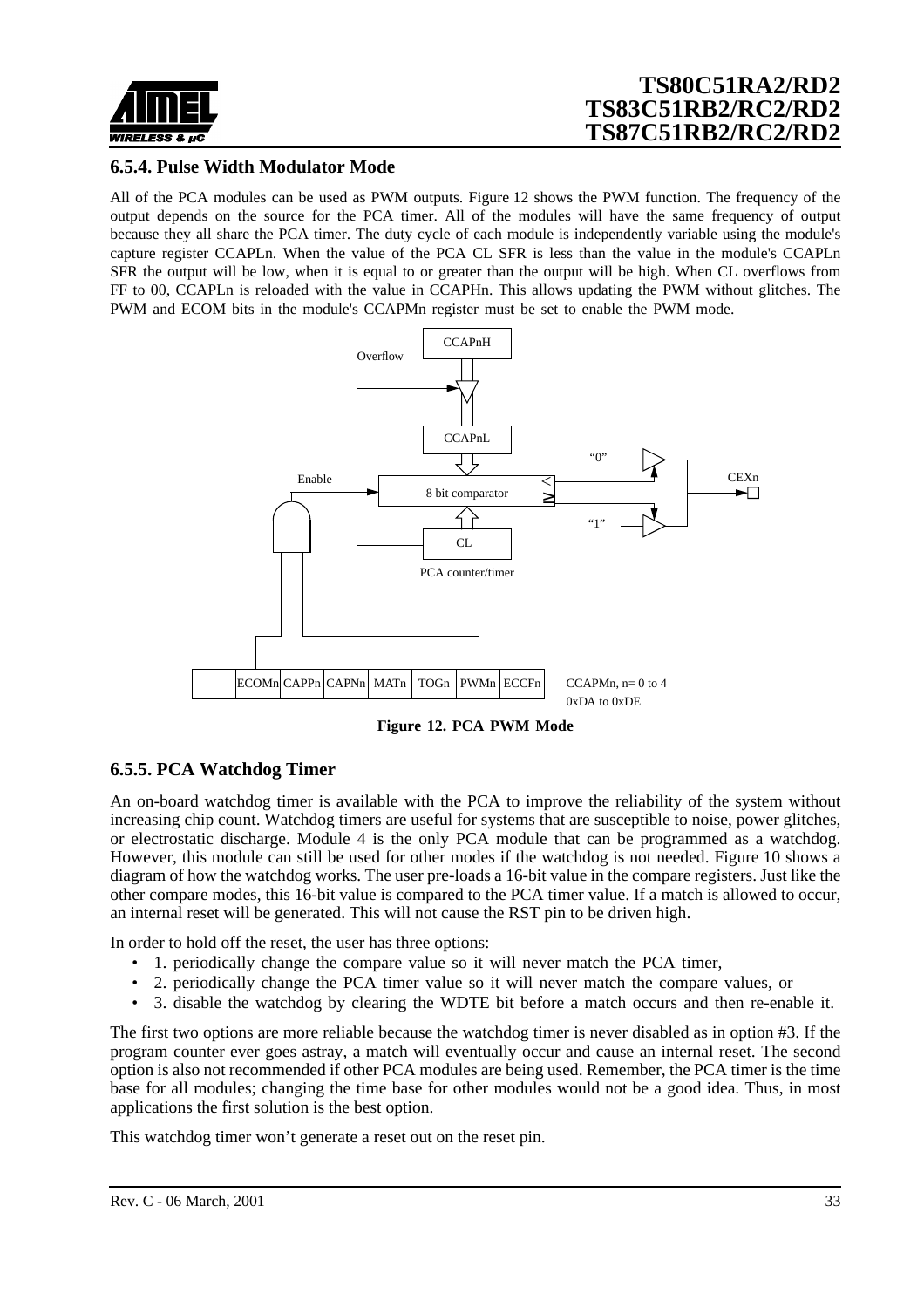

### **6.6. TS80C51Rx2 Serial I/O Port**

The serial I/O port in the TS80C51Rx2 is compatible with the serial I/O port in the 80C52. It provides both synchronous and asynchronous communication modes. It operates as an Universal Asynchronous Receiver and Transmitter (UART) in three full-duplex modes (Modes 1, 2 and 3). Asynchronous transmission and reception can occur simultaneously and at different baud rates

Serial I/O port includes the following enhancements:

- Framing error detection
- Automatic address recognition

#### **6.6.1. Framing Error Detection**

Framing bit error detection is provided for the three asynchronous modes (modes 1, 2 and 3). To enable the framing bit error detection feature, set SMOD0 bit in PCON register (See Figure 13).



#### **Figure 13. Framing Error Block Diagram**

When this feature is enabled, the receiver checks each incoming data frame for a valid stop bit. An invalid stop bit may result from noise on the serial lines or from simultaneous transmission by two CPUs. If a valid stop bit is not found, the Framing Error bit (FE) in SCON register (See [Table 16.](#page-37-0)) bit is set.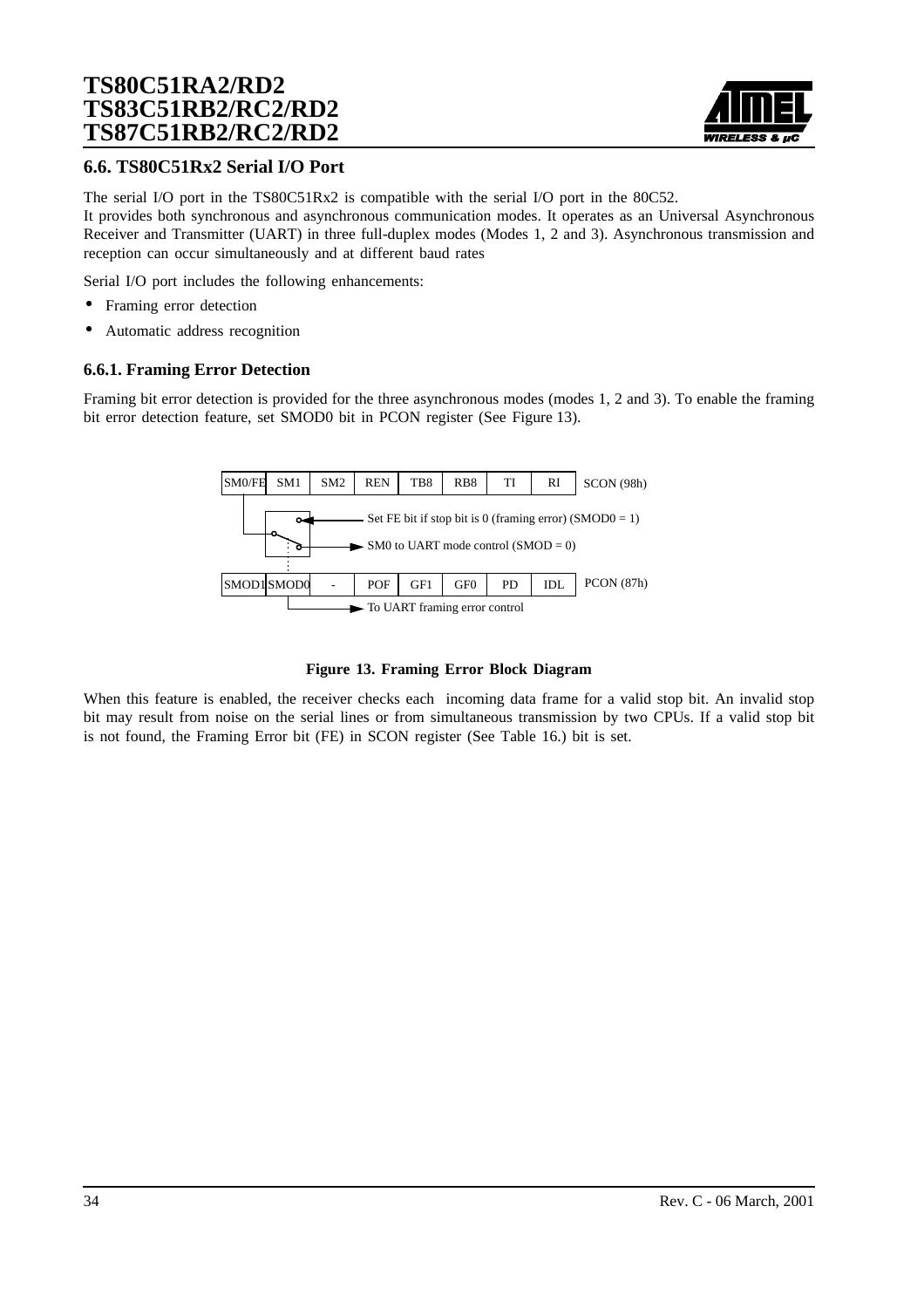

Software may examine FE bit after each reception to check for data errors. Once set, only software or a reset can clear FE bit. Subsequently received frames with valid stop bits cannot clear FE bit. When FE feature is enabled, RI rises on stop bit instead of the last data bit (See Figure 14. and Figure 15.).







**Figure 15. UART Timings in Modes 2 and 3**

#### **6.6.2. Automatic Address Recognition**

The automatic address recognition feature is enabled when the multiprocessor communication feature is enabled (SM2 bit in SCON register is set).

Implemented in hardware, automatic address recognition enhances the multiprocessor communication feature by allowing the serial port to examine the address of each incoming command frame. Only when the serial port recognizes its own address, the receiver sets RI bit in SCON register to generate an interrupt. This ensures that the CPU is not interrupted by command frames addressed to other devices.

If desired, you may enable the automatic address recognition feature in mode 1. In this configuration, the stop bit takes the place of the ninth data bit. Bit RI is set only when the received command frame address matches the device's address and is terminated by a valid stop bit.

To support automatic address recognition, a device is identified by a given address and a broadcast address.

*NOTE: The multiprocessor communication and automatic address recognition features cannot be enabled in mode 0 (i.e. setting SM2 bit in SCON register in mode 0 has no effect).*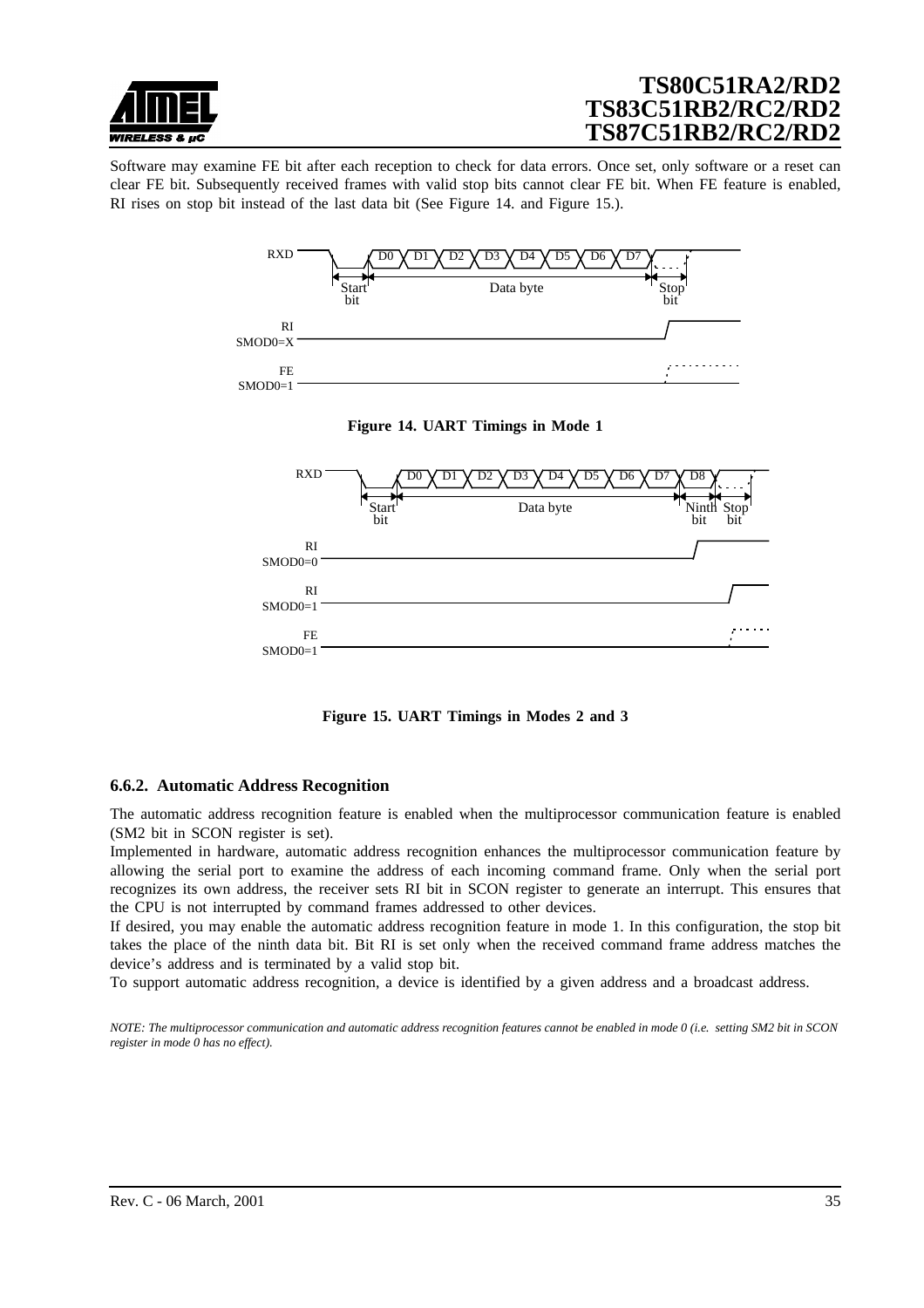

#### **6.6.3. Given Address**

Each device has an individual address that is specified in SADDR register; the SADEN register is a mask byte that contains don't-care bits (defined by zeros) to form the device's given address. The don't-care bits provide the flexibility to address one or more slaves at a time. The following example illustrates how a given address is formed. To address a device by its individual address, the SADEN mask byte must be 1111 1111b. For example:

| SADDR | 0101 0110b |
|-------|------------|
| SADEN | 1111 1100b |
| Given | 0101 01xxb |

The following is an example of how to use given addresses to address different slaves:

| Slave A:    | SADDR<br>SADEN<br>Given | 1111 0001b<br>1111 1010b<br>1111 0X0Xb |
|-------------|-------------------------|----------------------------------------|
| Slave B:    | SADDR<br>SADEN<br>Given | 1111 0011b<br>1111 1001b<br>1111 0XX1b |
| $Slave C$ : | SADDR<br>SADEN<br>Given | 1111 0010b<br>1111 1101b<br>1111 00X1b |

The SADEN byte is selected so that each slave may be addressed separately.

For slave A, bit 0 (the LSB) is a don't-care bit; for slaves B and C, bit 0 is a 1. To communicate with slave A only, the master must send an address where bit 0 is clear (e.g. 1111 0000b).

For slave A, bit 1 is a 1; for slaves B and C, bit 1 is a don't care bit. To communicate with slaves B and C, but not slave A, the master must send an address with bits 0 and 1 both set (e.g. 1111 0011b).

To communicate with slaves A, B and C, the master must send an address with bit 0 set, bit 1 clear, and bit 2 clear (e.g. 1111 0001b).

#### **6.6.4. Broadcast Address**

A broadcast address is formed from the logical OR of the SADDR and SADEN registers with zeros defined as don't-care bits, e.g.:

| 0101 0110b |
|------------|
| 1111 1100b |
| 1111 111Xb |
|            |

The use of don't-care bits provides flexibility in defining the broadcast address, however in most applications, a broadcast address is FFh. The following is an example of using broadcast addresses:

| Slave A: | SADDR<br>SADEN<br><b>Broadcast</b> | 1111 0001b<br>1111 1010b<br>1111 1X11b, |
|----------|------------------------------------|-----------------------------------------|
| Slave B: | SADDR<br>SADEN<br>Broadcast        | 1111 0011b<br>1111 1001b<br>1111 1X11B, |
| Slave C: | $SADDR =$<br>SADEN<br>Broadcast    | 1111 0010b<br>1111 1101b<br>1111 1111b  |

For slaves A and B, bit 2 is a don't care bit; for slave C, bit 2 is set. To communicate with all of the slaves, the master must send an address FFh. To communicate with slaves A and B, but not slave C, the master can send and address FBh.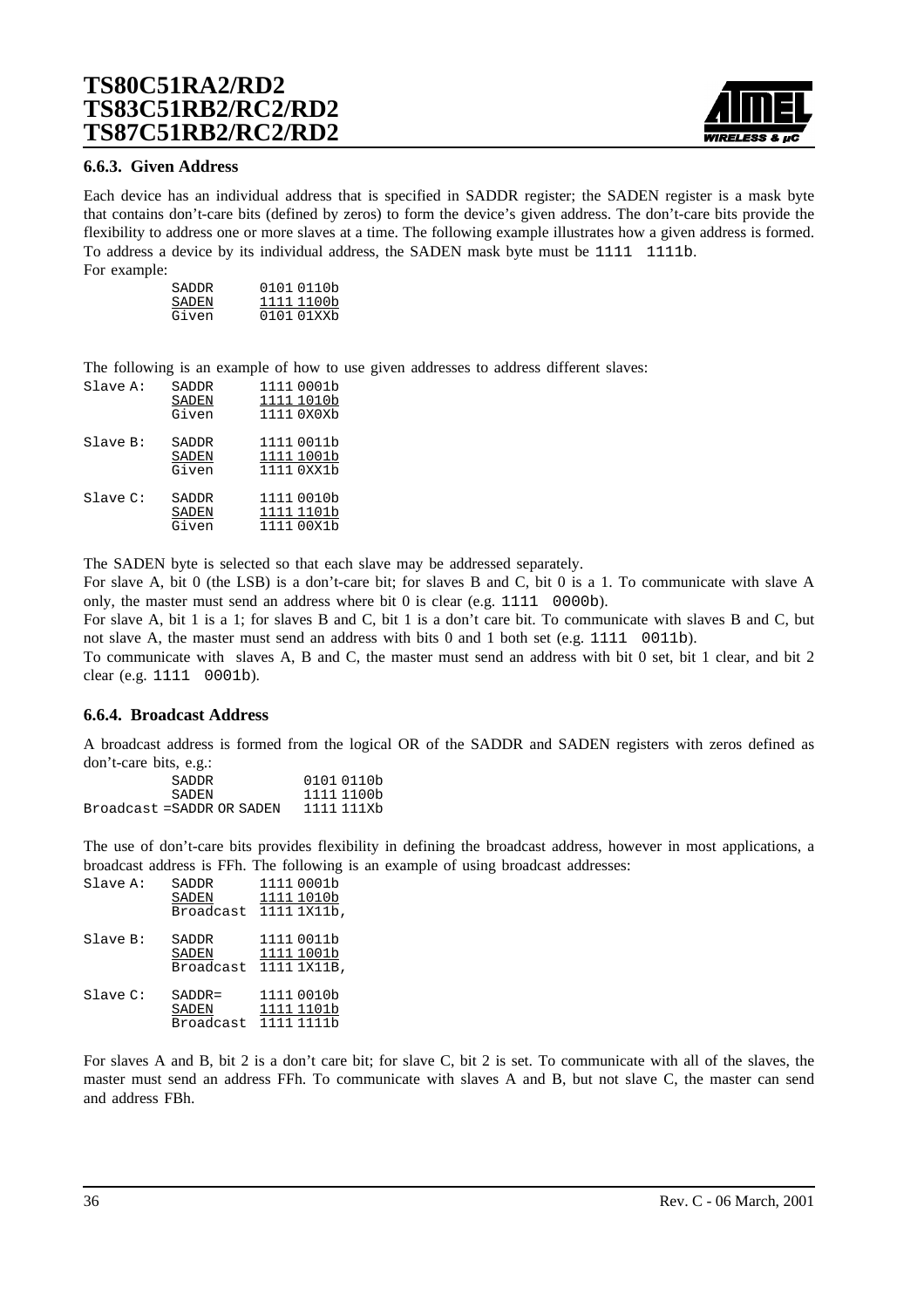

#### **6.6.5. Reset Addresses**

On reset, the SADDR and SADEN registers are initialized to 00h, i.e. the given and broadcast addresses are XXXX XXXXb (all don't-care bits). This ensures that the serial port will reply to any address, and so, that it is backwards compatible with the 80C51 microcontrollers that do not support automatic address recognition.

#### **SADEN - Slave Address Mask Register (B9h)**

Reset Value  $= 0000 0000$ Not bit addressable

#### **SADDR - Slave Address Register (A9h)**

Reset Value  $= 0000 0000$ Not bit addressable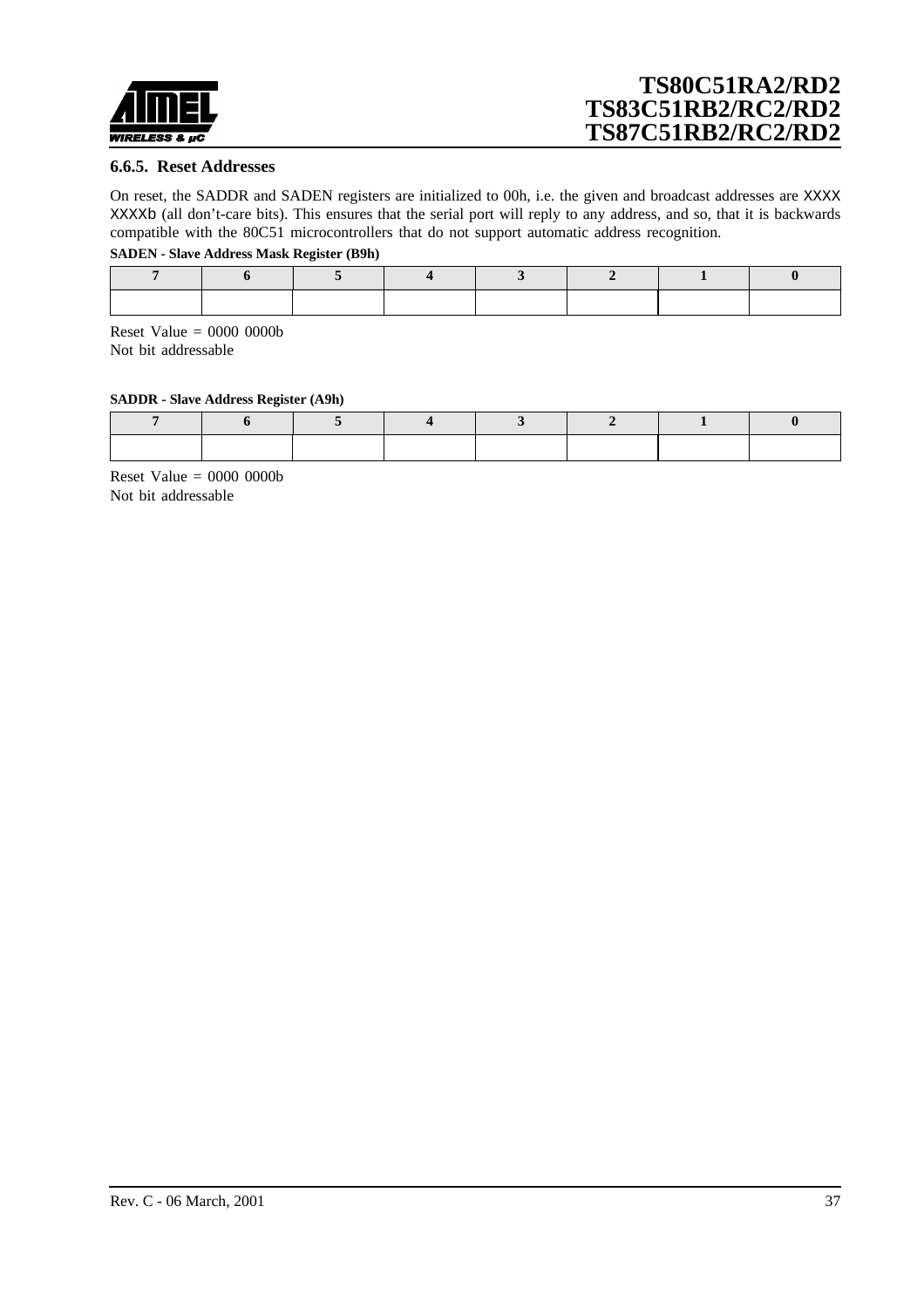

### **Table 16. SCON Register**

#### **SCON - Serial Control Register (98h)**

| $\overline{7}$    | 6                             | 5                                                                                                                        | $\overline{\mathbf{4}}$                                                                                                                                                                                                                                           | 3                                                        | $\overline{2}$       | $\mathbf{1}$                                                                                               | $\bf{0}$ |  |  |  |  |
|-------------------|-------------------------------|--------------------------------------------------------------------------------------------------------------------------|-------------------------------------------------------------------------------------------------------------------------------------------------------------------------------------------------------------------------------------------------------------------|----------------------------------------------------------|----------------------|------------------------------------------------------------------------------------------------------------|----------|--|--|--|--|
| <b>FE/SM0</b>     | SM <sub>1</sub>               | SM2                                                                                                                      | <b>REN</b>                                                                                                                                                                                                                                                        | TB8                                                      | R <sub>B</sub> 8     | TI                                                                                                         | RI       |  |  |  |  |
| <b>Bit Number</b> | <b>Bit</b><br><b>Mnemonic</b> |                                                                                                                          | <b>Description</b>                                                                                                                                                                                                                                                |                                                          |                      |                                                                                                            |          |  |  |  |  |
| $\overline{7}$    | <b>FE</b>                     | Framing Error bit (SMOD0=1)                                                                                              | Clear to reset the error state, not cleared by a valid stop bit.<br>Set by hardware when an invalid stop bit is detected.<br>SMOD0 must be set to enable access to the FE bit                                                                                     |                                                          |                      |                                                                                                            |          |  |  |  |  |
|                   | SM <sub>0</sub>               |                                                                                                                          | Serial port Mode bit 0<br>Refer to SM1 for serial port mode selection.<br>SMOD0 must be cleared to enable access to the SM0 bit                                                                                                                                   |                                                          |                      |                                                                                                            |          |  |  |  |  |
|                   |                               | Serial port Mode bit 1<br>SM <sub>0</sub><br>SM1                                                                         | Mode                                                                                                                                                                                                                                                              | Description                                              | <b>Baud Rate</b>     |                                                                                                            |          |  |  |  |  |
| 6                 | SM <sub>1</sub>               | $\Omega$<br>$\Omega$<br>$\overline{0}$<br>$\mathbf{1}$<br>$\mathbf{1}$<br>$\overline{0}$<br>$\mathbf{1}$<br>$\mathbf{1}$ | $\overline{0}$<br>$\mathbf{1}$<br>$\overline{c}$<br>3                                                                                                                                                                                                             | Shift Register<br>8-bit UART<br>9-bit UART<br>9-bit UART | Variable<br>Variable | $F_{\text{XTAL}}/12$ (/6 in X2 mode)<br>$F_{\text{XTAL}}/64$ or $F_{\text{XTAL}}/32$ (/32, /16 in X2 mode) |          |  |  |  |  |
| 5                 | SM <sub>2</sub>               |                                                                                                                          | Serial port Mode 2 bit / Multiprocessor Communication Enable bit<br>Clear to disable multiprocessor communication feature.<br>Set to enable multiprocessor communication feature in mode 2 and 3, and eventually mode 1. This bit should<br>be cleared in mode 0. |                                                          |                      |                                                                                                            |          |  |  |  |  |
| $\overline{4}$    | <b>REN</b>                    | <b>Reception Enable bit</b><br>Set to enable serial reception.                                                           | Clear to disable serial reception.                                                                                                                                                                                                                                |                                                          |                      |                                                                                                            |          |  |  |  |  |
| 3                 | TB8                           | Transmitter Bit 8 / Ninth bit to transmit in modes 2 and 3.                                                              | Clear to transmit a logic 0 in the 9th bit.<br>Set to transmit a logic 1 in the 9th bit.                                                                                                                                                                          |                                                          |                      |                                                                                                            |          |  |  |  |  |
| $\overline{2}$    | R <sub>B</sub> 8              | Receiver Bit 8 / Ninth bit received in modes 2 and 3                                                                     | Cleared by hardware if 9th bit received is a logic 0.<br>Set by hardware if 9th bit received is a logic 1.<br>In mode 1, if $SM2 = 0$ , RB8 is the received stop bit. In mode 0 RB8 is not used.                                                                  |                                                          |                      |                                                                                                            |          |  |  |  |  |
| $\mathbf{1}$      | TI                            | modes.                                                                                                                   | <b>Transmit Interrupt flag</b><br>Clear to acknowledge interrupt.<br>Set by hardware at the end of the 8th bit time in mode 0 or at the beginning of the stop bit in the other                                                                                    |                                                          |                      |                                                                                                            |          |  |  |  |  |
| $\boldsymbol{0}$  | RI                            | <b>Receive Interrupt flag</b><br>Clear to acknowledge interrupt.                                                         | Set by hardware at the end of the 8th bit time in mode 0, see Figure 14. and Figure 15. in the other modes.                                                                                                                                                       |                                                          |                      |                                                                                                            |          |  |  |  |  |

Reset Value = 0000 0000b Bit addressable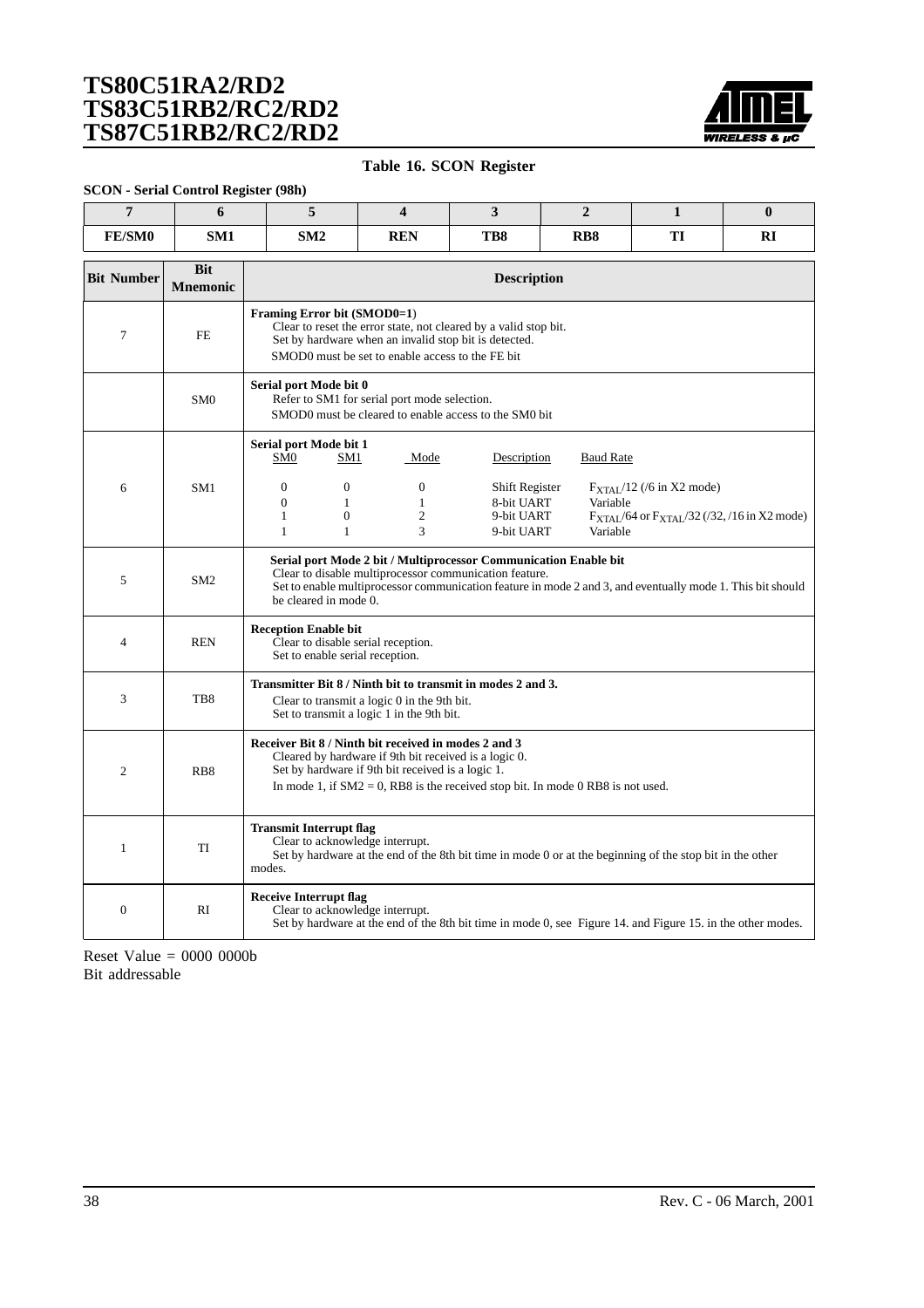<span id="page-38-0"></span>

### **Table 17. PCON Register**

#### **PCON - Power Control Register (87h)**

| $\overline{7}$    | 6                             | 5                           | 3<br>$\overline{2}$<br>$\mathbf{1}$<br>4                                                                                          |     |                 |           |            |  |  |
|-------------------|-------------------------------|-----------------------------|-----------------------------------------------------------------------------------------------------------------------------------|-----|-----------------|-----------|------------|--|--|
| SMOD1             | SMOD0                         |                             | POF                                                                                                                               | GF1 | GF <sub>0</sub> | <b>PD</b> | <b>IDL</b> |  |  |
| <b>Bit Number</b> | <b>Bit</b><br><b>Mnemonic</b> |                             | <b>Description</b>                                                                                                                |     |                 |           |            |  |  |
| 7                 | SMOD1                         | Serial port Mode bit 1      | Set to select double baud rate in mode 1, 2 or 3.                                                                                 |     |                 |           |            |  |  |
| 6                 | SMO <sub>D</sub> <sub>0</sub> |                             | Serial port Mode bit 0<br>Clear to select SM0 bit in SCON register.<br>Set to to select FE bit in SCON register.                  |     |                 |           |            |  |  |
| 5                 |                               | <b>Reserved</b>             | The value read from this bit is indeterminate. Do not set this bit.                                                               |     |                 |           |            |  |  |
| 4                 | <b>POF</b>                    | <b>Power-Off Flag</b>       | Clear to recognize next reset type.<br>Set by hardware when VCC rises from 0 to its nominal voltage. Can also be set by software. |     |                 |           |            |  |  |
| 3                 | GF1                           | <b>General purpose Flag</b> | Cleared by user for general purpose usage.<br>Set by user for general purpose usage.                                              |     |                 |           |            |  |  |
| 2                 | GF <sub>0</sub>               |                             | <b>General purpose Flag</b><br>Cleared by user for general purpose usage.<br>Set by user for general purpose usage.               |     |                 |           |            |  |  |
| 1                 | <b>PD</b>                     |                             | <b>Power-Down mode bit</b><br>Cleared by hardware when reset occurs.<br>Set to enter power-down mode.                             |     |                 |           |            |  |  |
| $\theta$          | IDL                           | <b>Idle</b> mode bit        | Clear by hardware when interrupt or reset occurs.<br>Set to enter idle mode.                                                      |     |                 |           |            |  |  |

Reset Value  $= 00X1 0000b$ Not bit addressable

Power-off flag reset value will be 1 only after a power on (cold reset). A warm reset doesn't affect the value of this bit.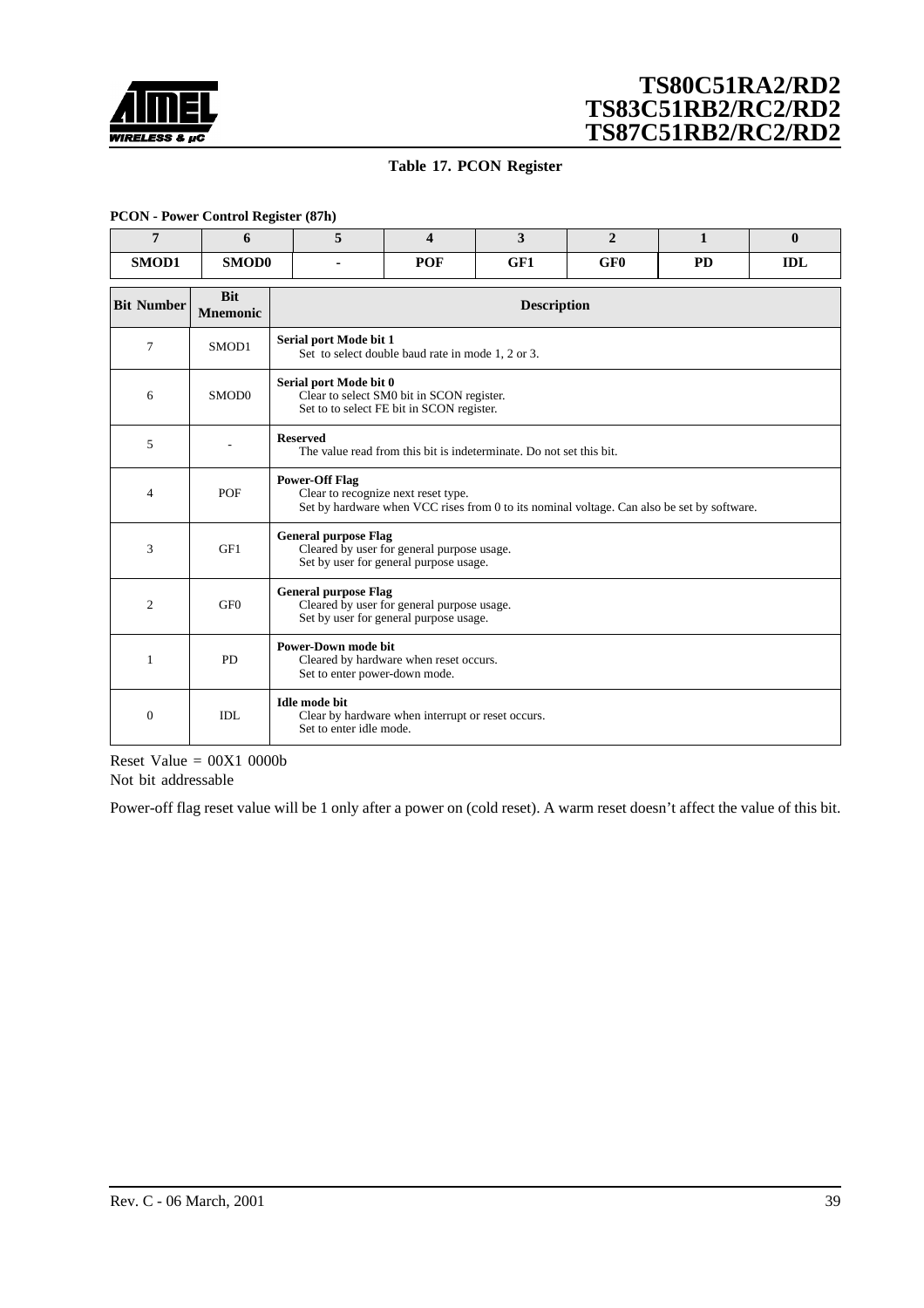

### **6.7. Interrupt System**

The TS80C51Rx2 has a total of 7 interrupt vectors: two external interrupts ( $\overline{\text{INT0}}$  and  $\overline{\text{INT1}}$ ), three timer interrupts (timers 0, 1 and 2), the serial port interrupt and the PCA global interrupt. These interrupts are shown in Figure 16.

WARNING: Note that in the first version of RC devices, the PCA interrupt is in the lowest priority. Thus the order in INT0, TF0, INT1, TF1, RI or TI, TF2 or EXF2, PCA.



#### **Figure 16. Interrupt Control System**

Each of the interrupt sources can be individually enabled or disabled by setting or clearing a bit in the Interrupt Enable register (See [Table 19.\)](#page-40-0). This register also contains a global disable bit, which must be cleared to disable all interrupts at once.

Each interrupt source can also be individually programmed to one out of four priority levels by setting or clearing a bit in the Interrupt Priority register (See [Table 20.\)](#page-41-0) and in the Interrupt Priority High register (See [Table 21.\)](#page-42-0)[.](#page-40-0) shows the bit values and priority levels associated with each combination.

The PCA interrupt vector is located at address 0033H. All other vector addresses are the same as standard C52 devices.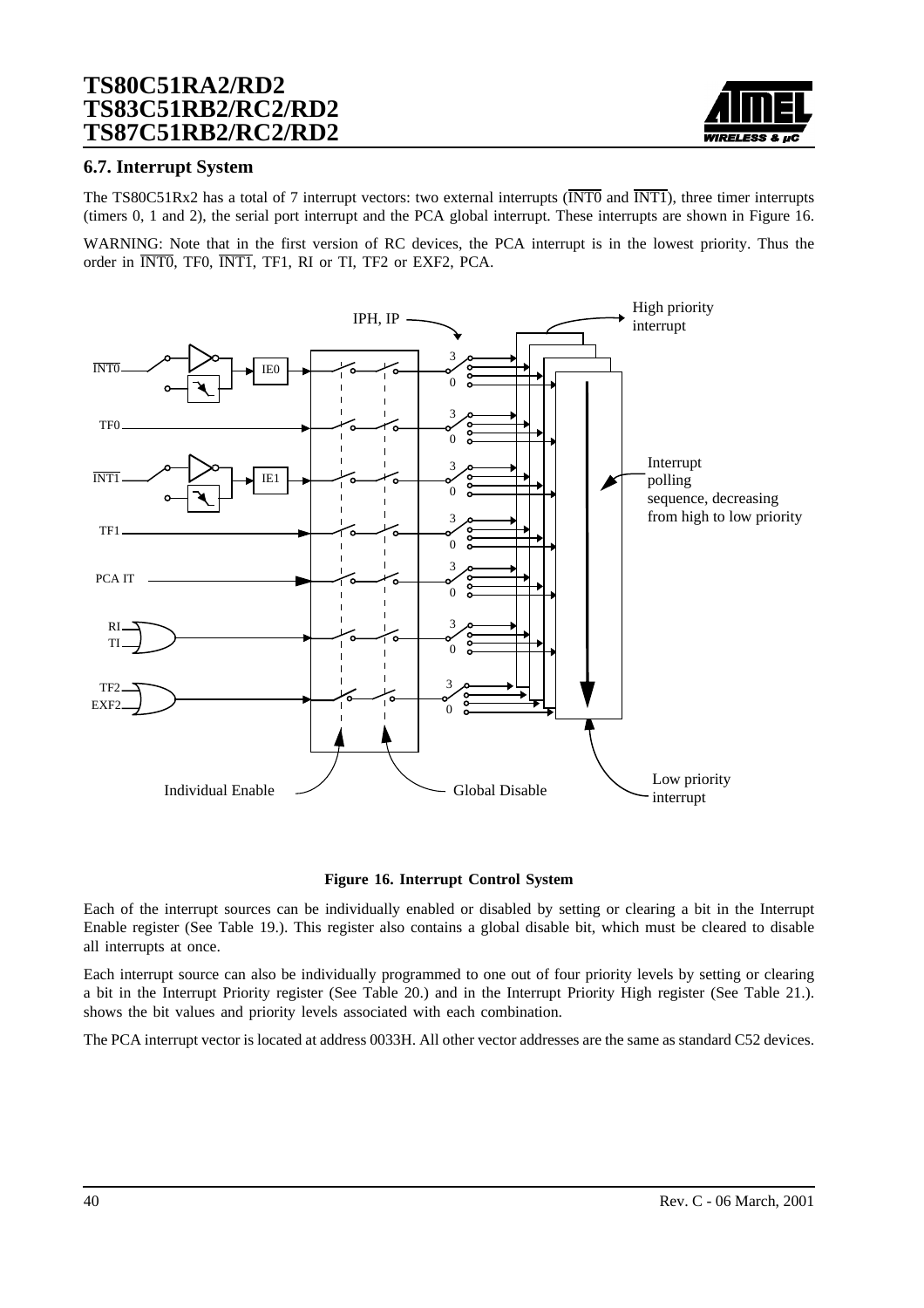<span id="page-40-0"></span>

#### **Table 18. Priority Level Bit Values**

| IPH.x | IP.x | <b>Interrupt Level Priority</b> |
|-------|------|---------------------------------|
|       |      | $0$ (Lowest)                    |
|       |      |                                 |
|       |      |                                 |
|       |      | 3 (Highest)                     |

A low-priority interrupt can be interrupted by a high priority interrupt, but not by another low-priority interrupt. A high-priority interrupt can't be interrupted by any other interrupt source.

If two interrupt requests of different priority levels are received simultaneously, the request of higher priority level is serviced. If interrupt requests of the same priority level are received simultaneously, an internal polling sequence determines which request is serviced. Thus within each priority level there is a second priority structure determined by the polling sequence.

#### **Table 19. IE Register**

#### **IE - Interrupt Enable Register (A8h)**

| ĽА | $E\sim$<br>ĿU | <b>TIMA</b> | mс<br>பல | <b>TREPA</b> | <b>TIXZ4</b> | ET <sub>0</sub> | <b>TIXZA</b><br><b>LAU</b> |
|----|---------------|-------------|----------|--------------|--------------|-----------------|----------------------------|

| <b>Bit Number</b> | <b>Bit</b><br><b>Mnemonic</b> | <b>Description</b>                                                                                                                                                                                                          |
|-------------------|-------------------------------|-----------------------------------------------------------------------------------------------------------------------------------------------------------------------------------------------------------------------------|
| 7                 | EA                            | Enable All interrupt bit<br>Clear to disable all interrupts.<br>Set to enable all interrupts.<br>If EA=1, each interrupt source is individually enabled or disabled by setting or clearing its own interrupt<br>enable bit. |
| 6                 | EC                            | PCA interrupt enable bit<br>Clear to disable . Set to enable.                                                                                                                                                               |
| 5                 | ET <sub>2</sub>               | Timer 2 overflow interrupt Enable bit<br>Clear to disable timer 2 overflow interrupt.<br>Set to enable timer 2 overflow interrupt.                                                                                          |
| 4                 | <b>ES</b>                     | Serial port Enable bit<br>Clear to disable serial port interrupt.<br>Set to enable serial port interrupt.                                                                                                                   |
| 3                 | ET1                           | Timer 1 overflow interrupt Enable bit<br>Clear to disable timer 1 overflow interrupt.<br>Set to enable timer 1 overflow interrupt.                                                                                          |
| $\overline{c}$    | EX1                           | <b>External interrupt 1 Enable bit</b><br>Clear to disable external interrupt 1.<br>Set to enable external interrupt 1.                                                                                                     |
| 1                 | ET <sub>0</sub>               | Timer 0 overflow interrupt Enable bit<br>Clear to disable timer 0 overflow interrupt.<br>Set to enable timer 0 overflow interrupt.                                                                                          |
| $\theta$          | EX <sub>0</sub>               | External interrupt 0 Enable bit<br>Clear to disable external interrupt 0.<br>Set to enable external interrupt 0.                                                                                                            |

Reset Value = 0000 0000b Bit addressable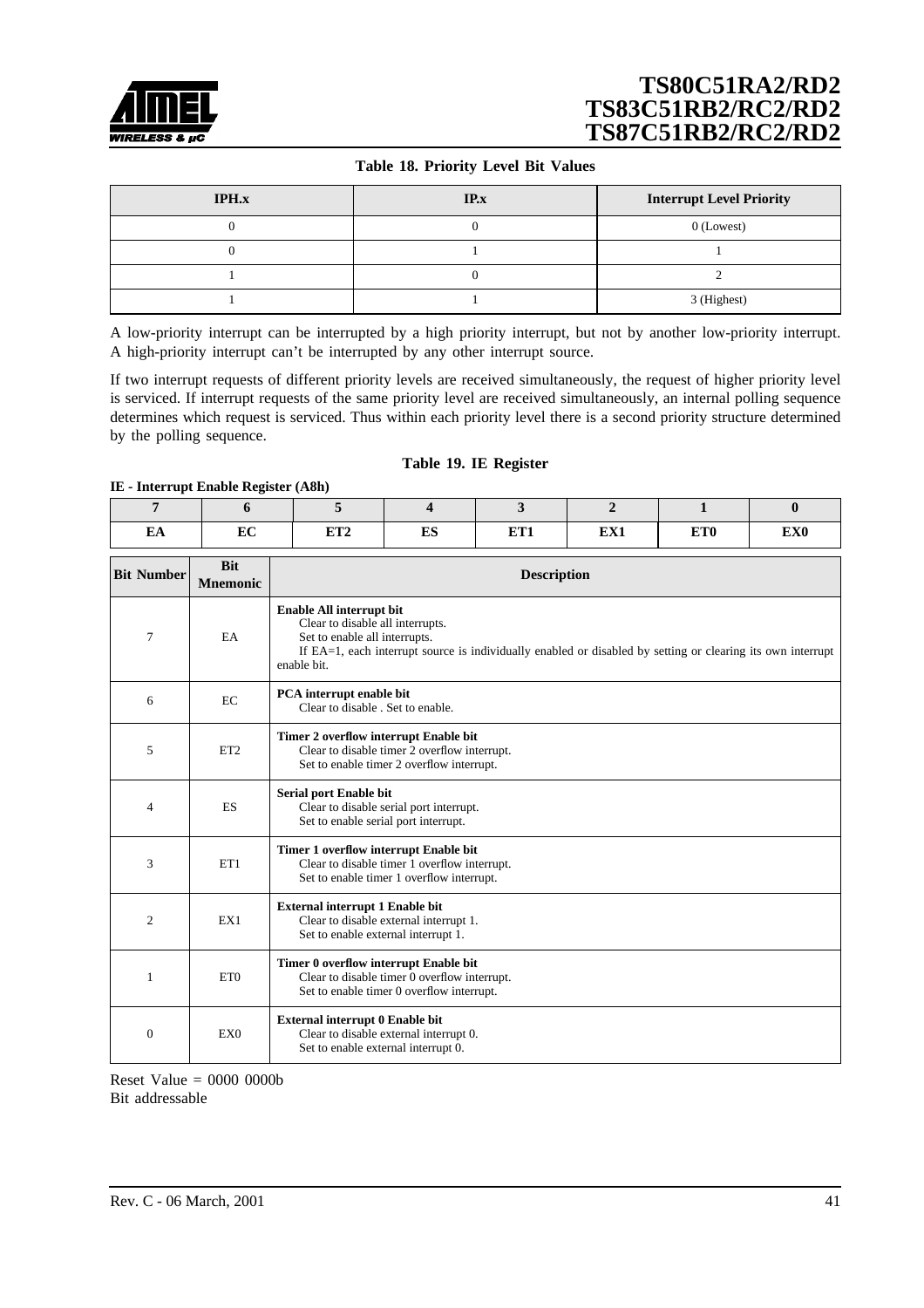

#### **Table 20. IP Register**

#### <span id="page-41-0"></span>**IP - Interrupt Priority Register (B8h)**

| DDC<br>11 U | <b>DIDA</b><br> | DC<br>ΙIJ | DOM:<br>. | $\mathbf{nv}_1$<br>T VIT | PT <sub>0</sub> | PX <sub>0</sub> |
|-------------|-----------------|-----------|-----------|--------------------------|-----------------|-----------------|

| <b>Bit Number</b> | <b>Bit</b><br><b>Mnemonic</b> | <b>Description</b>                                                                     |
|-------------------|-------------------------------|----------------------------------------------------------------------------------------|
| 7                 | $\qquad \qquad \blacksquare$  | <b>Reserved</b><br>The value read from this bit is indeterminate. Do not set this bit. |
| 6                 | <b>PPC</b>                    | PCA interrupt priority bit<br>Refer to PPCH for priority level.                        |
| 5                 | PT <sub>2</sub>               | Timer 2 overflow interrupt Priority bit<br>Refer to PT2H for priority level.           |
| 4                 | <b>PS</b>                     | <b>Serial port Priority bit</b><br>Refer to PSH for priority level.                    |
| 3                 | PT1                           | Timer 1 overflow interrupt Priority bit<br>Refer to PT1H for priority level.           |
| $\overline{c}$    | PX1                           | <b>External interrupt 1 Priority bit</b><br>Refer to PX1H for priority level.          |
| $\mathbf{1}$      | PT <sub>0</sub>               | Timer 0 overflow interrupt Priority bit<br>Refer to PT0H for priority level.           |
| $\Omega$          | PX <sub>0</sub>               | <b>External interrupt 0 Priority bit</b><br>Refer to PX0H for priority level.          |

Reset Value  $=$  X000 0000b Bit addressable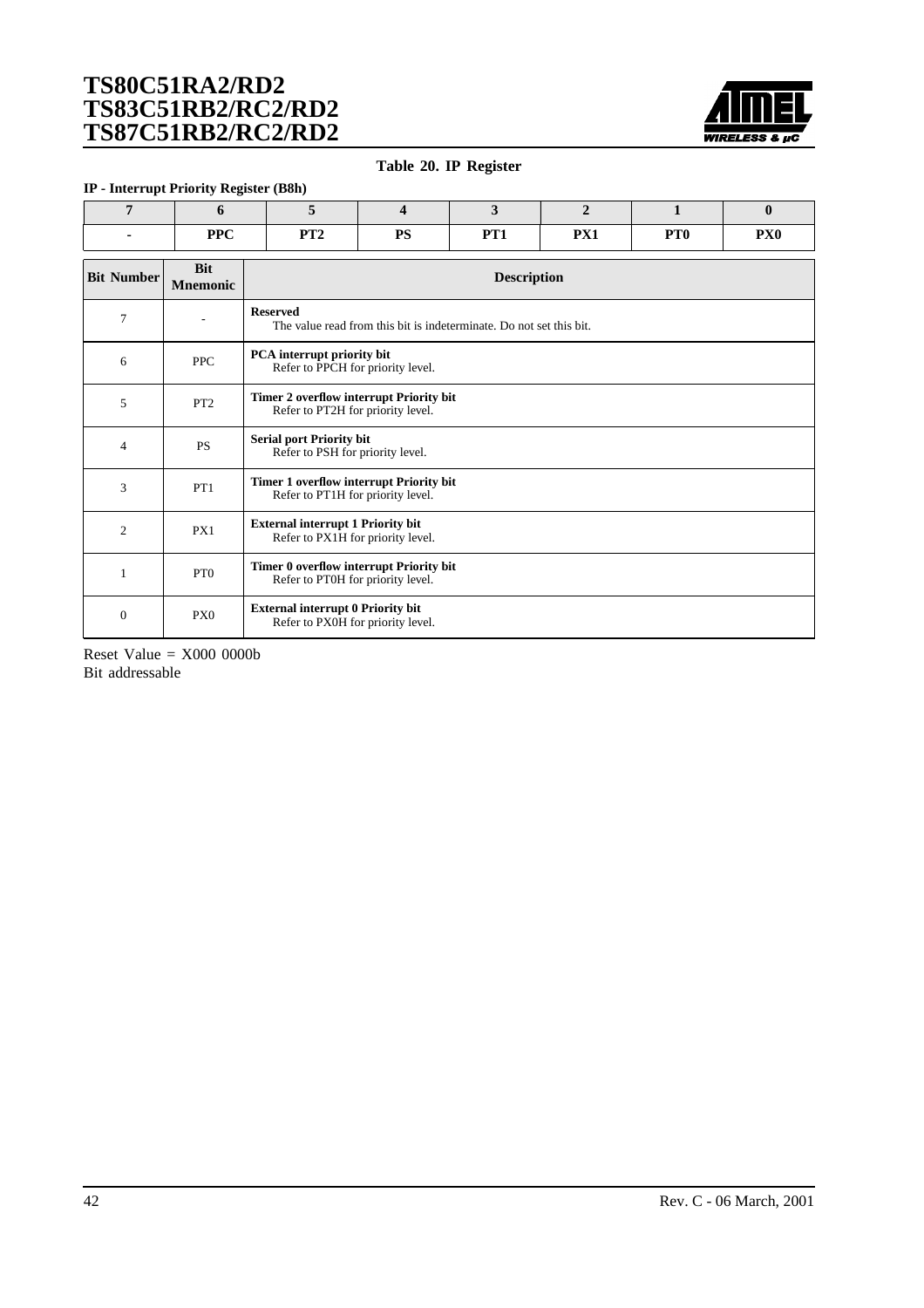<span id="page-42-0"></span>

#### **Table 21. IPH Register**

#### **IPH - Interrupt Priority High Register (B7h)**

| $\overline{7}$              | 6                             | $\overline{5}$                                                                                                                | 4                                                                           | $\mathbf{3}$                               | $\boldsymbol{2}$ | $\mathbf{1}$ | $\bf{0}$    |  |  |  |
|-----------------------------|-------------------------------|-------------------------------------------------------------------------------------------------------------------------------|-----------------------------------------------------------------------------|--------------------------------------------|------------------|--------------|-------------|--|--|--|
|                             | <b>PPCH</b>                   | PT <sub>2</sub> H                                                                                                             | <b>PSH</b>                                                                  | PT1H                                       | PX1H             | <b>PT0H</b>  | <b>PX0H</b> |  |  |  |
| <b>Bit</b><br><b>Number</b> | <b>Bit</b><br><b>Mnemonic</b> |                                                                                                                               | <b>Description</b>                                                          |                                            |                  |              |             |  |  |  |
| 7                           |                               | <b>Reserved</b>                                                                                                               | The value read from this bit is indeterminate. Do not set this bit.         |                                            |                  |              |             |  |  |  |
| 6                           | <b>PPCH</b>                   | PCA interrupt priority bit high.<br><b>PPCH</b><br>$\boldsymbol{0}$<br>$\mathbf{0}$<br>1<br>1                                 | PPC<br>0<br>1<br>$\boldsymbol{0}$<br>$\mathbf{1}$                           | <b>Priority Level</b><br>Lowest<br>Highest |                  |              |             |  |  |  |
| 5                           | PT2H                          | Timer 2 overflow interrupt Priority High bit<br>PT2H<br>$\boldsymbol{0}$<br>$\mathbf{0}$<br>1<br>1                            | PT2<br>$\boldsymbol{0}$<br>$\mathbf{1}$<br>$\boldsymbol{0}$<br>$\mathbf{1}$ | Priority Level<br>Lowest<br>Highest        |                  |              |             |  |  |  |
| 4                           | <b>PSH</b>                    | Serial port Priority High bit<br>PSH<br>$\boldsymbol{0}$<br>$\mathbf{0}$<br>1<br>1                                            | PS<br>$\mathbf{0}$<br>1<br>$\boldsymbol{0}$<br>$\mathbf{1}$                 | <b>Priority Level</b><br>Lowest<br>Highest |                  |              |             |  |  |  |
| 3                           | PT1H                          | Timer 1 overflow interrupt Priority High bit<br>PT1H<br>$\boldsymbol{0}$<br>$\boldsymbol{0}$<br>1<br>1                        | PT1<br>$\boldsymbol{0}$<br>$\mathbf{1}$<br>$\mathbf{0}$<br>$\mathbf{1}$     | <b>Priority Level</b><br>Lowest<br>Highest |                  |              |             |  |  |  |
| $\mathfrak{2}$              | PX1H                          | <b>External interrupt 1 Priority High bit</b><br><b>PX1H</b><br>$\boldsymbol{0}$<br>$\mathbf{0}$<br>1<br>1                    | PX1<br>$\boldsymbol{0}$<br>1<br>$\boldsymbol{0}$<br>$\mathbf{1}$            | <b>Priority Level</b><br>Lowest<br>Highest |                  |              |             |  |  |  |
| 1                           | <b>PT0H</b>                   | Timer 0 overflow interrupt Priority High bit<br><b>PTOH</b><br>$\boldsymbol{0}$<br>$\boldsymbol{0}$<br>1<br>$\mathbf{1}$      | PT0<br>$\boldsymbol{0}$<br>$\,1\,$<br>$\boldsymbol{0}$<br>$\mathbf{1}$      | <b>Priority Level</b><br>Lowest<br>Highest |                  |              |             |  |  |  |
| $\boldsymbol{0}$            | <b>PX0H</b>                   | <b>External interrupt 0 Priority High bit</b><br>PXOH<br>$\boldsymbol{0}$<br>$\boldsymbol{0}$<br>$\mathbf{1}$<br>$\mathbf{1}$ | PX0<br>$\mathbf{0}$<br>$\mathbf{1}$<br>$\boldsymbol{0}$<br>$\mathbf{1}$     | <b>Priority Level</b><br>Lowest<br>Highest |                  |              |             |  |  |  |

Reset Value  $=$  X000 0000b Not bit addressable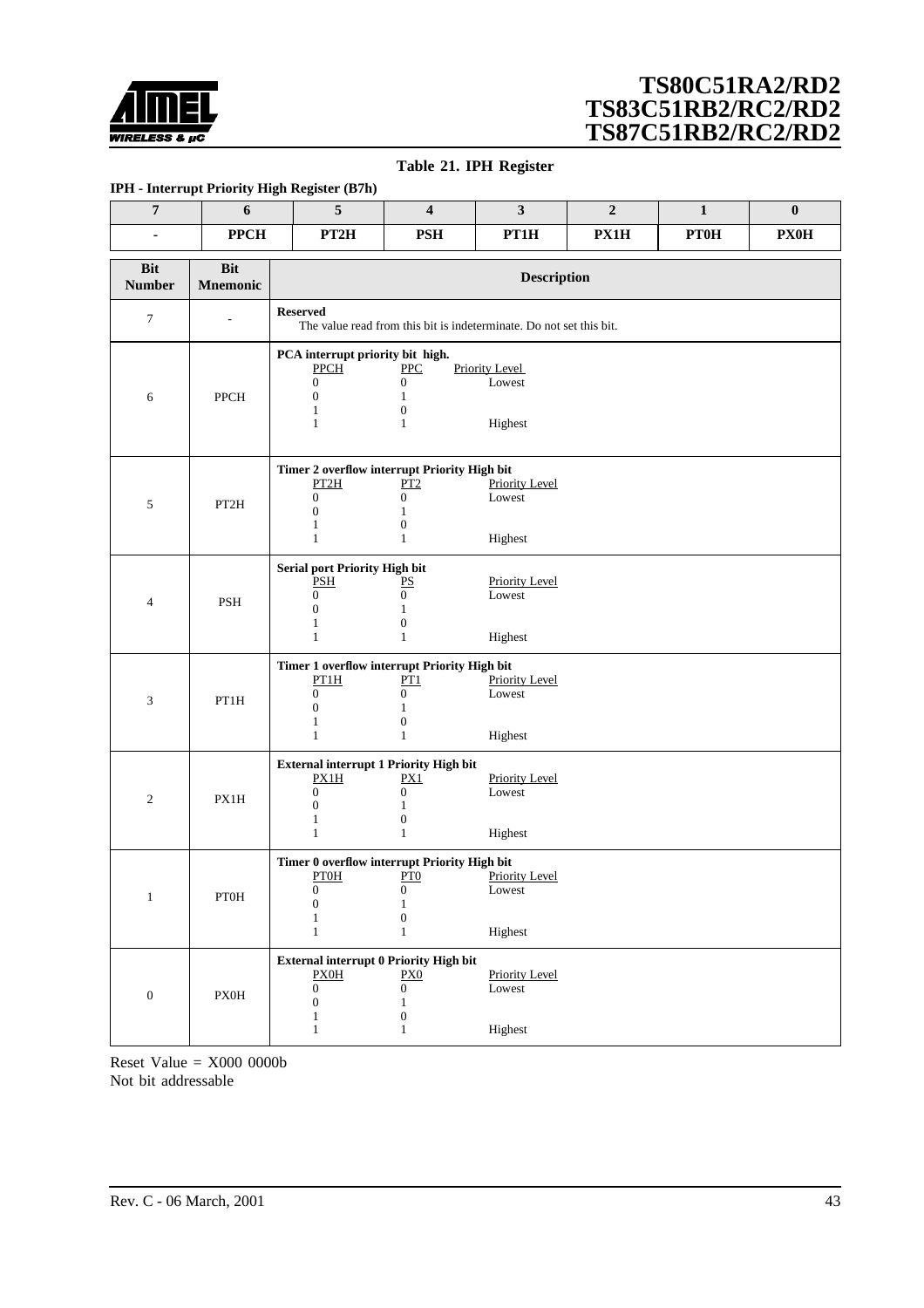

### **6.8. Idle mode**

An instruction that sets PCON.0 causes that to be the last instruction executed before going into the Idle mode. In the Idle mode, the internal clock signal is gated off to the CPU, but not to the interrupt, Timer, and Serial Port functions. The CPU status is preserved in its entirely : the Stack Pointer, Program Counter, Program Status Word, Accumulator and all other registers maintain their data during Idle. The port pins hold the logical states they had at the time Idle was activated. ALE and PSEN hold at logic high levels.

There are two ways to terminate the Idle. Activation of any enabled interrupt will cause PCON.0 to be cleared by hardware, terminating the Idle mode. The interrupt will be serviced, and following RETI the next instruction to be executed will be the one following the instruction that put the device into idle.

The flag bits GF0 and GF1 can be used to give an indication if an interrupt occured during normal operation or during an Idle. For example, an instruction that activates Idle can also set one or both flag bits. When Idle is terminated by an interrupt, the interrupt service routine can examine the flag bits.

The other way of terminating the Idle mode is with a hardware reset. Since the clock oscillator is still running, the hardware reset needs to be held active for only two machine cycles (24 oscillator periods) to complete the reset.

## **6.9. Power-Down Mode**

To save maximum power, a power-down mode can be invoked by software (Refer to [Table 17](#page-38-0)., PCON register).

In power-down mode, the oscillator is stopped and the instruction that invoked power-down mode is the last instruction executed. The internal RAM and SFRs retain their value until the power-down mode is terminated.  $V_{CC}$  can be lowered to save further power. Either a hardware reset or an external interrupt can cause an exit from power-down. To properly terminate power-down, the reset or external interrupt should not be executed before  $V_{CC}$ is restored to its normal operating level and must be held active long enough for the oscillator to restart and stabilize.

Only external interrupts INT0 and INT1 are useful to exit from power-down. For that, interrupt must be enabled and configured as level or edge sensitive interrupt input.

Holding the pin low restarts the oscillator but bringing the pin high completes the exit as detailed in Figure 17. When both interrupts are enabled, the oscillator restarts as soon as one of the two inputs is held low and power down exit will be completed when the first input will be released. In this case the higher priority interrupt service routine is executed.

Once the interrupt is serviced, the next instruction to be executed after RETI will be the one following the instruction that put TS80C51Rx2 into power-down mode.



#### **Figure 17. Power-Down Exit Waveform**

Exit from power-down by reset redefines all the SFRs, exit from power-down by external interrupt does no affect the SFRs.

Exit from power-down by either reset or external interrupt does not affect the internal RAM content. *NOTE: If idle mode is activated with power-down mode (IDL and PD bits set), the exit sequence is unchanged, when execution is vectored to interrupt, PD and IDL bits are cleared and idle mode is not entered.*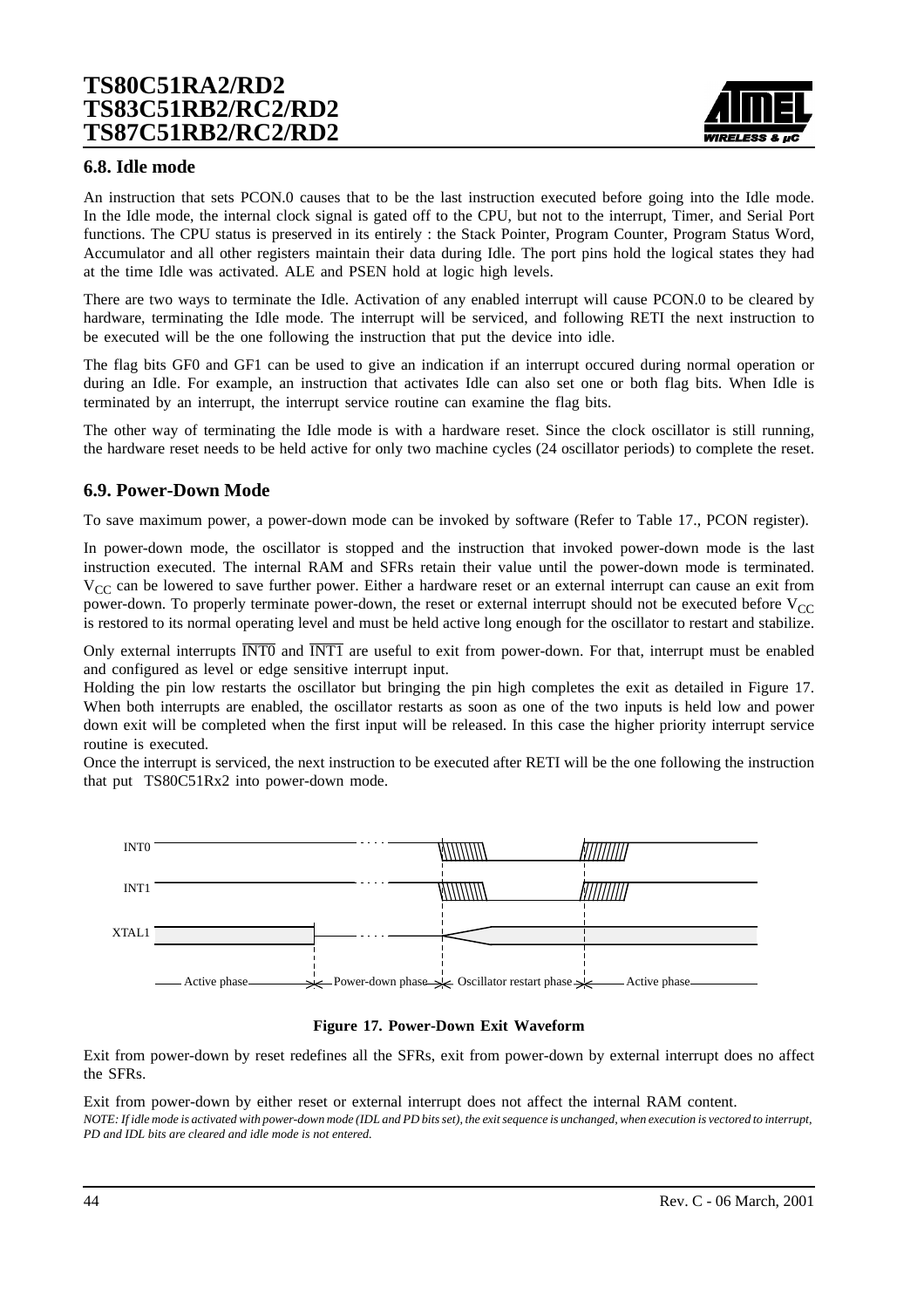

|  |  |  |  |  | Table 22. The state of ports during idle and power-down mode |  |
|--|--|--|--|--|--------------------------------------------------------------|--|
|--|--|--|--|--|--------------------------------------------------------------|--|

| Mode       | Program<br><b>Memory</b> | <b>ALE</b> | <b>PSEN</b> | PORT <sub>0</sub> | PORT <sub>1</sub> | PORT <sub>2</sub> | PORT3     |
|------------|--------------------------|------------|-------------|-------------------|-------------------|-------------------|-----------|
| Idle       | Internal                 |            |             | Port Data*        | Port Data         | Port Data         | Port Data |
| Idle       | External                 |            |             | Floating          | Port Data         | Address           | Port Data |
| Power Down | Internal                 |            |             | Port Data*        | Port Data         | Port Data         | Port Data |
| Power Down | External                 |            |             | Floating          | Port Data         | Port Data         | Port Data |

\* Port 0 can force a "zero" level. A "one" will leave port floating.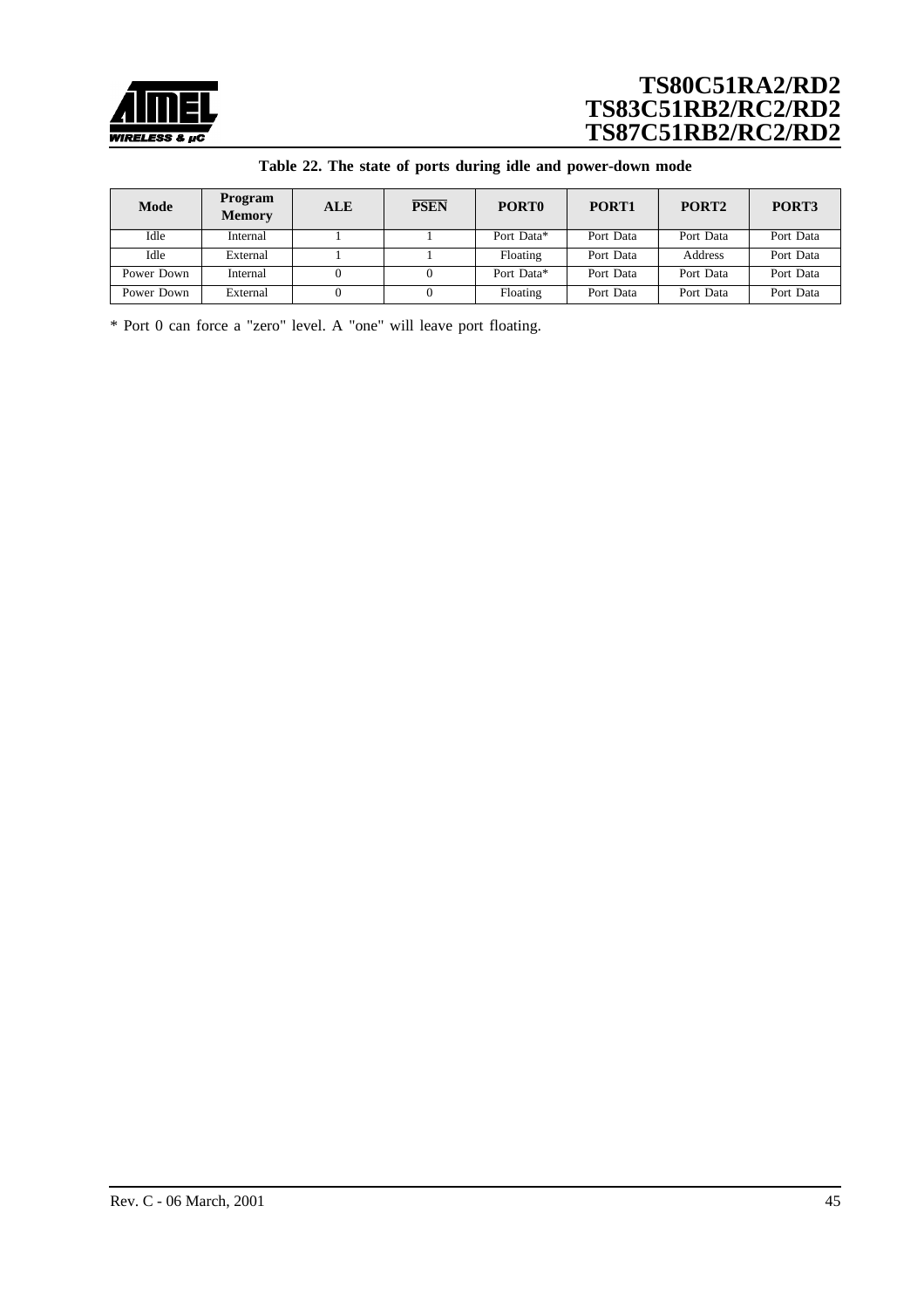

### **6.10. Hardware Watchdog Timer**

The WDT is intended as a recovery method in situations where the CPU may be subjected to software upset. The WDT consists of a 14-bit counter and the WatchDog Timer ReSeT (WDTRST) SFR. The WDT is by default disabled from exiting reset. To enable the WDT, user must write 01EH and 0E1H in sequence to the WDTRST, SFR location 0A6H. When WDT is enabled, it will increment every machine cycle while the oscillator is running and there is no way to disable the WDT except through reset (either hardware reset or WDT overflow reset). When WDT overflows, it will drive an output RESET HIGH pulse at the RST-pin.

### **6.10.1. Using the WDT**

To enable the WDT, user must write 01EH and 0E1H in sequence to the WDTRST, SFR location 0A6H. When WDT is enabled, the user needs to service it by writing to 01EH and 0E1H to WDTRST to avoid WDT overflow. The 14-bit counter overflows when it reaches 16383 (3FFFH) and this will reset the device. When WDT is enabled, it will increment every machine cycle while the oscillator is running. This means the user must reset the WDT at least every 16383 machine cycle. To reset the WDT the user must write 01EH and 0E1H to WDTRST. WDTRST is a write only register. The WDT counter cannot be read or written. When WDT overflows, it will generate an output RESET pulse at the RST-pin. The RESET pulse duration is 96 x  $T_{\text{OSC}}$ , where  $T_{\text{OSC}} = 1/F_{\text{OSC}}$ . To make the best use of the WDT, it should be serviced in those sections of code that will periodically be executed within the time required to prevent a WDT reset.

To have a more powerful WDT, a  $2<sup>7</sup>$  counter has been added to extend the Time-out capability, ranking from 16ms to 2s  $\omega$  F<sub>OSC</sub> = 12MHz. To manage this feature, refer to WDTPRG register description, [Table 24.](#page-46-0) (SFR0A7h).

#### **Table 23. WDTRST Register**

#### **WDTRST Address (0A6h)**

| Reset<br>value |  |  | . . | . . |
|----------------|--|--|-----|-----|

Write only, this SFR is used to reset/enable the WDT by writing 01EH then 0E1H in sequence.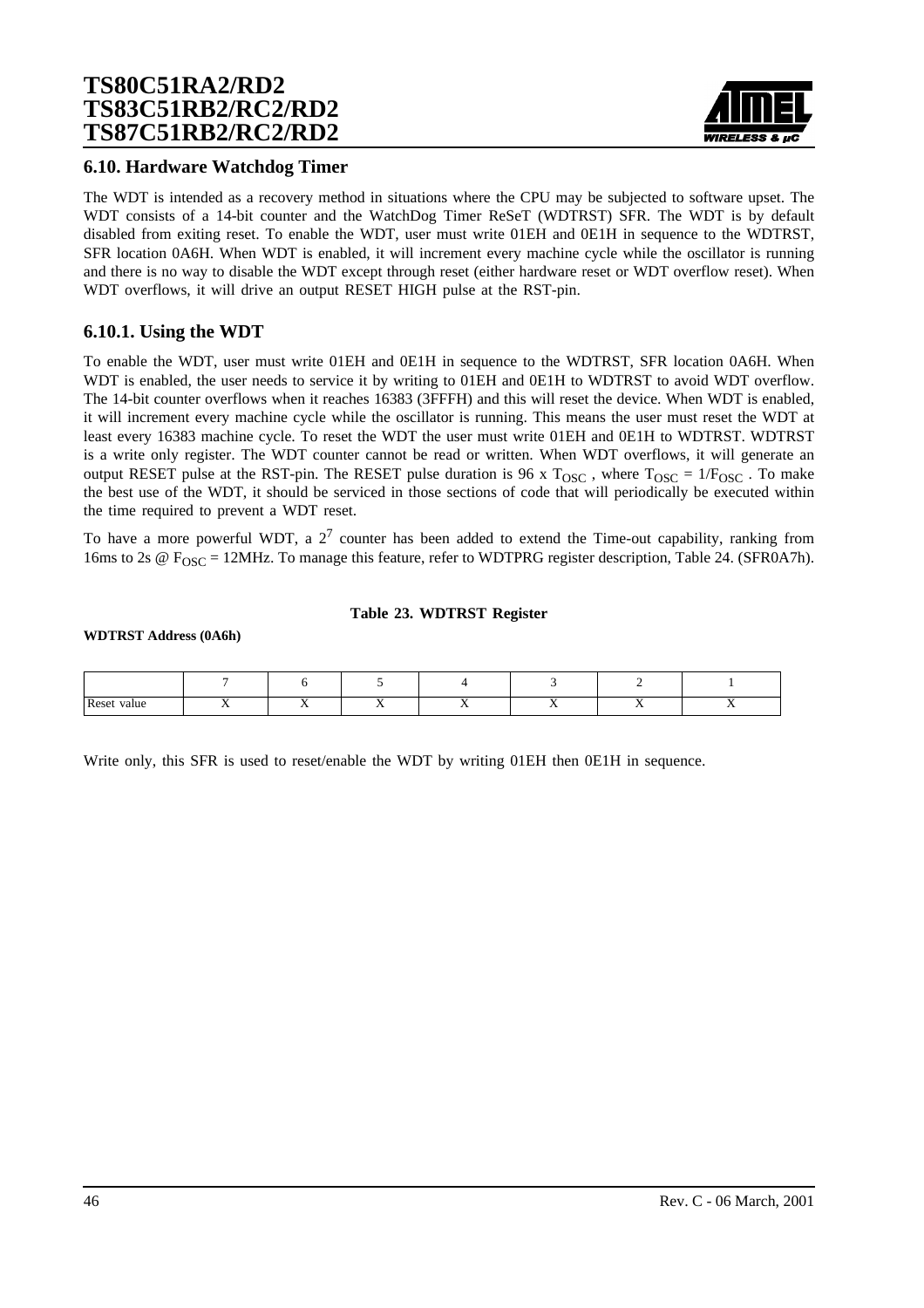<span id="page-46-0"></span>

#### **Table 24. WDTPRG Register**

| $\overline{7}$    | 6                             |                                                                                                                                                      | 5                                                                                                                                             | $\overline{\mathbf{4}}$                                                                                                                            | 3                                                                                                                                                                                                                                                                                                                                                                                                                                    | $\overline{2}$ | $\mathbf{1}$ | $\bf{0}$       |
|-------------------|-------------------------------|------------------------------------------------------------------------------------------------------------------------------------------------------|-----------------------------------------------------------------------------------------------------------------------------------------------|----------------------------------------------------------------------------------------------------------------------------------------------------|--------------------------------------------------------------------------------------------------------------------------------------------------------------------------------------------------------------------------------------------------------------------------------------------------------------------------------------------------------------------------------------------------------------------------------------|----------------|--------------|----------------|
| <b>T4</b>         | <b>T3</b>                     |                                                                                                                                                      | T2                                                                                                                                            | <b>T1</b>                                                                                                                                          | T <sub>0</sub>                                                                                                                                                                                                                                                                                                                                                                                                                       | S <sub>2</sub> | S1           | S <sub>0</sub> |
| <b>Bit Number</b> | <b>Bit</b><br><b>Mnemonic</b> | <b>Description</b>                                                                                                                                   |                                                                                                                                               |                                                                                                                                                    |                                                                                                                                                                                                                                                                                                                                                                                                                                      |                |              |                |
| $\tau$            | <b>T4</b>                     |                                                                                                                                                      |                                                                                                                                               |                                                                                                                                                    |                                                                                                                                                                                                                                                                                                                                                                                                                                      |                |              |                |
| 6                 | T <sub>3</sub>                |                                                                                                                                                      |                                                                                                                                               |                                                                                                                                                    |                                                                                                                                                                                                                                                                                                                                                                                                                                      |                |              |                |
| 5                 | T <sub>2</sub>                | <b>Reserved</b>                                                                                                                                      |                                                                                                                                               | Do not try to set or clear this bit.                                                                                                               |                                                                                                                                                                                                                                                                                                                                                                                                                                      |                |              |                |
| 4                 | T1                            |                                                                                                                                                      |                                                                                                                                               |                                                                                                                                                    |                                                                                                                                                                                                                                                                                                                                                                                                                                      |                |              |                |
| 3                 | T <sub>0</sub>                |                                                                                                                                                      |                                                                                                                                               |                                                                                                                                                    |                                                                                                                                                                                                                                                                                                                                                                                                                                      |                |              |                |
| $\overline{c}$    | S <sub>2</sub>                |                                                                                                                                                      | <b>WDT Time-out select bit 2</b>                                                                                                              |                                                                                                                                                    |                                                                                                                                                                                                                                                                                                                                                                                                                                      |                |              |                |
| 1                 | S <sub>1</sub>                |                                                                                                                                                      | <b>WDT</b> Time-out select bit 1                                                                                                              |                                                                                                                                                    |                                                                                                                                                                                                                                                                                                                                                                                                                                      |                |              |                |
| $\mathbf{0}$      | S <sub>0</sub>                |                                                                                                                                                      | <b>WDT</b> Time-out select bit 0                                                                                                              |                                                                                                                                                    |                                                                                                                                                                                                                                                                                                                                                                                                                                      |                |              |                |
|                   |                               | S <sub>2</sub><br>$\overline{0}$<br>$\mathbf{0}$<br>$\boldsymbol{0}$<br>$\mathbf{0}$<br>$\mathbf{1}$<br>$\mathbf{1}$<br>$\mathbf{1}$<br>$\mathbf{1}$ | S <sub>1</sub><br>$\overline{0}$<br>$\mathbf{0}$<br>$\mathbf{1}$<br>$\mathbf{1}$<br>$\boldsymbol{0}$<br>$\mathbf{0}$<br>$1\,$<br>$\mathbf{1}$ | S <sub>0</sub><br>$\overline{0}$<br>$\mathbf{1}$<br>$\mathbf{0}$<br>$\mathbf{1}$<br>$\mathbf{0}$<br>$\mathbf{1}$<br>$\overline{0}$<br>$\mathbf{1}$ | Selected Time-out<br>$(2^{14} - 1)$ machine cycles, 16.3 ms @ 12 MHz<br>$(2^{15} - 1)$ machine cycles, 32.7 ms @ 12 MHz<br>$(2^{16} - 1)$ machine cycles, 65.5 ms @ 12 MHz<br>$(2^{17} - 1)$ machine cycles, 131 ms @ 12 MHz<br>$(2^{18} - 1)$ machine cycles, 262 ms @ 12 MHz<br>$(2^{19} - 1)$ machine cycles, 542 ms @ 12 MHz<br>$(2^{20} - 1)$ machine cycles, 1.05 s @ 12 MHz<br>$(2^{21} - 1)$ machine cycles, 2.09 s @ 12 MHz |                |              |                |

Reset value XXXX X000

## **6.10.2. WDT during Power Down and Idle**

In Power Down mode the oscillator stops, which means the WDT also stops. While in Power Down mode the user does not need to service the WDT. There are 2 methods of exiting Power Down mode: by a hardware reset or via a level activated external interrupt which is enabled prior to entering Power Down mode. When Power Down is exited with hardware reset, servicing the WDT should occur as it normally should whenever the TS80C51Rx2 is reset. Exiting Power Down with an interrupt is significantly different. The interrupt is held low long enough for the oscillator to stabilize. When the interrupt is brought high, the interrupt is serviced. To prevent the WDT from resetting the device while the interrupt pin is held low, the WDT is not started until the interrupt is pulled high. It is suggested that the WDT be reset during the interrupt service routine.

To ensure that the WDT does not overflow within a few states of exiting of powerdown, it is best to reset the WDT just before entering powerdown.

In the Idle mode, the oscillator continues to run. To prevent the WDT from resetting the TS80C51Rx2 while in Idle mode, the user should always set up a timer that will periodically exit Idle, service the WDT, and re-enter Idle mode.

## **WDTPRG Address (0A7h)**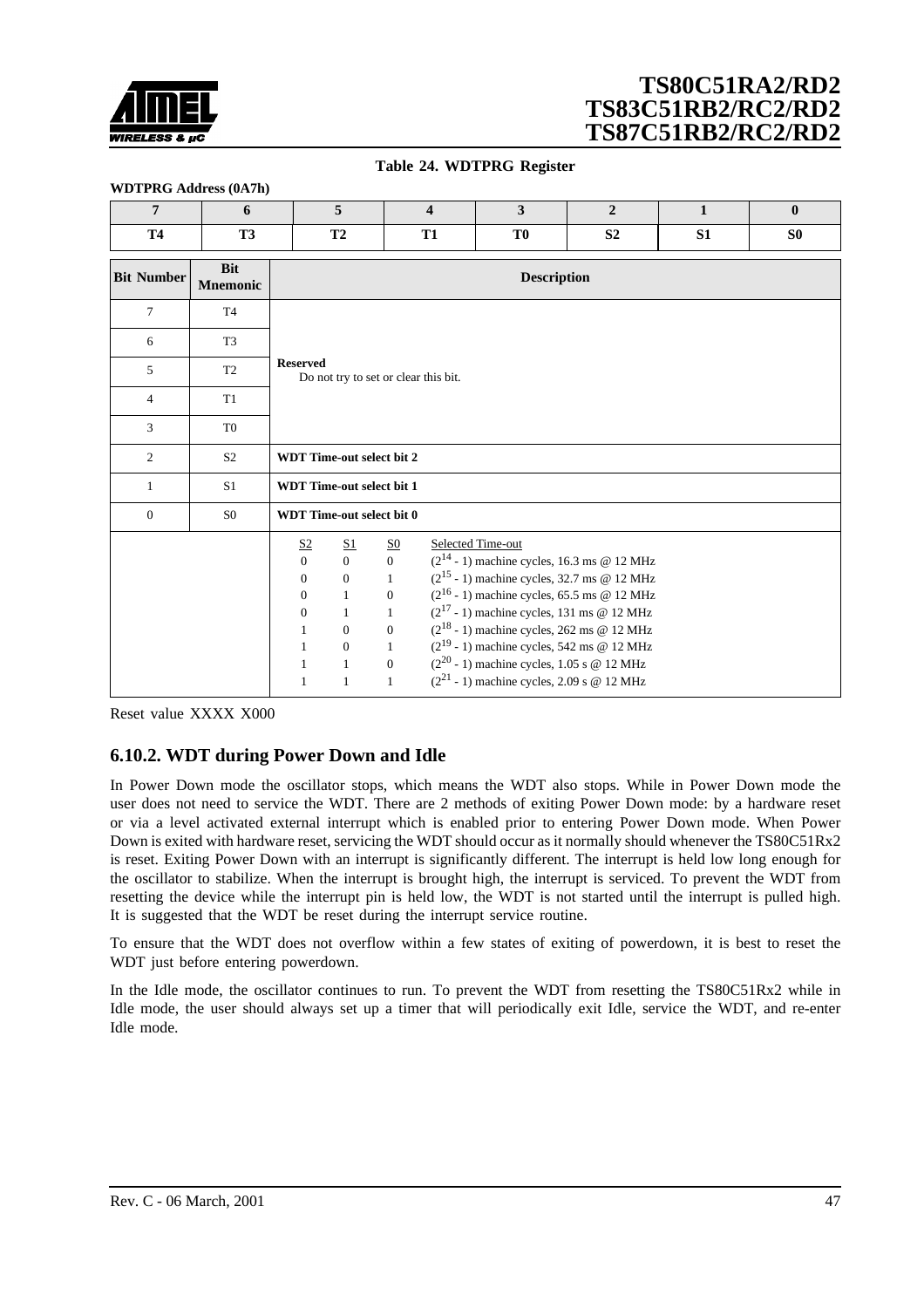

# **6.11. ONCETM Mode (ON Chip Emulation)**

The ONCE mode facilitates testing and debugging of systems using TS80C51Rx2 without removing the circuit from the board. The ONCE mode is invoked by driving certain pins of the TS80C51Rx2; the following sequence must be exercised:

- Pull ALE low while the device is in reset (RST high) and  $\overline{PSEN}$  is high.
- Hold ALE low as RST is deactivated.

While the TS80C51Rx2 is in ONCE mode, an emulator or test CPU can be used to drive the circuit Table 26. shows the status of the port pins during ONCE mode.

Normal operation is restored when normal reset is applied.

#### **Table 25. External Pin Status during ONCE Mode**

| <b>T D</b><br>ALL | PSEN         | Port<br>$\mathbf{0}$ | Port         | Port 2       | Port 3       | <b>XTAL1/2</b> |
|-------------------|--------------|----------------------|--------------|--------------|--------------|----------------|
| Weak pull-up      | Weak pull-up | Float                | Weak pull-up | Weak pull-up | Weak pull-up | Active         |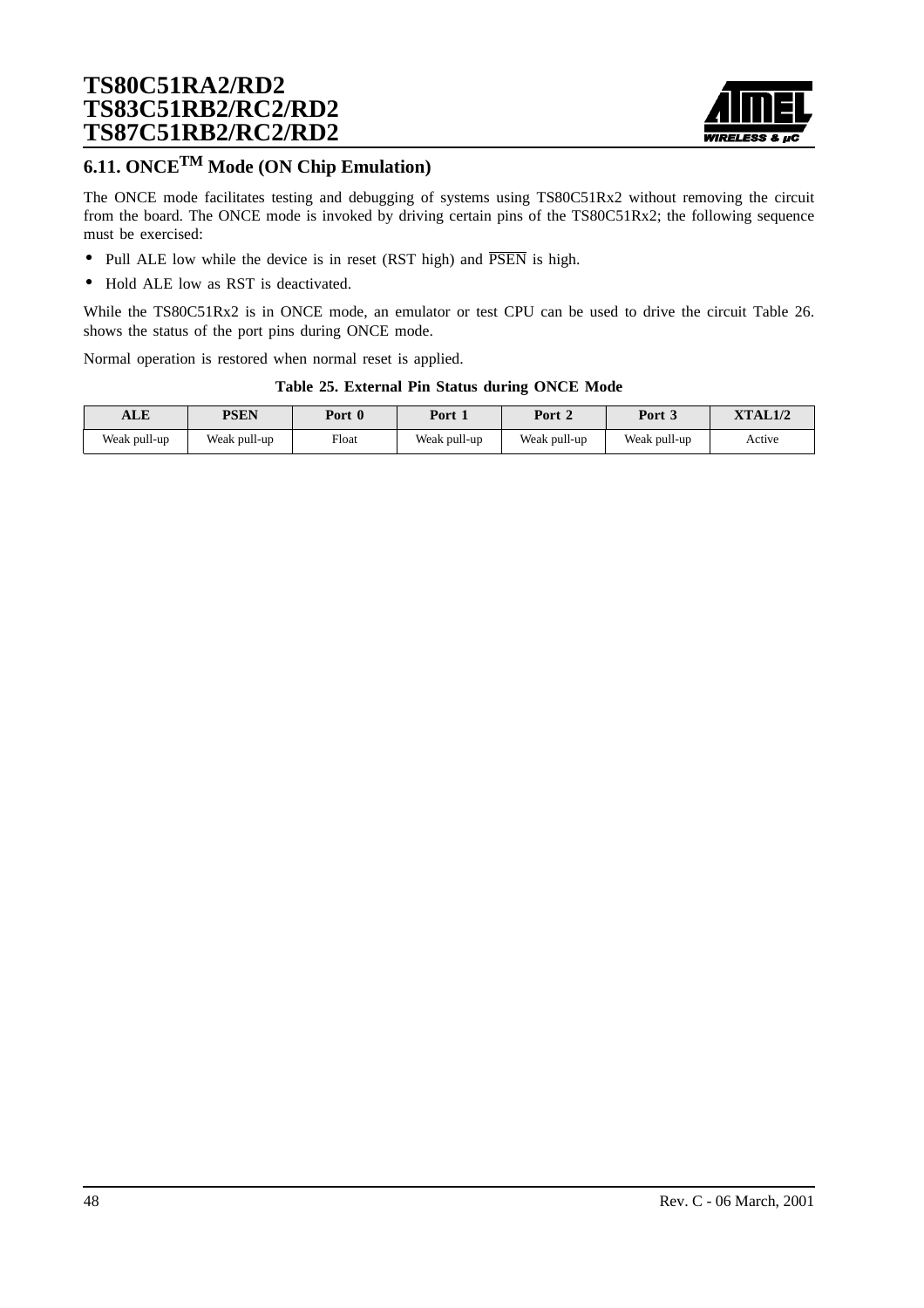

### **6.12. Power-Off Flag**

The power-off flag allows the user to distinguish between a "cold start" reset and a "warm start" reset.

A cold start reset is the one induced by  $V_{CC}$  switch-on. A warm start reset occurs while  $V_{CC}$  is still applied to the device and could be generated for example by an exit from power-down.

The power-off flag (POF) is located in PCON register (See Table 26.). POF is set by hardware when  $V_{CC}$  rises from 0 to its nominal voltage. The POF can be set or cleared by software allowing the user to determine the type of reset.

The POF value is only relevant with a Vcc range from 4.5V to 5.5V. For lower Vcc value, reading POF bit will return indeterminate value.

#### **Table 26. PCON Register**

### **PCON - Power Control Register (87h)**

| 7                 | 6                             | 5                           | $\overline{\mathbf{4}}$                                                                                                                | 3                  | $\overline{2}$  | $\mathbf{1}$ | $\mathbf{0}$ |  |  |
|-------------------|-------------------------------|-----------------------------|----------------------------------------------------------------------------------------------------------------------------------------|--------------------|-----------------|--------------|--------------|--|--|
| SMOD1             | SMOD0                         |                             | <b>POF</b>                                                                                                                             | GF1                | GF <sub>0</sub> | <b>PD</b>    | <b>IDL</b>   |  |  |
| <b>Bit Number</b> | <b>Bit</b><br><b>Mnemonic</b> |                             |                                                                                                                                        | <b>Description</b> |                 |              |              |  |  |
| 7                 | SMOD1                         | Serial port Mode bit 1      | Set to select double baud rate in mode 1, 2 or 3.                                                                                      |                    |                 |              |              |  |  |
| 6                 | SMOD <sub>0</sub>             |                             | Serial port Mode bit 0<br>Clear to select SM0 bit in SCON register.<br>Set to to select FE bit in SCON register.                       |                    |                 |              |              |  |  |
| 5                 |                               | <b>Reserved</b>             | The value read from this bit is indeterminate. Do not set this bit.                                                                    |                    |                 |              |              |  |  |
| 4                 | POF                           | <b>Power-Off Flag</b>       | Clear to recognize next reset type.<br>Set by hardware when $V_{CC}$ rises from 0 to its nominal voltage. Can also be set by software. |                    |                 |              |              |  |  |
| 3                 | GF1                           | <b>General purpose Flag</b> | Cleared by user for general purpose usage.<br>Set by user for general purpose usage.                                                   |                    |                 |              |              |  |  |
| 2                 | GF <sub>0</sub>               |                             | <b>General purpose Flag</b><br>Cleared by user for general purpose usage.<br>Set by user for general purpose usage.                    |                    |                 |              |              |  |  |
| 1                 | <b>PD</b>                     |                             | <b>Power-Down mode bit</b><br>Cleared by hardware when reset occurs.<br>Set to enter power-down mode.                                  |                    |                 |              |              |  |  |
| $\Omega$          | IDL                           | <b>Idle mode bit</b>        | Clear by hardware when interrupt or reset occurs.<br>Set to enter idle mode.                                                           |                    |                 |              |              |  |  |

Reset Value  $= 00X1 0000b$ Not bit addressable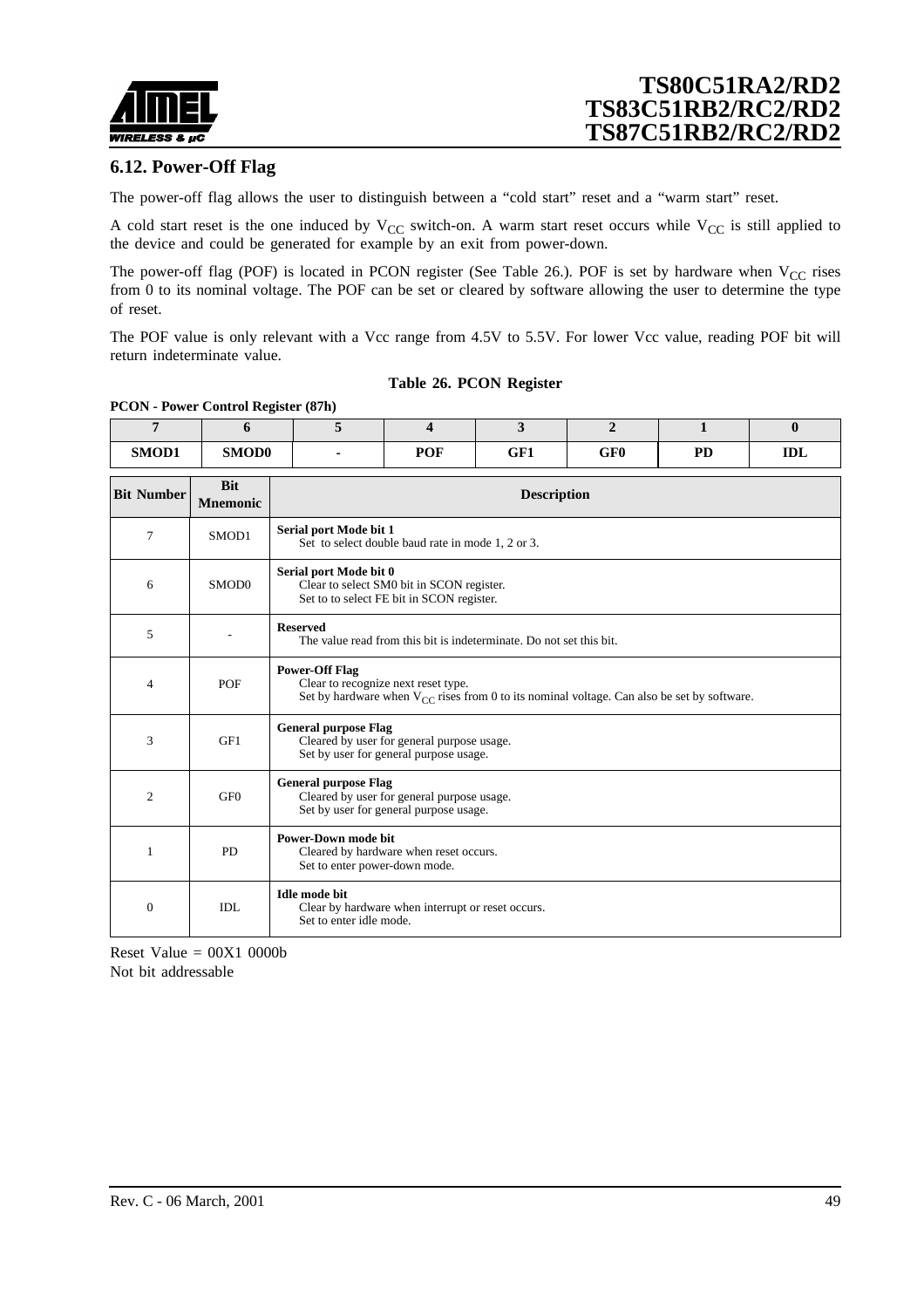

### **6.13. Reduced EMI Mode**

The ALE signal is used to demultiplex address and data buses on port 0 when used with external program or data memory. Nevertheless, during internal code execution, ALE signal is still generated. In order to reduce EMI, ALE signal can be disabled by setting AO bit.

The AO bit is located in AUXR register at bit location 0. As soon as AO is set, ALE is no longer output but remains active during MOVX and MOVC instructions and external fetches. During ALE disabling, ALE pin is weakly pulled high.

#### **Table 27. AUXR Register**

#### **AUXR - Auxiliary Register (8Eh)**

| $\overline{7}$    | 6                             | 5                                 | $\boldsymbol{\Delta}$                                                                                            | 3                                                                   | $\mathbf{2}$ | 1             | $\bf{0}$ |  |  |
|-------------------|-------------------------------|-----------------------------------|------------------------------------------------------------------------------------------------------------------|---------------------------------------------------------------------|--------------|---------------|----------|--|--|
|                   |                               |                                   |                                                                                                                  |                                                                     |              | <b>EXTRAM</b> | AO       |  |  |
| <b>Bit Number</b> | <b>Bit</b><br><b>Mnemonic</b> |                                   | <b>Description</b>                                                                                               |                                                                     |              |               |          |  |  |
| 7                 |                               | <b>Reserved</b>                   |                                                                                                                  | The value read from this bit is indeterminate. Do not set this bit. |              |               |          |  |  |
| 6                 |                               | <b>Reserved</b>                   |                                                                                                                  | The value read from this bit is indeterminate. Do not set this bit. |              |               |          |  |  |
| 5                 |                               | <b>Reserved</b>                   | The value read from this bit is indeterminate. Do not set this bit.                                              |                                                                     |              |               |          |  |  |
| 4                 |                               | <b>Reserved</b>                   | The value read from this bit is indeterminate. Do not set this bit.                                              |                                                                     |              |               |          |  |  |
| 3                 |                               | <b>Reserved</b>                   |                                                                                                                  | The value read from this bit is indeterminate. Do not set this bit. |              |               |          |  |  |
| $\overline{c}$    |                               | <b>Reserved</b>                   | The value read from this bit is indeterminate. Do not set this bit.                                              |                                                                     |              |               |          |  |  |
| 1                 | <b>EXTRAM</b>                 | <b>EXTRAM</b> bit<br>See Table 5. |                                                                                                                  |                                                                     |              |               |          |  |  |
| $\mathbf{0}$      | AO                            | <b>ALE Output bit</b>             | Clear to restore ALE operation during internal fetches.<br>Set to disable ALE operation during internal fetches. |                                                                     |              |               |          |  |  |

Reset Value = XXXX XX00b Not bit addressable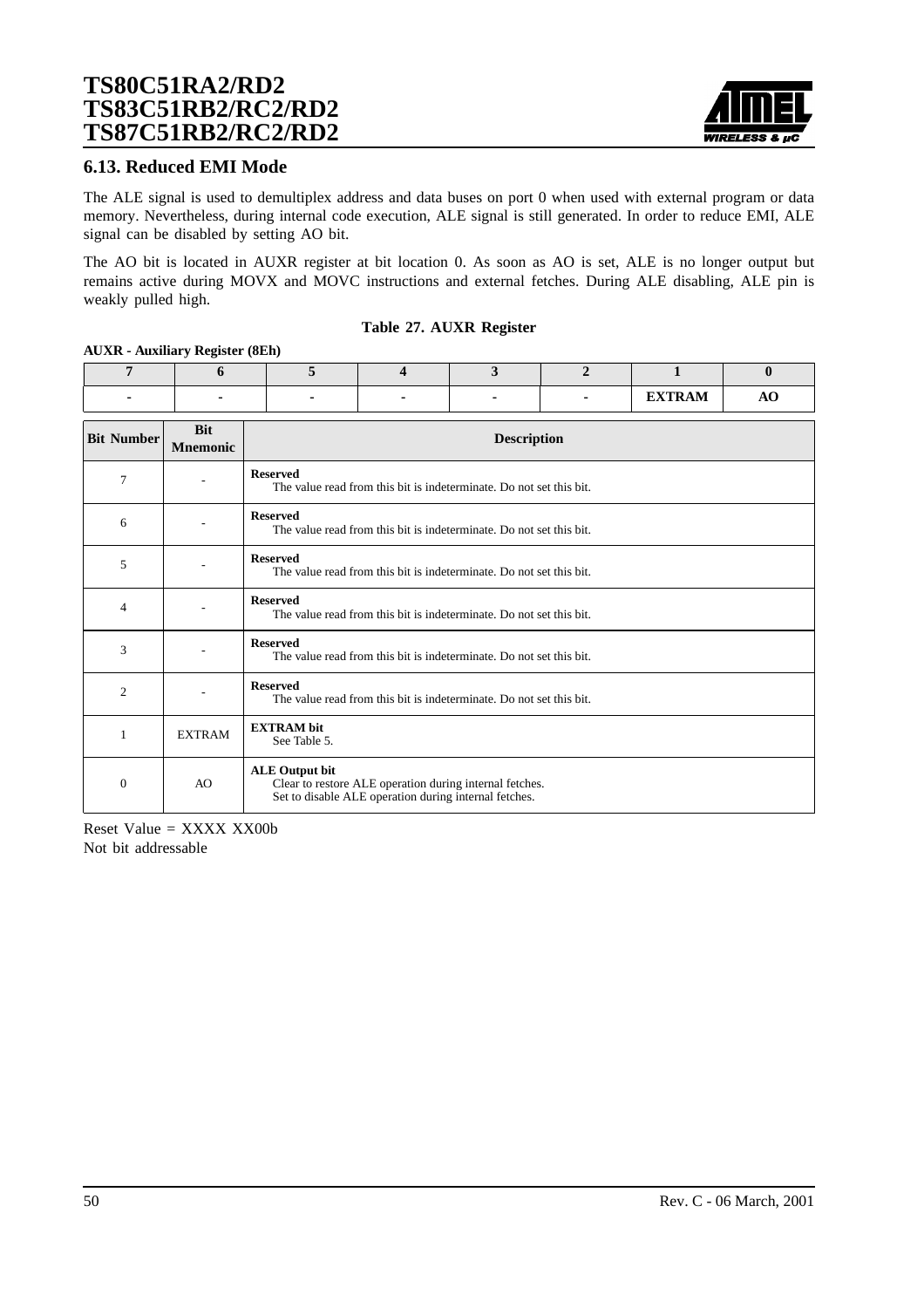

# **7. TS83C51RB2/RC2/RD2 ROM**

## **7.1. ROM Structure**

The TS83C51RB2/RC2/RD2 ROM memory is divided in three different arrays:

## **7.2. ROM Lock System**

The program Lock system, when programmed, protects the on-chip program against software piracy.

## **7.2.1. 7.2.1. Encryption Array**

Within the ROM array are 64 bytes of encryption array that are initially unprogrammed (all FF's). Every time a byte is addressed during program verify, 6 address lines are used to select a byte of the encryption array. This byte is then exclusive-NOR'ed (XNOR) with the code byte, creating an encrypted verify byte. The algorithm, with the encryption array in the unprogrammed state, will return the code in its original, unmodified form.

When using the encryption array, one important factor needs to be considered. If a byte has the value FFh, verifying the byte will produce the encryption byte value. If a large block (>64 bytes) of code is left unprogrammed, a verification routine will display the content of the encryption array. For this reason all the unused code bytes should be programmed with random values. This will ensure program protection.

### **7.2.2. Program Lock Bits**

The lock bits when programmed according to Table 28. will provide different level of protection for the on-chip code and data.

|                          |     | <b>Program Lock Bits</b> |                 |                                                                                                                                                                                                       |  |
|--------------------------|-----|--------------------------|-----------------|-------------------------------------------------------------------------------------------------------------------------------------------------------------------------------------------------------|--|
| <b>Security</b><br>level | LB1 | LB2                      | LB <sub>3</sub> | <b>Protection description</b>                                                                                                                                                                         |  |
|                          | U   | U                        | U               | No program lock features enabled. Code verify will still be encrypted by the encryption<br>array if programmed. MOVC instruction executed from external program memory returns<br>non encrypted data. |  |
|                          | P   | U                        | U               | MOVC instruction executed from external program memory are disabled from fetching<br>code bytes from internal memory, $\overline{EA}$ is sampled and latched on reset.                                |  |
|                          | U   | P                        | U               | Same as level $1+$ Verify disable.<br>This security level is only available for 51RDX2 devices.                                                                                                       |  |

|  |  | Table 28. Program Lock bits |  |  |
|--|--|-----------------------------|--|--|
|--|--|-----------------------------|--|--|

U: unprogrammed

P: programmed

### **7.2.3. Signature bytes**

The TS83C51RB2/RC2/RD2 contains 4 factory programmed signatures bytes. To read these bytes, perform the process described in section 8.3.

### **7.2.4. Verify Algorithm**

Refer to [8.3.4.](#page-53-0)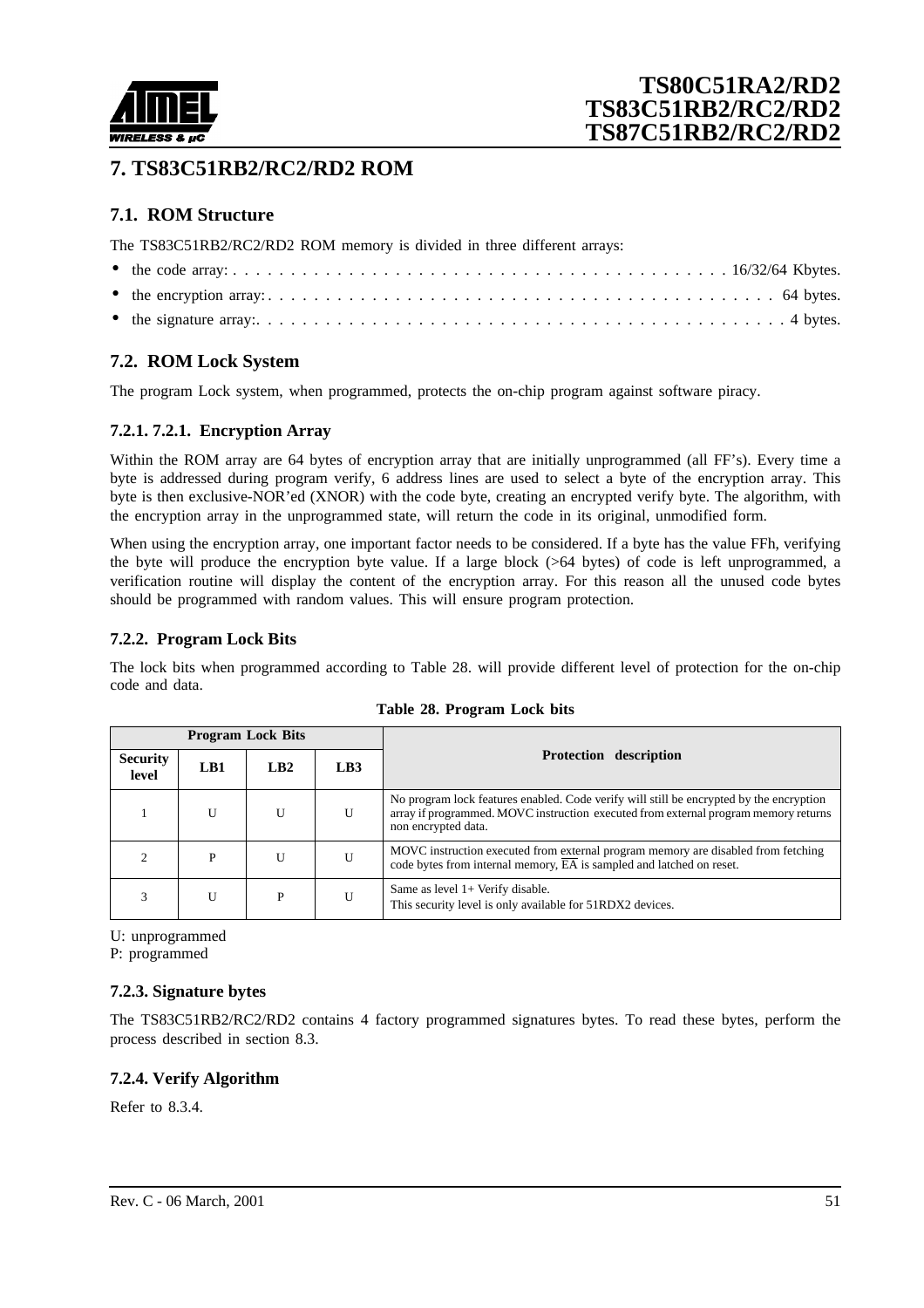

## **8. TS87C51RB2/RC2/RD2 EPROM**

## **8.1. EPROM Structure**

The TS87C51RB2/RC2/RD2 EPROM is divided in two different arrays:

| In addition a third non programmable array is implemented: |
|------------------------------------------------------------|
|                                                            |

## **8.2. EPROM Lock System**

The program Lock system, when programmed, protects the on-chip program against software piracy.

### **8.2.1. Encryption Array**

Within the EPROM array are 64 bytes of encryption array that are initially unprogrammed (all FF's). Every time a byte is addressed during program verify, 6 address lines are used to select a byte of the encryption array. This byte is then exclusive-NOR'ed (XNOR) with the code byte, creating an encrypted verify byte. The algorithm, with the encryption array in the unprogrammed state, will return the code in its original, unmodified form.

When using the encryption array, one important factor needs to be considered. If a byte has the value FFh, verifying the byte will produce the encryption byte value. If a large block (>64 bytes) of code is left unprogrammed, a verification routine will display the content of the encryption array. For this reason all the unused code bytes should be programmed with random values. This will ensure program protection.

### **8.2.2. Program Lock Bits**

The three lock bits, when programmed according to Table 29.8.2.3. , will provide different level of protection for the on-chip code and data.

| <b>Program Lock Bits</b> |     |              |                 | <b>Protection description</b>                                                                                                                                                                                               |
|--------------------------|-----|--------------|-----------------|-----------------------------------------------------------------------------------------------------------------------------------------------------------------------------------------------------------------------------|
| Security level           | LB1 | LB2          | LB <sub>3</sub> |                                                                                                                                                                                                                             |
|                          |     | $\mathbf{U}$ | U               | No program lock features enabled. Code verify will still be encrypted by the encryption<br>array if programmed. MOVC instruction executed from external program memory<br>returns non encrypted data.                       |
| $\overline{c}$           | P   | $\mathbf{U}$ | U               | MOVC instruction executed from external program memory are disabled from fetching<br>code bytes from internal memory, $\overline{EA}$ is sampled and latched on reset, and further<br>programming of the EPROM is disabled. |
| $\mathcal{R}$            |     | P            | U               | Same as 2, also verify is disabled.                                                                                                                                                                                         |
| 4                        |     | U            | P               | Same as 3, also external execution is disabled.                                                                                                                                                                             |

**Table 29. Program Lock bits**

U: unprogrammed,

P: programmed

WARNING: Security level 2 and 3 should only be programmed after EPROM and Core verification.

### **8.2.3. Signature bytes**

The TS87C51RB2/RC2/RD2 contains 4 factory programmed signatures bytes. To read these bytes, perform the process described in section 8.3.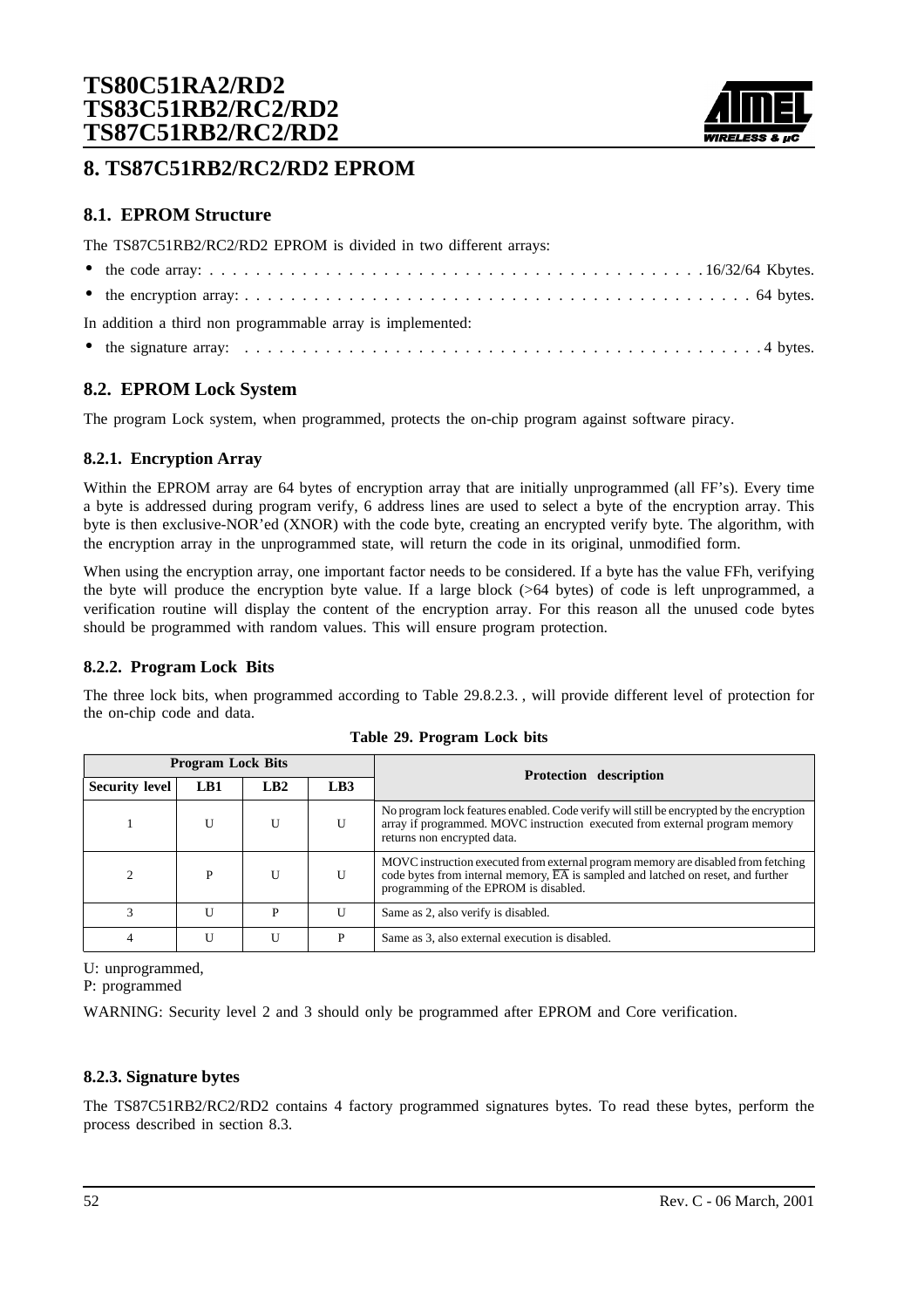

## **8.3. EPROM Programming**

### **8.3.1. Set-up modes**

In order to program and verify the EPROM or to read the signature bytes, the TS87C51RB2/RC2/RD2 is placed in specific set-up modes (See [Figure 18.\).](#page-53-0)

Control and program signals must be held at the levels indicated in Table 30.

#### **8.3.2. Definition of terms**

**Address Lines:** P1.0-P1.7, P2.0-P2.5, P3.4, P3.5 respectively for A0-A15 (P2.5 (A13) for RB, P3.4 (A14) for RC, P3.5 (A15) for RD)

**Data Lines:** P0.0-P0.7 for D0-D7

**Control Signals:** RST, PSEN, P2.6, P2.7, P3.3, P3.6, P3.7.

**Program Signals:** ALE/PROG, EA/VPP.

| Table 30. EPROM Set-Up Modes              |              |                  |                                  |                             |                  |                  |                |                |                |
|-------------------------------------------|--------------|------------------|----------------------------------|-----------------------------|------------------|------------------|----------------|----------------|----------------|
| Mode                                      | <b>RST</b>   | <b>PSEN</b>      | ALE/<br>$\overline{\text{PROG}}$ | $\overline{\text{EA}}$ /VPP | P <sub>2.6</sub> | P <sub>2.7</sub> | P3.3           | P3.6           | P3.7           |
| Program Code data                         | 1            | $\mathbf{0}$     | ЦF                               | 12.75V                      | $\mathbf{0}$     | $\mathbf{1}$     | $\mathbf{1}$   | $\mathbf{1}$   | $\mathbf{1}$   |
| Verify Code data                          | $\mathbf{1}$ | $\boldsymbol{0}$ | $\mathbf{1}$                     | $\mathbf{1}$                | $\mathbf{0}$     |                  | $\mathbf{0}$   | $\mathbf{1}$   | $\mathbf{1}$   |
| Program Encryption Array<br>Address 0-3Fh | $\mathbf{1}$ | $\mathbf{0}$     | IГ                               | 12.75V                      | $\mathbf{0}$     | $\mathbf{1}$     | $\mathbf{1}$   | $\overline{0}$ | $\mathbf{1}$   |
| Read Signature Bytes                      | 1            | $\mathbf{0}$     | $\mathbf{1}$                     | $\mathbf{1}$                | $\theta$         |                  | $\overline{0}$ | $\Omega$       | $\overline{0}$ |
| Program Lock bit 1                        | $\mathbf{1}$ | $\mathbf{0}$     | ЦL                               | 12.75V                      | $\mathbf{1}$     | $\mathbf{1}$     | $\mathbf{1}$   | $\mathbf{1}$   | $\mathbf{1}$   |
| Program Lock bit 2                        | $\mathbf{1}$ | $\mathbf{0}$     | ŢЦ                               | 12.75V                      | $\mathbf{1}$     | $\mathbf{1}$     | $\mathbf{1}$   | $\overline{0}$ | $\overline{0}$ |
| Program Lock bit 3                        | $\mathbf{1}$ | $\mathbf{0}$     | IГ                               | 12.75V                      | $\mathbf{1}$     | $\mathbf{0}$     | $\mathbf{1}$   | $\mathbf{1}$   | $\overline{0}$ |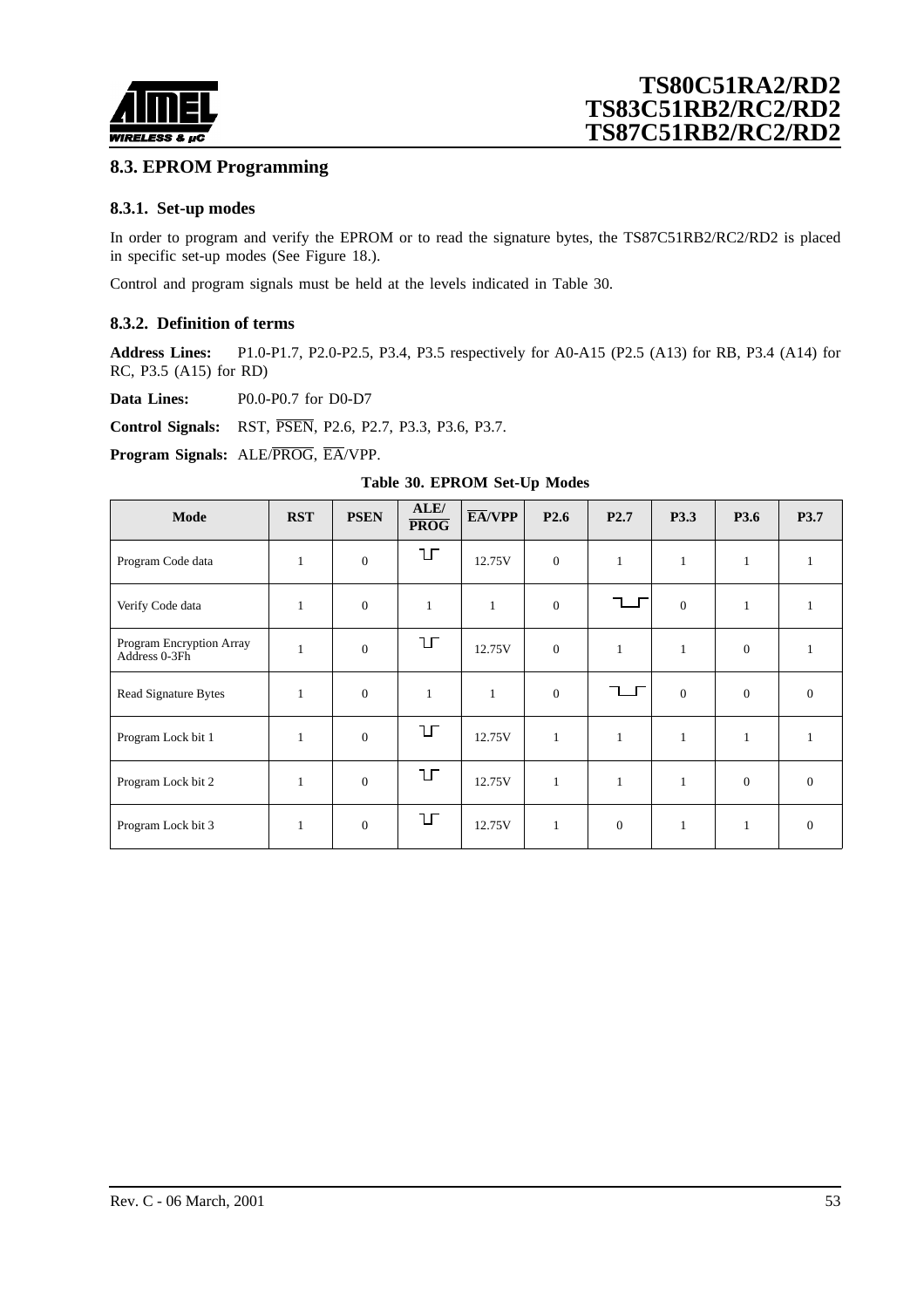

<span id="page-53-0"></span>

\* See Table 31. for proper value on these inputs

**Figure 18. Set-Up Modes Configuration**

### **8.3.3. Programming Algorithm**

The Improved Quick Pulse algorithm is based on the Quick Pulse algorithm and decreases the number of pulses applied during byte programming from 25 to 1.

To program the TS87C51RB2/RC2/RD2 the following sequence must be exercised:

- Step 1: Activate the combination of control signals.
- Step 2: Input the valid address on the address lines.
- Step 3: Input the appropriate data on the data lines.
- Step 4: Raise  $\overline{EA}/VPP$  from VCC to VPP (typical 12.75V).
- Step 5: Pulse ALE/PROG once.
- Step 6: Lower  $\overline{EA}$ /VPP from VPP to VCC

Repeat step 2 through 6 changing the address and data for the entire array or until the end of the object file is reached (See [Figure 19.\)](#page-54-0).

#### **8.3.4. Verify algorithm**

Code array verify must be done after each byte or block of bytes is programmed. In either case, a complete verify of the programmed array will ensure reliable programming of the TS87C51RB2/RC2/RD2.

P 2.7 is used to enable data output.

To verify the TS87C51RB2/RC2/RD2 code the following sequence must be exercised:

- Step 1: Activate the combination of program and control signals.
- Step 2: Input the valid address on the address lines.
- Step 3: Read data on the data lines.

Repeat step 2 through 3 changing the address for the entire array verification (See Figu[re 19.\)](#page-54-0)

The encryption array cannot be directly verified. Verification of the encryption array is done by observing that the code array is well encrypted.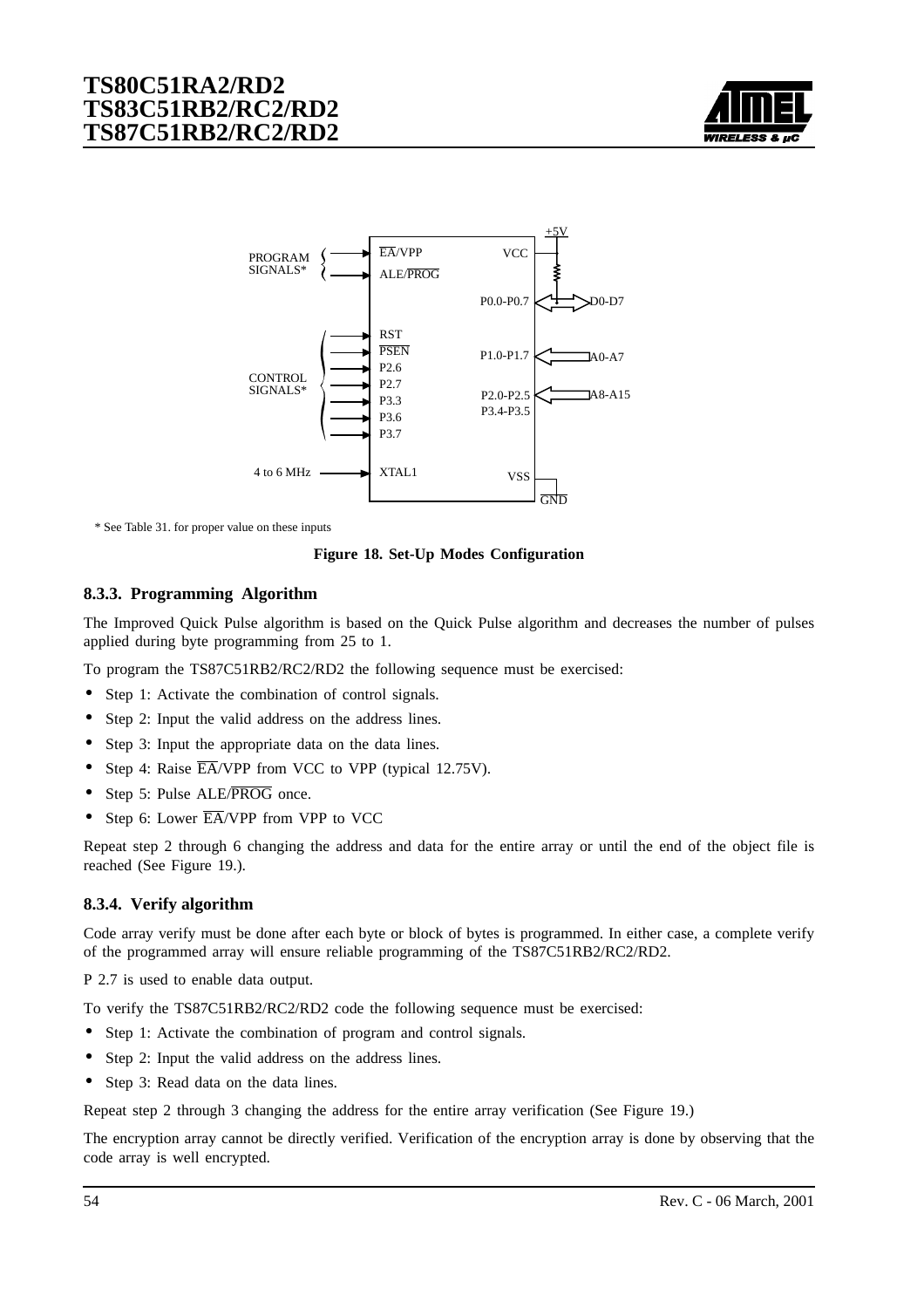<span id="page-54-0"></span>



**Figure 19. Programming and Verification Signal's Waveform**

## **8.4. EPROM Erasure (Windowed Packages Only)**

Erasing the EPROM erases the code array, the encryption array and the lock bits returning the parts to full functionality.

Erasure leaves all the EPROM cells in a 1's state (FF).

### **8.4.1. Erasure Characteristics**

The recommended erasure procedure is exposure to ultraviolet light (at 2537 Å) to an integrated dose at least 15 W-sec/cm<sup>2</sup>. Exposing the EPROM to an ultraviolet lamp of 12,000  $\mu$ W/cm<sup>2</sup> rating for 30 minutes, at a distance of about 25 mm, should be sufficient. An exposure of 1 hour is recommended with most of standard erasers.

Erasure of the EPROM begins to occur when the chip is exposed to light with wavelength shorter than approximately 4,000 Å. Since sunlight and fluorescent lighting have wavelengths in this range, exposure to these light sources over an extended time (about 1 week in sunlight, or 3 years in room-level fluorescent lighting) could cause inadvertent erasure. If an application subjects the device to this type of exposure, it is suggested that an opaque label be placed over the window.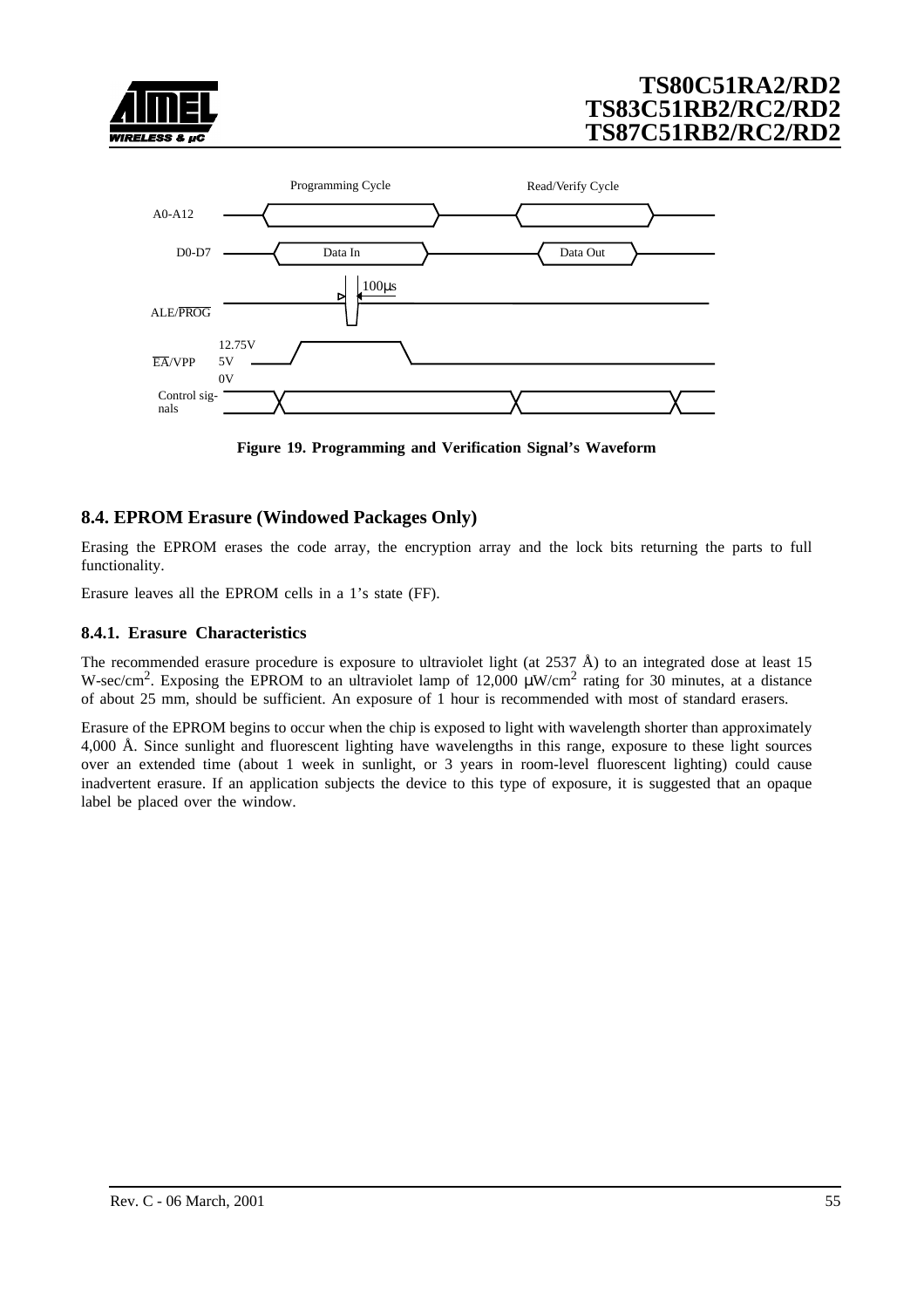

## **9. Signature Bytes**

The TS83/87C51RB2/RC2/RD2 has four signature bytes in location 30h, 31h, 60h and 61h. To read these bytes follow the procedure for EPROM verify but activate the control lines provided in Table 31. for Read Signature Bytes. Table 31. shows the content of the signature byte for the TS87C51RB2/RC2/RD2.

| <b>Location</b> | <b>Contents</b> | <b>Comment</b>                                       |
|-----------------|-----------------|------------------------------------------------------|
| 30 <sub>h</sub> | 58h             | Manufacturer Code: Atmel Wireless & Microcontrollers |
| 31 <sub>h</sub> | 57h             | Family Code: C51 X2                                  |
| 60h             | 7Ch             | Product name: TS83C51RD2                             |
| 60h             | FCh             | Product name: TS87C51RD2                             |
| 60h             | 37 <sub>h</sub> | Product name: TS83C51RC2                             |
| 60h             | B7h             | Product name: TS87C51RC2                             |
| 60h             | 3Bh             | Product name: TS83C51RB2                             |
| 60h             | <b>BBh</b>      | Product name: TS87C51RB2                             |
| 61h             | FFh             | Product revision number                              |

#### **Table 31. Signature Bytes Content**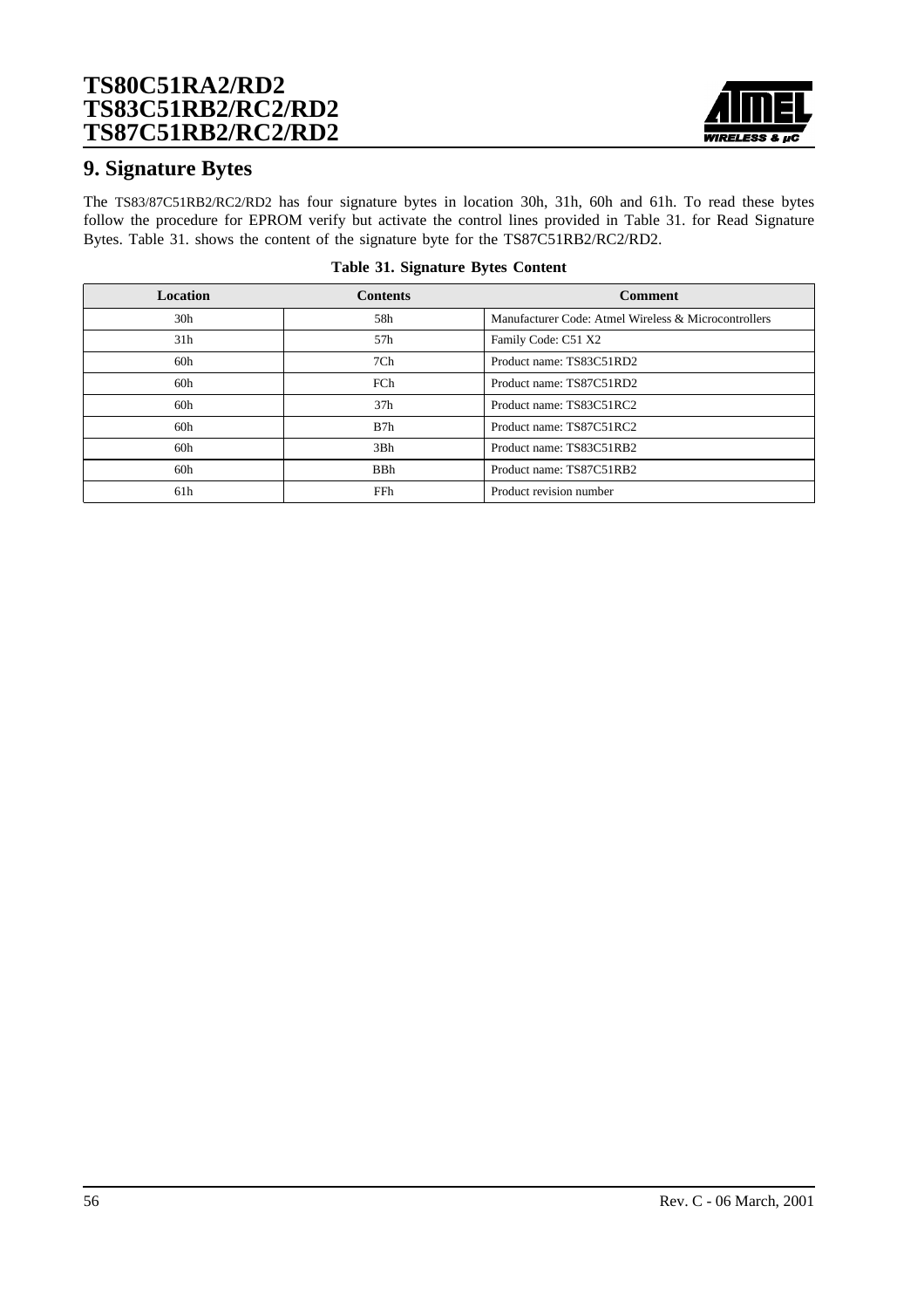

# **10. Electrical Characteristics**

## **10.1. Absolute Maximum Ratings (1)**

| Ambiant Temperature Under Bias: |                                             |
|---------------------------------|---------------------------------------------|
| $C = \text{commercial}$         | $0^{\circ}$ C to $70^{\circ}$ C             |
| $I =$ industrial                | -40 $\rm{^{\circ}C}$ to 85 $\rm{^{\circ}C}$ |
| Storage Temperature             | -65 <sup>o</sup> C to + 150 <sup>o</sup> C  |
| Voltage on $V_{CC}$ to $V_{SS}$ | $-0.5$ V to $+7$ V                          |
| Voltage on $V_{PP}$ to $V_{SS}$ | $-0.5$ V to $+13$ V                         |
| Voltage on Any Pin to $V_{SS}$  | $-0.5$ V to V <sub>CC</sub> + 0.5 V         |
| Power Dissipation               | $1 \, \text{W}^{(2)}$                       |

*NOTES*

*1. Stresses at or above those listed under " Absolute Maximum Ratings" may cause permanent damage to the device. This is a stress rating only and functional operation of the device at these or any other conditions above those indicated in the operational sections of this specification is not implied. Exposure to absolute maximum rating conditions may affect device reliability.*

*2. This value is based on the maximum allowable die temperature and the thermal resistance of the package.*

### **10.2. Power consumption measurement**

Since the introduction of the first C51 devices, every manufacturer made operating Icc measurements under reset, which made sense for the designs were the CPU was running under reset. In Atmel Wireless & Microcontrollers new devices, the CPU is no more active during reset, so the power consumption is very low but is not really representative of what will happen in the customer system. That's why, while keeping measurements under Reset, Atmel Wireless & Microcontrollers presents a new way to measure the operating Icc:

Using an internal test ROM, the following code is executed:

Label: SJMP Label (80 FE)

Ports 1, 2, 3 are disconnected, Port 0 is tied to FFh, EA = Vcc, RST = Vss, XTAL2 is not connected and XTAL1 is driven by the clock.

This is much more representative of the real operating Icc.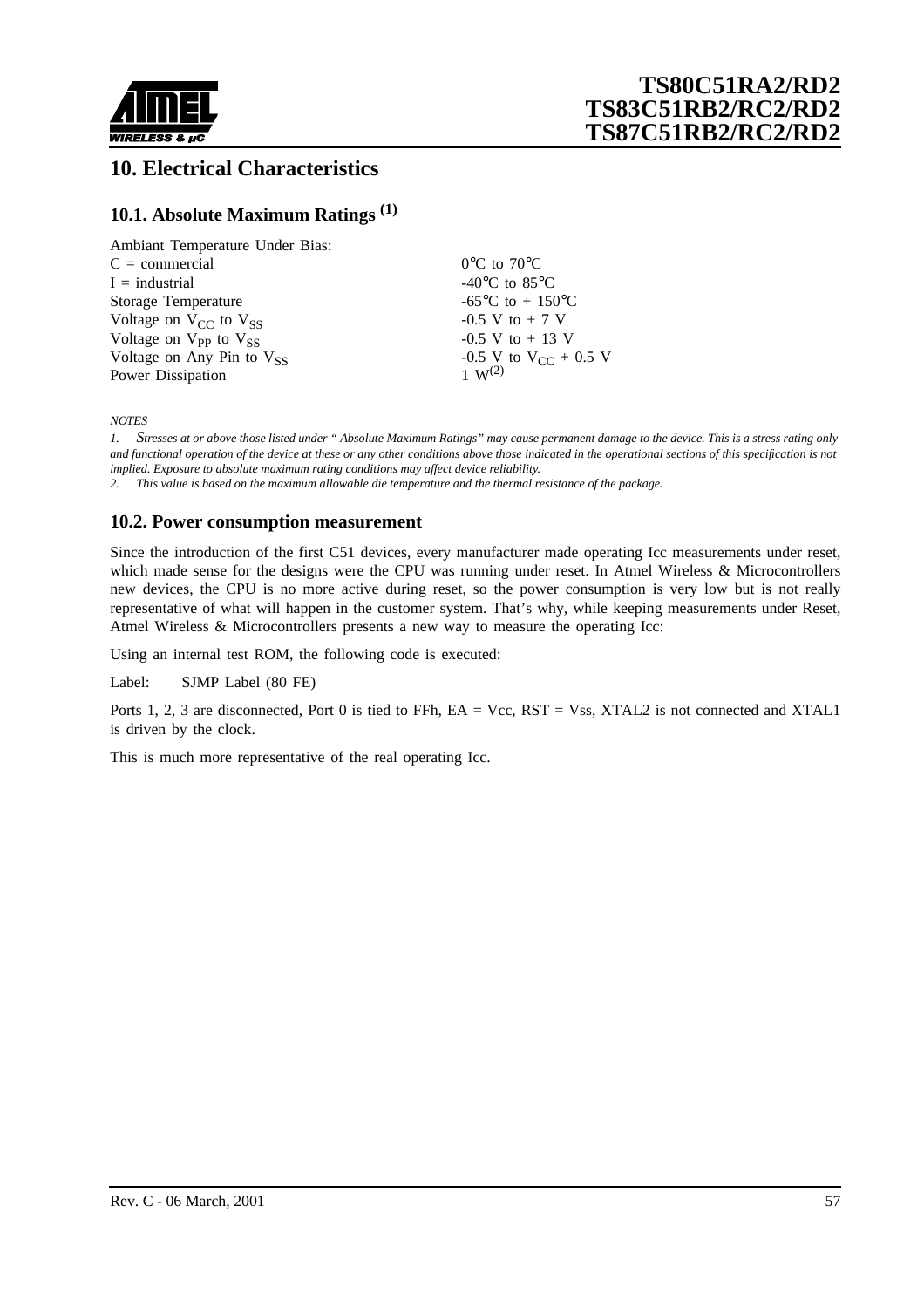

## **10.3. DC Parameters for Standard Voltage**

TA =  $0^{\circ}$ C to +70°C; V<sub>SS</sub> = 0 V; V<sub>CC</sub> = 5 V ± 10%; F = 0 to 40 MHz. TA = -40°C to +85°C;  $V_{SS} = 0$  V;  $V_{CC} = 5$  V  $\pm$  10%; F = 0 to 40 MHz.

|  |  | Table 32. DC Parameters in Standard Voltage |  |  |  |
|--|--|---------------------------------------------|--|--|--|
|--|--|---------------------------------------------|--|--|--|

| <b>Symbol</b>                     | Parameter                                                 | Min                                                | Typ        | <b>Max</b>                                          | Unit                                | <b>Test Conditions</b>                                                                             |
|-----------------------------------|-----------------------------------------------------------|----------------------------------------------------|------------|-----------------------------------------------------|-------------------------------------|----------------------------------------------------------------------------------------------------|
| $\rm{V_{II.}}$                    | <b>Input Low Voltage</b>                                  | $-0.5$                                             |            | $0.2 V_{CC} - 0.1$                                  | V                                   |                                                                                                    |
| $\rm V_{IH}$                      | Input High Voltage except XTAL1, RST                      | $0.2 V_{CC} + 0.9$                                 |            | $V_{CC}$ + 0.5                                      | $\mathbf V$                         |                                                                                                    |
| ${\rm V}_{\rm IH1}$               | Input High Voltage, XTAL1, RST                            | $0.7 V_{CC}$                                       |            | $V_{CC}$ + 0.5                                      | $\ensuremath{\mathsf{V}}$           |                                                                                                    |
| $\rm V_{OL}$                      | Output Low Voltage, ports 1, 2, 3, 4, 5 <sup>(6)</sup>    |                                                    |            | 0.3<br>0.45<br>1.0                                  | V<br>V<br>V                         | $I_{OL} = 100 \mu A^{(4)}$<br>$I_{OL} = 1.6$ mA <sup>(4)</sup><br>$I_{OL} = 3.5$ mA <sup>(4)</sup> |
| $V_{OL1}$                         | Output Low Voltage, port 0 <sup>(6)</sup>                 |                                                    |            | 0.3<br>0.45<br>1.0                                  | $\mathbf V$<br>V<br>V               | $I_{OL} = 200 \mu A^{(4)}$<br>$I_{OL} = 3.2$ mA <sup>(4)</sup><br>$I_{OL} = 7.0$ mA <sup>(4)</sup> |
| $V_{OL2}$                         | Output Low Voltage, ALE, PSEN                             |                                                    |            | 0.3<br>0.45<br>1.0                                  | V<br>V<br>V                         | $I_{OL} = 100 \mu A^{(4)}$<br>$I_{OL} = 1.6$ mA <sup>(4)</sup><br>$I_{OL} = 3.5$ mA <sup>(4)</sup> |
| $\rm V_{OH}$                      | Output High Voltage, ports 1, 2, 3, 4, 5                  | $V_{CC}$ - 0.3<br>$V_{CC}$ - 0.7<br>$V_{CC}$ - 1.5 |            |                                                     | V<br>V<br>V                         | $I_{OH} = -10 \mu A$<br>$I_{OH} = -30 \mu A$<br>$I_{OH} = -60 \mu A$<br>$V_{CC} = 5 V \pm 10\%$    |
| V <sub>OH1</sub>                  | Output High Voltage, port 0                               | $V_{CC}$ - 0.3<br>$V_{CC}$ - 0.7<br>$V_{CC} - 1.5$ |            |                                                     | V<br>$\ensuremath{\mathsf{V}}$<br>V | $I_{OH} = -200 \mu A$<br>$I_{OH} = -3.2$ mA<br>$I_{OH} = -7.0$ mA<br>$V_{CC} = 5 V \pm 10\%$       |
| V <sub>OH2</sub>                  | Output High Voltage, ALE, PSEN                            | $V_{CC}$ - 0.3<br>$V_{CC}$ - 0.7<br>$V_{CC}$ - 1.5 |            |                                                     | V<br>V<br>V                         | $I_{OH} = -100 \mu A$<br>$I_{OH} = -1.6$ mA<br>$I_{OH} = -3.5$ mA<br>$V_{CC} = 5 V \pm 10\%$       |
| $R_{RST}$                         | <b>RST Pulldown Resistor</b>                              | 50                                                 | $90^{(5)}$ | 200                                                 | $k\Omega$                           |                                                                                                    |
| $I_{IL}$                          | Logical 0 Input Current ports 1, 2, 3, 4, 5               |                                                    |            | $-50$                                               | $\mu A$                             | $Vin = 0.45$ V                                                                                     |
| $\mathrm{I}_{\mathrm{LI}}$        | Input Leakage Current                                     |                                                    |            | ±10                                                 | $\mu\mathrm{A}$                     | $0.45 \text{ V} < \text{Vin} < \text{V}_{\text{CC}}$                                               |
| $I_{TL}$                          | Logical 1 to 0 Transition Current, ports 1, 2, 3,<br>4, 5 |                                                    |            | -650                                                | μA                                  | $Vin = 2.0 V$                                                                                      |
| $\mathrm{C_{IO}}$                 | Capacitance of I/O Buffer                                 |                                                    |            | 10                                                  | pF                                  | $Fc = 1 MHz$<br>$TA = 25^{\circ}C$                                                                 |
| $I_{PD}$                          | Power Down Current                                        |                                                    | $20^{(5)}$ | 50                                                  | μA                                  | $2.0 V < V_{CC} < 5.5 V^{(3)}$                                                                     |
| $I_{CC}$<br>under<br><b>RESET</b> | Power Supply Current Maximum values, X1<br>mode: $(7)$    |                                                    |            | $1 + 0.4$ Freq<br>(MHz)<br>@12MHz 5.8<br>@16MHz 7.4 | mA                                  | $V_{CC}$ = 5.5 $V^{(1)}$                                                                           |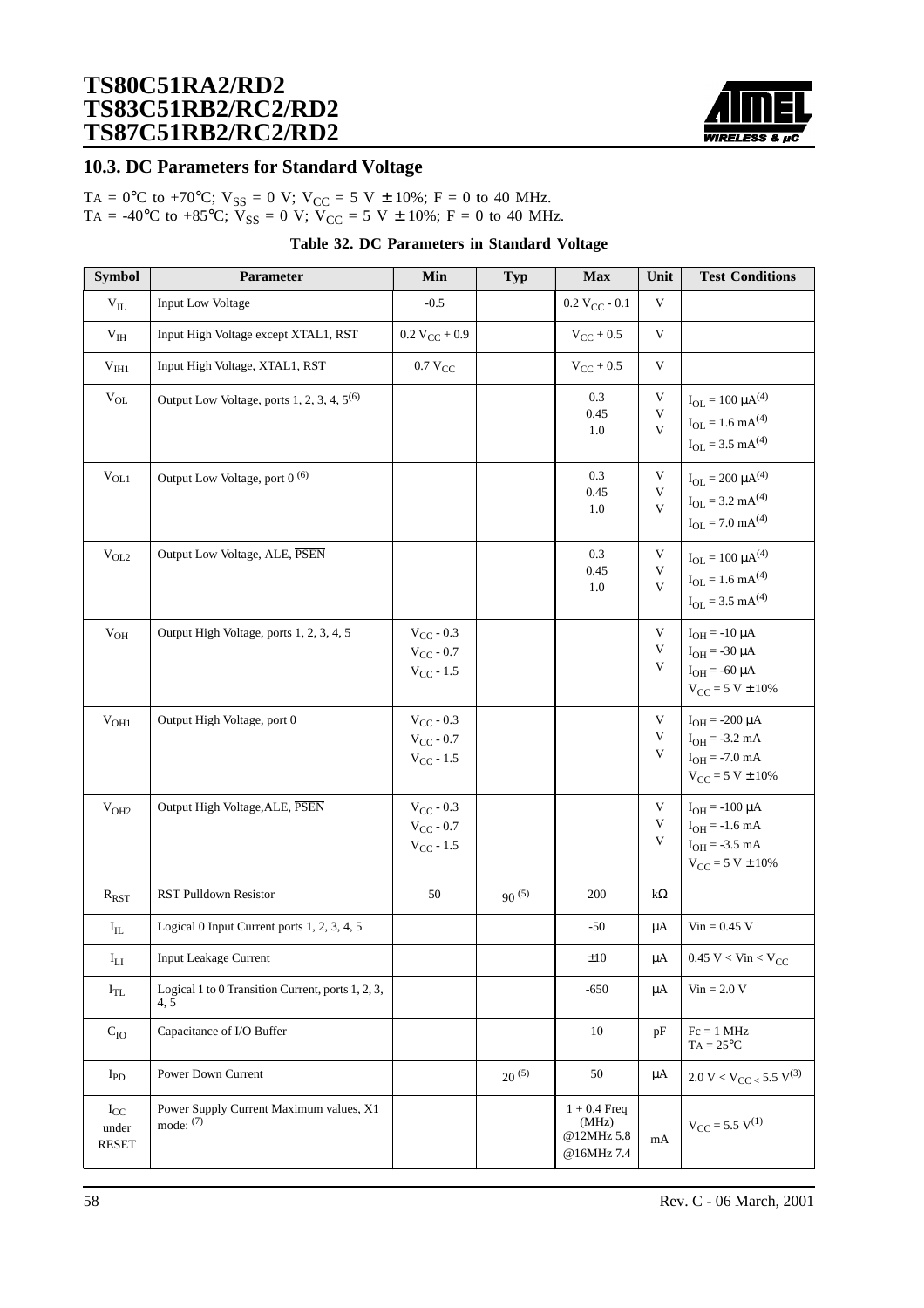

| <b>Symbol</b>         | Parameter                                              | Min | <b>Typ</b> | <b>Max</b>                                             | Unit | <b>Test Conditions</b>                 |
|-----------------------|--------------------------------------------------------|-----|------------|--------------------------------------------------------|------|----------------------------------------|
| $I_{CC}$<br>operating | Power Supply Current Maximum values, X1<br>mode: $(7)$ |     |            | $3 + 0.6$ Freq<br>(MHz)<br>@12MHz 10.2<br>@16MHz 12.6  | mA   | $V_{\text{CC}}$ = 5.5 V <sup>(8)</sup> |
| $I_{CC}$<br>idle      | Power Supply Current Maximum values, X1<br>mode: $(7)$ |     |            | $0.25 + 0.3$ Freq<br>(MHz)<br>@12MHz 3.9<br>@16MHz 5.1 | mA   | $V_{\text{CC}} = 5.5 \text{ V}^{(2)}$  |

## **10.4. DC Parameters for Low Voltage**

TA = 0°C to +70°C;  $V_{SS}$  = 0 V;  $V_{CC}$  = 2.7 V to 5.5 V ± 10%; F = 0 to 30 MHz. TA = -40°C to +85°C;  $V_{SS} = 0$  V;  $V_{CC} = 2.7$  V to 5.5 V  $\pm$  10%; F = 0 to 30 MHz.

|  |  | Table 33. DC Parameters for Low Voltage |  |  |  |
|--|--|-----------------------------------------|--|--|--|
|--|--|-----------------------------------------|--|--|--|

| <b>Symbol</b>                     | Parameter                                                 | Min                 | Typ                      | <b>Max</b>                                          | Unit         | <b>Test Conditions</b>                                                               |
|-----------------------------------|-----------------------------------------------------------|---------------------|--------------------------|-----------------------------------------------------|--------------|--------------------------------------------------------------------------------------|
| $V_{IL}$                          | <b>Input Low Voltage</b>                                  | $-0.5$              |                          | $0.2 V_{CC} - 0.1$                                  | $\mathbf{V}$ |                                                                                      |
| $V_{IH}$                          | Input High Voltage except XTAL1, RST                      | $0.2 V_{CC} + 0.9$  |                          | $V_{CC}$ + 0.5                                      | V            |                                                                                      |
| V <sub>III1</sub>                 | Input High Voltage, XTAL1, RST                            | $0.7 V_{CC}$        |                          | $V_{CC}$ + 0.5                                      | $\mathbf{V}$ |                                                                                      |
| $\rm V_{OL}$                      | Output Low Voltage, ports 1, 2, 3, 4, 5 $(6)$             |                     |                          | 0.45                                                | V            | $I_{OL} = 0.8$ mA <sup>(4)</sup>                                                     |
| $V_{OL1}$                         | Output Low Voltage, port 0, ALE, PSEN <sup>(6)</sup>      |                     |                          | 0.45                                                | $\mathbf{V}$ | $I_{OL} = 1.6$ mA <sup>(4)</sup>                                                     |
| $\rm{V}_{OH}$                     | Output High Voltage, ports 1, 2, 3, 4, 5                  | 0.9 V <sub>CC</sub> |                          |                                                     | $\mathbf{V}$ | $I_{OH} = -10 \mu A$                                                                 |
| V <sub>OH1</sub>                  | Output High Voltage, port 0, ALE, PSEN                    | 0.9 V <sub>CC</sub> |                          |                                                     | V            | $I_{OH} = -40 \mu A$                                                                 |
| $\rm I_{IL}$                      | Logical 0 Input Current ports 1, 2, 3, 4, 5               |                     |                          | $-50$                                               | $\mu A$      | $Vin = 0.45 V$                                                                       |
| $I_{LI}$                          | <b>Input Leakage Current</b>                              |                     |                          | ±10                                                 | μA           | 0.45 V < Vin < V <sub>CC</sub>                                                       |
| $I_{TL}$                          | Logical 1 to 0 Transition Current, ports 1, 2, 3,<br>4, 5 |                     |                          | $-650$                                              | $\mu A$      | $Vin = 2.0 V$                                                                        |
| $R_{RST}$                         | <b>RST Pulldown Resistor</b>                              | 50                  | $90^{(5)}$               | 200                                                 | $k\Omega$    |                                                                                      |
| <b>CIO</b>                        | Capacitance of I/O Buffer                                 |                     |                          | 10                                                  | pF           | $Fc = 1 MHz$<br>$TA = 25^{\circ}C$                                                   |
| $I_{PD}$                          | <b>Power Down Current</b>                                 |                     | $20^{(5)}$<br>$10^{(5)}$ | 50<br>30                                            | μA           | $V_{CC}$ = 2.0 V to 5.5 V <sup>(3)</sup><br>$V_{CC}$ = 2.0 V to 3.3 V <sup>(3)</sup> |
| $I_{CC}$<br>under<br><b>RESET</b> | Power Supply Current Maximum values, X1<br>mode: $(7)$    |                     |                          | $1 + 0.2$ Freq<br>(MHz)<br>@12MHz 3.4<br>@16MHz 4.2 | mA           | $V_{CC}$ = 3.3 $V^{(1)}$                                                             |
| $I_{CC}$<br>operating             | Power Supply Current Maximum values, X1<br>mode: $(7)$    |                     |                          | $1 + 0.3$ Freq<br>(MHz)<br>@12MHz 4.6<br>@16MHz 5.8 | mA           | $V_{CC} = 3.3 V^{(8)}$                                                               |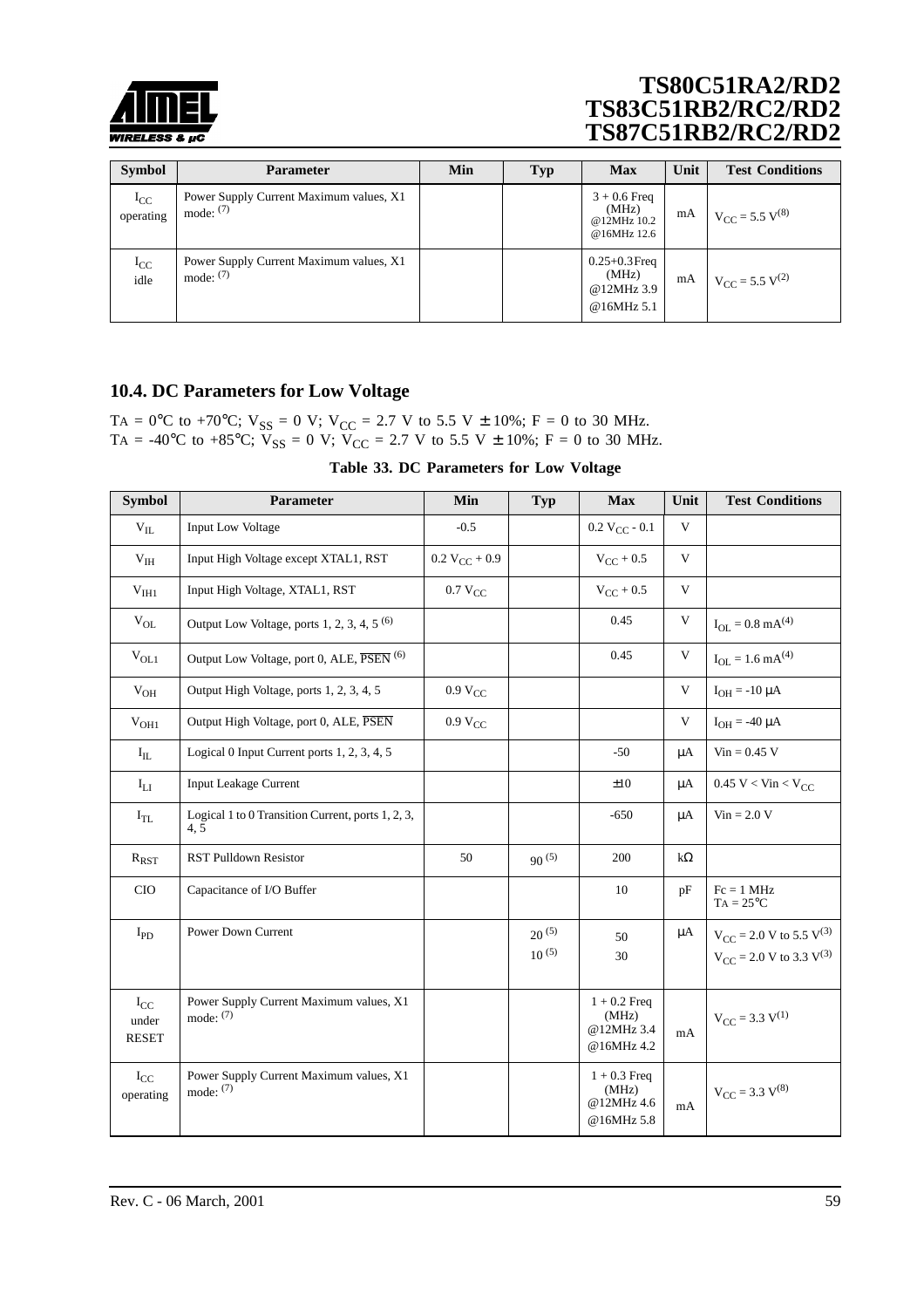

| <b>Symbol</b>       | <b>Parameter</b>                                       | Min | <b>Typ</b> | Max                                                   | Unit | <b>Test Conditions</b>   |
|---------------------|--------------------------------------------------------|-----|------------|-------------------------------------------------------|------|--------------------------|
| $_{\rm{c}}$<br>idle | Power Supply Current Maximum values, X1<br>mode: $(7)$ |     |            | $0.15$ Freq<br>$(MHz) + 0.2$<br>@12MHz2<br>@16MHz 2.6 | mA   | $V_{CC}$ = 3.3 $V^{(2)}$ |

*NOTES*

*1.*  $I_{CC}$  under reset is measured with all output pins disconnected; XTAL1 driven with  $T_{CLCH}$ ,  $T_{CHCL}$  = 5 ns (see [Figure 24.\)](#page-60-0),  $V_{IL} = V_{SS} + 0.5$  V,  $V_{IH} = V_{CC}$  - 0.5V; XTAL2 N.C.;  $\overline{EA} = RST = Port 0 = V_{CC}$ .  $I_{CC}$  would be slightly higher if a crystal oscillator used..

2. Idle  $I_{CC}$  is measured with all output pins disconnected; XTAL1 driven with  $T_{CLCH}$ ,  $T_{CHCL}$  = 5 ns,  $V_{IL}$  =  $V_{SS}$  + 0.5 V,  $V_{IH}$  =  $V_{CC}$  - 0.5 V; XTAL2 *N.C; Port*  $0 = V_{CC}$ *;*  $\overline{EA} = RST = V_{SS}$  *(see [Figure 22.\)](#page-60-0).* 

3. Power Down I<sub>CC</sub> is measured with all output pins disconnected;  $\overline{EA} = V_{SS}$ , PORT  $0 = V_{CC}$ ; XTAL2 NC.; RST =  $V_{SS}$  (see [Figure 23.\)](#page-60-0).

*4. Capacitance loading on Ports 0 and 2 may cause spurious noise pulses to be superimposed on the VOLs of ALE and Ports 1 and 3. The noise is due to external bus capacitance discharging into the Port 0 and Port 2 pins when these pins make 1 to 0 transitions during bus operation. In the worst cases (capacitive loading 100pF), the noise pulse on the ALE line may exceed 0.45V with maxi VOL peak 0.6V. A Schmitt Trigger use is not necessary.*

*5. Typicals are based on a limited number of samples and are not guaranteed. The values listed are at room temperature and 5V.*

*6. Under steady state (non-transient) conditions, IOL must be externally limited as follows:*

*Maximum IOL per port pin: 10 mA Maximum IOL per 8-bit port: Port 0: 26 mA Ports 1, 2, 3 and 4 and 5 when available: 15 mA*

*Maximum total IOL for all output pins: 71 mA*

*If IOL exceeds the test condition, VOL may exceed the related specification. Pins are not guaranteed to sink current greater than the listed test conditions. 7. For other values, please contact your sales office.*

8. Operating  $I_{CC}$  is measured with all output pins disconnected; XTAL1 driven with  $T_{CLCH}$ ,  $T_{CHCL}$  = 5 ns (see [Figure 24.\)](#page-60-0),  $V_{IL}$  =  $V_{SS}$  + 0.5 V,

 $V_{IH}$  =  $V_{CC}$  - 0.5V; XTAL2 N.C.;  $\overline{EA}$  = Port  $0 = V_{CC}$ ; RST =  $V_{SS}$ . The internal ROM runs the code 80 FE (label: SJMP label). I<sub>CC</sub> would be slightly *higher if a crystal oscillator is used. Measurements are made with OTP products when possible, which is the worst case.*



All other pins are disconnected.

**Figure 20. I<sub>CC</sub> Test Condition, under reset**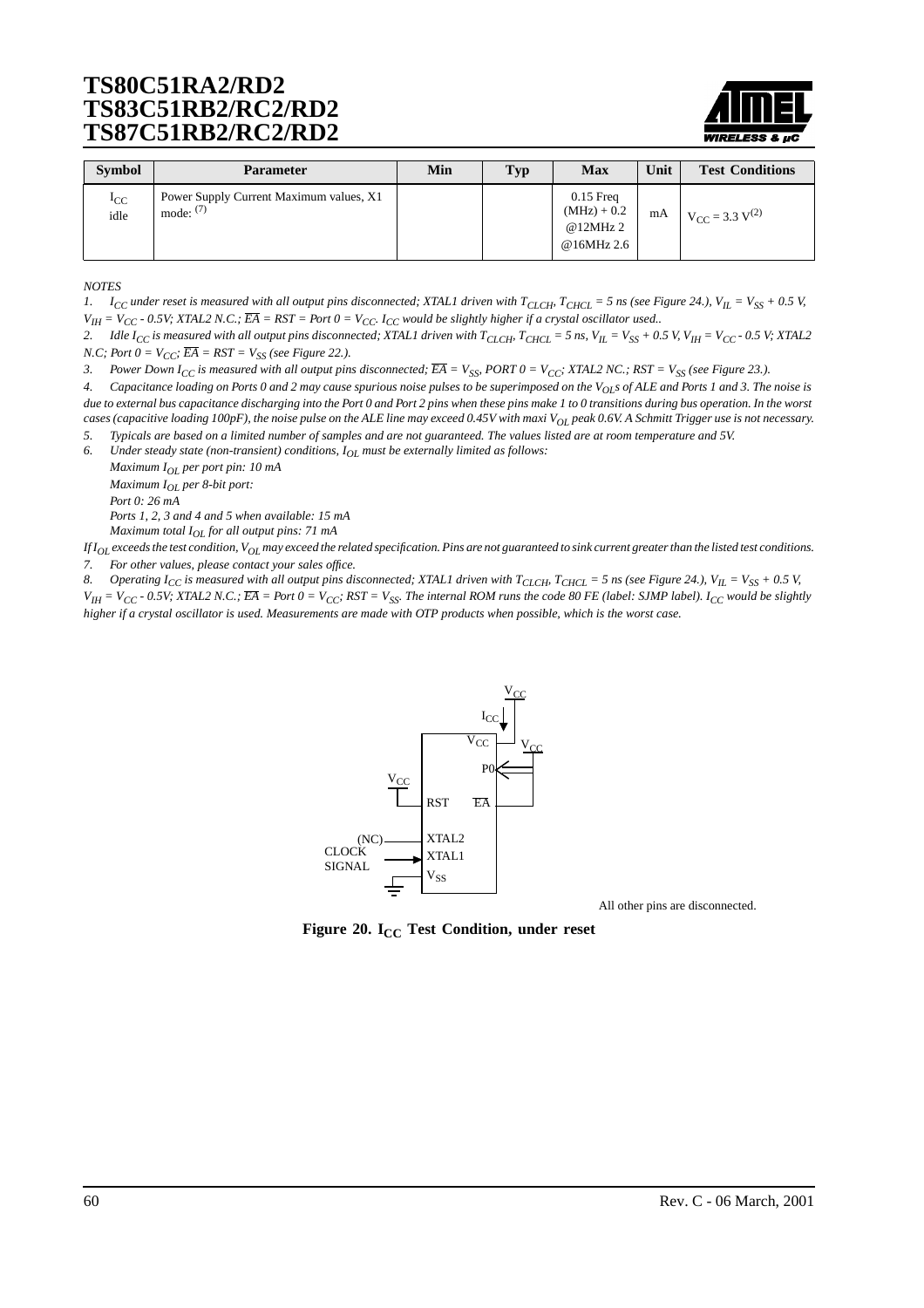<span id="page-60-0"></span>



All other pins are disconnected.





All other pins are disconnected.





Figure 23. I<sub>CC</sub> Test Condition, Power-Down Mode



**Figure 24. Clock Signal Waveform for I<sub>CC</sub> Tests in Active and Idle Modes**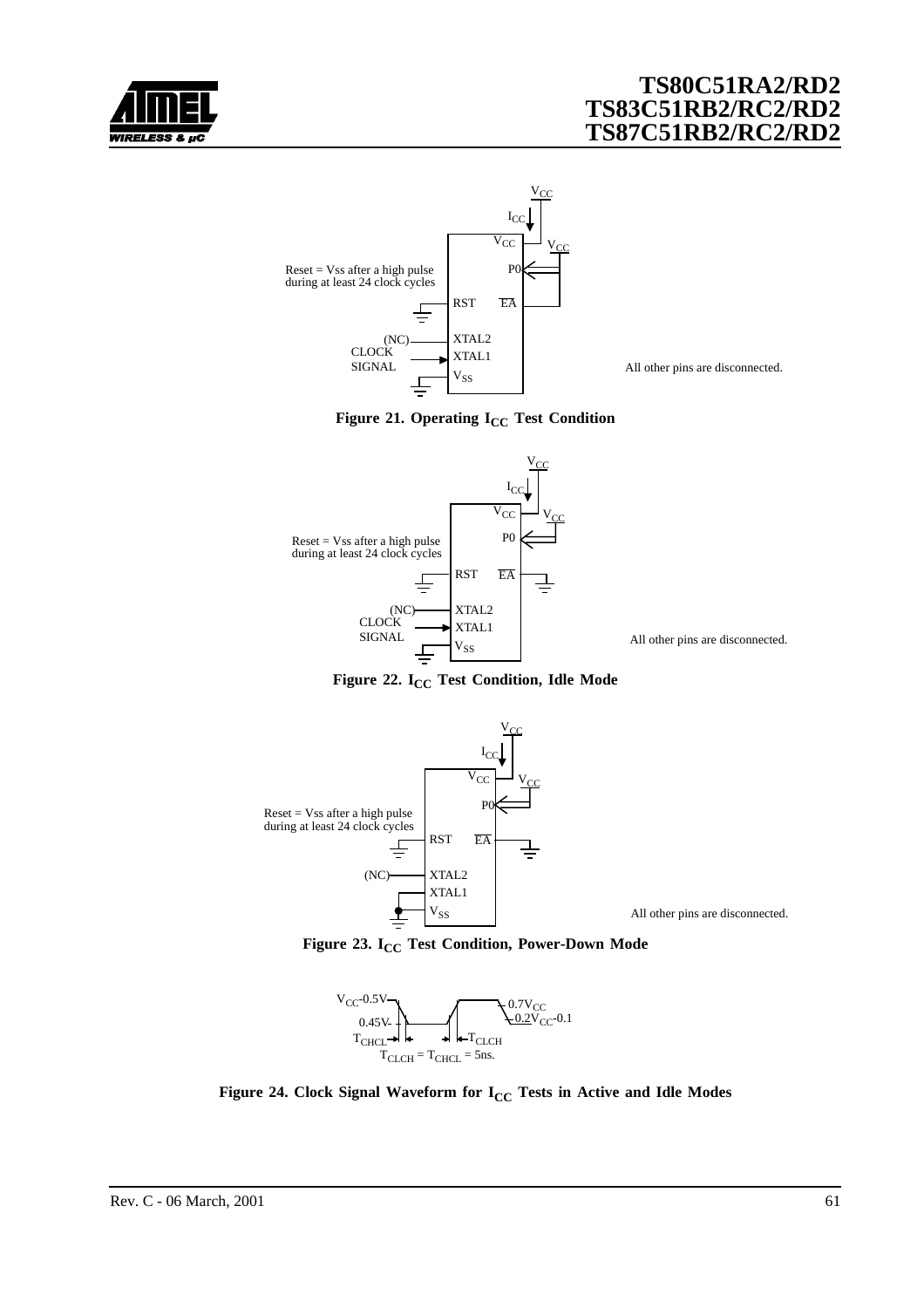

### **10.5. AC Parameters**

### **10.5.1. Explanation of the AC Symbols**

Each timing symbol has 5 characters. The first character is always a "T" (stands for time). The other characters, depending on their positions, stand for the name of a signal or the logical status of that signal. The following is a list of all the characters and what they stand for.

Example: $T_{AVLL}$  = Time for Address Valid to ALE Low.  $T_{LLPI}$  = Time for ALE Low to  $\overline{PSEN}$  Low.

TA = 0 to +70°C (commercial temperature range);  $V_{SS} = 0$  V;  $V_{CC} = 5$  V  $\pm$  10%; -M and -V ranges. TA = -40°C to +85°C (industrial temperature range);  $V_{SS} = 0$  V;  $V_{CC} = 5$  V  $\pm$  10%; -M and -V ranges. TA = 0 to +70°C (commercial temperature range);  $V_{SS} = 0$  V; 2.7 V < V<sub>CC <</sub> 5.5 V; -L range. TA = -40°C to +85°C (industrial temperature range);  $V_{SS} = 0$  V; 2.7 V <  $V_{CC}$  < 5.5 V; -L range.

Table 34. gives the maximum applicable load capacitance for Port 0, Port 1, 2 and 3, and ALE and PSEN signals. Timings will be guaranteed if these capacitances are respected. Higher capacitance values can be used, but timings will then be degraded.

|              | $-M$ | - 1                  | -L  |
|--------------|------|----------------------|-----|
| Port 0       | 100  |                      | 100 |
| Port 1, 2, 3 | 80   | эu                   | 80  |
| ALE / PSEN   | 100  | $\overline{c}$<br>3U | 100 |

|  | Table 34. Load Capacitance versus speed range, in pF |  |  |  |
|--|------------------------------------------------------|--|--|--|
|  |                                                      |  |  |  |

[Table 36.,](#page-62-0) [Table 39. a](#page-64-0)nd [Table 42. g](#page-67-0)ive the description of each AC symbols.

[Table 37.,](#page-62-0) [Table 40. a](#page-65-0)nd [Table 43. g](#page-67-0)ive for each range the AC parameter.

[Table 38.](#page-63-0), [Table 41.](#page-66-0) and [Table 44.](#page-68-0) give the frequency derating formula of the AC parameter. To calculate each AC symbols, take the x value corresponding to the speed grade you need (-M, -V or -L) and replace this value in the formula. Values of the frequency must be limited to the corresponding speed grade:

**Table 35. Max frequency for derating formula regarding the speed grade**

|              | -M X1 mode | -M X2 mode | -V X1 mode | $-V X2 mode$ | -L X1 mode   | -L X2 mode |
|--------------|------------|------------|------------|--------------|--------------|------------|
| Freq $(MHz)$ | 40         | 20         | 40         | 30           | 30           | 20         |
| $T$ (ns)     | つよ<br>ت    | 50         | ر_ر        | 33.3         | າາ າ<br>ں رو | 50         |

Example:

 $T_{LLIV}$  in X2 mode for a -V part at 20 MHz (T = 1/20<sup>E6</sup> = 50 ns):

 $x = 22$  ([Table 38.\)](#page-63-0)

 $T= 50$ ns

 $T_{LLIV}$  = 2T - x = 2 x 50 - 22 = 78ns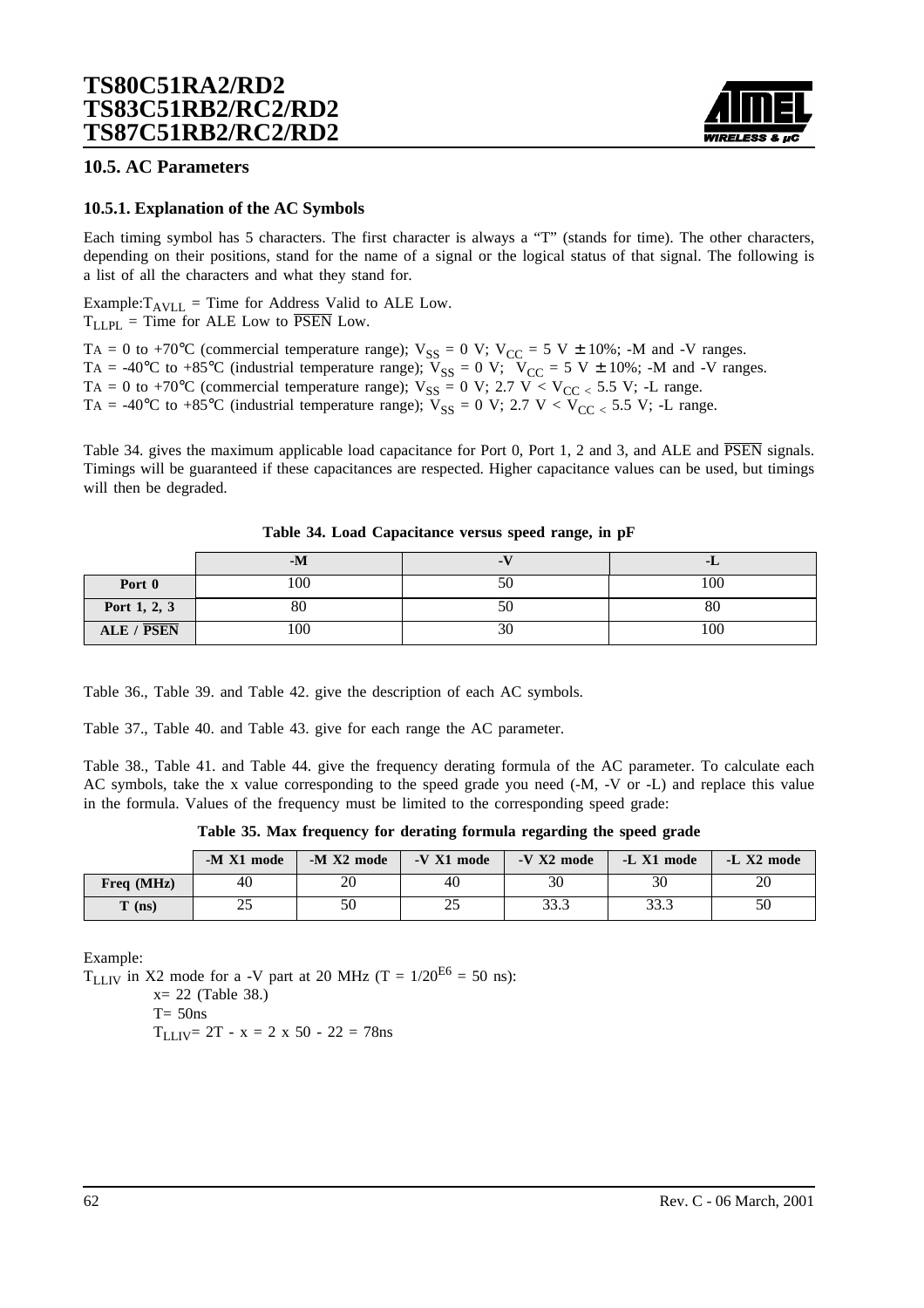<span id="page-62-0"></span>

## **10.5.2. External Program Memory Characteristics**

| Table 36. Symbol Description |  |  |  |  |
|------------------------------|--|--|--|--|
|------------------------------|--|--|--|--|

| <b>Symbol</b>     | <b>Parameter</b>                  |
|-------------------|-----------------------------------|
| T                 | Oscillator clock period           |
| $T_{LHLL}$        | ALE pulse width                   |
| <b>TAVLL</b>      | Address Valid to ALE              |
| $T_{LLAX}$        | Address Hold After ALE            |
| $T_{LLIV}$        | ALE to Valid Instruction In       |
| $T_{LLPL}$        | ALE to PSEN                       |
| $T_{PLPH}$        | PSEN Pulse Width                  |
| T <sub>PLIV</sub> | PSEN to Valid Instruction In      |
| $T_{\rm PXIX}$    | Input Instruction Hold After PSEN |
| $T_{\rm PXIZ}$    | Input Instruction FloatAfter PSEN |
| $T_{\rm P XAV}$   | PSEN to Address Valid             |
| $T_{AVIV}$        | Address to Valid Instruction In   |
| T <sub>PLAZ</sub> | PSEN Low to Address Float         |

#### **Table 37. AC Parameters for Fix Clock**

| <b>Speed</b>                 |                | $\mathbf{-M}$<br><b>40 MHz</b> |                | $\mathbf{-V}$<br>X2 mode<br><b>30 MHz</b><br>60 MHz equiv. |              | $\mathbf{-V}$<br>$-L$<br>standard mode<br>X2 mode<br><b>40 MHz</b><br><b>20 MHz</b><br>40 MHz equiv. |                | -L<br>standard mode<br><b>30 MHz</b> |              | Units      |          |
|------------------------------|----------------|--------------------------------|----------------|------------------------------------------------------------|--------------|------------------------------------------------------------------------------------------------------|----------------|--------------------------------------|--------------|------------|----------|
| <b>Symbol</b>                | Min            | <b>Max</b>                     | Min            | <b>Max</b>                                                 | Min          | <b>Max</b>                                                                                           | Min            | <b>Max</b>                           | Min          | <b>Max</b> |          |
| $\mathbf T$                  | 25             |                                | 33             |                                                            | 25           |                                                                                                      | 50             |                                      | 33           |            | ns       |
| $\rm T_{LHLL}$               | 40             |                                | 25             |                                                            | 42           |                                                                                                      | 35             |                                      | 52           |            | ns       |
| $T_{AVLL}$                   | 10             |                                | $\overline{4}$ |                                                            | 12           |                                                                                                      | 5              |                                      | 13           |            | ns       |
| $\mathrm{T}_{\rm LLAX}$      | 10             |                                | $\overline{4}$ |                                                            | $12\,$       |                                                                                                      | 5              |                                      | 13           |            | ns       |
| $\rm T_{LLIV}$               |                | 70                             |                | 45                                                         |              | 78                                                                                                   |                | 65                                   |              | 98         | ns       |
| $\rm T_{LLPL}$               | 15             |                                | 9              |                                                            | 17           |                                                                                                      | 10             |                                      | 18           |            | ns       |
| $\mathrm{T}_{\mathrm{PLPH}}$ | 55             |                                | 35             |                                                            | 60           |                                                                                                      | 50             |                                      | 75           |            | ns       |
| $\mathrm{T}_{\mathrm{PLIV}}$ |                | 35                             |                | 25                                                         |              | 50                                                                                                   |                | 30                                   |              | 55         | ns       |
| $\mathrm{T}_{\mathrm{PXIX}}$ | $\overline{0}$ |                                | $\overline{0}$ |                                                            | $\mathbf{0}$ |                                                                                                      | $\overline{0}$ |                                      | $\mathbf{0}$ |            | $\rm ns$ |
| $T_{\rm PXIZ}$               |                | 18                             |                | 12                                                         |              | 20                                                                                                   |                | 10                                   |              | 18         | ns       |
| $\rm T_{AVIV}$               |                | 85                             |                | 53                                                         |              | 95                                                                                                   |                | 80                                   |              | 122        | ns       |
| $\mathrm{T}_{\mathrm{PLAZ}}$ |                | 10                             |                | 10                                                         |              | 10                                                                                                   |                | 10                                   |              | 10         | $\rm ns$ |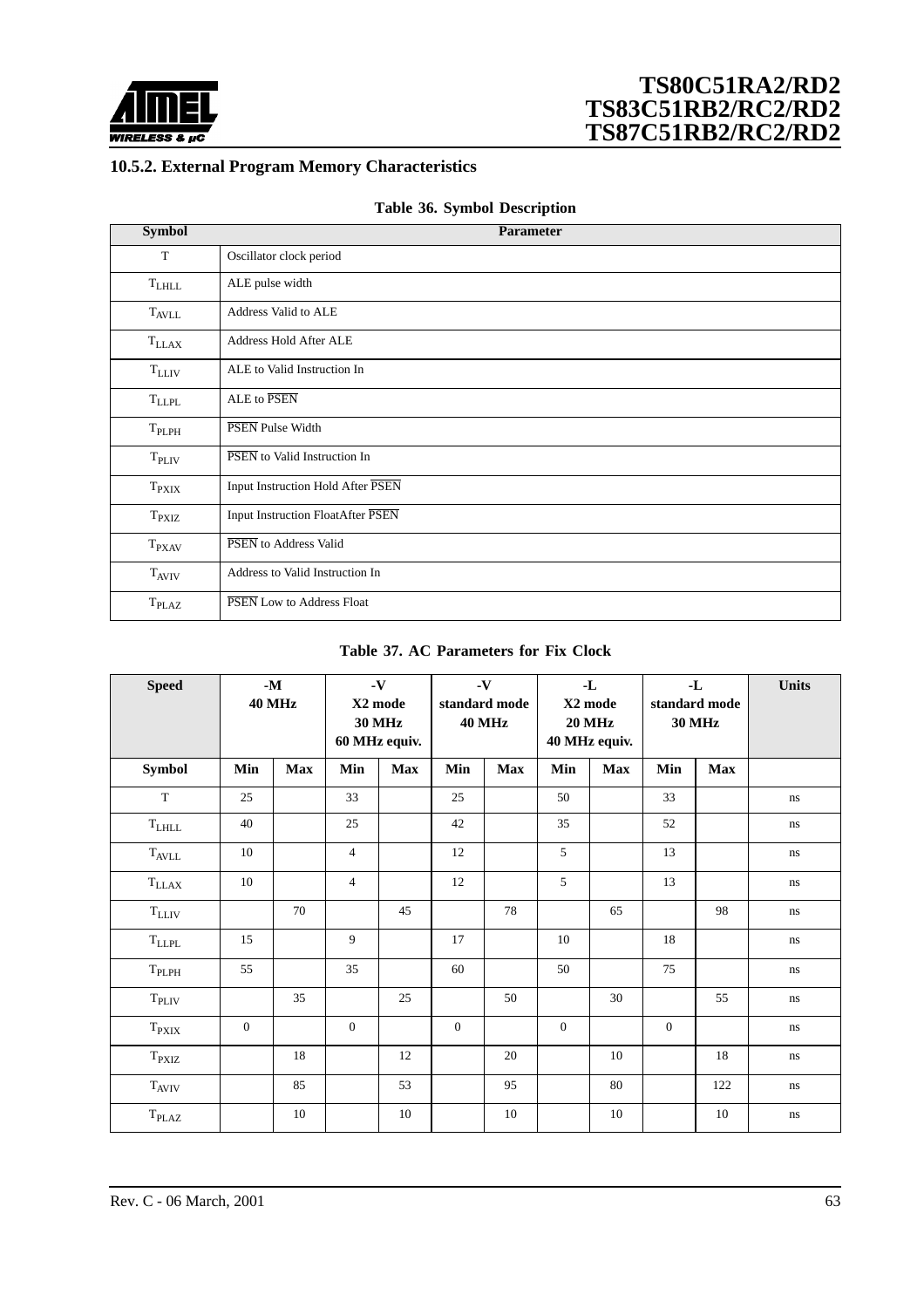

<span id="page-63-0"></span>

| <b>Symbol</b>     | <b>Type</b> | <b>Standard</b><br><b>Clock</b> | X2 Clock     | $\mathbf{-M}$  | $\mathbf{-V}$ | -L             | <b>Units</b> |
|-------------------|-------------|---------------------------------|--------------|----------------|---------------|----------------|--------------|
| $\rm T_{LHLL}$    | Min         | $2T - x$                        | $T - x$      | 10             | 8             | 15             | ns           |
| $T_{AVLL}$        | Min         | $T - x$                         | $0.5T - x$   | 15             | 13            | 20             | ns           |
| $T_{LLAX}$        | Min         | $T - x$                         | $0.5T - x$   | 15             | 13            | 20             | ns           |
| $T_{LLIV}$        | Max         | $4T - x$                        | $2T - x$     | 30             | 22            | 35             | ns           |
| <b>TLLPL</b>      | Min         | $T - x$                         | $0.5T - x$   | 10             | 8             | 15             | ns           |
| $T_{PLPH}$        | Min         | $3T - x$                        | $1.5T - x$   | 20             | 15            | 25             | ns           |
| T <sub>PLIV</sub> | Max         | $3T - x$                        | $1.5T - x$   | 40             | 25            | 45             | ns           |
| $T_{\rm PXIX}$    | Min         | $\mathbf{X}$                    | $\mathbf{x}$ | $\overline{0}$ | $\mathbf{0}$  | $\overline{0}$ | ns           |
| $T_{\rm PXIZ}$    | Max         | $T - x$                         | $0.5T - x$   | $\tau$         | 5             | 15             | ns           |
| $T_{AVIV}$        | Max         | $5T - x$                        | $2.5T - x$   | 40             | 30            | 45             | ns           |
| T <sub>PLAZ</sub> | Max         | $\mathbf X$                     | $\mathbf X$  | 10             | 10            | 10             | ns           |

|  |  |  |  |  | Table 38. AC Parameters for a Variable Clock: derating formula |  |
|--|--|--|--|--|----------------------------------------------------------------|--|
|--|--|--|--|--|----------------------------------------------------------------|--|

### **10.5.3. External Program Memory Read Cycle**



**Figure 25. External Program Memory Read Cycle**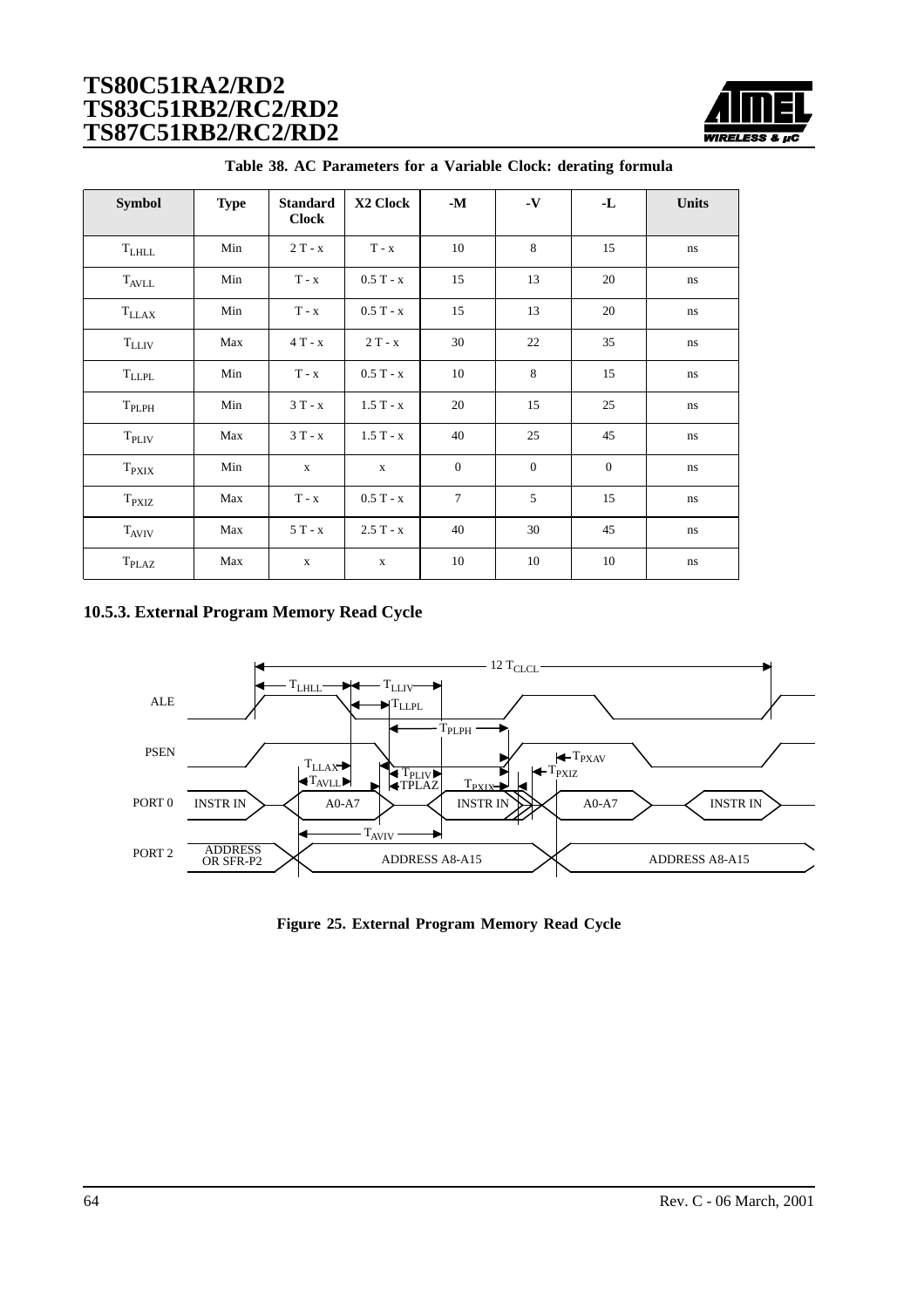<span id="page-64-0"></span>

## **10.5.4. External Data Memory Characteristics**

|  |  |  | Table 39. Symbol Description |
|--|--|--|------------------------------|
|--|--|--|------------------------------|

| <b>Symbol</b>     | Parameter                                                         |
|-------------------|-------------------------------------------------------------------|
| $T_{RLRH}$        | RD Pulse Width                                                    |
| T <sub>WLWH</sub> | WR Pulse Width                                                    |
| $\rm T_{RLDV}$    | $\overline{\text{RD}}$ to Valid Data In                           |
| $T_{RHDX}$        | Data Hold After RD                                                |
| $T_{RHDZ}$        | Data Float After RD                                               |
| $\rm T_{LLDV}$    | ALE to Valid Data In                                              |
| $T_{AVDV}$        | Address to Valid Data In                                          |
| $\rm T_{LLWL}$    | ALE to $\overline{\text{WR}}$ or $\overline{\text{RD}}$           |
| $T_{AVWL}$        | Address to $\overline{\text{WR}}$ or $\overline{\text{RD}}$       |
| $T_{QVWX}$        | Data Valid to WR Transition                                       |
| $\rm T_{QVWH}$    | Data set-up to WR High                                            |
| T <sub>WHQX</sub> | Data Hold After WR                                                |
| $T_{RLAZ}$        | RD Low to Address Float                                           |
| T <sub>WHLH</sub> | $\overline{\text{RD}}$ or $\overline{\text{WR}}$ High to ALE high |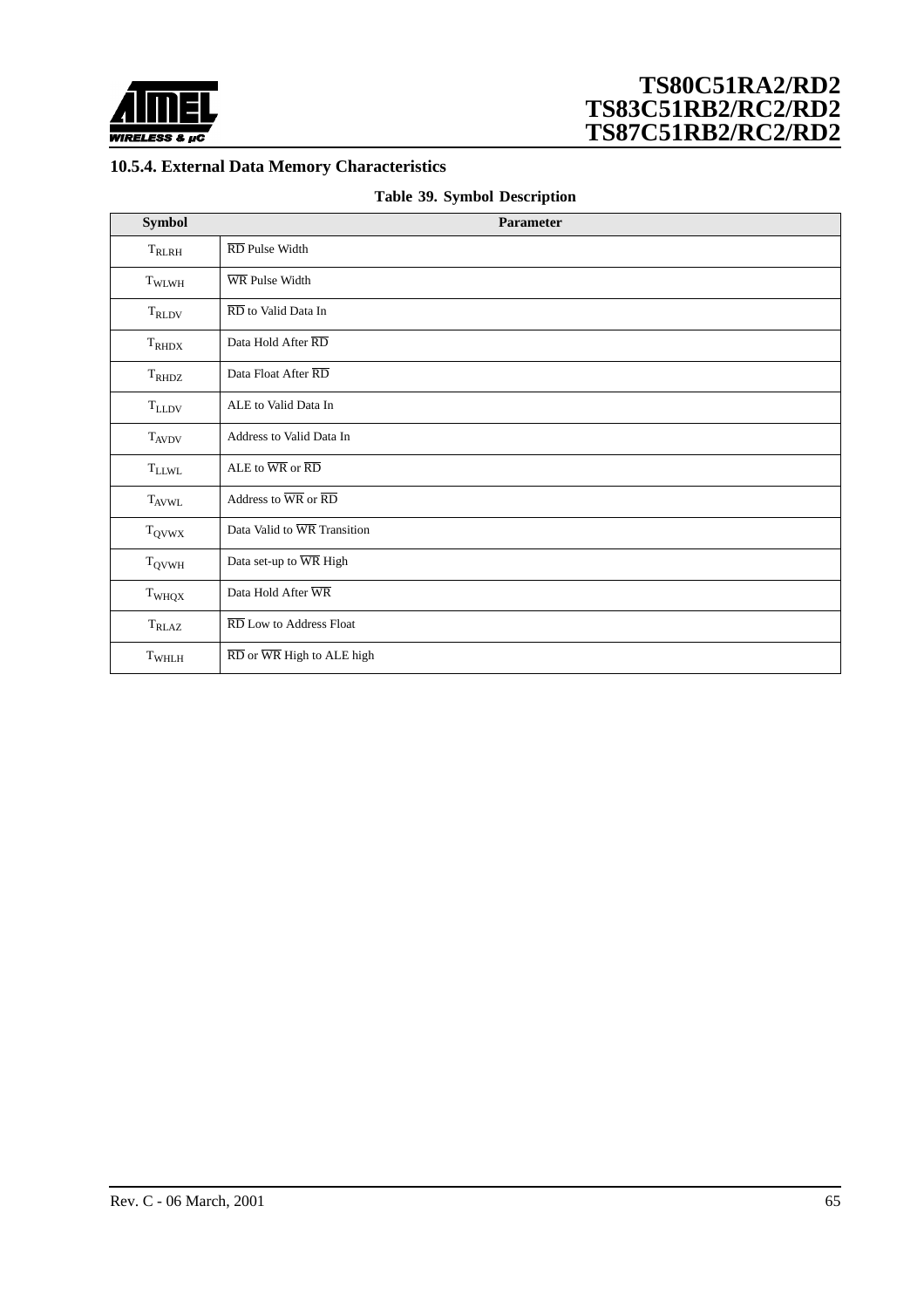

| Table 40. AC Parameters for a Fix Clock |  |
|-----------------------------------------|--|
|-----------------------------------------|--|

<span id="page-65-0"></span>

| <b>Speed</b>       |                  | $-M$<br><b>40 MHz</b> |                | $\mathbf{-V}$<br>X2 mode<br><b>30 MHz</b><br>60 MHz equiv. |                  | $\mathbf{-V}$<br>standard mode<br><b>40 MHz</b> | $-I$<br>X2 mode<br><b>20 MHz</b><br>40 MHz equiv. |              | $-L$<br>standard mode<br><b>30 MHz</b> |                | Units    |
|--------------------|------------------|-----------------------|----------------|------------------------------------------------------------|------------------|-------------------------------------------------|---------------------------------------------------|--------------|----------------------------------------|----------------|----------|
| Symbol             | Min              | <b>Max</b>            | Min            | <b>Max</b>                                                 | Min              | <b>Max</b>                                      | Min                                               | <b>Max</b>   | Min                                    | <b>Max</b>     |          |
| $\rm T_{RLRH}$     | 130              |                       | 85             |                                                            | 135              |                                                 | 125                                               |              | 175                                    |                | ns.      |
| $\rm T_{\rm WLWH}$ | 130              |                       | 85             |                                                            | 135              |                                                 | 125                                               |              | 175                                    |                | ns       |
| $T_{RLDV}$         |                  | 100                   |                | 60                                                         |                  | 102                                             |                                                   | 95           |                                        | 137            | ns       |
| $\rm T_{RHDX}$     | $\boldsymbol{0}$ |                       | $\mathbf{0}$   |                                                            | $\boldsymbol{0}$ |                                                 | $\mathbf{0}$                                      |              | $\boldsymbol{0}$                       |                | ns       |
| $\rm T_{RHDZ}$     |                  | 30                    |                | 18                                                         |                  | 35                                              |                                                   | 25           |                                        | 42             | ns       |
| $T_{LLDV}$         |                  | 160                   |                | 98                                                         |                  | 165                                             |                                                   | 155          |                                        | 222            | ns       |
| $T_{AVDV}$         |                  | 165                   |                | 100                                                        |                  | 175                                             |                                                   | 160          |                                        | 235            | ns       |
| $\rm T_{LLWL}$     | 50               | 100                   | 30             | 70                                                         | 55               | 95                                              | 45                                                | 105          | 70                                     | 130            | ns       |
| $T_{\rm AVWL}$     | 75               |                       | 47             |                                                            | 80               |                                                 | 70                                                |              | 103                                    |                | ns       |
| $T_{QVWX}$         | 10               |                       | $\overline{7}$ |                                                            | 15               |                                                 | 5                                                 |              | 13                                     |                | ns       |
| $T_{\rm QVWH}$     | 160              |                       | 107            |                                                            | 165              |                                                 | 155                                               |              | 213                                    |                | $\bf ns$ |
| $\rm T_{WHQX}$     | 15               |                       | 9              |                                                            | 17               |                                                 | 10                                                |              | 18                                     |                | $\bf ns$ |
| $T_{RLAZ}$         |                  | $\mathbf{0}$          |                | $\mathbf{0}$                                               |                  | $\overline{0}$                                  |                                                   | $\mathbf{0}$ |                                        | $\overline{0}$ | ns       |
| $\rm T_{WHLH}$     | 10               | 40                    | $\tau$         | 27                                                         | 15               | 35                                              | 5                                                 | 45           | 13                                     | 53             | $\rm ns$ |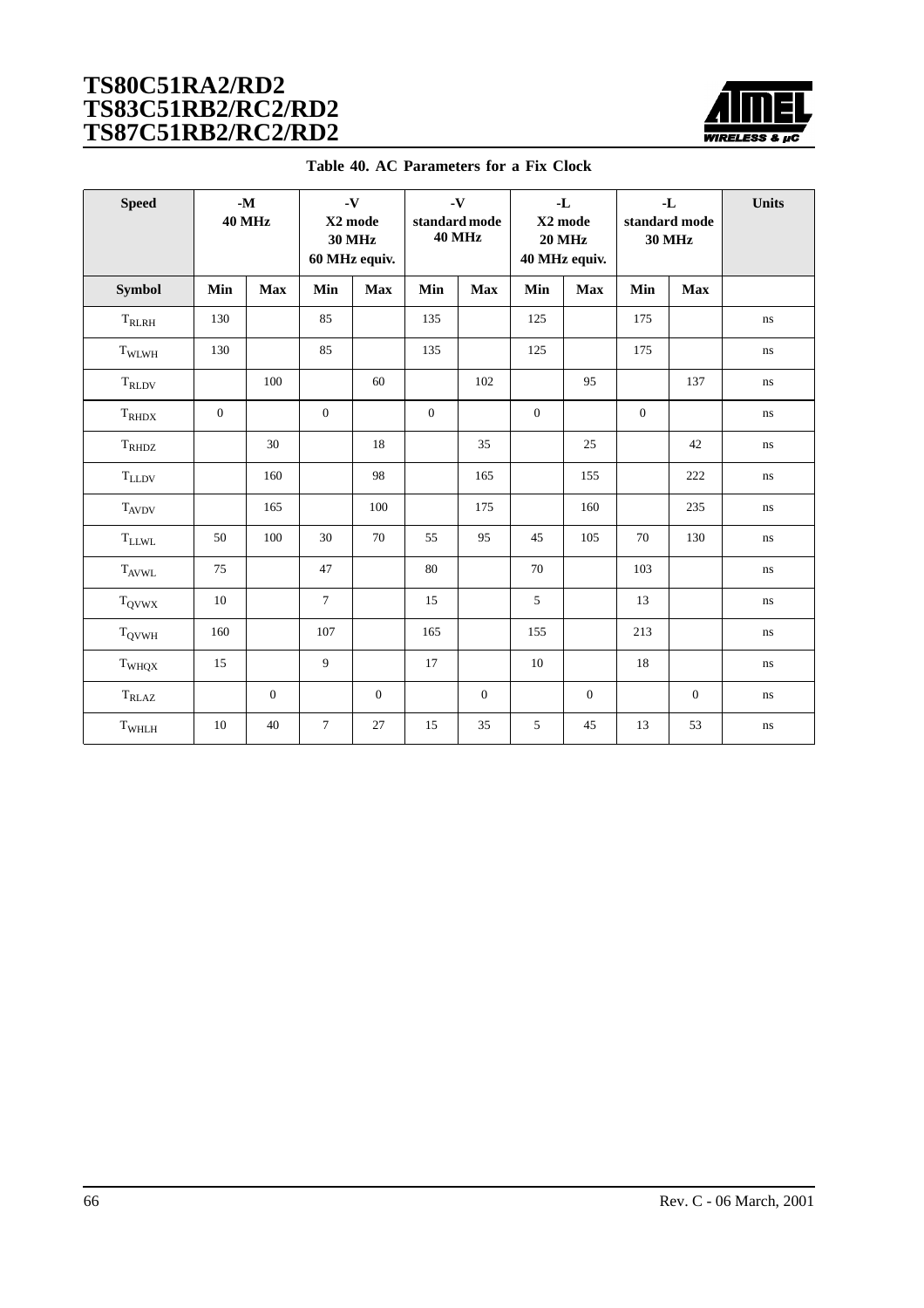<span id="page-66-0"></span>

| <b>Symbol</b>     | <b>Type</b> | <b>Standard</b><br><b>Clock</b> | X2 Clock    | $\mathbf{-M}$    | $\mathbf{-V}$ | -L           | <b>Units</b> |
|-------------------|-------------|---------------------------------|-------------|------------------|---------------|--------------|--------------|
| $T_{RLRH}$        | Min         | $6T - x$                        | $3T - x$    | 20               | 15            | 25           | $\rm ns$     |
| TWLWH             | Min         | $6T - x$                        | $3T - x$    | 20               | 15            | 25           | $\rm ns$     |
| $T_{RLDV}$        | Max         | $5T - x$                        | $2.5T - x$  | 25               | 23            | 30           | $\rm ns$     |
| $T_{RHDX}$        | Min         | X                               | $\mathbf X$ | $\boldsymbol{0}$ | $\mathbf{0}$  | $\mathbf{0}$ | ns           |
| $T_{RHDZ}$        | Max         | $2T - x$                        | $T - x$     | 20               | 15            | 25           | $\rm ns$     |
| $\rm T_{LLDV}$    | Max         | $8T - x$                        | $4T - x$    | 40               | 35            | 45           | $\rm ns$     |
| <b>TAVDV</b>      | Max         | $9T - x$                        | $4.5T - x$  | 60               | 50            | 65           | $\rm ns$     |
| $\rm T_{LLWL}$    | Min         | $3T - x$                        | $1.5T - x$  | 25               | 20            | 30           | $\bf ns$     |
| $\rm T_{LLWL}$    | Max         | $3T + x$                        | $1.5T + x$  | 25               | 20            | 30           | $\,ns\,$     |
| <b>TAVWL</b>      | Min         | $4T - x$                        | $2T - x$    | 25               | 20            | 30           | $\, \! ns$   |
| $T_{QVWX}$        | Min         | $T - x$                         | $0.5T - x$  | 15               | 10            | 20           | $\rm ns$     |
| $T_{\rm QVWH}$    | Min         | $7T - x$                        | $3.5T - x$  | 15               | 10            | 20           | $\rm ns$     |
| T <sub>WHQX</sub> | Min         | $T - x$                         | $0.5T - x$  | 10               | 8             | 15           | $\rm ns$     |
| $T_{RLAZ}$        | Max         | $\mathbf X$                     | $\mathbf X$ | $\overline{0}$   | $\mathbf{0}$  | $\mathbf{0}$ | $\rm ns$     |
| T <sub>WHLH</sub> | Min         | $T - x$                         | $0.5T - x$  | 15               | 10            | 20           | $\rm ns$     |
| $\rm T_{WHLH}$    | Max         | $T + x$                         | $0.5T + x$  | 15               | $10\,$        | $20\,$       | $\bf ns$     |

**Table 41. AC Parameters for a Variable Clock: derating formula**

### **10.5.5. External Data Memory Write Cycle**



**Figure 26. External Data Memory Write Cycle**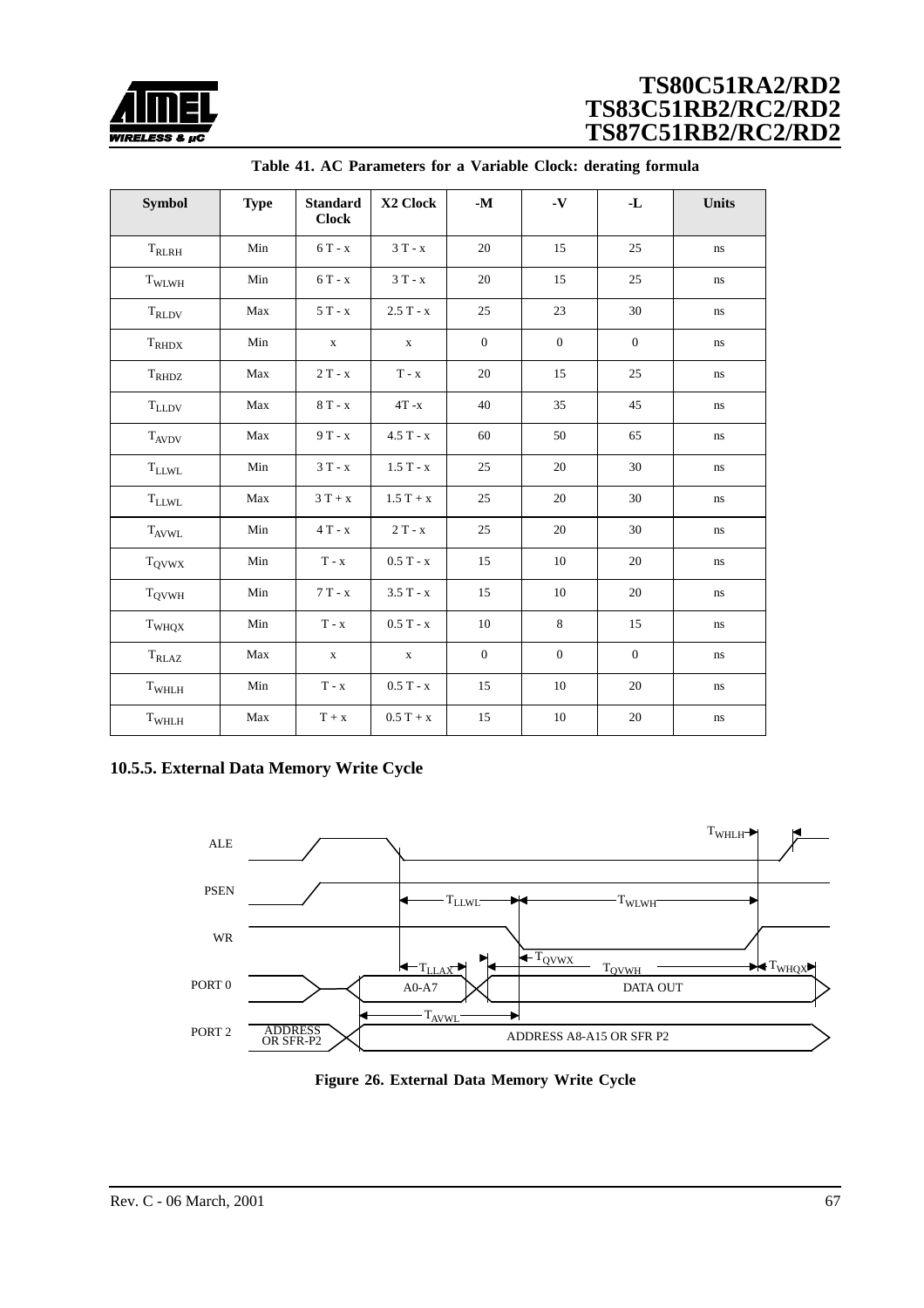

### <span id="page-67-0"></span>**10.5.6. External Data Memory Read Cycle**



**Figure 27. External Data Memory Read Cycle**

### **10.5.7. Serial Port Timing - Shift Register Mode**

### **Table 42. Symbol Description**

| <b>Symbol</b>     | <b>Parameter</b>                         |
|-------------------|------------------------------------------|
| $T_{\rm XLXL}$    | Serial port clock cycle time             |
| T <sub>QVHX</sub> | Output data set-up to clock rising edge  |
| T <sub>XHQX</sub> | Output data hold after clock rising edge |
| $T_{XHDX}$        | Input data hold after clock rising edge  |
| $T_{XHDV}$        | Clock rising edge to input data valid    |

**Table 43. AC Parameters for a Fix Clock**

| <b>Speed</b>      |              | $-M$<br><b>40 MHz</b> |              | $\mathbf{-V}$<br>X2 mode<br><b>30 MHz</b><br>60 MHz equiv. |              | $\mathbf{-V}$<br>$-L$<br>X2 mode<br>standard mode<br><b>40 MHz</b><br><b>20 MHz</b><br>40 MHz equiv. |              | -L<br>standard mode<br><b>30 MHz</b> |              | <b>Units</b> |               |
|-------------------|--------------|-----------------------|--------------|------------------------------------------------------------|--------------|------------------------------------------------------------------------------------------------------|--------------|--------------------------------------|--------------|--------------|---------------|
| <b>Symbol</b>     | Min          | <b>Max</b>            | Min          | <b>Max</b>                                                 | Min          | <b>Max</b>                                                                                           | Min          | <b>Max</b>                           | Min          | <b>Max</b>   |               |
| $T_{\rm{XLXL}}$   | 300          |                       | 200          |                                                            | 300          |                                                                                                      | 300          |                                      | 400          |              | <sub>ns</sub> |
| $T_{\text{QVHX}}$ | 200          |                       | 117          |                                                            | 200          |                                                                                                      | 200          |                                      | 283          |              | <sub>ns</sub> |
| $T_{XHQX}$        | 30           |                       | 13           |                                                            | 30           |                                                                                                      | 30           |                                      | 47           |              | ns            |
| $T_{XHDX}$        | $\mathbf{0}$ |                       | $\mathbf{0}$ |                                                            | $\mathbf{0}$ |                                                                                                      | $\mathbf{0}$ |                                      | $\mathbf{0}$ |              | ns            |
| $T_{XHDV}$        |              | 117                   |              | 34                                                         |              | 117                                                                                                  |              | 117                                  |              | 200          | ns            |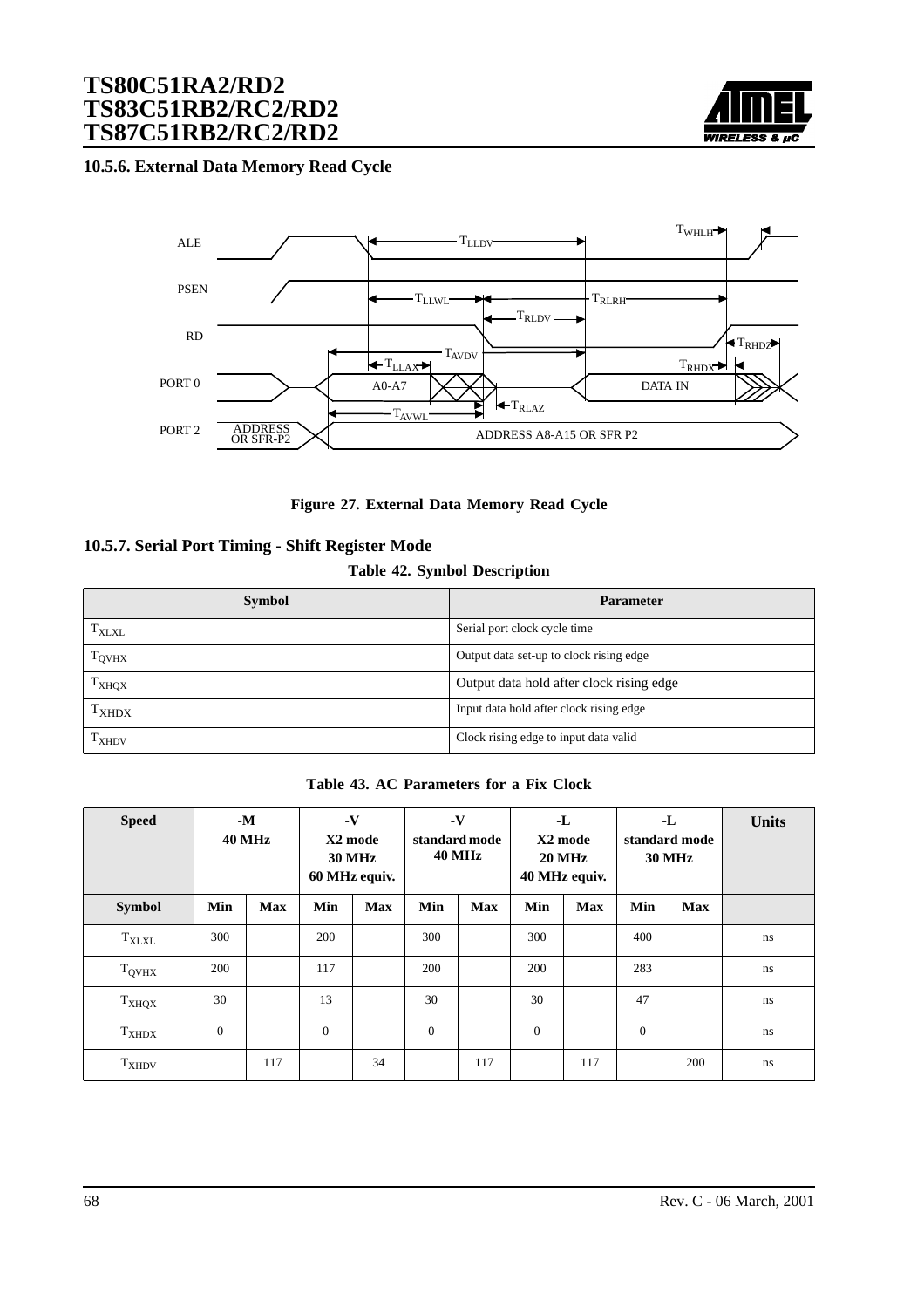<span id="page-68-0"></span>

| <b>Symbol</b>     | <b>Type</b> | <b>Standard</b><br><b>Clock</b> | X2 Clock    | $-M$             | $\mathbf{-V}$ | -L           | <b>Units</b> |
|-------------------|-------------|---------------------------------|-------------|------------------|---------------|--------------|--------------|
| $T_{\text{XLXL}}$ | Min         | 12T                             | 6 T         |                  |               |              | ns           |
| $T_{QVHX}$        | Min         | $10T - x$                       | $5T - x$    | 50               | 50            | 50           | ns           |
| T <sub>XHQX</sub> | Min         | $2T - x$                        | $T - x$     | 20               | 20            | 20           | ns           |
| $T_{XHDX}$        | Min         | $\mathbf x$                     | $\mathbf X$ | $\boldsymbol{0}$ | $\theta$      | $\mathbf{0}$ | ns           |
| $T_{XHDV}$        | Max         | $10T - x$                       | 5 T- x      | 133              | 133           | 133          | ns           |

| Table 44. AC Parameters for a Variable Clock: derating formula |  |  |  |  |  |  |
|----------------------------------------------------------------|--|--|--|--|--|--|
|----------------------------------------------------------------|--|--|--|--|--|--|

## **10.5.8. Shift Register Timing Waveforms**



**Figure 28. Shift Register Timing Waveforms**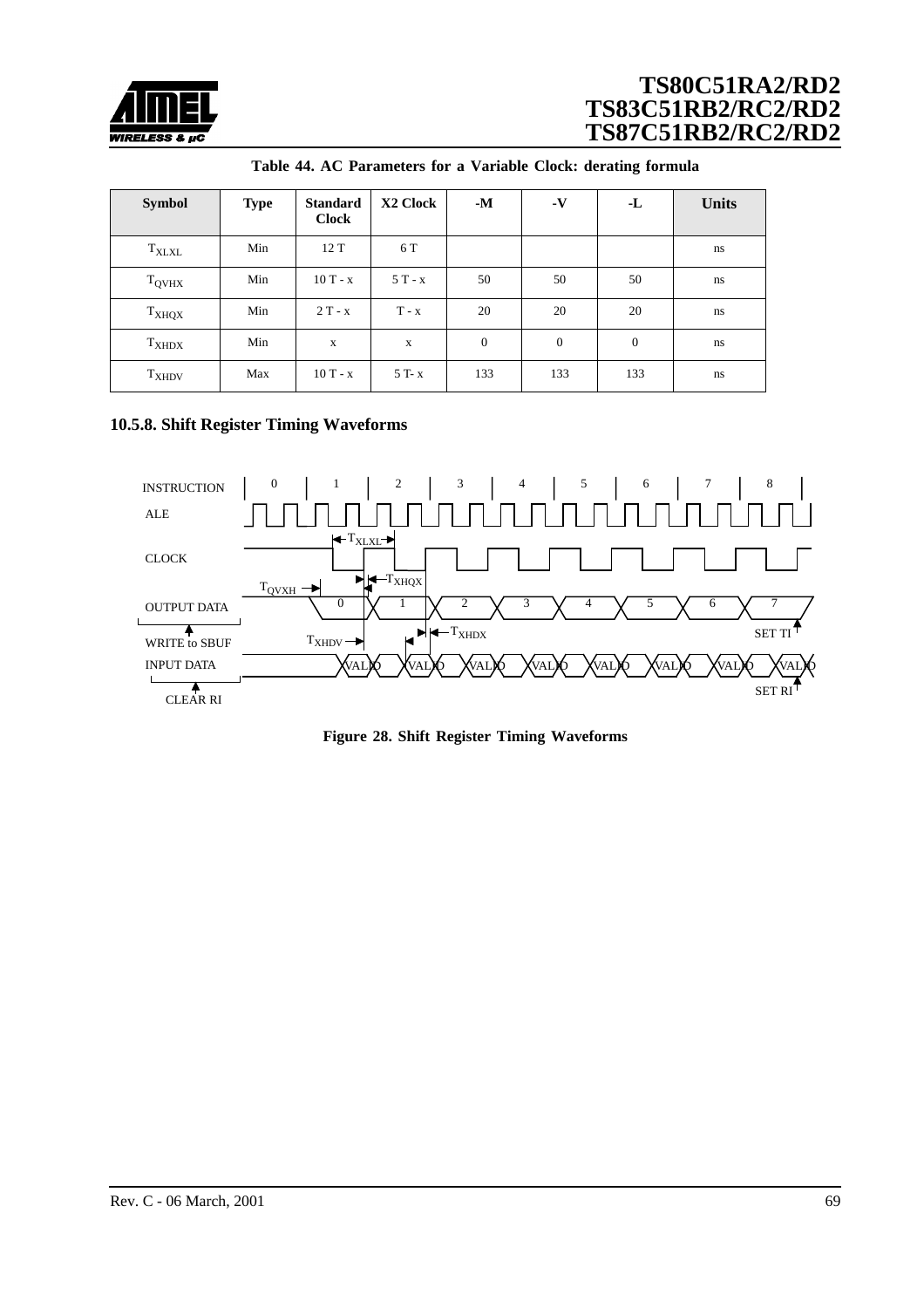

### **10.5.9. EPROM Programming and Verification Characteristics**

TA = 21°C to 27°C;  $V_{SS} = 0V$ ;  $V_{CC} = 5V \pm 10\%$  while programming.  $V_{CC}$  = operating range while verifying

| <b>Symbol</b>     | Parameter                         | Min                              | <b>Max</b>                       | <b>Units</b> |
|-------------------|-----------------------------------|----------------------------------|----------------------------------|--------------|
| $V_{PP}$          | Programming Supply Voltage        | 12.5                             | 13                               | V            |
| $I_{PP}$          | Programming Supply Current        |                                  | 75                               | mA           |
| $1/T_{CLCL}$      | <b>Oscillator Frquency</b>        | $\overline{4}$                   | 6                                | MHz          |
| $T_{AVGL}$        | Address Setup to PROG Low         | $48\;\mathrm{T_{CLCL}}$          |                                  |              |
| $T_{GHAX}$        | Adress Hold after PROG            | $48\,\mathrm{T}_{\mathrm{CLCL}}$ |                                  |              |
| $T_{DVGL}$        | Data Setup to PROG Low            | $48\;\mathrm{T}_{\mathrm{CLCL}}$ |                                  |              |
| T <sub>GHDX</sub> | Data Hold after PROG              | $48\,\mathrm{T}_{\mathrm{CLCL}}$ |                                  |              |
| $T_{EHSH}$        | (Enable) High to V <sub>PP</sub>  | $48\;\mathrm{T_{CLCL}}$          |                                  |              |
| $\rm T_{SHGL}$    | V <sub>PP</sub> Setup to PROG Low | 10                               |                                  | $\mu s$      |
| $T_{\rm GHSL}$    | V <sub>pp</sub> Hold after PROG   | 10                               |                                  | $\mu s$      |
| $\rm T_{GLGH}$    | PROG Width                        | 90                               | 110                              | $\mu s$      |
| $T_{AVQV}$        | <b>Address to Valid Data</b>      |                                  | $48\,\mathrm{T}_{\mathrm{CLCL}}$ |              |
| $T_{\rm ELQV}$    | <b>ENABLE Low to Data Valid</b>   |                                  | $48\ {\rm T_{CLCL}}$             |              |
| $T_{EHQZ}$        | Data Float after ENABLE           | $\boldsymbol{0}$                 | $48\,\mathrm{T}_{\mathrm{CLCL}}$ |              |

#### **Table 45. EPROM Programming Parameters**

### **10.5.10. EPROM Programming and Verification Waveforms**



\* 8KB: up to P2.4, 16KB: up to P2.5, 32KB: up to P3.4, 64KB: up to P3.5

#### **Figure 29. EPROM Programming and Verification Waveforms**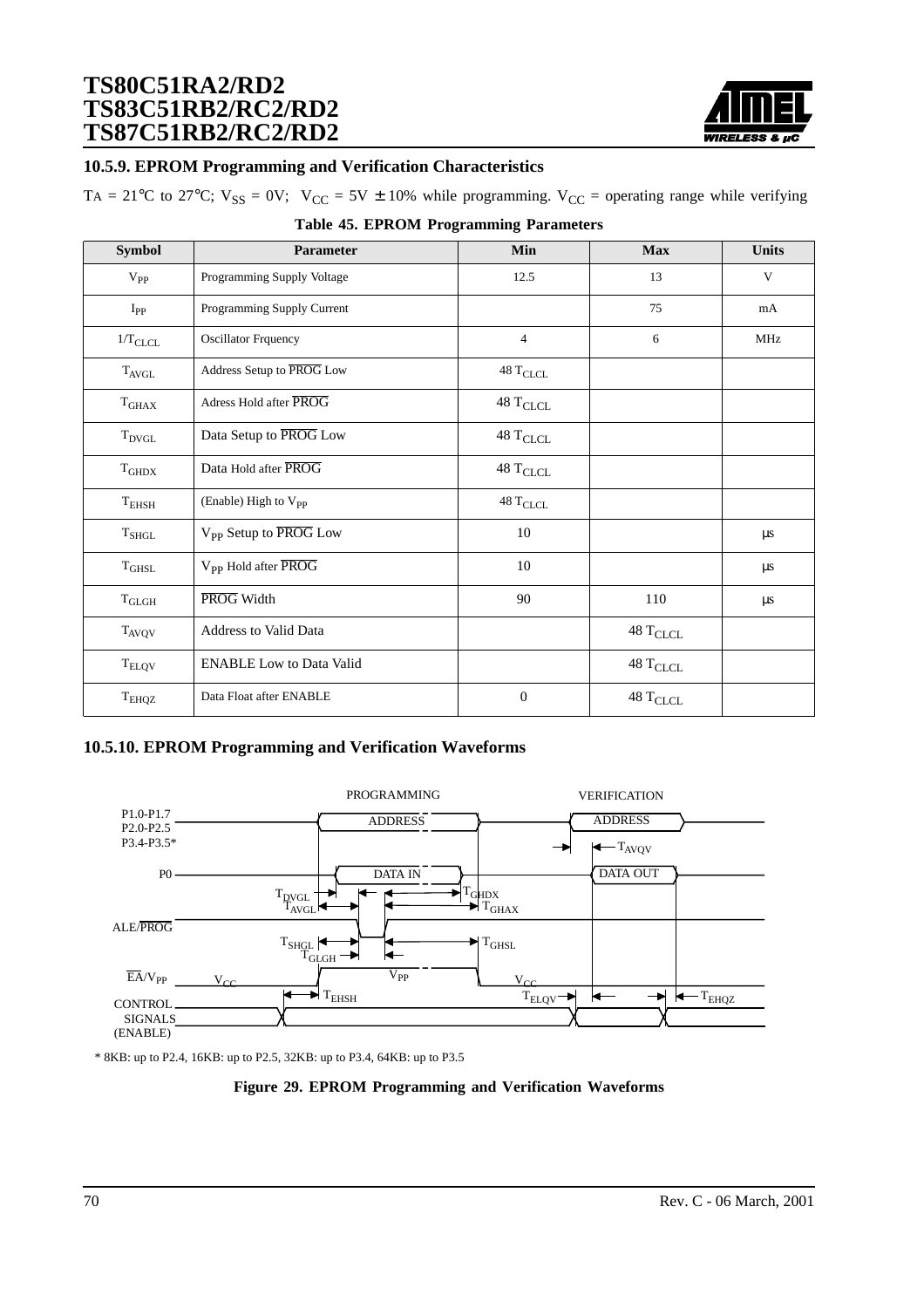

### **10.5.11. External Clock Drive Characteristics (XTAL1)**

|  |  |  | Table 46. AC Parameters |
|--|--|--|-------------------------|
|--|--|--|-------------------------|

| <b>Symbol</b>       | <b>Parameter</b>         | Min | <b>Max</b> | <b>Units</b> |
|---------------------|--------------------------|-----|------------|--------------|
| $\rm T_{CLCL}$      | <b>Oscillator Period</b> | 25  |            | ns           |
| T <sub>CHCX</sub>   | High Time                |     |            | ns           |
| $T_{CLCX}$          | Low Time                 | 5   |            | ns           |
| $T_{CLCH}$          | Rise Time                |     | 5          | ns           |
| $\rm T_{CHCL}$      | Fall Time                |     | 5          | ns           |
| $T_{CHCX}/T_{CLCX}$ | Cyclic ratio in X2 mode  | 40  | 60         | %            |

### **10.5.12. External Clock Drive Waveforms**



**Figure 30. External Clock Drive Waveforms**

### **10.5.13. AC Testing Input/Output Waveforms**



**Figure 31. AC Testing Input/Output Waveforms**

AC inputs during testing are driven at  $V_{CC}$  - 0.5 for a logic "1" and 0.45V for a logic "0". Timing measurement are made at  $V_{IH}$  min for a logic "1" and  $V_{IL}$  max for a logic "0".

### **10.5.14. Float Waveforms**



**Figure 32. Float Waveforms**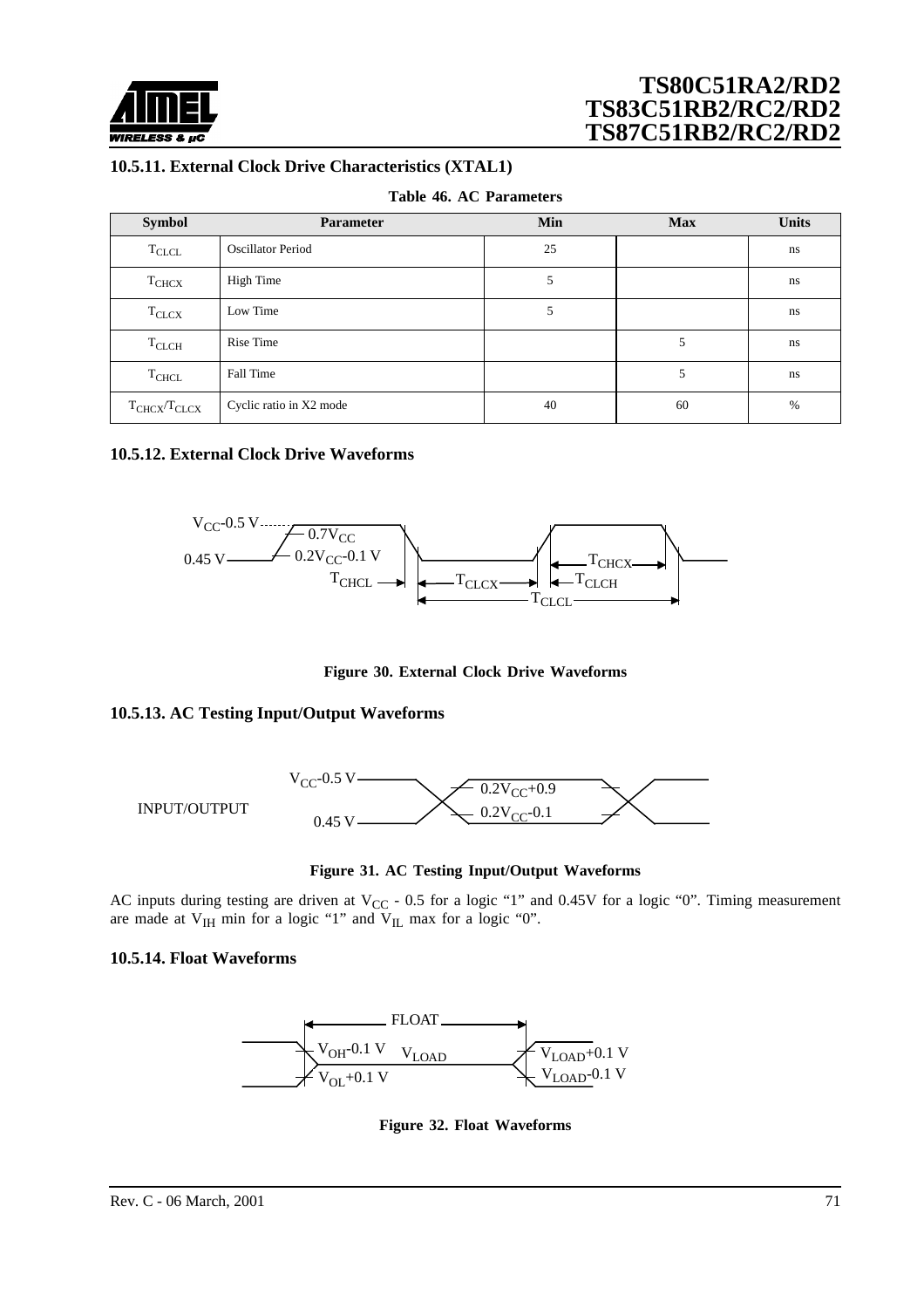

For timing purposes a port pin is no longer floating when a 100 mV change from load voltage occurs and begins to float when a 100 mV change from the loaded  $V_{OH}/V_{OL}$  level occurs.  $I_{OL}/I_{OH} \geq \pm 20$ mA.

#### **10.5.15. Clock Waveforms**

Valid in normal clock mode. In X2 mode XTAL2 signal must be changed to XTAL2 divided by two.



This diagram indicates when signals are clocked internally. The time it takes the signals to propagate to the pins, however, ranges from 25 to 125 ns. This propagation delay is dependent on variables such as temperature and pin loading. Propagation also varies from output to output and component. Typically though ( $T_A=25^{\circ}C$  fully loaded) RD and WR propagation delays are approximately 50ns. The other signals are typically 85 ns. Propagation delays are incorporated in the AC specifications.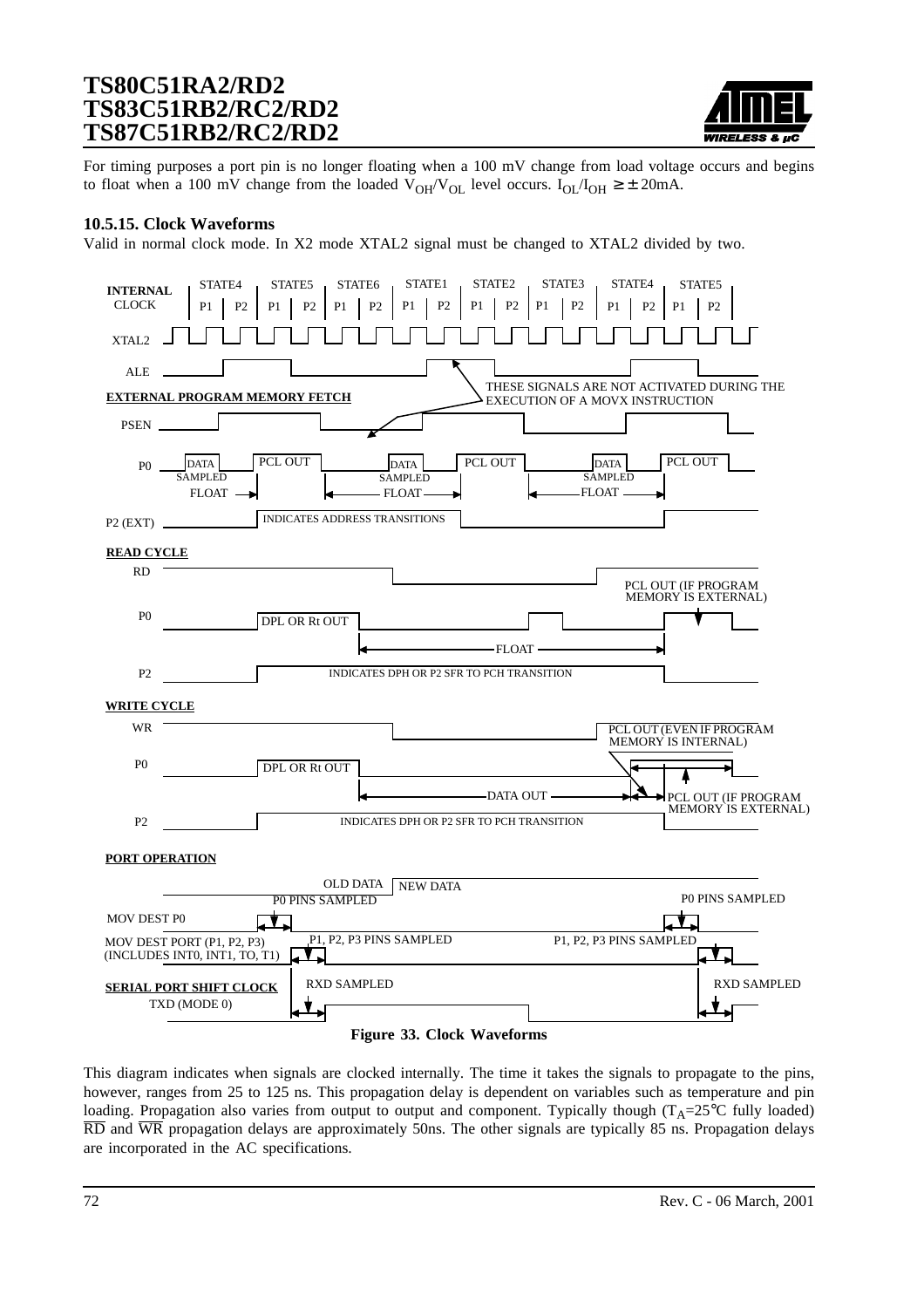

## **11. Ordering Information**



(\*) Check with Atmel Wireless & Microcontrollers Sales Office for availability. Ceramic packages (J, K, N) are available for proto typing, not for volume production. Ceramic packages are available for OTP only.

|  |  |  |  | Table 47. Maximum Clock Frequency |
|--|--|--|--|-----------------------------------|
|--|--|--|--|-----------------------------------|

| Code                                                                     | - M      |          | - 1 | Unit       |
|--------------------------------------------------------------------------|----------|----------|-----|------------|
| Standard Mode, oscillator frequency<br>Standard Mode, internal frequency | 40<br>40 | 40<br>40 | 30  | <b>MHz</b> |
| X2 Mode, oscillator frequency<br>X2 Mode, internal equivalent frequency  | 20<br>40 | 30<br>60 | 40  | <b>MHz</b> |